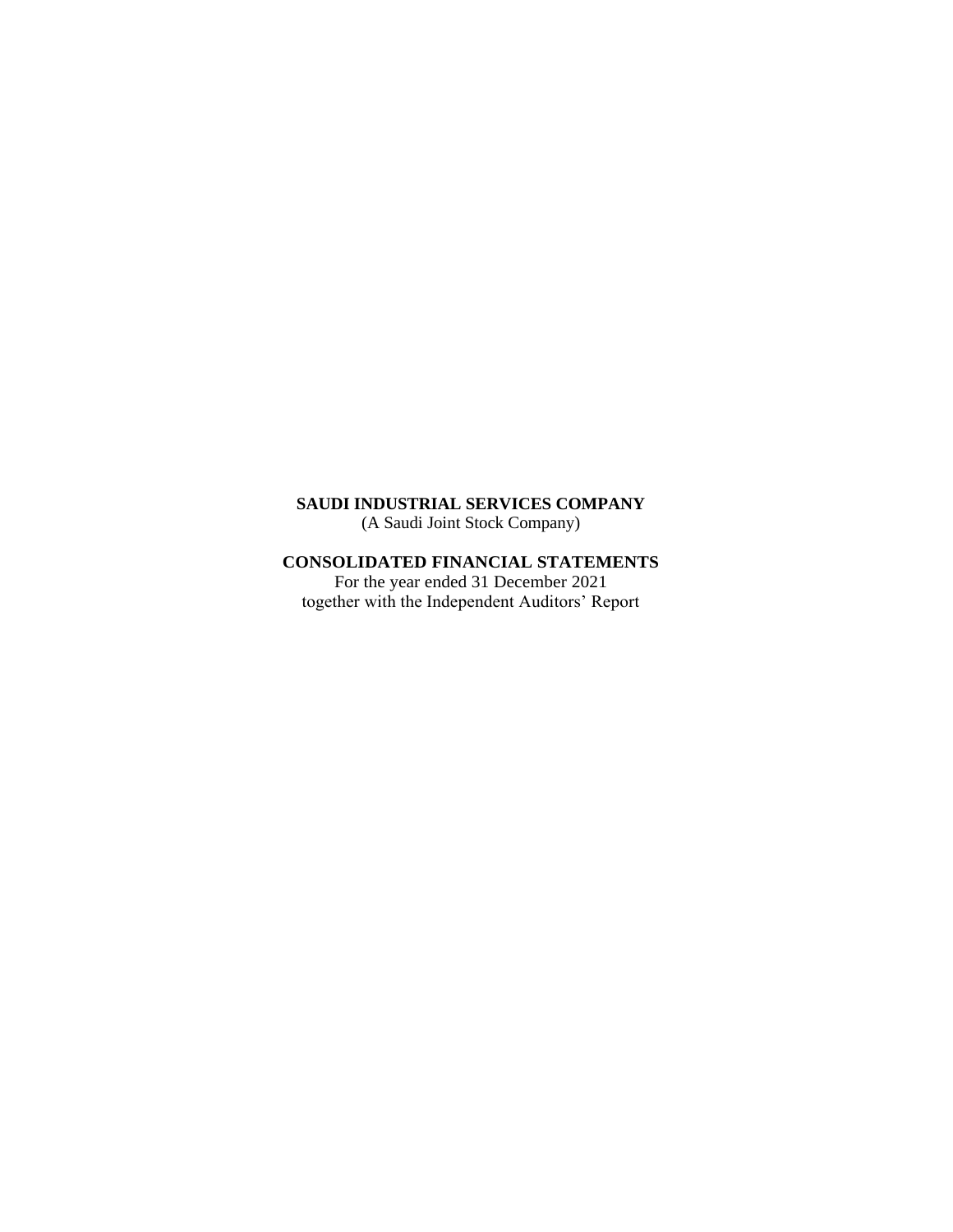(A Saudi Joint Stock Company)

# **CONSOLIDATED FINANCIAL STATEMENTS**

For the year ended 31 December 2021

| <b>Contents</b>                                | <b>Pages</b> |
|------------------------------------------------|--------------|
| Independent auditors' report                   | $1 - 5$      |
| Consolidated statement of financial position   | 6            |
| Consolidated statement of profit or loss       | 7            |
| Consolidated statement of comprehensive income | 8            |
| Consolidated statement of changes in equity    | $9 - 10$     |
| Consolidated statement of cash flows           | $11 - 12$    |
| Notes to the consolidated financial statements | $13 - 84$    |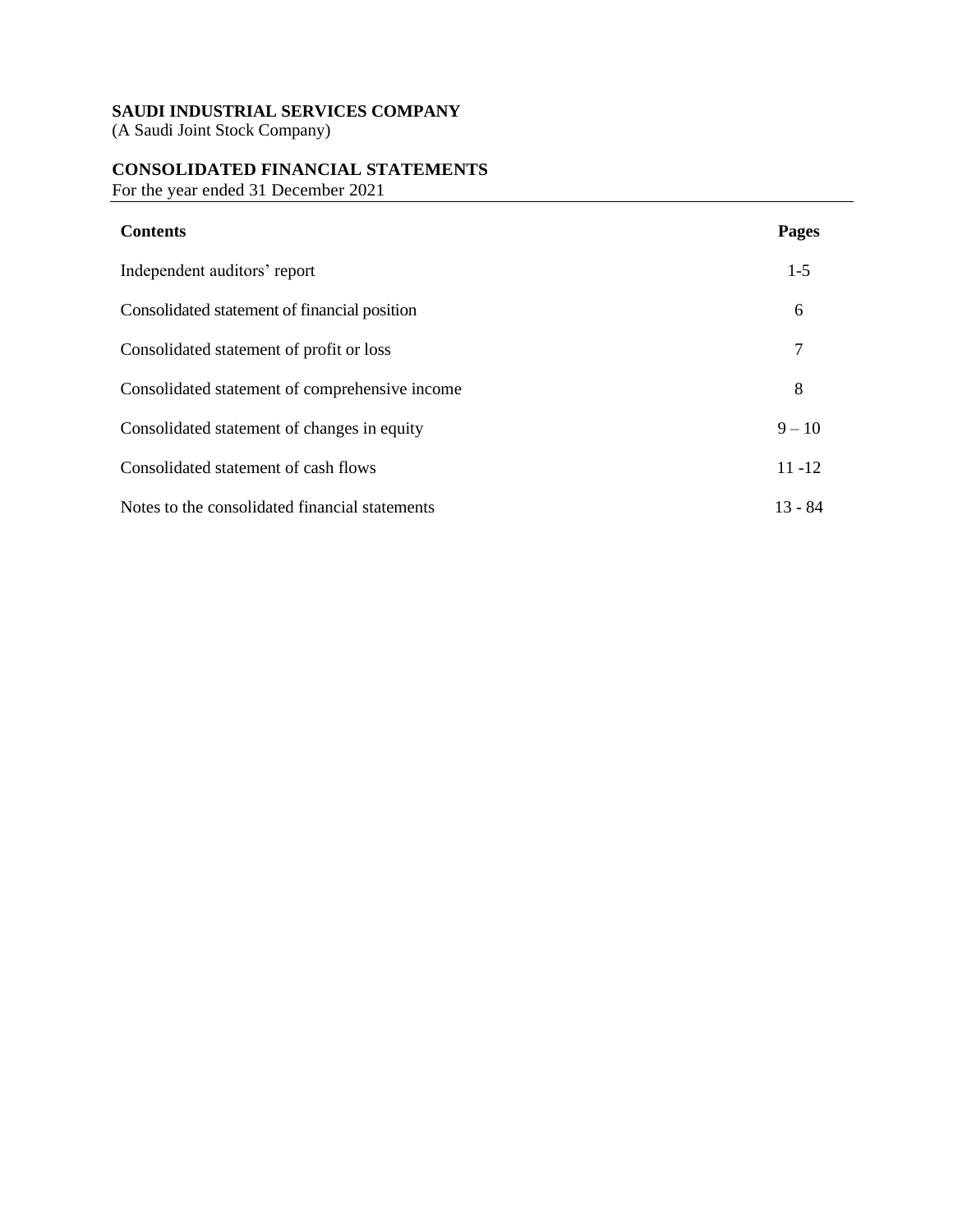

# **KPMG Professional Services**

Zahran Business Center Prince Sultan Street P.O. Box 55078 Jeddah 21534 Kingdom of Saudi Arabia Commercial Registration No 4030290792

**Headquarters in Riyadh** 

# كي بي إم جي للاستشارات المهنية

مركز الزهران للأعمال شآرع الأمير سلطان 55078 من.ب جده 21534 المملكة العريبة السعودية سجل تجاري رقم 4030290792

المركز الرئيسي في الرياض

# **Independent Auditor's Report** To the Shareholders of Saudi Industrial Services Company

#### Opinion

We have audited the consolidated financial statements of Saudi Industrial Services Company ("the Company") and its subsidiaries ("the Group"), which comprise the consolidated statement of financial position as at 31 December 2021, the consolidated statements of profit or loss, comprehensive income, changes in equity and cash flows for the year then ended, and notes to the consolidated financial statements, comprising significant accounting policies and other explanatory information.

In our opinion, the accompanying consolidated financial statements present fairly, in all material respects, the consolidated financial position of the Group as at 31 December 2021, and its consolidated financial performance and its consolidated cash flows for the year then ended in accordance with International Financial Reporting Standards (IFRS) that are endorsed in the Kingdom of Saudi Arabia and other standards and pronouncements issued by the Saudi Organization for Chartered and Professional Accountants (SOCPA).

#### **Basis for Opinion**

We conducted our audit in accordance with International Standards on Auditing that are endorsed in the Kingdom of Saudi Arabia. Our responsibilities under those standards are further described in the Auditor's Responsibilities for the Audit of the consolidated financial statements section of our report. We are independent of the Group in accordance with the professional code of conduct and ethics that are endorsed in the Kingdom of Saudi Arabia that are relevant to our audit of the consolidated financial statements, and we have fulfilled our other ethical responsibilities in accordance with these requirements. We believe that the audit evidence we have obtained is sufficient and appropriate to provide a basis for our opinion.

#### **Key Audit Matters**

Key audit matters are those matters that, in our professional judgment, were of most significance in our audit of the consolidated financial statements of the current period. These matters were addressed in the context of our audit of the consolidated financial statements as a whole, and in forming our opinion thereon, and we do not provide a separate opinion on these matters.

كي بي إم جي للاستشارات المهنية شركة مهند منظلة مسجلة في الملكة المحمد المعاملية المعامري من المسمع المجائز المحمد المعاملية الشركة كي بي المحمد المعامر المعرف محاسبون ومراجع الموسون قفوض معاملية الشركة مع المستخدم المستخد

Commercial Registration of the headquarters in Riyadh is 1010425494

KPMG Professional Services, a professional closed joint stock company registered in the Kingdom of Saudi Arabia. With the paid-up capital of (25,000,000) SAR. (Previously known as "KPMG AI Fozan & Partners<br>Certified Public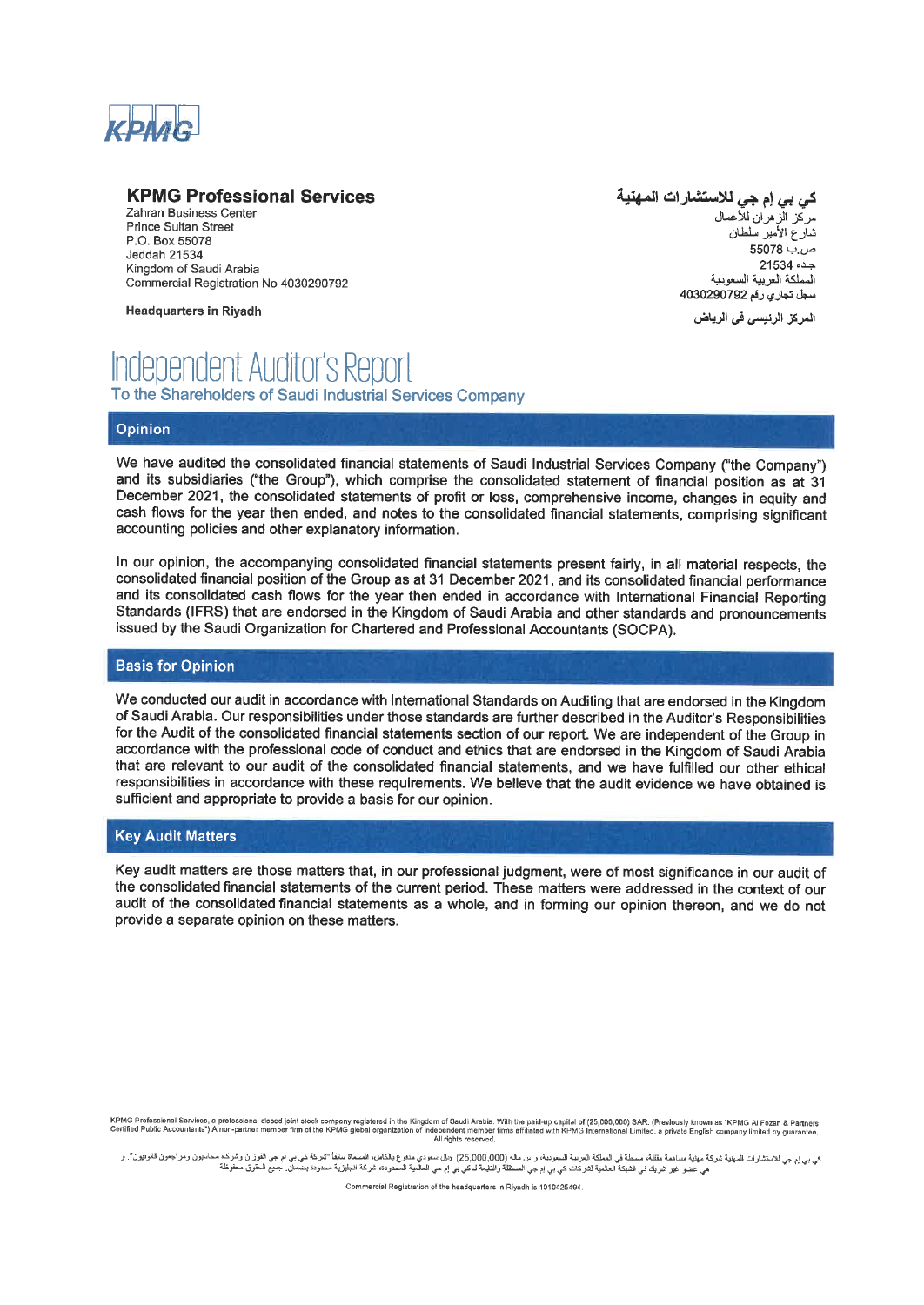

# Independent Auditor's Report<br>To the Shareholders of Saudi Industrial Services Company (continued)

#### **Key audit matters**

#### Revenue recognition from sale of goods and services

Refer note 4.16 for the accounting policy relating to revenue recognition and note 24 and note 37 for related disclosure.

| The key audit matter                                                                                                                                                                                                                                                                                                                                                                                                                                                                                                                                                                                                                                                                                                                                                                                                                                                                                                                                                               | How the matter was addressed in our audit                                                                                                                                                                                                                                                                                                                                                                                                                                                                                                                                                                                                                                                                                                                                                                                                                                                                                                                                                                                                                                                                                                                                                                                                                                                                    |
|------------------------------------------------------------------------------------------------------------------------------------------------------------------------------------------------------------------------------------------------------------------------------------------------------------------------------------------------------------------------------------------------------------------------------------------------------------------------------------------------------------------------------------------------------------------------------------------------------------------------------------------------------------------------------------------------------------------------------------------------------------------------------------------------------------------------------------------------------------------------------------------------------------------------------------------------------------------------------------|--------------------------------------------------------------------------------------------------------------------------------------------------------------------------------------------------------------------------------------------------------------------------------------------------------------------------------------------------------------------------------------------------------------------------------------------------------------------------------------------------------------------------------------------------------------------------------------------------------------------------------------------------------------------------------------------------------------------------------------------------------------------------------------------------------------------------------------------------------------------------------------------------------------------------------------------------------------------------------------------------------------------------------------------------------------------------------------------------------------------------------------------------------------------------------------------------------------------------------------------------------------------------------------------------------------|
| During the year ended 31 December 2021, the Group<br>recognised total revenue of SR 985 million (year ended<br>31 December 2020: SR 1,021 million).<br>$\blacksquare$<br>The Group's most significant revenue streams include<br>shipping and unloading services, sale of potable water,<br>and income from rental and support services. Included<br>in provision of services, certain contracts give rise to<br>×,<br>variable consideration for which the Group uses most<br>likely amount method in estimating the variable<br>consideration based on volume thresholds.<br>The<br>management exercises judgements, estimates and<br>assumptions to determine the vaiable consideration.<br>$\blacksquare$<br>Revenue recognition is considered as a key audit matter<br>due to existence of risk that the Group may overstate<br>revenue by underestimating the variable consideration.<br>$\blacksquare$<br>٠<br>$\blacksquare$<br>$\blacksquare$<br>Kingdom of Saudi Arabia. | The audit procedures performed in this area, included<br>among others:<br>Evaluated the Group's revenue recognition<br>accounting<br>policies<br>including<br>method<br>of<br>estimating the variable consideration;<br>Assessed the design and implementation, and<br>tested the operating effectiveness of the Group's<br>key internal controls, including<br>anti-fraud<br>controls, over the recognition of revenue and<br>estimation of variable consideration;<br>Obtained an understanding of the nature of the<br>revenue contracts entered into by the Group and<br>tested a sample of sales contracts to confirm that<br>the revenue recognised is in accordance with the<br>accounting policy and sales contracts;<br>Selected,<br>on<br>sample<br>a<br>basis.<br>revenue<br>transactions and verified the related supporting<br>documents to ensure the accuracy<br>and<br>completeness of revenue recognition;<br>Performed analytical procedures by comparing<br>the expectation with actual revenue<br>and<br>analysing the variances;<br>Tested sales cut-off to assess whether revenue<br>was recognised in the correct period; and<br>Assessed the appropriateness of the disclosures<br>made in the consolidated financial statements in<br>accordance with IFRS that are endorsed in the |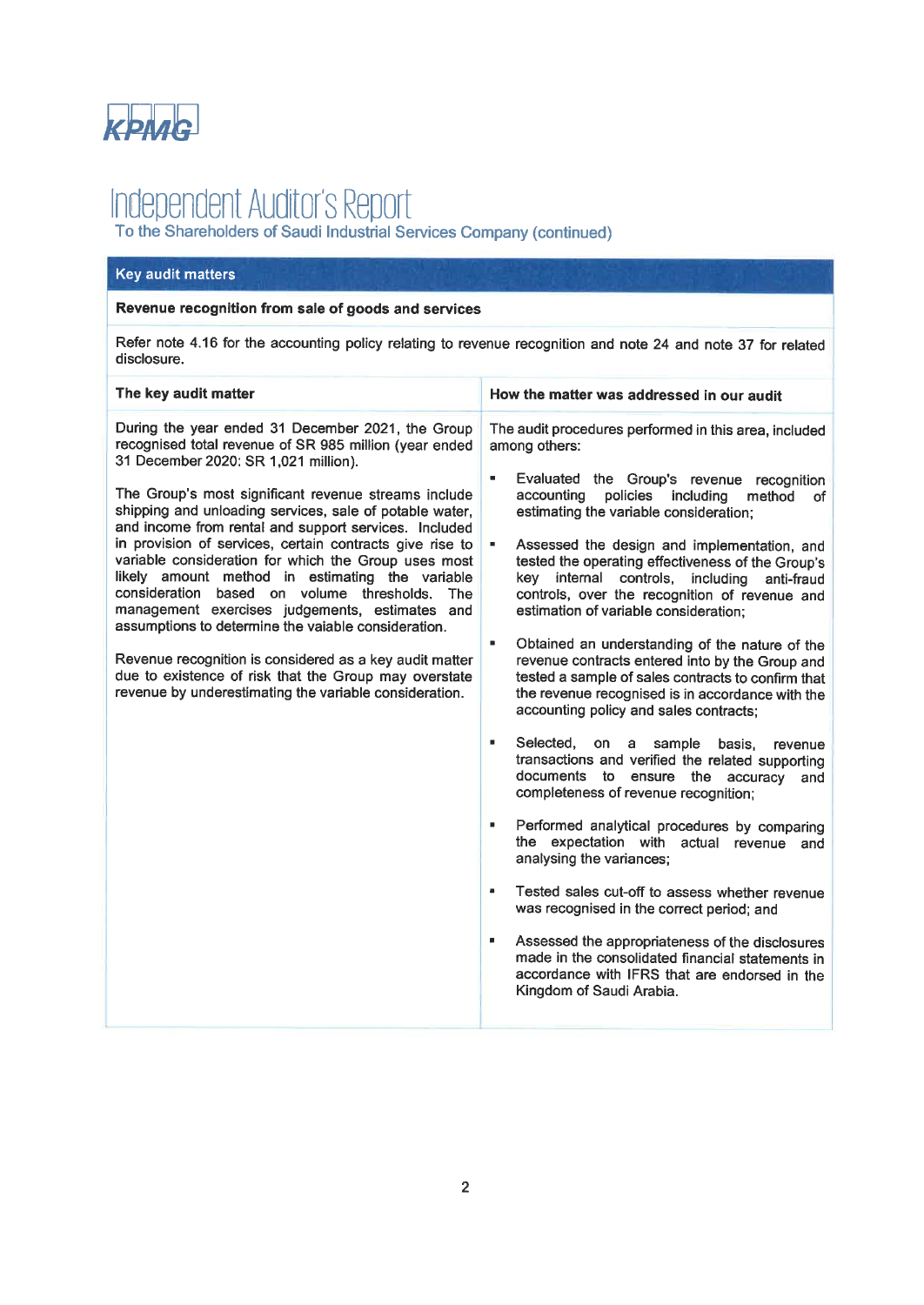

# Independent Auditor's Report<br>To the Shareholders of Saudi Industrial Services Company (continued)

# Key audit matter (continued)

# Accounting for disposal of direct ownership interest in a subsidiary

Note 4.1 for the accounting policy and refer note 1 for the related disclosure

| How the matter was addressed in our audit                                                                                                                                                                                                                                                                                                                                                                                                                                                                                                                                                                                                                                                                                                                                                                                                                   |
|-------------------------------------------------------------------------------------------------------------------------------------------------------------------------------------------------------------------------------------------------------------------------------------------------------------------------------------------------------------------------------------------------------------------------------------------------------------------------------------------------------------------------------------------------------------------------------------------------------------------------------------------------------------------------------------------------------------------------------------------------------------------------------------------------------------------------------------------------------------|
| The audit procedures performed in this area, included<br>Obtained an understanding of the transaction<br>from inquiries with the management and review<br>Assessed whether as a result of above<br>transaction the Group has continued to retain<br>control of RSGT in accordance with the<br>requirements of IFRS that are endorsed in the<br>Recalculated the impact of changes in ownership<br>interest of Group without loss of control including<br>the determination of non-controlling interests and<br>assessed the reasonableness of assumptions<br>Used our internal accounting specialists to<br>provide assistance in assessing the proper<br>accounting of this transaction in accordance with<br>IFRS that are endorsed in the Kingdom of Saudi<br>Assessed the adequacy of relevant disclosures in<br>the consolidated financial statements. |
|                                                                                                                                                                                                                                                                                                                                                                                                                                                                                                                                                                                                                                                                                                                                                                                                                                                             |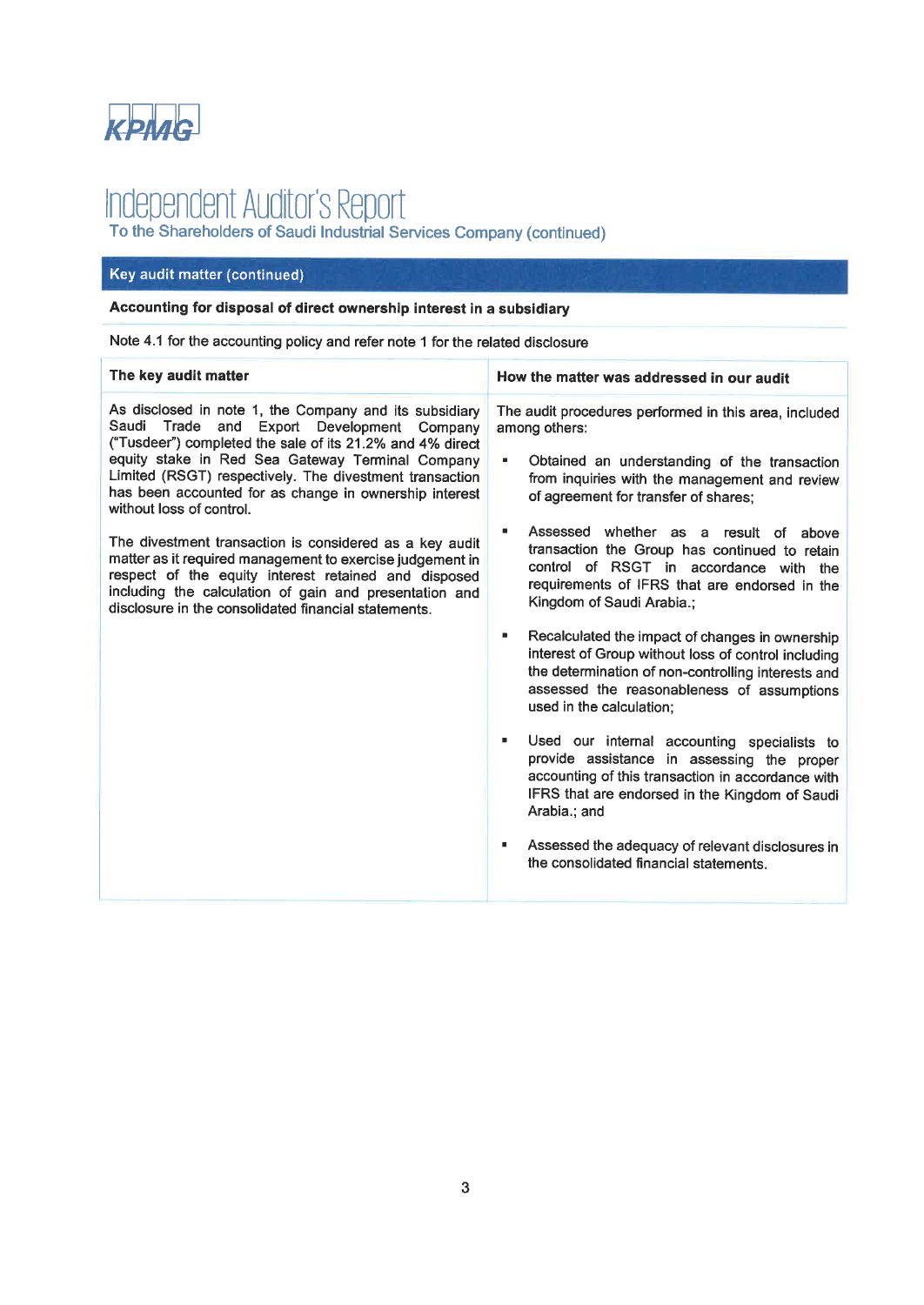

# Independent Auditor's Report

To the Shareholders of Saudi Industrial Services Company (continued)

#### Other matter

The consolidated financial statements of the Group for the year ended 31 December 2020 were audited by another auditor who expressed an unmodified opinion on those consolidated financial statements on 4 March 2021.

#### **Other Information**

Management is responsible for the other information. The other information comprises the information included in the annual report but does not include the consolidated financial statements and our auditor's report thereon. The annual report is expected to be made available to us after the date of this auditor's report.

Our opinion on the consolidated financial statements does not cover the other information and we will not express any form of assurance conclusion thereon.

In connection with our audit of the consolidated financial statements, our responsibility is to read the other information identified above when it becomes available and, in doing so, consider whether the other information is materially inconsistent with the consolidated financial statements or our knowledge obtained in the audit, or otherwise appears to be materially misstated.

When we read the annual report, when made available to us, if we conclude that there is a material misstatement therein, we are required to communicate the matter to those charged with governance.

#### Responsibilities of Management and Those Charged with Governance for the Consolidated financial **statements**

Management is responsible for the preparation and fair presentation of the consolidated financial statements in accordance with IFRS that are endorsed in the Kingdom of Saudi Arabia and other standards and pronouncements issued by SOCPA, the applicable requirements of the Regulations for Companies and Company's By-laws and for such internal control as management determines is necessary to enable the preparation of consolidated financial statements that are free from material misstatement, whether due to fraud or error.

In preparing the consolidated financial statements, management is responsible for assessing the Group's ability to continue as a going concern, disclosing, as applicable, matters related to going concern and using the going concern basis of accounting unless management either intends to liquidate the Group or to cease operations, or has no realistic alternative but to do so.

Those charged with governance, the Board of Directors, are responsible for overseeing the Group's financial reporting process.

#### Auditor's Responsibilities for the Audit of the Consolidated Financial Statements

Our objectives are to obtain reasonable assurance about whether the consolidated financial statements as a whole are free from material misstatement, whether due to fraud or error, and to issue an auditor's report that includes our opinion. 'Reasonable assurance' is a high level of assurance, but is not a guarantee that an audit conducted in accordance with International Standards on Auditing that are endorsed in the Kingdom of Saudi Arabia, will always detect a material misstatement when it exists. Misstatements can arise from fraud or error and are considered material if, individually or in aggregate, they could reasonably be expected to influence the economic decisions of users taken on the basis of these (consolidated) financial statements.

As part of an audit in accordance with International Standards on Auditing that are endorsed in the Kingdom of Saudi Arabia, we exercise professional judgement and maintain professional scepticism throughout the audit. We also: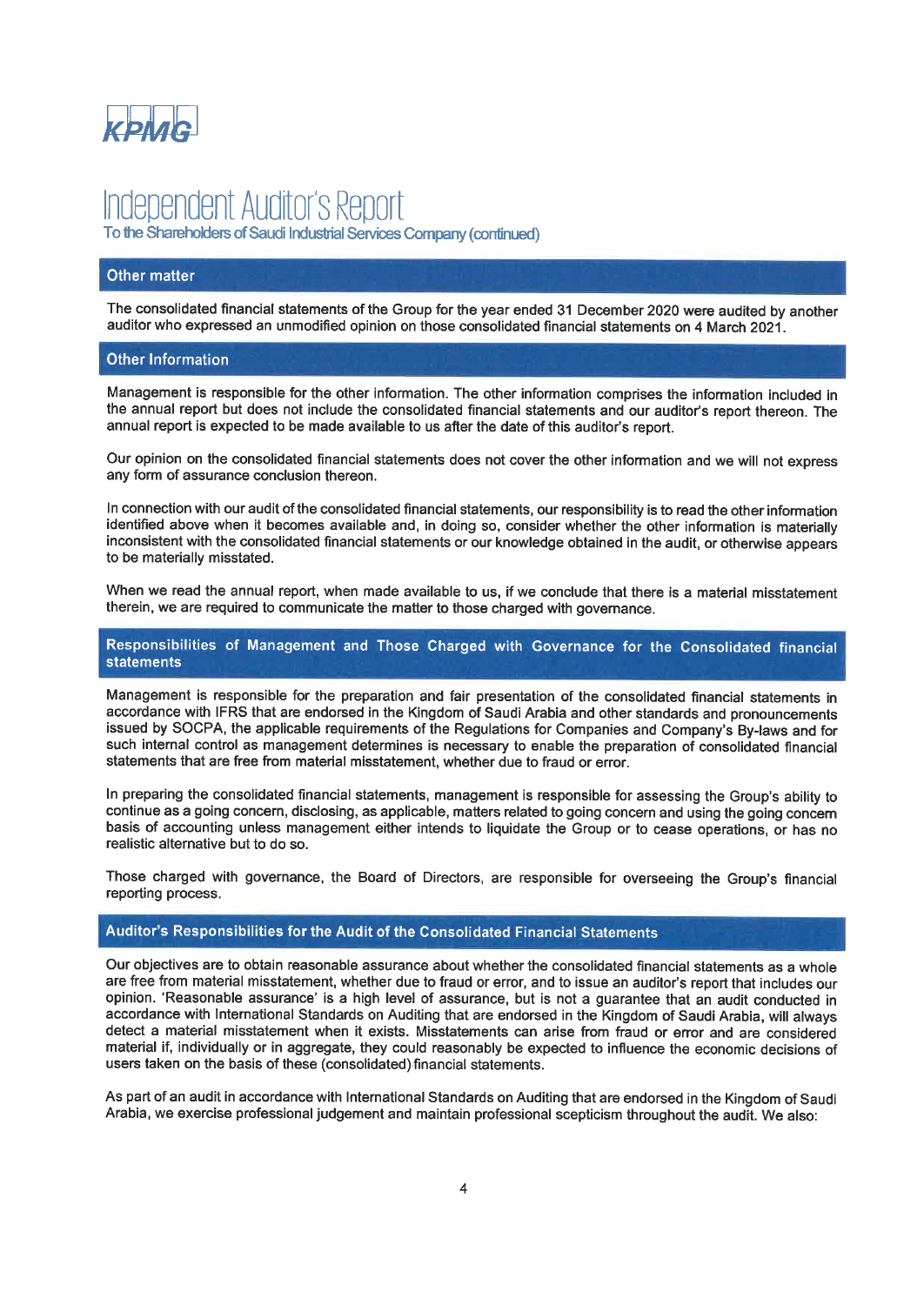

lependent Auditor's Report To the Shareholders of Saudi Industrial Services Company (continued)

# Auditor's Responsibilities for the Audit of the Consolidated Financial Statements (continued)

- Identify and assess the risks of material misstatement of the consolidated financial statements, whether due to fraud or error, design and perform audit procedures responsive to those risks, and obtain audit evidence that is sufficient and appropriate to provide a basis for our opinion. The risk of not detecting a material misstatement resulting from fraud is higher than for one resulting from error, as fraud may involve collusion, forgery, intentional omissions, misrepresentations or the override of internal control.
- Obtain an understanding of internal control relevant to the audit in order to design audit procedures that are appropriate in the circumstances, but not for the purpose of expressing an opinion on the effectiveness of the Group's internal control.
- Evaluate the appropriateness of accounting policies used and the reasonableness of accounting estimates and related disclosures made by management.
- Conclude on the appropriateness of management's use of the going concern basis of accounting and, based on the audit evidence obtained, whether a material uncertainty exists related to events or conditions that may cast significant doubt on the Group's ability to continue as a going concern. If we conclude that a material uncertainty exists, then we are required to draw attention in our auditor's report to the related disclosures in the consolidated financial statements or, if such disclosures are inadequate, to modify our opinion. Our conclusions are based on the audit evidence obtained up to the date of our auditor's report. However, future events or conditions may cause the Group to cease to continue as a going concern.
- Evaluate the overall presentation, structure and content of the consolidated financial statements, including the disclosures, and whether the consolidated financial statements represent the underlying transactions and events in a manner that achieves fair presentation.
- Obtain sufficient appropriate audit evidence regarding the financial information of the entities or business activities within the Group to express an opinion on the consolidated financial statements. We are responsible for the direction, supervision and performance of the group audit. We remain solely responsible for our audit opinion.

We communicate with those charged with governance regarding, among other matters, the planned scope and timing of the audit and significant audit findings, including any significant deficiencies in internal control that we identify during our audit of Saudi Industrial Services Company ("the Company") and its subsidiaries ("the Group"). We also provide those charged with governance with a statement that we have complied with relevant ethical requirements regarding independence, and communicate with them all relationships and other matters that may reasonably be thought to bear on our independence and where applicable, actions taken to eliminate threats or safeguards applied.

From the matters communicated with those charged with governance, we determine those matters that were of most significance in the audit of the consolidated financial statements of the current period and are therefore the key audit matters. We describe these matters in our auditor's report unless law or regulation precludes public disclosure about the matter or when, in extremely rare circumstances, we determine that a matter should not be communicated in our report because the adverse consequences of doing so would reasonably be expected to outweigh the public interest benefits of such communication.

**KPMG Professional Services** 

**Ebrahim Oboud Baeshen** License No: 382

Jeddah, 8 March 2022 Corresponding to 5 Shaaban 1443H

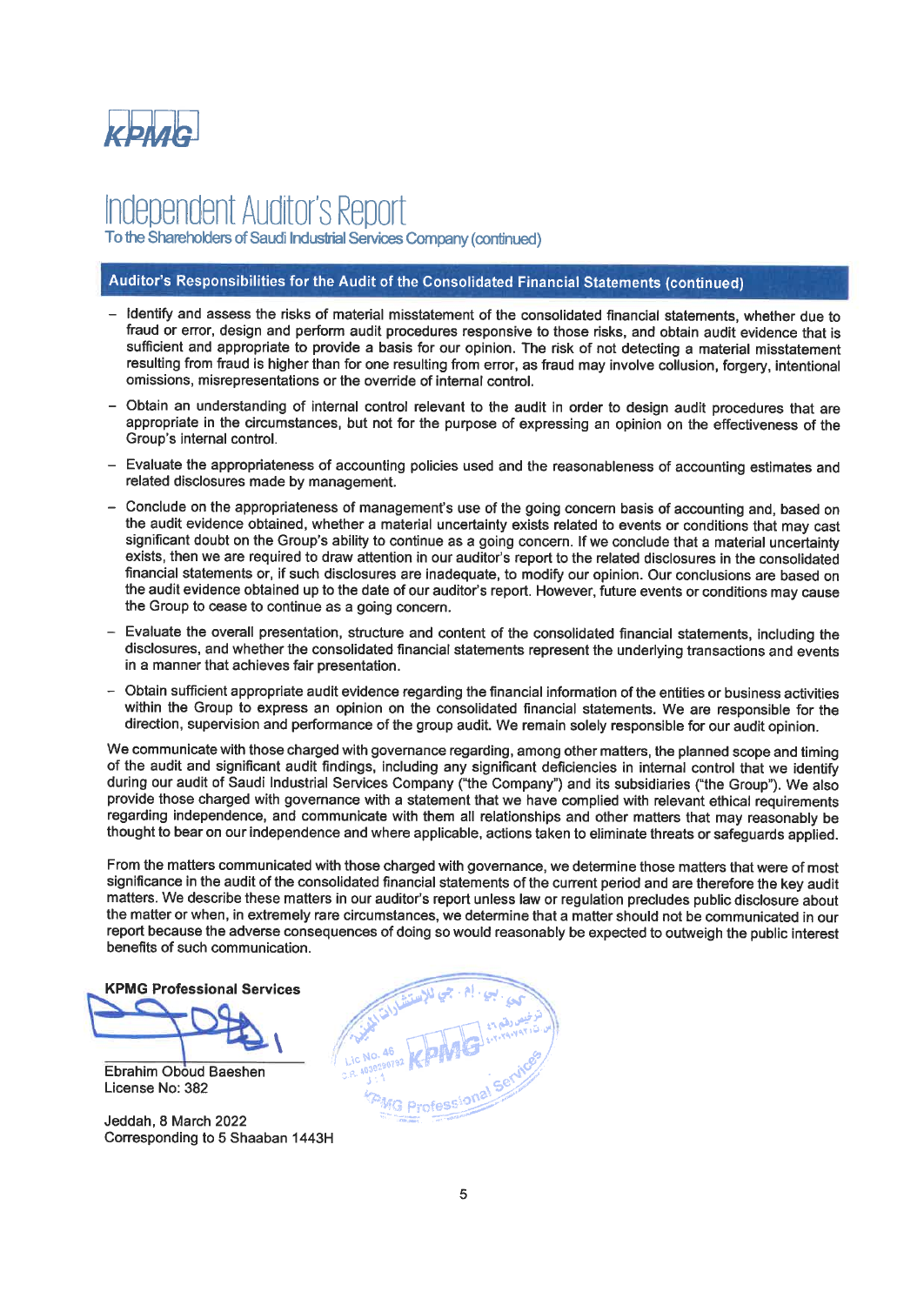(A Saudi Joint Stock Company)

# **CONSOLIDATED STATEMENT OF FINANCIAL POSITION**

As at 31 December 2021

|                                                            | <b>Notes</b> | $\frac{2021}{SR}$              | $\frac{2020}{SR}$            |
|------------------------------------------------------------|--------------|--------------------------------|------------------------------|
| <b>ASSETS</b>                                              |              |                                |                              |
| <b>Non-current assets</b>                                  |              |                                |                              |
| Property, plant and equipment                              | 6            | 245,349,674                    | 268, 481, 533                |
| Work in progress assets                                    | 7            | 181,715,298                    | 117,954,228                  |
| Intangible assets                                          | 8            | 3,052,852,881                  | 3, 141, 574, 145             |
| Goodwill                                                   | 12<br>23     | 8,776,760                      | 8,776,760                    |
| Right-of-use assets<br>Investment properties               | 9            | 90,132,237<br>118,041,994      | 86,918,253<br>128,000,604    |
| Equity-accounted investees                                 | 10           | 188,020,461                    | 136,922,460                  |
| Financial assets at fair value through other comprehensive |              |                                |                              |
| income (FVOCI)                                             | 11           | 14,909,532                     | 14,972,714                   |
| Deferred tax asset                                         | 29           | 4,527,498                      | 2,401,519                    |
| <b>TOTAL NON-CURRENT ASSETS</b>                            |              | 3,904,326,335                  | 3,906,002,216                |
|                                                            |              |                                |                              |
| <b>Current assets</b>                                      |              |                                |                              |
| Inventories, net                                           | 13           | 25,934,997                     | 19,627,992                   |
| Trade receivables, prepayments and other receivables       | 14           | 161,793,623                    | 132,940,927                  |
| Due from related parties                                   | 31           | 10,622,322                     | 12,048,664                   |
| Cash and cash equivalents                                  | 15           | 892,374,091                    | 336,533,927                  |
| <b>TOTAL CURRENT ASSETS</b>                                |              | 1,090,725,033                  | 501,151,510                  |
| <b>TOTAL ASSETS</b>                                        |              | 4,995,051,368                  | 4,407,153,726                |
|                                                            |              |                                |                              |
| <b>EQUITY AND LIABILITIES</b>                              |              |                                |                              |
| <b>EQUITY</b>                                              |              |                                |                              |
| Share capital                                              | 16           | 816,000,000                    | 816,000,000                  |
| Share premium                                              |              | 36,409,063                     | 36,409,063                   |
| Statutory reserve                                          | 17           | 96,111,908                     | 90,324,076                   |
| Other components of equity                                 |              | 334,992,898                    | (16, 481, 536)               |
| Retained earnings                                          |              | 202,500,260                    | 248,329,774                  |
| Equity attributable to the shareholders of the Parent      |              | 1,486,014,129                  | 1,174,581,377                |
| Non-controlling interests                                  |              | 810, 372, 371<br>2,296,386,500 | 534,995,715<br>1,709,577,092 |
| <b>TOTAL EQUITY</b>                                        |              |                                |                              |
| <b>NON-CURRENT LIABILITIES</b>                             |              |                                |                              |
| Obligation under service concession arrangement            | 36           | 1,369,299,805                  | 1,355,424,493                |
| Long term loans and bank facilities                        | 18           | 648,146,865                    | 665, 662, 576                |
| Employees' end-of-service benefits                         | 19           | 52,754,723                     | 48,126,455                   |
| Long term provisions                                       | 20           | 2,034,027                      | 1,984,224                    |
| Derivative financial instrument                            | 21           | 5,662,361                      | 14,060,566                   |
| Lease liabilities – non current portion                    | 23           | 88,796,113                     | 84,597,772                   |
| <b>TOTAL NON- CURRENT LIABILITIES</b>                      |              | 2,166,693,894                  | 2,169,856,086                |
|                                                            |              |                                |                              |
| <b>CURRENT LIABILITIES</b>                                 |              |                                |                              |
| Current portion of obligation under service concession     |              |                                |                              |
| arrangement                                                | 36           | 169,027,713                    | 190,530,528                  |
| Current portion of long term loans and bank facilities     | 18           | 73,210,529                     | 70,670,666                   |
| Trade payables, accrued and other current liabilities      | 22           | 260,768,053                    | 247, 117, 181                |
| Zakat and tax payable                                      | 29           | 18,622,175                     | 12,331,613                   |
| Lease liabilities                                          | 23           | 8,739,576<br>1,602,928         | 7,033,955<br>36,605          |
| Due to related parties                                     | 31           | 531,970,974                    | 527,720,548                  |
| <b>TOTAL CURRENT LIABILITIES</b>                           |              | 2,698,664,868                  |                              |
| <b>TOTAL LIABILITIES</b>                                   |              |                                | 2,697,576,634                |
| <b>TOTAL EQUITY AND LIABILITIES</b>                        |              | 4,995,051,368                  | $\overline{4,407,153,726}$   |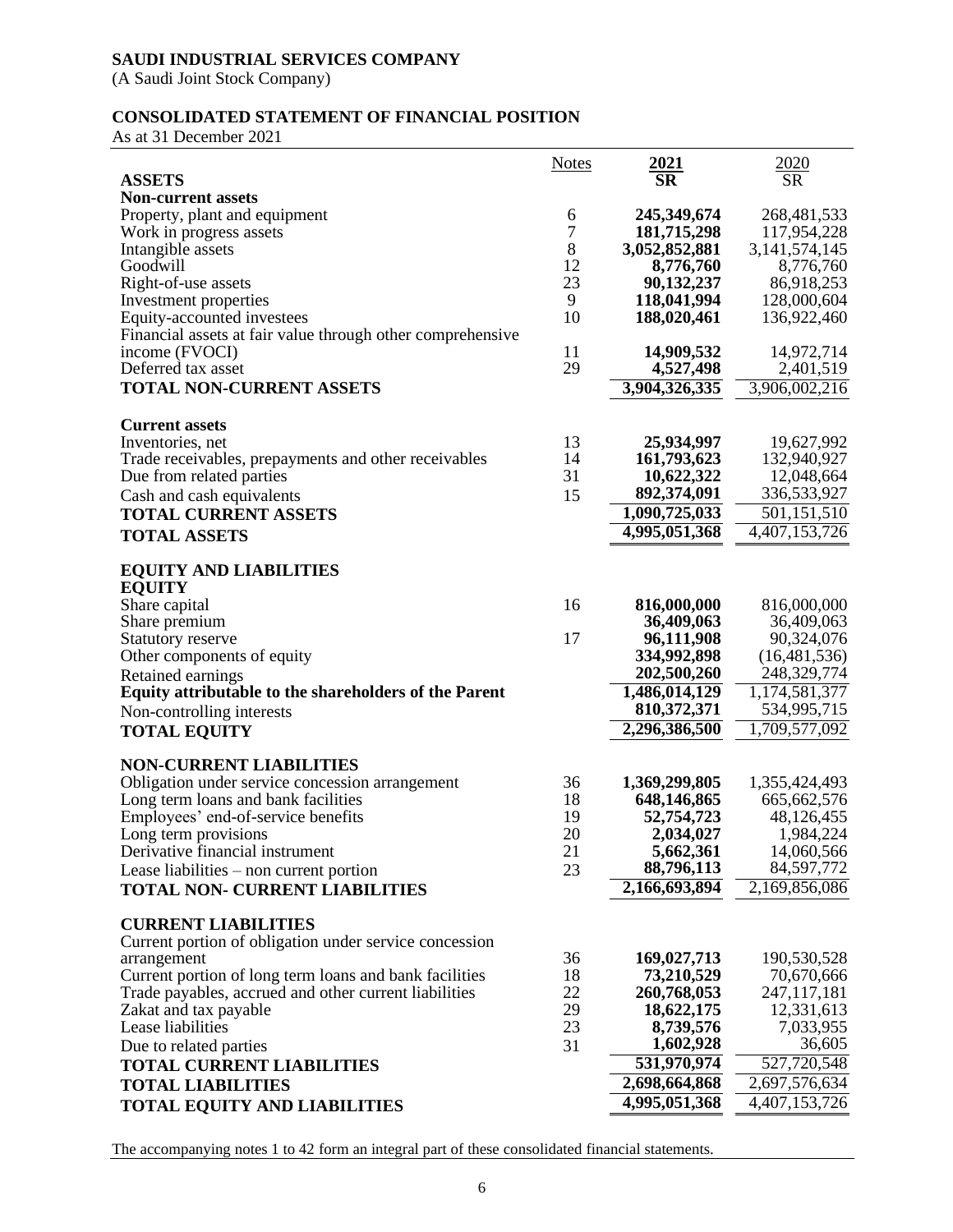(A Saudi Joint Stock Company)

# **CONSOLIDATED STATEMENT OF PROFIT OR LOSS**

For the year ended 31 December 2021

|                                                                                                                      | <b>Notes</b> | 2021<br><b>SR</b> | 2020<br><b>SR</b> |
|----------------------------------------------------------------------------------------------------------------------|--------------|-------------------|-------------------|
| <b>Revenue from contracts with customers</b>                                                                         |              |                   |                   |
| Revenues from sale of goods and services                                                                             | 24           | 921,200,340       | 861, 631, 306     |
| <b>Construction revenue</b>                                                                                          | 37           | 64,207,878        | 159,233,442       |
|                                                                                                                      |              |                   |                   |
| <b>TOTAL REVENUES</b>                                                                                                |              | 985,408,218       | 1,020,864,748     |
| Direct costs                                                                                                         | 25           | (474, 728, 466)   | (437,891,731)     |
| Cost of construction                                                                                                 | 37           | (64, 207, 878)    | (159, 233, 442)   |
| <b>COST OF REVENUE</b>                                                                                               |              | (538, 936, 344)   | (597, 125, 173)   |
| <b>GROSS PROFIT</b>                                                                                                  |              | 446, 471, 874     | 423,739,575       |
| <b>OPERATING EXPENSES</b>                                                                                            |              |                   |                   |
| Selling and distribution expenses                                                                                    | 26           | (16,583,061)      | (20, 825, 318)    |
| General and administrative expenses                                                                                  | 27           | (151, 544, 219)   | (146, 671, 759)   |
| <b>TOTAL OPERATING EXPENSES</b>                                                                                      |              | (168, 127, 280)   | (167, 497, 077)   |
| <b>PROFIT FROM OPERATIONS</b>                                                                                        |              | 278,344,594       | 256, 242, 498     |
| Finance costs, net                                                                                                   | 39           | (203, 541, 310)   | (133, 480, 825)   |
| Other income                                                                                                         | 28           | 15,068,400        | 88,727,888        |
| Share of profit of equity accounted investees, net                                                                   | 10           | 23,682,459        | 21,609,171        |
| PROFIT BEFORE ZAKAT AND INCOME TAX                                                                                   |              | 113,554,143       | 233,098,732       |
| Zakat and income tax charge, net                                                                                     | 29           | (18, 437, 430)    | (16, 429, 831)    |
| <b>NET PROFIT FOR THE PERIOD</b>                                                                                     |              | 95,116,713        | 216,668,901       |
| <b>Attributable to:</b>                                                                                              |              |                   |                   |
| Shareholders of the Parent Company                                                                                   |              | 57,878,318        | 139,412,924       |
| Non-controlling interests                                                                                            |              | 37,238,395        | 77,255,977        |
|                                                                                                                      |              | 95,116,713        | 216,668,901       |
|                                                                                                                      |              |                   |                   |
| Earnings per share:                                                                                                  |              |                   |                   |
| Basic and diluted earnings per share from net profit for the<br>year attributable to the Shareholders' of the Parent |              | 0.71              | 1.71              |
|                                                                                                                      | 30           |                   |                   |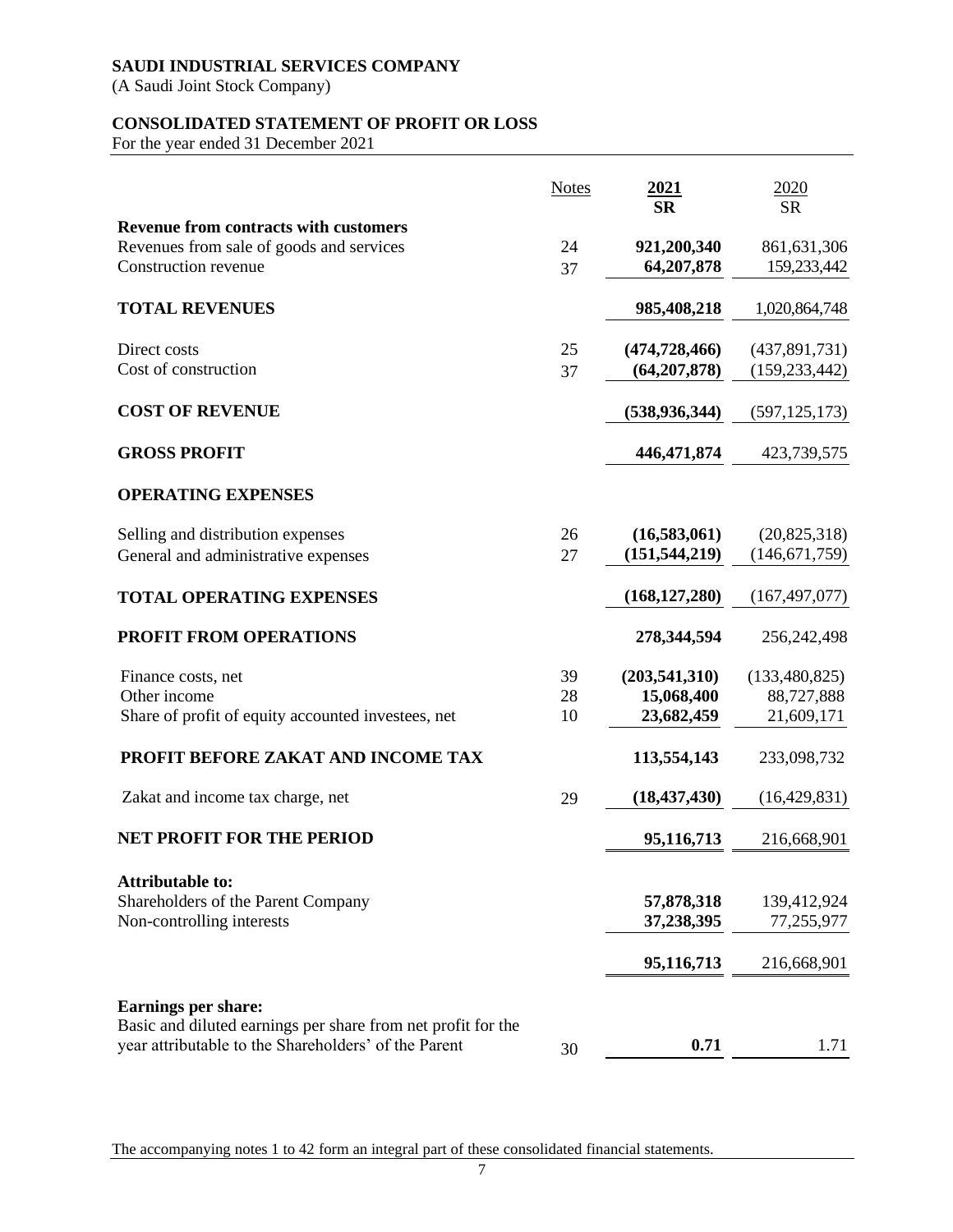(A Saudi Joint Stock Company)

# **CONSOLIDATED STATEMENT OF COMPREHENSIVE INCOME**

For the year ended 31 December 2021

|                                                                         | <b>Notes</b> | 2021<br><b>SR</b> | 2020<br><b>SR</b> |
|-------------------------------------------------------------------------|--------------|-------------------|-------------------|
| <b>Profit for the year</b>                                              |              | 95,116,713        | 216,668,901       |
| <b>OTHER COMPREHENSIVE INCOME</b>                                       |              |                   |                   |
| Items that will not be reclassified to profit or loss                   |              |                   |                   |
| Loss from re-measurement of employees' end-of-service                   |              |                   |                   |
| benefits, net                                                           | 19           | (148, 636)        | (5,864,921)       |
| Changes in fair value of financial assets at fair value                 |              |                   |                   |
| through other comprehensive income (FVOCI)                              | 11           | (63, 182)         | (565, 569)        |
| Share of actuarial losses of equity accounted associates                | 10           | (125, 485)        | (2,082,512)       |
| Items that are or may be reclassified subsequently to profit<br>or loss |              |                   |                   |
| Cash flow hedges – effective portion of changes in fair<br>value        | 21           | 5,959,910         | (956, 911)        |
| <b>OTHER COMPREHENSIVE INCOME / (LOSS) FOR</b><br><b>THE YEAR</b>       |              | 5,622,607         | (9,469,913)       |
|                                                                         |              |                   |                   |
| <b>TOTAL COMPREHENSIVE INCOME FOR THE</b><br><b>YEAR</b>                |              | 100,739,320       | 207,198,988       |
| <b>Attributable to:</b>                                                 |              |                   |                   |
| Shareholders of the Parent Company                                      |              | 61,564,787        | 132,448,236       |
| Non-controlling interests                                               |              | 39,174,533        | 74,750,752        |
|                                                                         |              |                   |                   |
|                                                                         |              | 100,739,320       | 207,198,988       |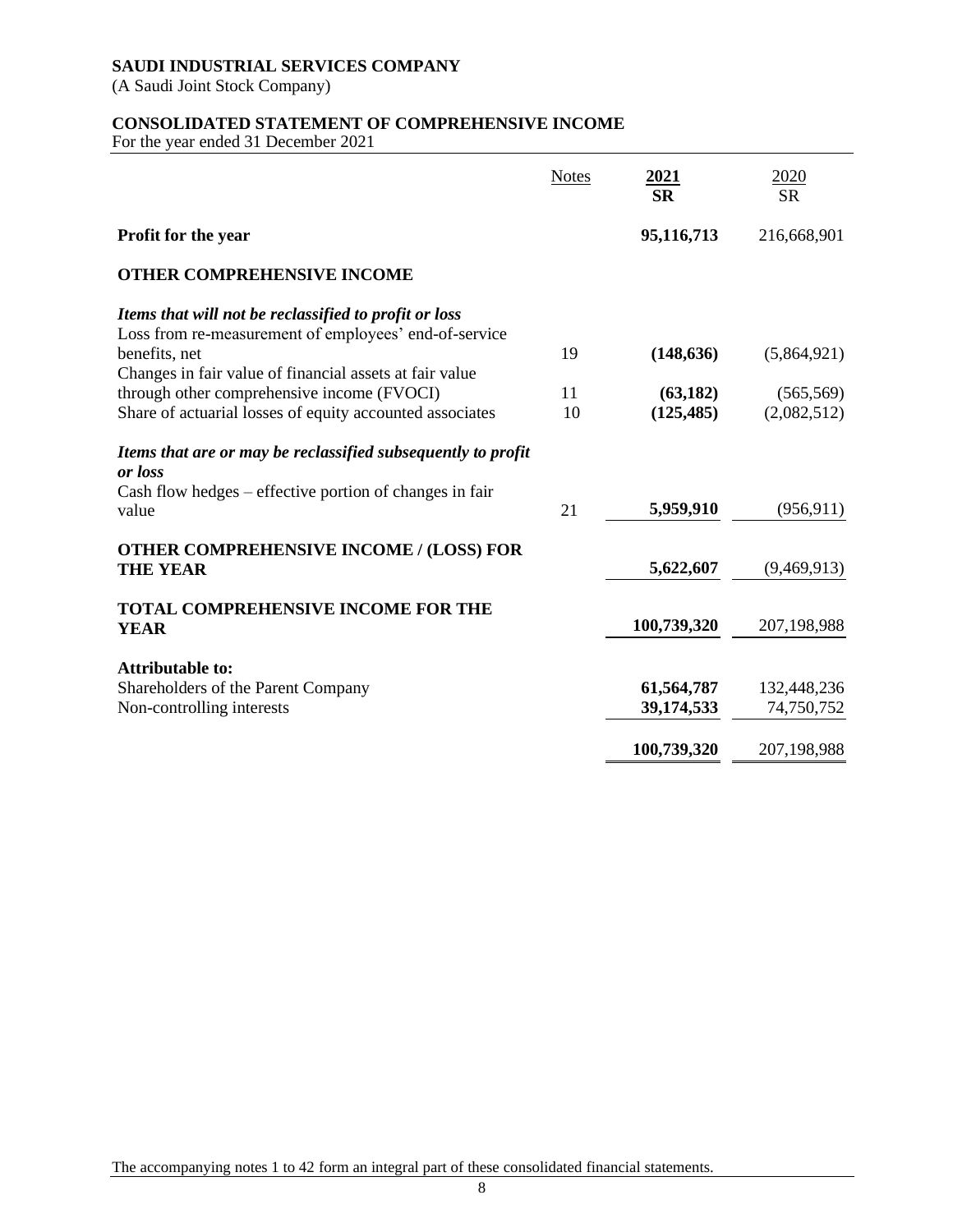(A Saudi Joint Stock Company)

# **CONSOLIDATED STATEMENT OF CHANGES IN EQUITY**

For the year ended 31 December 2021

|                                                                                                      | Equity attributable to the shareholders' of the Parent |                                      |                                          |                                                                                         |                                                        |                                                     |                                                                          |                                          |                           |                                                |                                     |
|------------------------------------------------------------------------------------------------------|--------------------------------------------------------|--------------------------------------|------------------------------------------|-----------------------------------------------------------------------------------------|--------------------------------------------------------|-----------------------------------------------------|--------------------------------------------------------------------------|------------------------------------------|---------------------------|------------------------------------------------|-------------------------------------|
|                                                                                                      |                                                        |                                      |                                          |                                                                                         | Other components of equity                             |                                                     |                                                                          |                                          |                           |                                                |                                     |
|                                                                                                      | <b>Share</b><br>capital<br><b>SR</b>                   | <b>Share</b><br>premium<br><b>SR</b> | <b>Statutory</b><br>reserve<br><b>SR</b> | <b>Effect</b> of<br>changes in<br>ownership<br>interest in<br>subsidiaries<br><b>SR</b> | <b>Actuarial</b><br>valuation<br>reserves<br><b>SR</b> | <b>Cash flow</b><br>hedging<br>reserve<br><b>SR</b> | <b>Unrealized</b><br>gain on<br><b>FVOCI</b><br>investments<br><b>SR</b> | <b>Retained</b><br>earnings<br><b>SR</b> | <b>Total</b><br><b>SR</b> | Non-<br>controlling<br>interests<br>${\bf SR}$ | <b>Total</b><br>equity<br><b>SR</b> |
| Balance at 1 January 2021                                                                            | 816,000,000                                            | 36,409,063                           | 90,324,076                               | 1,133,474                                                                               | (14, 496, 871)                                         | (8,520,703)                                         | 5,402,564                                                                | 248,329,774                              | 1,174,581,377             | 534,995,715                                    | 1,709,577,092                       |
| Profit for the year                                                                                  |                                                        |                                      |                                          |                                                                                         |                                                        |                                                     | $\overline{\phantom{a}}$                                                 | 57,878,318                               | 57,878,318                | 37,238,395                                     | 95,116,713                          |
| Other comprehensive income                                                                           | $\sim$ $\sim$                                          | $\qquad \qquad -$                    | $\overline{\phantom{a}}$                 | $\overline{\phantom{a}}$                                                                | (273,922)                                              | 4,023,573                                           | (63, 182)                                                                | $\overline{\phantom{m}}$                 | 3,686,469                 | 1,936,138                                      | 5,622,607                           |
| Total comprehensive income                                                                           | $- -$                                                  | $- -$                                | $\qquad \qquad -$                        | $\overline{\phantom{a}}$                                                                | (273, 922)                                             | 4,023,573                                           | (63,182)                                                                 | 57,878,318                               | 61,564,787                | 39,174,533                                     | 100,739,320                         |
| Transfer to statutory reserve                                                                        | --                                                     | $\sim$ $\sim$                        | 5,787,832                                |                                                                                         |                                                        |                                                     | $\overline{\phantom{a}}$                                                 | (5,787,832)                              |                           |                                                |                                     |
| Dividends paid (note 16)                                                                             |                                                        |                                      |                                          |                                                                                         |                                                        |                                                     |                                                                          | (97, 920, 000)                           | (97, 920, 000)            | (64,366,808)                                   | (162, 286, 808)                     |
| Changes in ownership interests<br>- sale of equity interest to non-<br>controlling interest (note 1) |                                                        |                                      |                                          | 342,550,278                                                                             | 2,799,391                                              | 2,438,296                                           |                                                                          | --                                       | 347,787,965               | 300,568,931                                    | 648,356,896                         |
| <b>Balance at 31 December 2021</b>                                                                   | 816,000,000                                            | 36,409,063                           | 96,111,908                               | 343,683,752                                                                             | (11, 971, 402)                                         | (2,058,834)                                         | 5,339,382                                                                | 202,500,260                              | 1.486.014.129             | 810,372,371                                    | 2,296,386,500                       |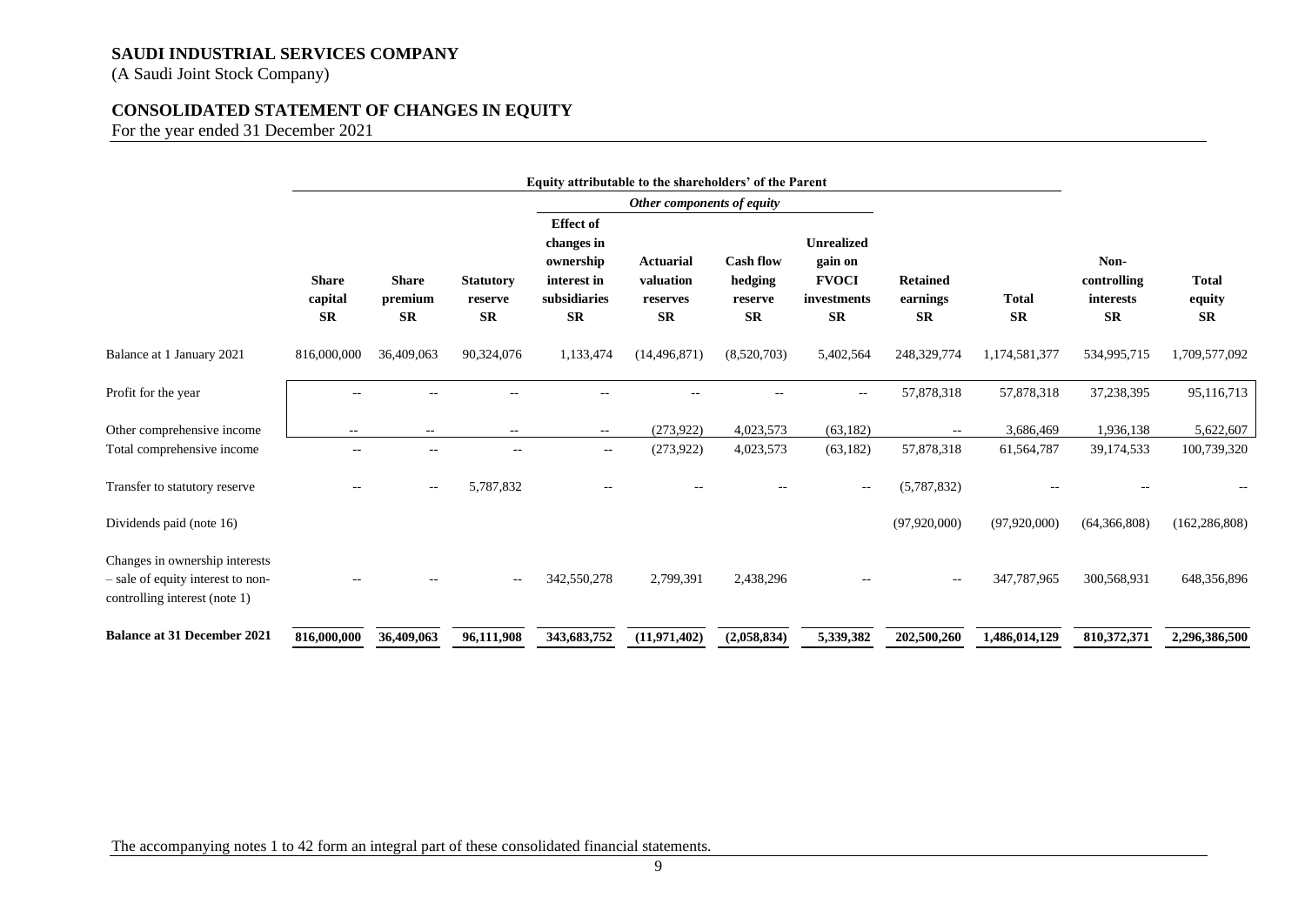(A Saudi Joint Stock Company)

# **CONSOLIDATED STATEMENT OF CHANGES IN EQUITY (continued)**

For the year ended 31 December 2021

|                               |                                      |                                      |                                          | Equity attributable to the shareholders' of the Parent                                  |                                                        |                                                     |                                                                            |                                          |                           |                                               |                                     |
|-------------------------------|--------------------------------------|--------------------------------------|------------------------------------------|-----------------------------------------------------------------------------------------|--------------------------------------------------------|-----------------------------------------------------|----------------------------------------------------------------------------|------------------------------------------|---------------------------|-----------------------------------------------|-------------------------------------|
|                               | Other components of equity           |                                      |                                          |                                                                                         |                                                        |                                                     |                                                                            |                                          |                           |                                               |                                     |
|                               | <b>Share</b><br>capital<br><b>SR</b> | <b>Share</b><br>premium<br><b>SR</b> | <b>Statutory</b><br>reserve<br><b>SR</b> | <b>Effect</b> of<br>changes in<br>ownership<br>interest in<br>subsidiaries<br><b>SR</b> | <b>Actuarial</b><br>valuation<br>reserves<br><b>SR</b> | <b>Cash flow</b><br>hedging<br>reserve<br><b>SR</b> | <b>Unrealized</b><br>gain on<br><b>FVOCI</b><br>investments<br><b>SRSR</b> | <b>Retained</b><br>earnings<br><b>SR</b> | <b>Total</b><br><b>SR</b> | Non-<br>controlling<br>interests<br><b>SR</b> | <b>Total</b><br>equity<br><b>SR</b> |
| Balance at 1 January 2020     | 816,000,000                          | 36,409,063                           | 76,382,784                               | 1,133,474                                                                               | (8,677,640)                                            | (7,940,815)                                         | 5,968,133                                                                  | 171,818,142                              | 1,091,093,141             | 499,942,039                                   | 1,591,035,180                       |
| Profit for the year           |                                      |                                      |                                          |                                                                                         |                                                        |                                                     |                                                                            | 139,412,924                              | 139,412,924               | 77,255,977                                    | 216,668,901                         |
| Other comprehensive income    |                                      |                                      |                                          |                                                                                         | (5,819,231)                                            | (579, 888)                                          | (565, 569)                                                                 |                                          | (6,964,688)               | (2,505,225)                                   | (9,469,913)                         |
| Total comprehensive income    |                                      |                                      |                                          |                                                                                         | (5,819,231)                                            | (579, 888)                                          | (565, 569)                                                                 | 139,412,924                              | 132,448,236               | 74,750,752                                    | 207,198,988                         |
| Transfer to statutory reserve |                                      | $\blacksquare$                       | 13,941,292                               |                                                                                         |                                                        |                                                     | ٠                                                                          | (13, 941, 292)                           |                           |                                               |                                     |
| Dividends paid (note 16)      |                                      |                                      |                                          |                                                                                         |                                                        |                                                     |                                                                            | (48,960,000)                             | (48,960,000)              | (39,697,076)                                  | (88, 657, 076)                      |
| Balance at 31 December 2020   | 816,000,000                          | 36,409,063                           | 90,324,076                               | 1,133,474                                                                               | (14, 496, 871)                                         | (8,520,703)                                         | 5,402,564                                                                  | 248,329,774                              | 1,174,581,377             | 534,995,715                                   | 1,709,577,092                       |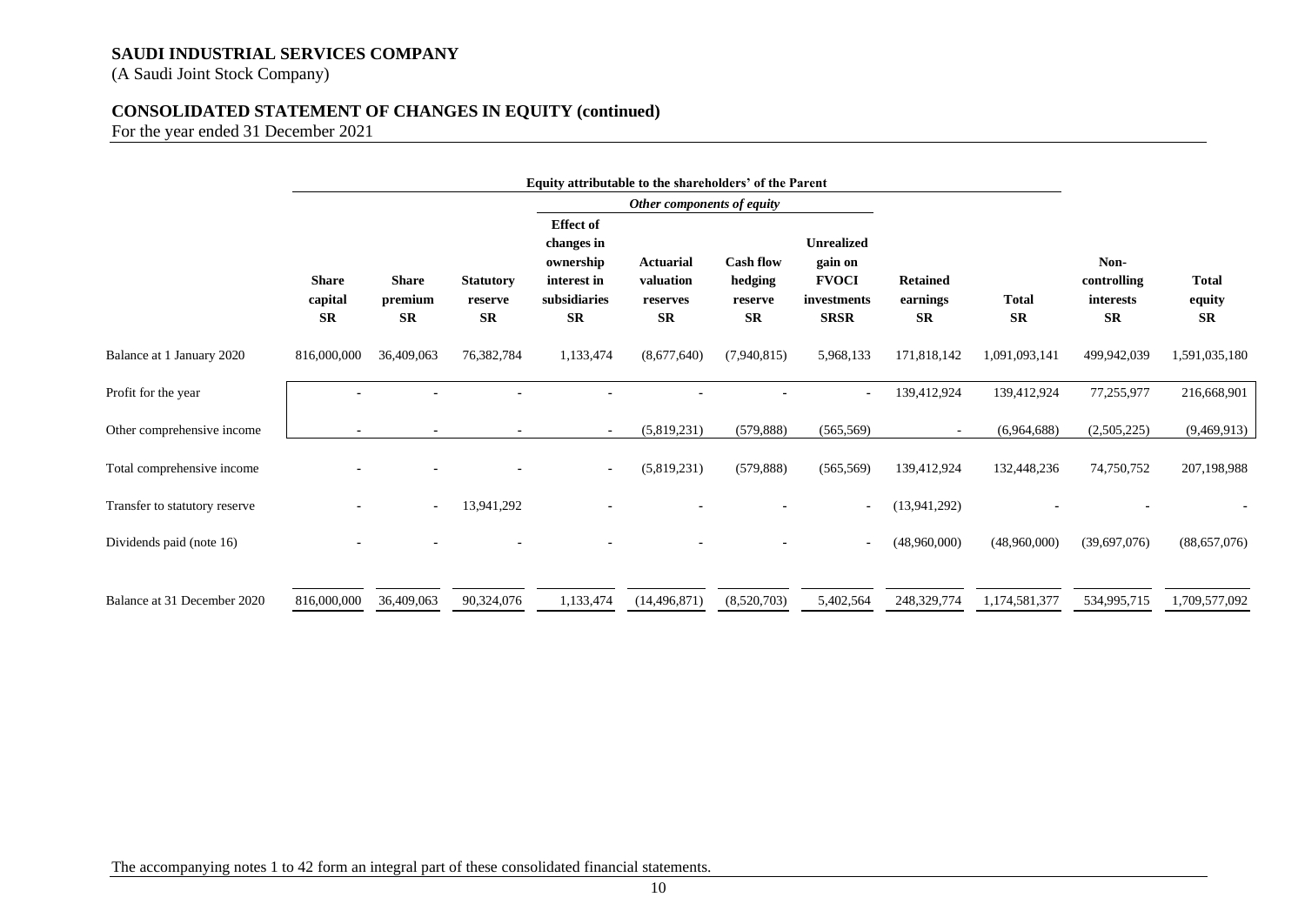(A Saudi Joint Stock Company)

# **CONSOLIDATED STATEMENT OF CASH FLOWS**

For the year ended 31 December 2021

|                                                             | <b>Notes</b> | $\frac{2021}{SR}$ | 2020<br>SR      |
|-------------------------------------------------------------|--------------|-------------------|-----------------|
| <b>CASH FLOWS FROM OPERATING ACTIVITIES</b>                 |              |                   |                 |
| Profit before Zakat and income tax                          |              | 113,554,143       | 233,098,732     |
| Adjustments for:                                            |              |                   |                 |
| Depreciation and amortization                               | 6, 8 & 9     | 167, 358, 305     | 156,626,110     |
| Depreciation of right-of-use assets                         |              | 6,387,448         | 7,218,597       |
| Provision for employees' end-of-service benefits            | 19           | 9,472,784         | 7,237,006       |
| Loss on disposal of property, plant and equipment           | 28           | 60,261            | 3,498,773       |
| Share of results from equity accounted associates, net      | 10           | (23,682,459)      | (21,609,171)    |
| (Reversal) / allowance for expected credit losses           | 34           | 1,493,530         | 1,047,551       |
| Work in progress assets written-off                         | 7            |                   | 1,219,418       |
| Amortization of deferred revenue                            |              | 59,000            | 63,425          |
| Provision for dismantling cost                              |              | 49,803            | 79,185          |
| Amortization of advance Ijarah rentals                      |              | 5,695,022         | 7,549,298       |
| Allowance for slow moving and obsolete inventories          | 13           | 115,944           | 3,660,891       |
| Reversal of provision for asset replacement costs           | 28           |                   | (75, 165, 206)  |
| Financial charges, net                                      | 39           | 203,541,310       | 133,480,825     |
|                                                             |              | 484,105,091       | 458,005,434     |
| Changes in operating assets and liabilities                 |              |                   |                 |
| Trade receivables, prepayments and other receivables        |              | (30,580,695)      | (33,665,065)    |
| Due from related parties                                    |              | 1,660,811         | (1,098,092)     |
| Inventories                                                 |              | (6,422,948)       | (5,117,182)     |
| Trade payables, accrued and other current liabilities       |              | (166, 465, 902)   | (19, 782, 431)  |
| Due to related parties                                      |              | 1,637,550         | 943,813         |
| Cash generated from operating activities                    |              | 283,933,907       | 399,286,477     |
| Finance charges paid                                        |              | (28,396,181)      | (28, 162, 044)  |
| Employees' end-of-service benefits paid                     | 19           | (4,993,152)       | (4,445,531)     |
| Zakat and income tax paid                                   | 29           | (14,272,850)      | (10, 535, 130)  |
| Net cash from operating activities                          |              | 236, 271, 724     | 356, 143, 772   |
|                                                             |              |                   |                 |
| <b>CASH FLOWS FROM INVESTING ACTIVITIES</b>                 |              |                   |                 |
| Dividends received from equity accounted investee           | 10           | 17,003,409        | 15,025,967      |
| Investment in an associate made during the period           | 10           | (44, 544, 436)    |                 |
| Proceeds from sale of equity interest to NCI                | $\mathbf{1}$ | 648,356,896       |                 |
| Addition to property, plant and equipment, work in          | 6, 7, 8      |                   |                 |
| progress assets and intangible assets                       | &9           | (109, 497, 365)   | (206, 471, 507) |
| Additions to right-of-use assets                            |              |                   | (3,600,000)     |
| Proceeds from disposal of property, plant and equipment     |              | 129,445           | 351,288         |
| Net cash generated from / (used in) investing activities    |              | 511,447,949       | (194, 694, 252) |
| <b>CASH FLOWS FROM FINANCING ACTIVITIES</b>                 |              |                   |                 |
| Repayment of long-term loans                                |              | (70,670,667)      | (66,956,898)    |
| Receipt of long-term loans                                  |              | 50,000,000        | 45,000,000      |
| Dividend paid                                               | 16           | (97, 920, 000)    | (48,960,000)    |
| Dividends paid to non-controlling interests by subsidiaries |              | (64,366,808)      | (39,697,076)    |
| Lease liabilities paid                                      | 23           | (8,922,034)       | (9,402,420)     |
| Net cash used in financing activities                       |              | (191, 879, 509)   | (120, 016, 394) |
| Net increase in cash and cash equivalents                   |              | 555,840,164       | 41, 433, 126    |
| Cash and cash equivalents at the beginning of the year      | 15           | 336,533,927       | 295,100,801     |
| Cash and cash equivalents at the end of the year            | 15           | 892,374,091       | 336,533,927     |
|                                                             |              |                   |                 |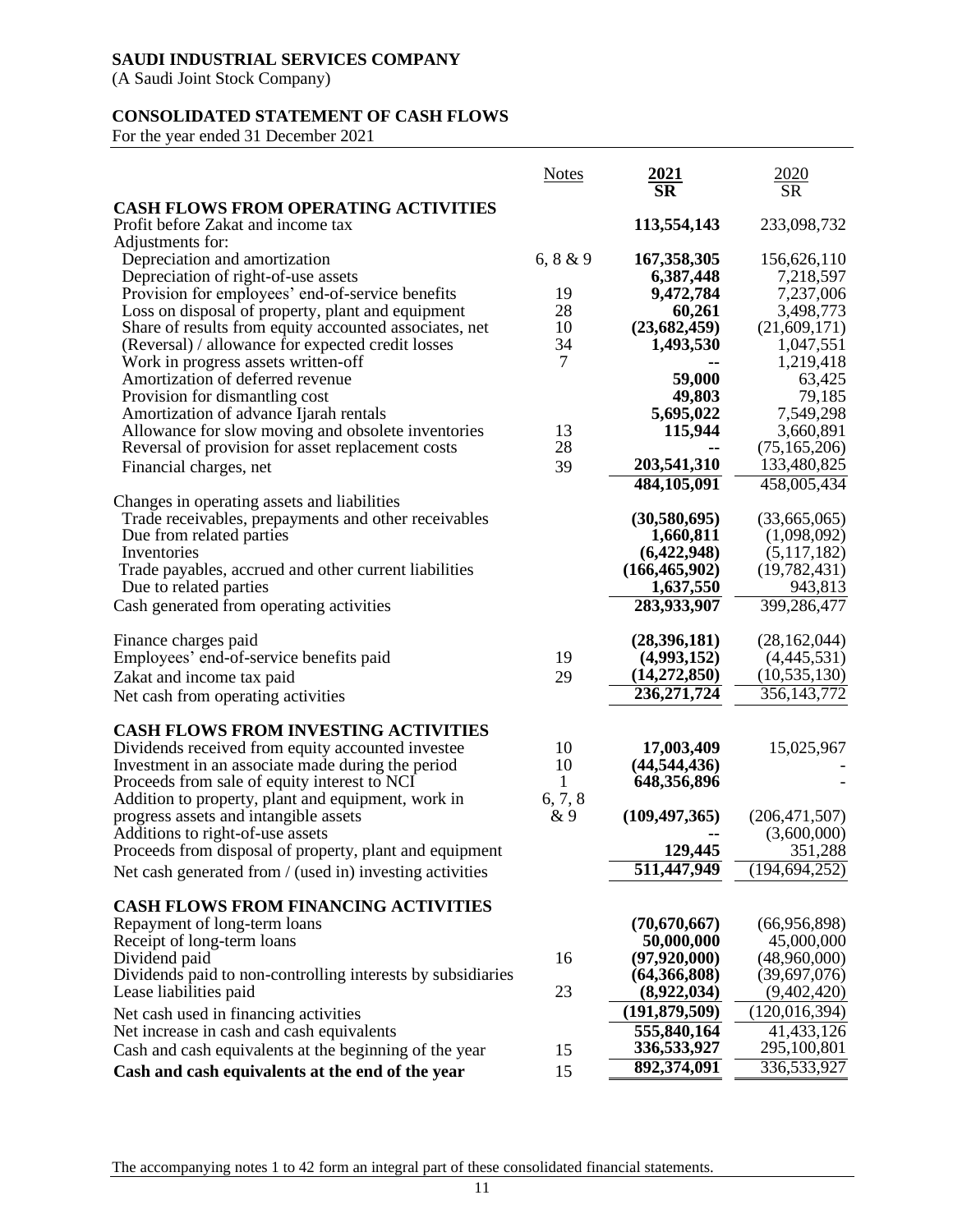(A Saudi Joint Stock Company)

# **CONSOLIDATED STATEMENT OF CASH FLOWS (continued)**

For the year ended 31 December 2021

# **SUPPLEMENTARY NON-CASH INFORMATION**

|                                                                  | <b>Notes</b> | $\frac{2021}{\text{SR}}$ | $\frac{2020}{\text{SR}}$ |
|------------------------------------------------------------------|--------------|--------------------------|--------------------------|
|                                                                  |              |                          |                          |
| Cash flow hedges – effective portion of change in fair value     | 21           | 5,959,910                | (956, 911)               |
| Obligation under service concession arrangement                  | 36           |                          | 1,534,528,416            |
| Transfer of assets from property plant and equipment to          |              |                          |                          |
| intangibles                                                      | 6.3          |                          | 489,210,493              |
| Transfer from work in progress assets to property and            | 7            |                          | 2,090,703                |
| equipment<br>Transfer from work in progress assets to investment | 7            |                          |                          |
| property                                                         |              |                          | 3,314,973                |
| Transfer from work in progress assets to port terminal           | 7            |                          |                          |
| operations                                                       |              | 2,671,012                | 10,754,538               |
| Transfer from work in progress assets to intangibles port        | 7            |                          |                          |
| concession rights                                                |              | 24,209,591               | 72,065,880               |
| Transfer from work in progress assets to intangibles             | 7            |                          |                          |
| software                                                         |              | 221,352                  | 1,687,343                |
| Modification of lease contracts                                  | 23           | 256,568                  | (147, 340, 195)          |
| Re-measurement of employees' end-of-service benefits             |              |                          |                          |
| liability                                                        | 19           | 148,636                  | 5,864,921                |
| Modification gain on loan arrangement                            | 18           |                          | (31,959,301)             |
| Deferred tax asset                                               | 29           | 2,125,979                | (2,006,146)              |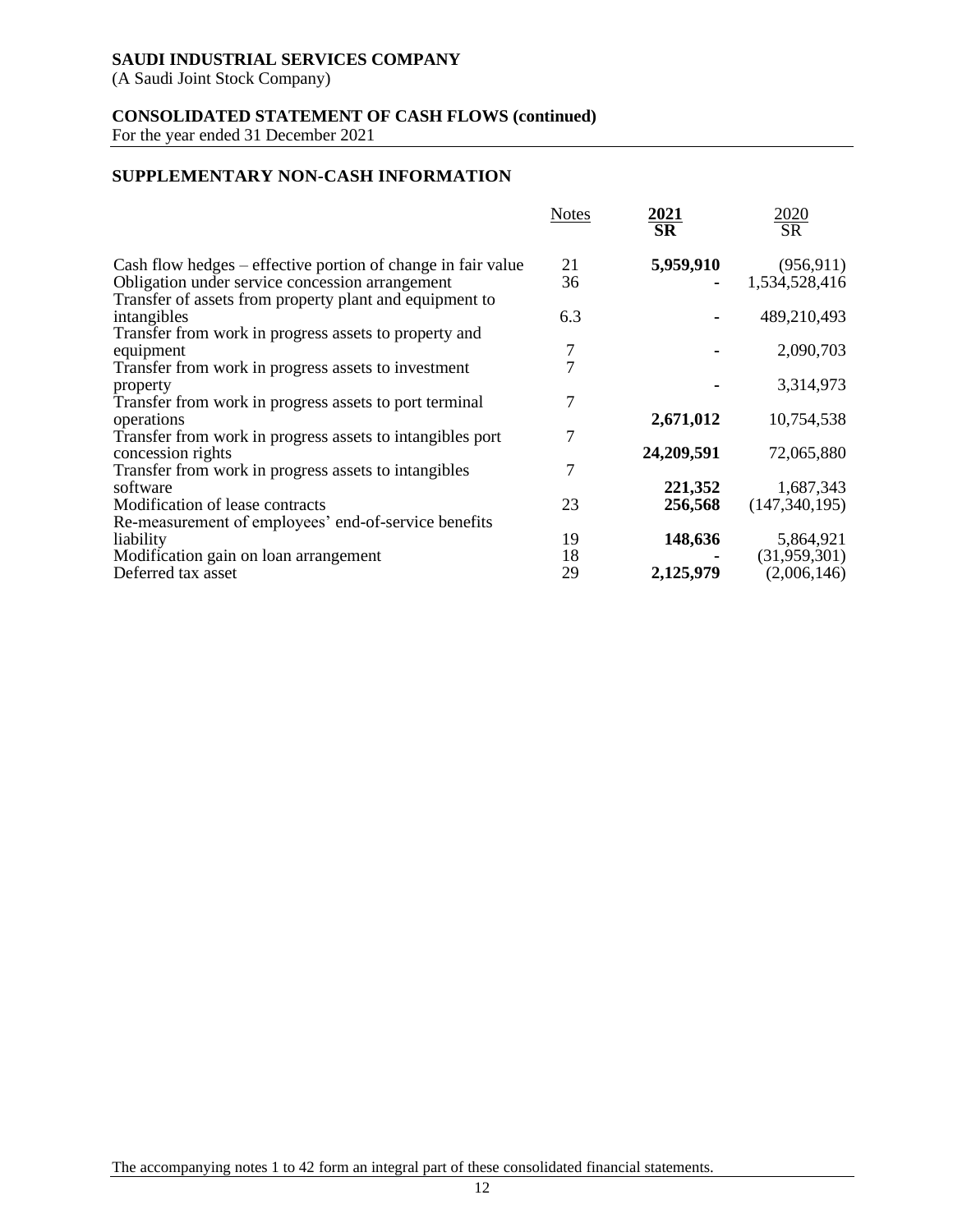(A Saudi Joint Stock Company)

# **NOTES TO THE CONSOLIDATED FINANCIAL STATEMENTS**

For the year ended 31 December 2021

# **1. ORGANIZATION AND ACTIVITIES**

Saudi Industrial Services Company ("the Company" or "the Parent Company" or "SISCO") is a joint stock company incorporated in accordance with Saudi Arabian Regulations for Companies under the Ministry of Commerce Resolution No. 223 of 7 Rabi Al Awal 1409 H (corresponding to 18 October 1988) and registered under Commercial Registration No. 4030062502 dated 10 Rabi Al Thani 1409H (corresponding to 20 November 1988) to engage in maintenance, operations and management of factories, industrial facilities, construction of residential buildings and all related facilities such as entertainment centers, malls, restaurants, catering projects, construction of hospitals and buildings to provide health services to factory and industrial company workmen, marketing factory products locally and worldwide, provide services and participate in formation of companies. The principal activity of the Parent Company is investment and management of subsidiaries.

The registered head office of the Parent Company is located at the following address:

Saudi Business Center P. O. Box 14221, Jeddah 21424, Kingdom of Saudi Arabia.

These consolidated financial statements include assets, liabilities and the results of the operations of the Parent Company and its following subsidiaries collectively referred to as "the Group":

| <b>Company</b>                                                                          | <b>Country of</b><br>incorporation | <b>Effective</b><br>shareholding<br><u>2021</u><br>2020 |        | <b>Principal activities</b>                                                                                                                                                                                                                                                                                                                              |  |
|-----------------------------------------------------------------------------------------|------------------------------------|---------------------------------------------------------|--------|----------------------------------------------------------------------------------------------------------------------------------------------------------------------------------------------------------------------------------------------------------------------------------------------------------------------------------------------------------|--|
| Saudi Trade and Export<br><b>Development Company</b><br>Limited ("Tusdeer")             | Saudi Arabia                       | 76%                                                     | 76%    | Management and operation of<br>storage and re-export project<br>situated on the land leased from<br>Jeddah Islamic Port.                                                                                                                                                                                                                                 |  |
| Kindasa Water Services<br>Company – Closed Joint<br><b>Stock Company</b><br>("Kindasa") | Saudi Arabia                       | 65%                                                     | 65%    | Water desalination and treatment<br>plant and sale of water.                                                                                                                                                                                                                                                                                             |  |
| <b>Support Services</b><br><b>Operation Company</b><br>Limited ("ISNAD")                | Saudi Arabia                       | 99.28%                                                  | 99.28% | Development and operation of<br>industrial zones, construction and<br>operation of restaurants, catering<br>entertainment<br>and<br>centers.<br>construction of gas stations, auto<br>servicing<br>maintenance<br>and<br>workshops, and purchase of land<br>for the construction of building<br>thereon and investing the same<br>through sale or lease. |  |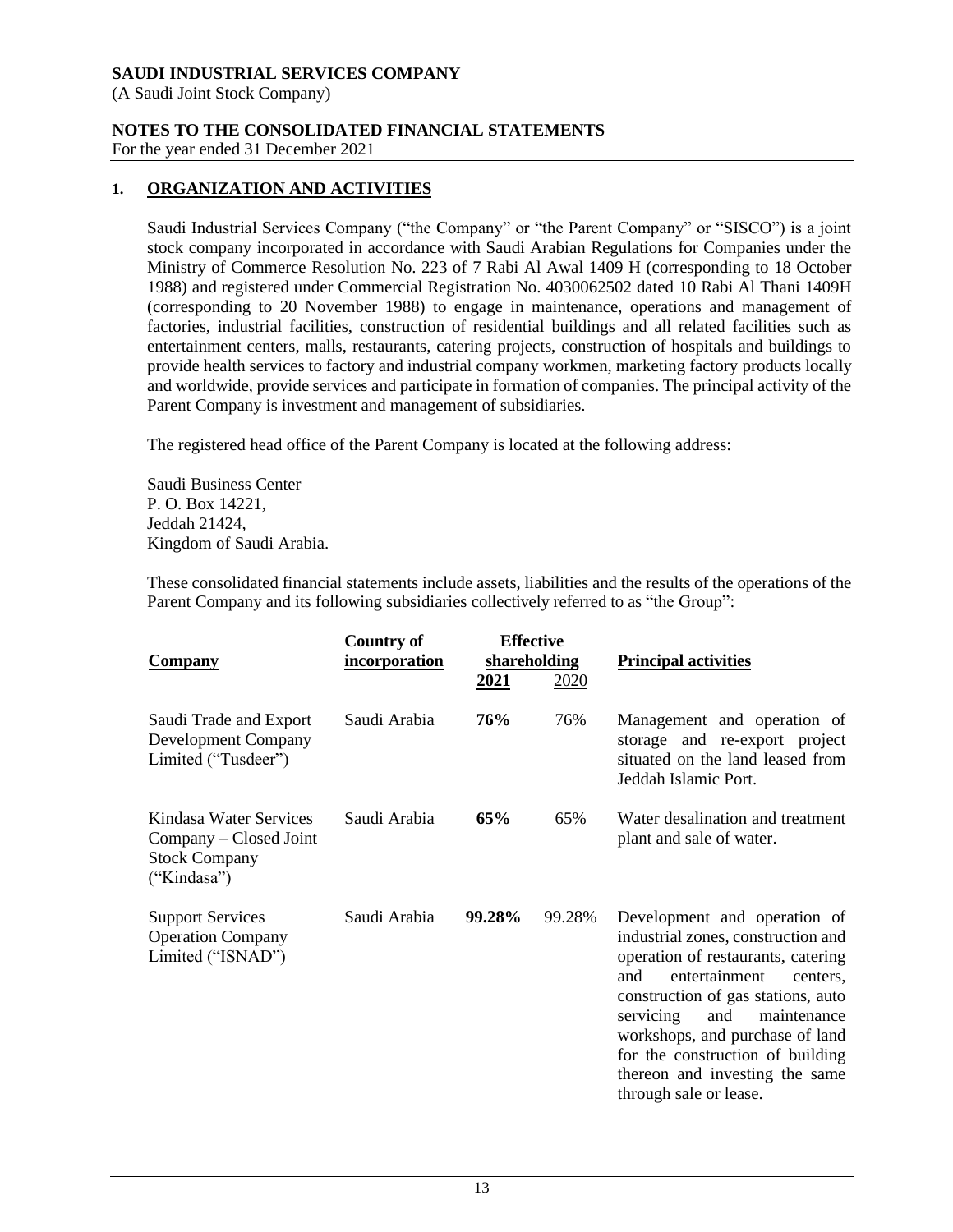(A Saudi Joint Stock Company)

#### **NOTES TO THE CONSOLIDATED FINANCIAL STATEMENTS (continued)** For the year ended 31 December 2021

# **1. ORGANIZATION AND ACTIVITIES (continued)**

| Company                                                                         | <b>Country of</b><br>incorporation | <b>Effective</b><br>shareholding |       | <b>Principal activities</b>                                                                                                                      |  |
|---------------------------------------------------------------------------------|------------------------------------|----------------------------------|-------|--------------------------------------------------------------------------------------------------------------------------------------------------|--|
|                                                                                 |                                    | 2021                             | 2020  |                                                                                                                                                  |  |
| Red Sea Gateway<br><b>Terminal Company</b><br>Limited ("RSGT")                  | Saudi Arabia                       | 36.36%                           | 60.6% | Development,<br>construction.<br>operation and maintenance of<br>container<br>terminals<br>and<br>filling<br>and<br>back<br>excavation<br>works. |  |
| Red Sea Port<br>Development Company –<br>Closed Joint Stock<br>Company ("RSPD") | Saudi Arabia                       | 60.6%                            | 60.6% | Development,<br>construction.<br>operation and maintenance of<br>container<br>terminals<br>and<br>filling<br>and<br>back<br>excavation<br>works. |  |

SISCO owns 60.6% effective interest in RSPD which in turn owns 60% interest in RSGT.

On 14 July 2021, SISCO and its subsidiary Saudi Trade and Export Development Company ("Tusdeer") completed the sale of its 21.2% and 4% direct equity stake in RSGT respectively. Total proceeds net of transaction cost for sale of these shares by SISCO and Tusdeer were SR 545.5 million and SR 102.9 million respectively. SISCO will continue to consolidate RSGT through its subsidiary RSPD. This transaction is accounted for in these consolidated financial statements of the Group as a change in ownership interest of the Group in RSGT without loss of control. Accordingly, the carrying amounts of non-controlling interests has increased by SR 300.6 million to reflect the increase in their relative interests in RSGT. The difference between the amount by which the non-controlling interests have increased and the consideration received by the Group net of transaction cost amounted to SR 347.8 million. This amount is recognized directly in equity as effect of changes in ownership interest in subsidiaries and is attributed to the shareholders of the Parent Company. Further in line with requirement of International Financial Reporting Standards the share of Actuarial Valuation Reserve and Cashflow Hedging Reserve of RSGT attributable to shareholders of Parent Company in the amount of SR 2.8 million and SR 2.4 million respectively are also adjusted to reflect the new ownership interest.

# **2. BASIS OF PREPARATION**

#### **2.1 Statement of compliance**

The consolidated financial statements of the Group have been prepared in accordance with International Financial Reporting Standards that are endorsed in the Kingdom of Saudi Arabia (IFRS) and other standards and pronouncements that are endorsed by the Saudi Organization for Chartered and Professional Accountants (SOCPA).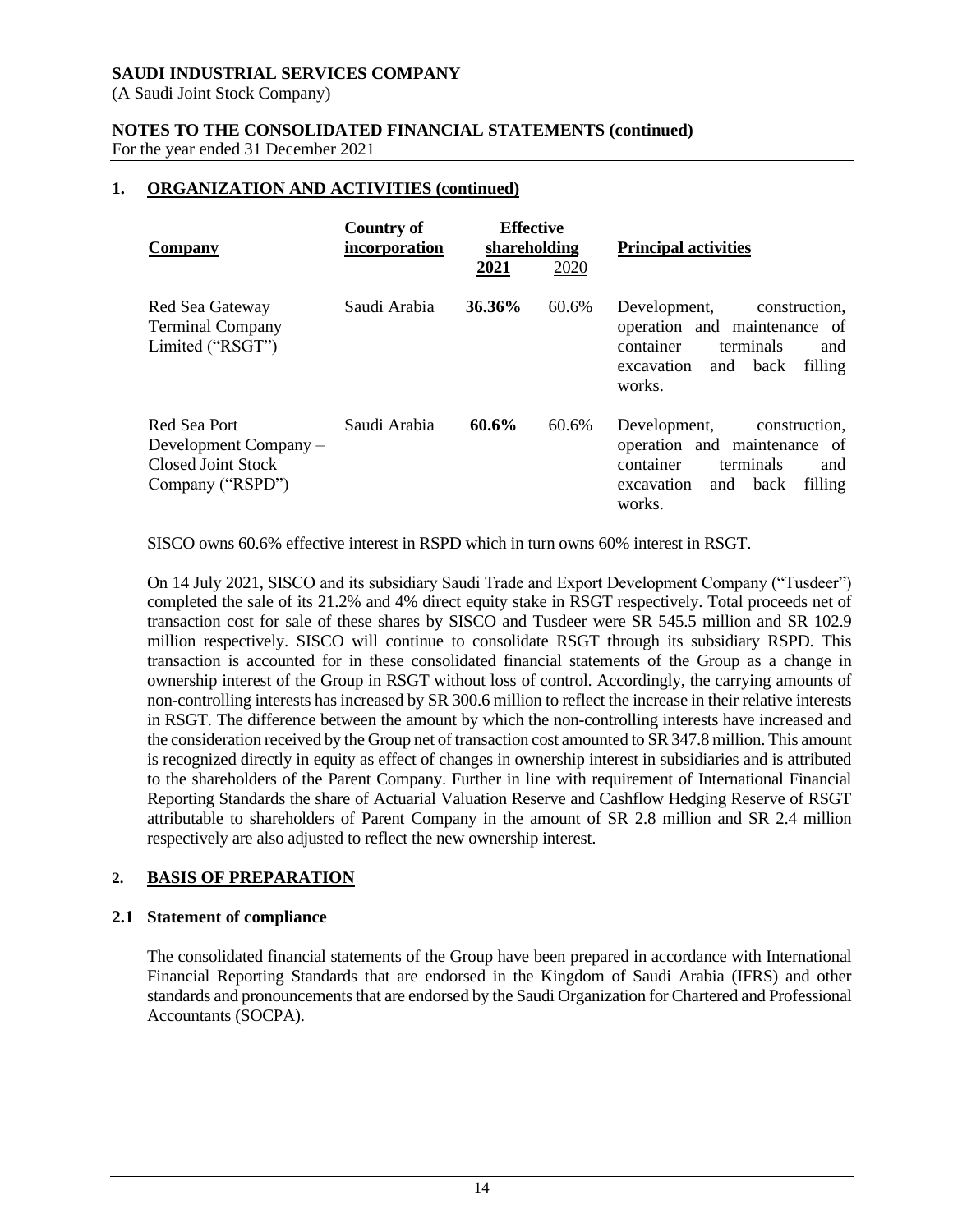(A Saudi Joint Stock Company)

#### **NOTES TO THE CONSOLIDATED FINANCIAL STATEMENTS (continued)** For the year ended 31 December 2021

#### **2. BASIS OF PREPARATION (continued)**

#### **2.2 Basis of measurement**

These consolidated financial statements have been prepared under the historical cost basis, except for financial assets at fair value through other comprehensive income (FVOCI), derivative financial instruments which are carried at their fair values and employee benefits, which are measured at the present value of defined benefit obligation using projected unit credit method.

#### **2.3 Functional and presentation currency**

The consolidated financial statements are presented in Saudi Arabian Riyals (SR), which is the functional and presentation currency of the Parent Company.

#### **3. SIGNIFICANT ACCOUNTING JUDGEMENTS, ESTIMATES AND ASSUMPTIONS**

The preparation of the Group's consolidated financial statements requires management to make judgements, estimates and assumptions that affect the reported amounts of revenues, expenses, assets and liabilities, and the accompanying disclosures, and the disclosure of contingent liabilities. Uncertainty about these assumptions and estimates could result in outcomes that require a material adjustment to the carrying amount of assets or liabilities affected in future periods.

#### **Judgements**

In the process of applying the Group's accounting policies, management has made the following judgements, which have the most significant effects on the amounts recognised in the consolidated financial statements:

- Decision related to control over investee (note 4.1)
- Classification of investment property (note 4.6)
- Lease classification (note 4.7)
- Provisions  $(4.13)$
- Port concession rights and intangible assets related to fixed and guaranteed variable fee (4.5)

#### *Volume rebate*

Certain contracts for the provision of services include volume rebates that give rise to variable consideration. In estimating the variable consideration, the Group is required to use either the expected value method or the most likely amount method based on which method better predicts the amount of consideration to which it will be entitled.

The Group determined that the most likely amount method is the appropriate method to use in estimating the variable consideration for the provision of services with volume rebate as the selected method better predicts the amount of variable consideration driven by customers' rebate entitlement based on volume thresholds. Before including any amount of variable consideration in the transaction price, the Group considers whether the amount of variable consideration is constrained. The Group determined that the estimates of variable consideration are not constrained based on its historical experience, business forecast and the current economic conditions. In addition, the uncertainty, if any, on the variable consideration will be resolved within a short time frame.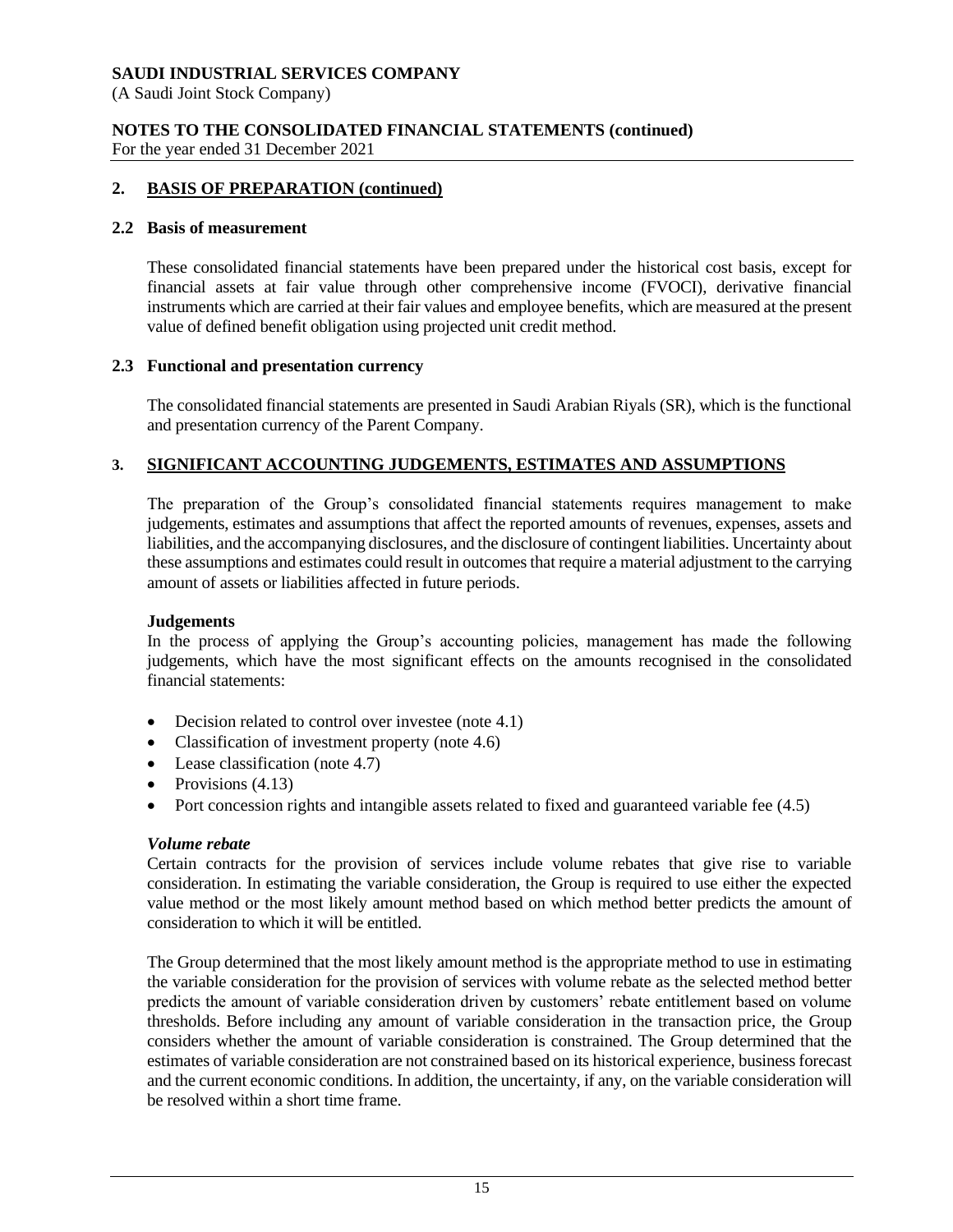(A Saudi Joint Stock Company)

#### **NOTES TO THE CONSOLIDATED FINANCIAL STATEMENTS (continued)** For the year ended 31 December 2021

# **3. SIGNIFICANT ACCOUNTING JUDGEMENTS, ESTIMATES AND ASSUMPTIONS (continued)**

#### *Going concern*

The Group's management has made an assessment of its ability to continue as a going concern and is satisfied that it has the resources to continue in business for the foreseeable future. Furthermore, management is not aware of any material uncertainties that may cast significant doubt upon the Group's ability to continue as a going concern. Therefore, the consolidated financial statements continue to be prepared on the going concern basis.

#### **Estimates and assumptions**

The key assumptions concerning the future and other key sources of estimation uncertainty at the reporting date, that have a significant risk of causing a material adjustment to the carrying amounts of assets and liabilities within the next financial year, are described below. The Group based its assumptions and estimates on parameters available when the consolidated financial statements were prepared. Existing circumstances and assumptions about future developments, however, may change due to market changes or circumstances arising that are beyond the control of the Group. Such changes are reflected in the assumptions when they occur. Information about the assumptions and estimation uncertainties is included in the following areas:

#### *Useful lives and residual value of property, plant and equipment*

The Group's management determines the estimated useful lives of its property, plant and equipment for calculating depreciation. These estimates are determined after considering the expected usage of the assets or physical wear and tear. Management reviews the residual value and useful lives annually and future depreciation charges would be adjusted where the management believes the useful lives differ from previous estimates.

#### *Allowance for inventory losses*

The Group recognizes an allowance for inventory losses due to factors such as obsolescence, technical faults, physical damage etc. The estimation of such losses includes the consideration of factors including but not limited to introduction of new models or technology by the specific manufacturer and both existing and emerging market conditions.

#### *Provision for expected credit losses (ECL) of trade receivables*

The Group uses a provision matrix to calculate ECL for trade receivables. The provision matrix is initially based on the Group's historical observed default rates. The Group calibrates the matrix to adjust the historical credit loss experience with forward-looking information. At every reporting date, the historical observed default rates are updated and changes in the forward-looking estimates are analysed.

The assessment of the correlation between historical observed default rates, forecast economic conditions and ECL is a significant estimate. The amount of ECL is sensitive to changes in circumstances and of forecast economic conditions. The Group's historical credit loss experience and forecast of economic conditions may also not be representative of customers' actual default in the future. The information about the ECL on the Group's trade receivables is disclosed in note 34.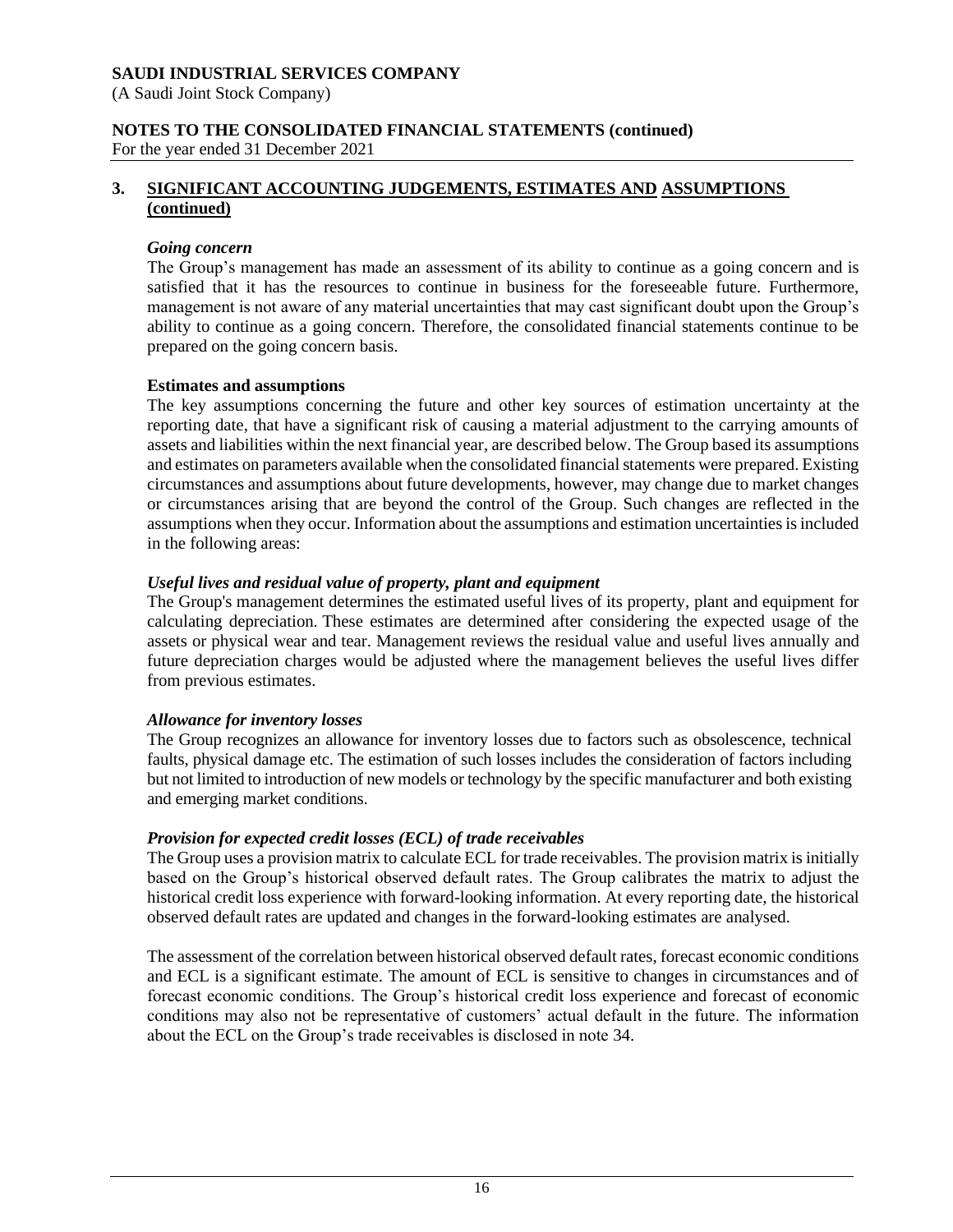(A Saudi Joint Stock Company)

# **NOTES TO THE CONSOLIDATED FINANCIAL STATEMENTS (continued)**

For the year ended 31 December 2021

# **3. SIGNIFICANT ACCOUNTING JUDGEMENTS, ESTIMATES AND ASSUMPTIONS (continued)**

# *Impairment of non-financial assets*

Impairment exists when the carrying value of an asset or cash generating unit exceeds its recoverable amount, which is the higher of its fair value less costs of disposal and its value in use. The fair value less costs of disposal calculation is based on available data from binding sales transactions, conducted at arm's length, for similar assets or observable market prices less incremental costs of disposing of the asset. The value in use calculation is based on a DCF model. The cash flows are derived from the budget for the next five years and do not include restructuring activities that the Group is not yet committed to or significant future investments that will enhance the performance of the assets of the CGU being tested. The recoverable amount is sensitive to the discount rate used for the DCF model as well as the expected future cash-inflows and the growth rate used for extrapolation purposes.

# *Defined benefit plan*

The cost of the defined benefit plan and the present value of the obligation are determined using actuarial valuations. An actuarial valuation involves making various assumptions that may differ from actual developments in the future. These include the determination of the discount rate, future salary increases, mortality rates and employee turnover rate. Due to the complexities involved in the valuation and its long-term nature, a defined benefit obligation is highly sensitive to changes in these assumptions. All assumptions are reviewed at each reporting date.

The parameter most subject to change is the discount rate. In determining the appropriate discount rate, management considers the market yield on high quality Corporate/Government bonds. The mortality rate is based on publicly available mortality tables for the country. Those mortality tables tend to change only at intervals in response to demographic changes. Future salary increases are based on expected future inflation rates for the country. Further details about employee benefits obligations are provided in note 19.

# *Fair value measurement of financial instruments*

When the fair values of financial assets and financial liabilities recorded in the consolidated statement of financial position cannot be measured based on quoted prices in active markets, their fair value is measured using valuation techniques including the DCF model. The inputs to these models are taken from observable markets where possible, but where this is not feasible, a degree of judgement is required in establishing fair values. Judgements include considerations of inputs such as liquidity risk, credit risk and volatility. Changes in assumptions relating to these factors could affect the reported fair value of financial instruments. Contingent consideration, resulting from business combinations, is valued at fair value at the acquisition date as part of the business combination. When the contingent consideration meets the definition of a financial liability, it is subsequently re-measured to fair value at each reporting date. The determination of the fair value is based on discounted cash flows. The key assumptions take into consideration the probability of meeting each performance target and the discount factor.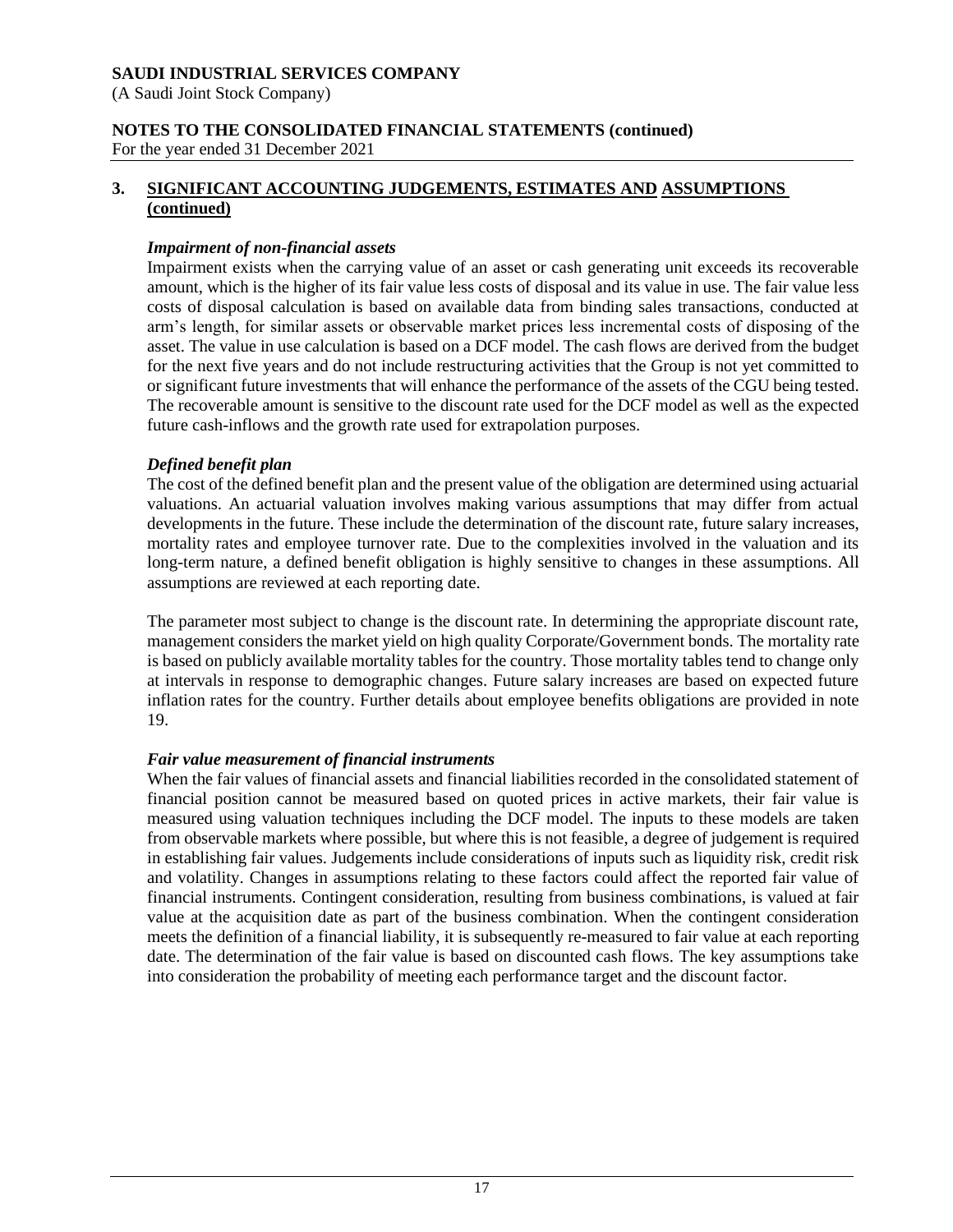(A Saudi Joint Stock Company)

# **NOTES TO THE CONSOLIDATED FINANCIAL STATEMENTS (continued)**

For the year ended 31 December 2021

# **3. SIGNIFICANT ACCOUNTING JUDGEMENTS, ESTIMATES AND ASSUMPTIONS (continued)**

# *Provisions*

Provision is recognised if, as a result of a past event, the Group has a present legal or constructive obligation that can be estimated reliably, and it is probable that an outflow of economic benefits will be required to settle the obligation. Provisions are determined by discounting the expected future cash flows at a pre-tax rate that reflects current market assessments of the time value of money and the risks specific to the liability. The unwinding of the discount is recognised as finance cost.

# *Discount rate for present value calculations*

Discount rates represent the current market assessment of the risks specific to the entity, taking into consideration the time value of money and individual risks of the underlying assets that have not been incorporated in the cash flow estimates. The discount rate calculation is based on the specific circumstances of the entity and is derived from its weighted average cost of capital (WACC). The WACC takes into account both debt and equity. The cost of equity is derived from the expected return on investment by the entity's investors. The cost of debt is based on the interest-bearing borrowings the entity is obliged to service. Adjustments to the discount rate are made to factor in the specific amount and timing of the future tax flows in order to reflect a pre-tax/zakat discount rate.

# *Impact of COVID-19*

Since early 2020, the Novel Coronavirus Pandemic (COVID-19) has spread globally across various geographies causing disruption to businesses and economic activities. Whilst it is challenging to predict the full extent and duration of business and economic impacts, the management has considered the potential impacts of COVID-19 on the Group's operations and concluded that as of the issuance date of these consolidated financial statements, no significant changes are required to the judgements and key estimates. The Group is continuously monitoring the evolving scenario and any change in the judgements and key estimates will be reflected as part of the operating results and cash flows of the future reporting periods.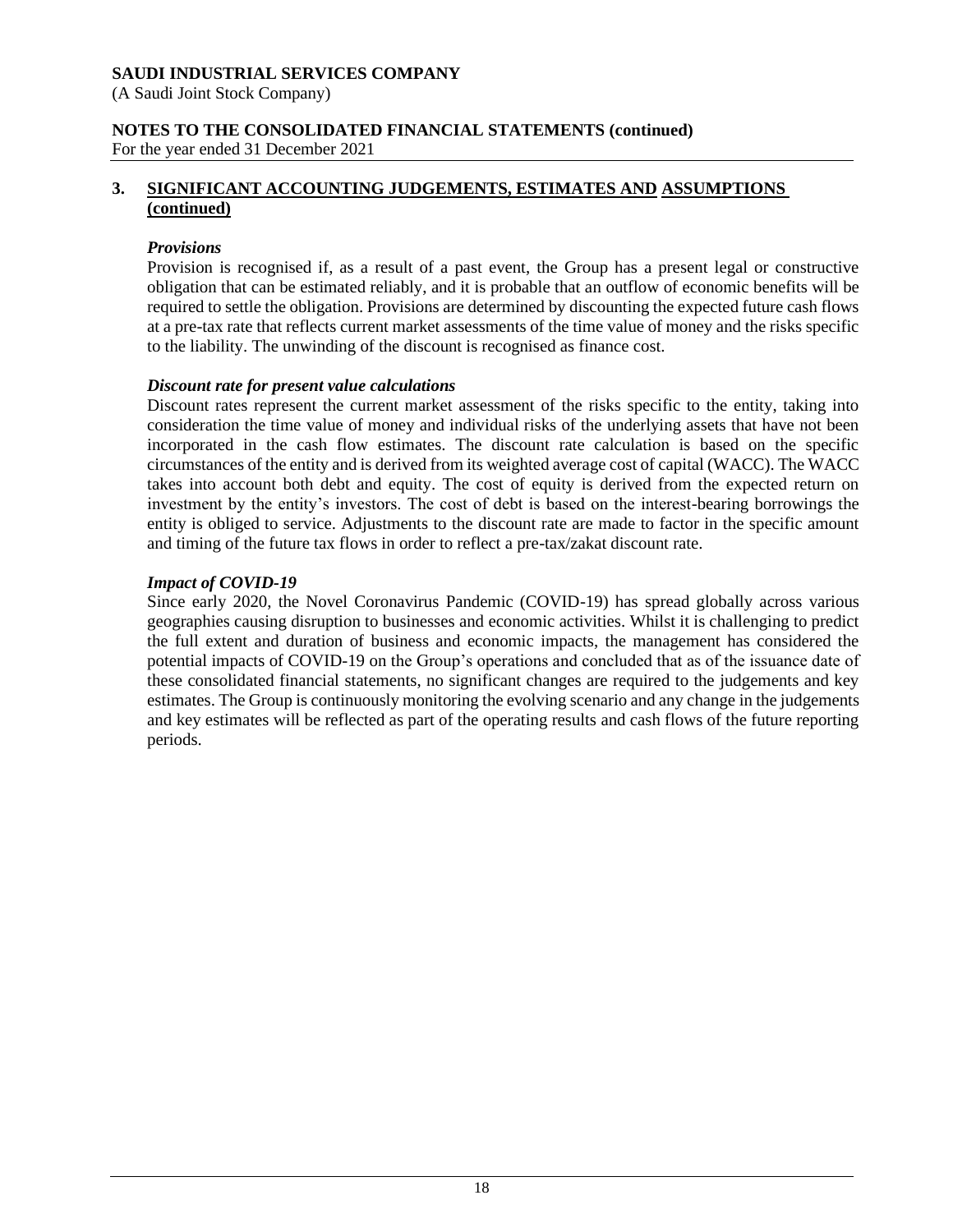(A Saudi Joint Stock Company)

# **NOTES TO THE CONSOLIDATED FINANCIAL STATEMENTS (continued)**

For the year ended 31 December 2021

# **4. SUMMARY OF SIGNIFICANT ACCOUNTING POLICIES**

The accounting policies set out below have been applied consistently to all period presented in these consolidated financial statements.

# **4.1 Basis of consolidation**

The Group's consolidated financial statements comprise the financial statements of the Parent Company and its subsidiary is as at 31 December 2021. Control is achieved when the Group is exposed, or has rights, to variable returns from its involvement with the investee and has the ability to affect those returns through its power over the investee.

Specifically, the Group controls an investee if, and only if, the Group has:

- Power over the investee (i.e., existing rights that give it the current ability to direct the relevant activities of the investee)
- Exposure, or rights, to variable returns from its involvement with the investee
- The ability to use its power over the investee to affect its returns

Generally, there is a presumption that a majority of voting rights results in control. To support this presumption and when the Group has less than a majority of the voting or similar rights of an investee, the Group considers all relevant facts and circumstances in assessing whether it has power over an investee, including:

- The contractual arrangement with the other vote holders of the investee
- Rights arising from other contractual arrangements
- The Group's voting rights and potential voting rights

The Group re-assesses whether or not it controls an investee if facts and circumstances indicate that there are changes to one or more of the three elements of control. Consolidation of a subsidiary begins when the Group obtains control over the subsidiary and ceases when the Group loses control of the subsidiary. Assets, liabilities, income and expenses of a subsidiary acquired or disposed of during the year are included in the consolidated financial statements from the date the Group gains control until the date the Group ceases to control the subsidiary.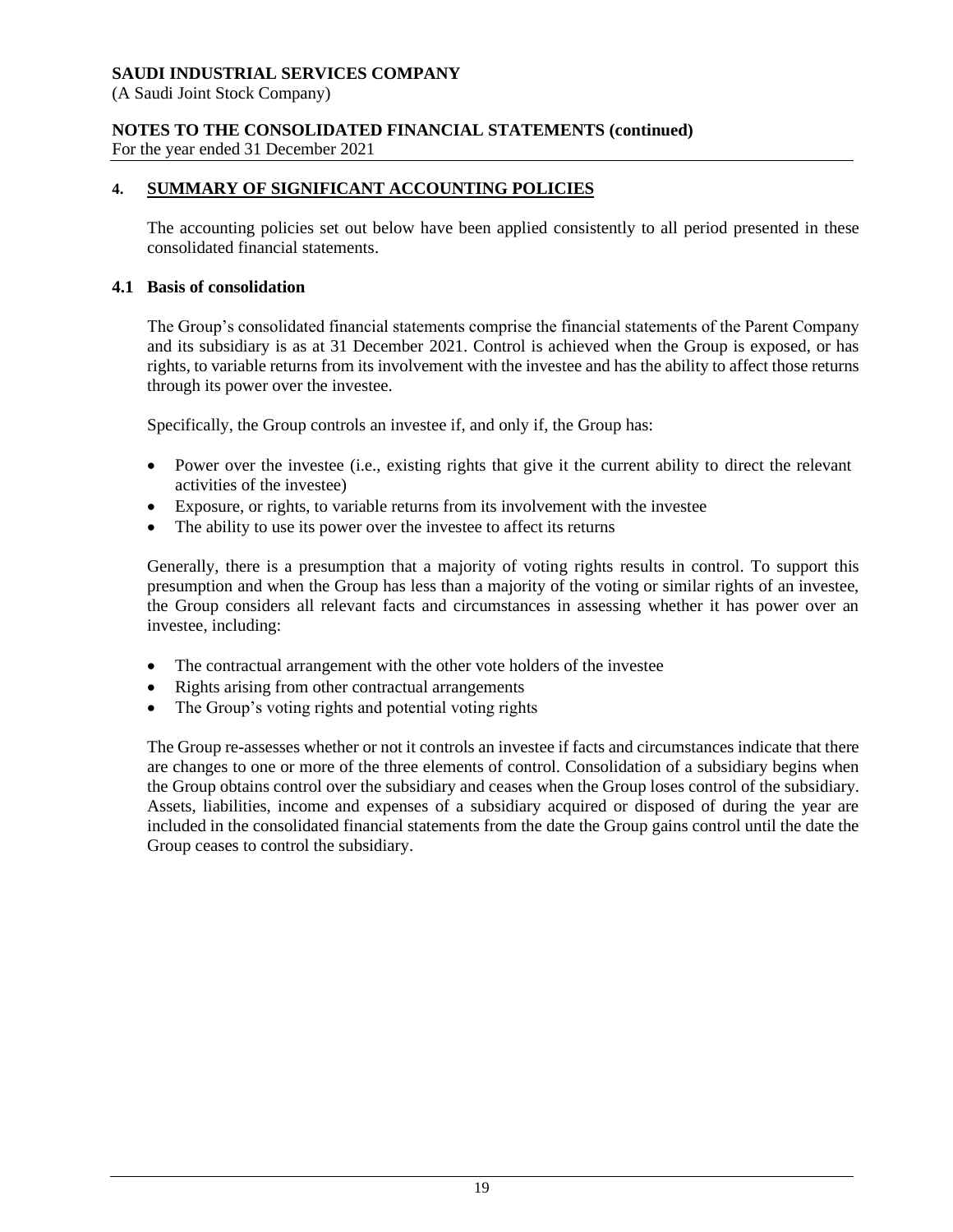(A Saudi Joint Stock Company)

#### **NOTES TO THE CONSOLIDATED FINANCIAL STATEMENTS (continued)** For the year ended 31 December 2021

# **4. SUMMARY OF SIGNIFICANT ACCOUNTING POLICIES (continued)**

#### **4.1 Basis of consolidation (continued)**

Profit or loss and each component of Other Comprehensive Income ("OCI") are attributed to the equity holders of the Parent Company of the Group and to the non-controlling interests, even if this results in the non-controlling interests having a deficit balance.

When necessary, adjustments are made to the financial statements of subsidiaries to bring their accounting policies into line with the Group's accounting policies. All intra-group assets and liabilities, equity, income, expenses and cash flows relating to transactions between members of the Group are eliminated in full on consolidation. A change in the ownership interest of a subsidiary, without a loss of control, is accounted for as an equity transaction.

If the Group loses control over a subsidiary, it derecognises the related assets (including goodwill), liabilities, non-controlling interest and other components of equity, while any resultant gain or loss is recognised in the consolidated statement of profit or loss. Any investment retained is recognised at fair value. Changes in the Group's interest in a subsidiary that do not result in loss of control are accounted for as equity transactions.

These consolidated financial statements comprising the financial statements the Company and its subsidiaries as set out in note 1. The financial statements of the subsidiaries are prepared for the same reporting period as that of the Company.

#### *Business combinations and goodwill*

Business combinations are accounted for using the acquisition method. The cost of an acquisition is measured as the aggregate of the consideration transferred, which is measured at acquisition date fair value, and the amount of any non-controlling interests in the acquiree. For each business combination, the Group elects whether to measure the non-controlling interests in the acquiree at fair value or at the proportionate share of the acquiree's identifiable net assets. Acquisition-related costs are expensed as incurred and included in general and administrative expenses.

When the Group acquires a business, it assesses the financial assets and liabilities assumed for appropriate classification and designation in accordance with the contractual terms, economic circumstances and pertinent conditions as at the acquisition date. This includes the separation of embedded derivatives in host contracts by the acquiree.

Any contingent consideration to be transferred by the acquirer will be recognised at fair value at the acquisition date. Contingent consideration classified as an asset or liability that is a financial instrument and within the scope of IFRS 9 Financial Instruments, is measured at fair value with the changes in fair value recognised in the statement of profit or loss.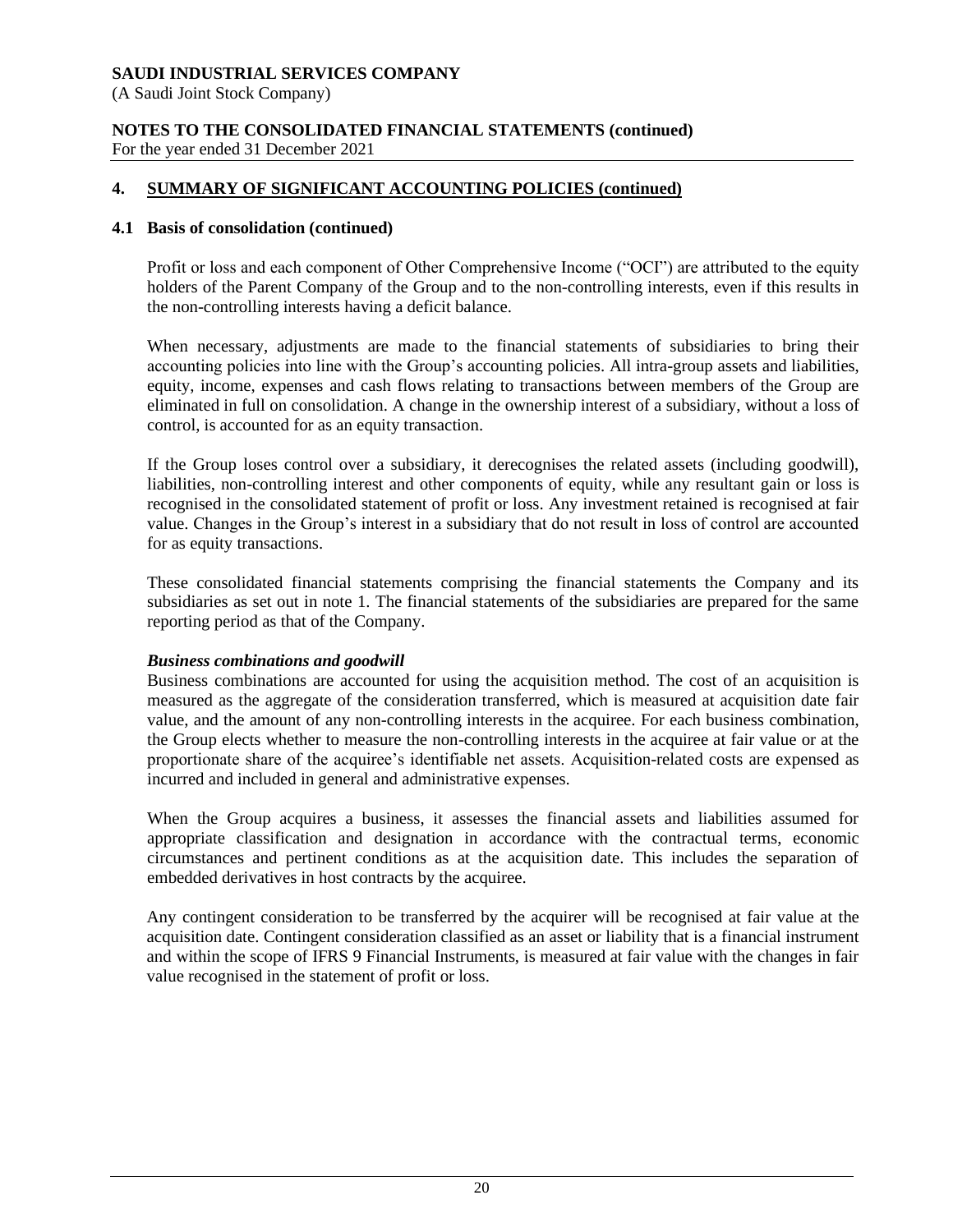(A Saudi Joint Stock Company)

#### **NOTES TO THE CONSOLIDATED FINANCIAL STATEMENTS (continued)** For the year ended 31 December 2021

# **4. SUMMARY OF SIGNIFICANT ACCOUNTING POLICIES (continued)**

#### **4.1 Basis of consolidation (continued)**

#### *Business combinations and goodwill (continued)*

Goodwill is initially measured at cost (being the excess of the aggregate of the consideration transferred and the amount recognised for non-controlling interests and any previous interest held over the net identifiable assets acquired and liabilities assumed). If the fair value of the net assets acquired is in excess of the aggregate consideration transferred, the Group re-assesses whether it has correctly identified all of the assets acquired and all of the liabilities assumed and reviews the procedures used to measure the amounts to be recognised at the acquisition date. If the reassessment still results in an excess of the fair value of net assets acquired over the aggregate consideration transferred, then the gain is recognised in the consolidated statement of profit or loss.

After initial recognition, goodwill is measured at cost less any accumulated impairment losses. For the purpose of impairment testing, goodwill acquired in a business combination is, from the acquisition date, allocated to each of the Group's cash-generating units that are expected to benefit from the combination, irrespective of whether other assets or liabilities of the acquiree are assigned to those units. Where goodwill has been allocated to a cash-generating unit (CGU) and part of the operation within that unit is disposed of, the goodwill associated with the disposed operation is included in the carrying amount of the operation when determining the gain or loss on disposal. Goodwill disposed in these circumstances is measured based on the relative values of the disposed operation and the portion of the cash-generating unit retained.

#### *Investments in associates and jointly controlled entities*

An associate is an entity over which the Group has significant influence. Significant influence is the power to participate in the financial and operating policy decisions of the investee, but is not control or joint control over those policies.

A joint venture is a type of joint arrangement whereby the parties that have joint control of the arrangement have rights to the net assets of the joint venture. Joint control is the contractually agreed sharing of control of an arrangement, which exists only when decisions about the relevant activities require the unanimous consent of the parties sharing control.

The considerations made in determining significant influence or joint control are similar to those necessary to determine control over subsidiaries. The Group's investment in its associate and joint venture are accounted for using the equity method.

Under the equity method, the investment in an associate or a joint venture is initially recognised at cost. The carrying amount of the investment is adjusted to recognise changes in the Group's share of net assets of the associate or joint venture since the acquisition date. Goodwill relating to the associate or joint venture is included in the carrying amount of the investment and is not tested for impairment separately.

The statement of profit or loss reflects the Group's share of the results of operations of the associate or joint venture. Any change in OCI of those investees is presented as part of the Group's OCI. In addition, when there has been a change recognised directly in the equity of the associate or joint venture, the Group recognises its share of any changes, when applicable, in the statement of changes in equity. Unrealised gains and losses resulting from transactions between the Group and the associate or joint venture are eliminated to the extent of the interest in the associate or joint venture.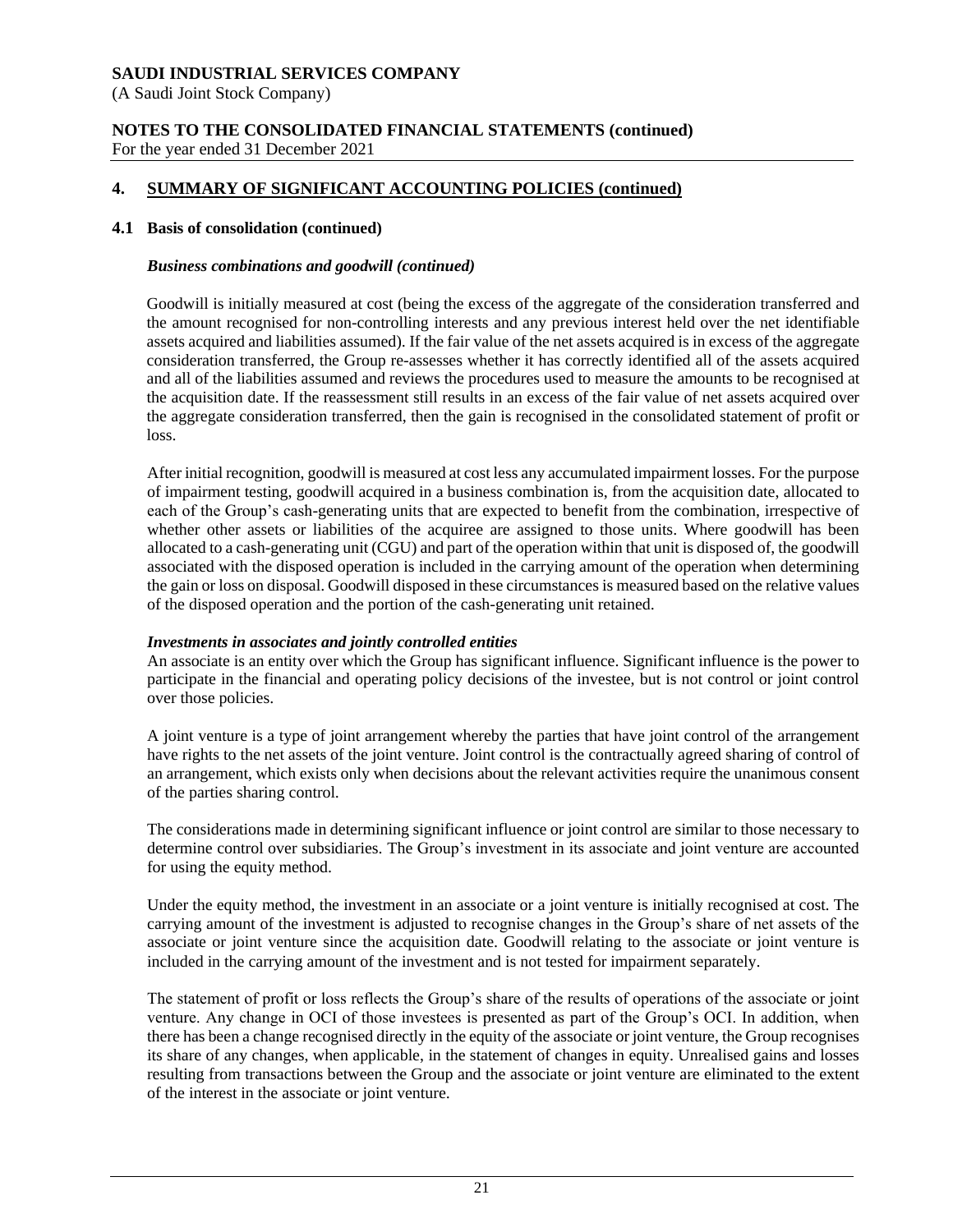(A Saudi Joint Stock Company)

#### **NOTES TO THE CONSOLIDATED FINANCIAL STATEMENTS (continued)** For the year ended 31 December 2021

# **4. SUMMARY OF SIGNIFICANT ACCOUNTING POLICIES (continued)**

#### **4.1 Basis of consolidation (continued)**

#### *Investments in associates and jointly controlled entities (continued)*

After application of the equity method, the Group determines whether it is necessary to recognise an impairment loss on its investment in its associate or joint venture. At each reporting date, the Group determines whether there is objective evidence that the investment in the associate or joint venture is impaired. If there is such evidence, the Group calculates the amount of impairment as the difference between the recoverable amount of the associate or joint venture and its carrying value, and then recognises the loss as 'Share of profit of an associate and a joint venture' in the statement of profit or loss.

Upon loss of significant influence over the associate or joint control over the joint venture, the Group measures and recognises any retained investment at its fair value. Any difference between the carrying amount of the associate or joint venture upon loss of significant influence or joint control and the fair value of the retained investment and proceeds from disposal is recognised in profit or loss.

When the Group's share of losses exceeds its interest in associates, the carrying amount of that interest, including any long-term investments, is reduced to nil, and the recognition of further losses is discontinued except to the extent that the Group has a corresponding obligation.

#### **4.2 Foreign currencies**

The Group's consolidated financial statements are presented in Saudi Riyals, which is also the Parent Company's functional currency. For each subsidiary, the Group determines the functional currency and items included in the financial statements of each entity are measured using that functional currency. The Group uses the direct method of consolidation and on disposal of a foreign operation, the gain or loss that is reclassified to consolidated statement of profit or loss reflects the amount that arises from using this method.

#### *Transactions and balances*

Transactions in foreign currencies are initially recorded by the Group's entities at their respective functional currency spot rates at the date the transaction first qualifies for recognition. Monetary assets and liabilities denominated in foreign currencies are translated at the functional currency spot rates of exchange at the reporting date. Differences arising on settlement or translation of monetary items are recognised as profit or loss with the exception of monetary items that are designated as part of the hedge of the Group's net investment in a foreign operation. These are recognised as OCI until the net investment is disposed of, at which time, the cumulative amount is reclassified to profit or loss in the consolidated statement of profit or loss. Non-monetary items that are measured in terms of historical cost in a foreign currency are translated using the exchange rates at the dates of the initial transactions. Non-monetary items measured at fair value in a foreign currency are translated using the exchange rates at the date when the fair value is determined. The gain or loss arising on translation of non-monetary items measured at fair value is treated in line with the recognition of the gain or loss on the change in fair value of the item.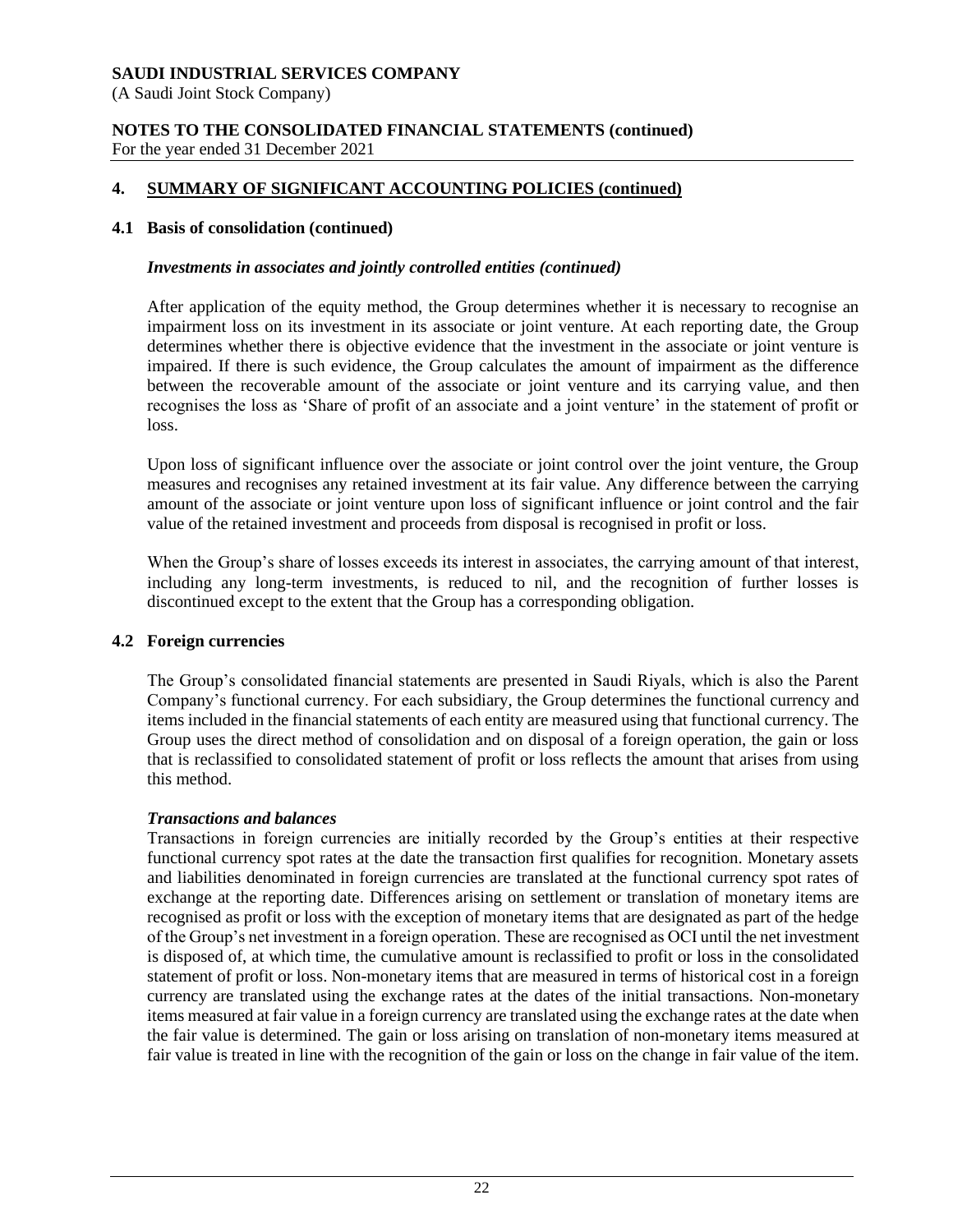(A Saudi Joint Stock Company)

#### **NOTES TO THE CONSOLIDATED FINANCIAL STATEMENTS (continued)** For the year ended 31 December 2021

# **4. SUMMARY OF SIGNIFICANT ACCOUNTING POLICIES (continued)**

#### **4.2 Foreign currencies (continued)**

#### *Foreign operations*

The assets and liabilities of foreign operations, including goodwill and fair value adjustments arising on acquisition, are translated to Saudi Riyals at exchange rates at the reporting date. Dividends received from foreign associates are translated at the exchange rate in effect at the transaction date and related currency translation differences are realized in the consolidated statement of other comprehensive income.

When a foreign operation is disposed of, the relevant amount in the translation reserve is transferred to the consolidated statement of profit or loss as part of the profit or loss on disposal. On the partial disposal (without loss of control) of a subsidiary that includes a foreign operation, the relevant proportion of such cumulative amount is reattributed to non-controlling interest.

Foreign exchange gains or losses arising from a monetary item receivable from or payable to a foreign operation, the settlement of which is neither planned nor likely to occur in the foreseeable future and which in substance is considered to form part of the net investment in the foreign operation, are recognized in the foreign exchange translation reserve via other comprehensive income.

#### **4.3 Current versus non-current classification**

#### *Assets*

The Group presents assets and liabilities in the consolidated statement of financial position based on current/non-current classification. An asset is current when:

- It is expected to be realised or intended to be sold or consumed in the normal operating cycle;
- It is held primarily for the purpose of trading;
- It is expected to be realised within twelve months after the reporting period; or
- It is cash or cash equivalent unless restricted from being exchanged or used to settle a liability for at least twelve months after the reporting period.

All other assets are classified as non-current.

#### *Liabilities*

A liability is current when:

- It is expected to be settled in the normal operating cycle;
- It is held primarily for the purpose of trading;
- It is due to be settled within twelve months after the reporting period; or
- There is no unconditional right to defer the settlement of the liability for at least twelve months after the reporting period.

The Group classifies all other liabilities as non-current.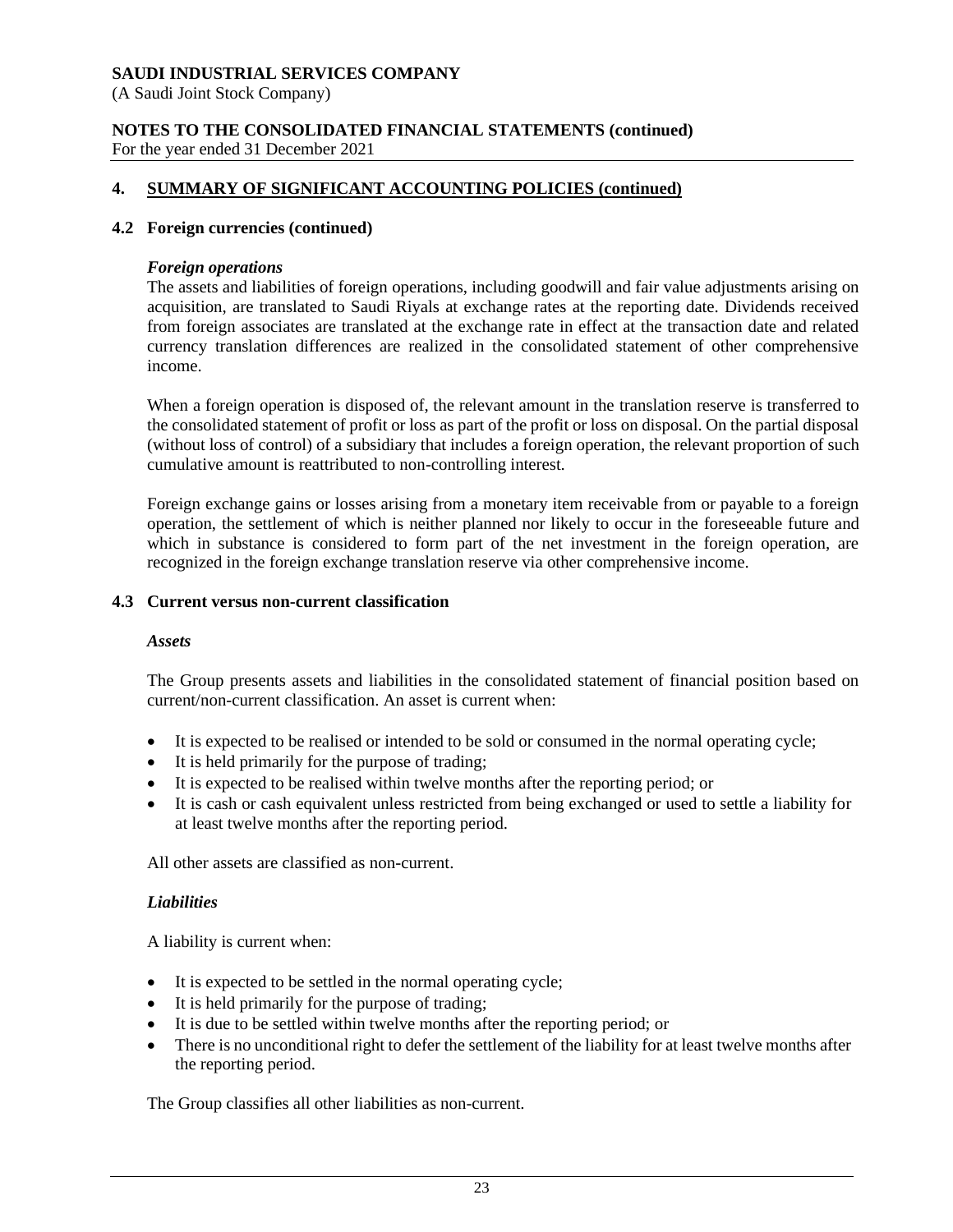(A Saudi Joint Stock Company)

#### **NOTES TO THE CONSOLIDATED FINANCIAL STATEMENTS (continued)** For the year ended 31 December 2021

# **4. SUMMARY OF SIGNIFICANT ACCOUNTING POLICIES (continued)**

#### **4.4 Property, plant and equipment**

#### *Recognition and measurement*

Items of property, plant and equipment are measured at cost less accumulated depreciation and accumulated impairment losses.

Cost includes expenditure that is directly attributable to the acquisition of the asset. The cost of selfconstructed assets includes the cost of materials and direct labour, any other costs directly attributable to bringing the assets to a working condition for their intended use, the costs of dismantling and removing the items and restoring the site on which they are located, and borrowing costs on qualifying assets. Property and equipment controlled by the operator and used as part of port operations are classified as property and equipment – port terminal operations.

When significant parts of an item of property, plant and equipment have different useful lives, they are accounted for as separate items (major components) of property, plant and equipment.

Gains and losses on disposal of an item of property, plant and equipment are determined by comparing the proceeds from disposal with the carrying amount of property, plant and equipment, and are recognised net within other income in consolidated statement of profit or loss.

#### *Subsequent costs*

The cost of replacing a part of an item of property, plant and equipment is recognised in the carrying amount of the item if it is probable that the future economic benefits embodied within the part will flow to the Group, and its cost can be measured reliably. The carrying amount of the replaced part is derecognised. The costs of the day-to-day servicing of property, plant and equipment are recognised in the consolidated statement of profit or loss as incurred.

#### *Depreciation*

Depreciation represents the systematic allocation of the depreciable amount of an asset over its estimated useful life. Depreciable amount represents cost of an asset, or other amount substituted for cost, less its residual value.

Depreciation is calculated to write off the cost of items of property, plant and equipment less their estimated residual values using the straight-line method over their estimated useful lives, and is recognised in profit or loss. Leased assets, development cost of leasehold land and building on leasehold land are depreciated over the shorter of the lease term and their useful lives unless it is reasonably certain that the Group will obtain ownership by the end of the lease term. Land is not depreciated.

Depreciation methods, useful lives and residual values are reviewed least annually and adjusted prospectively, if required.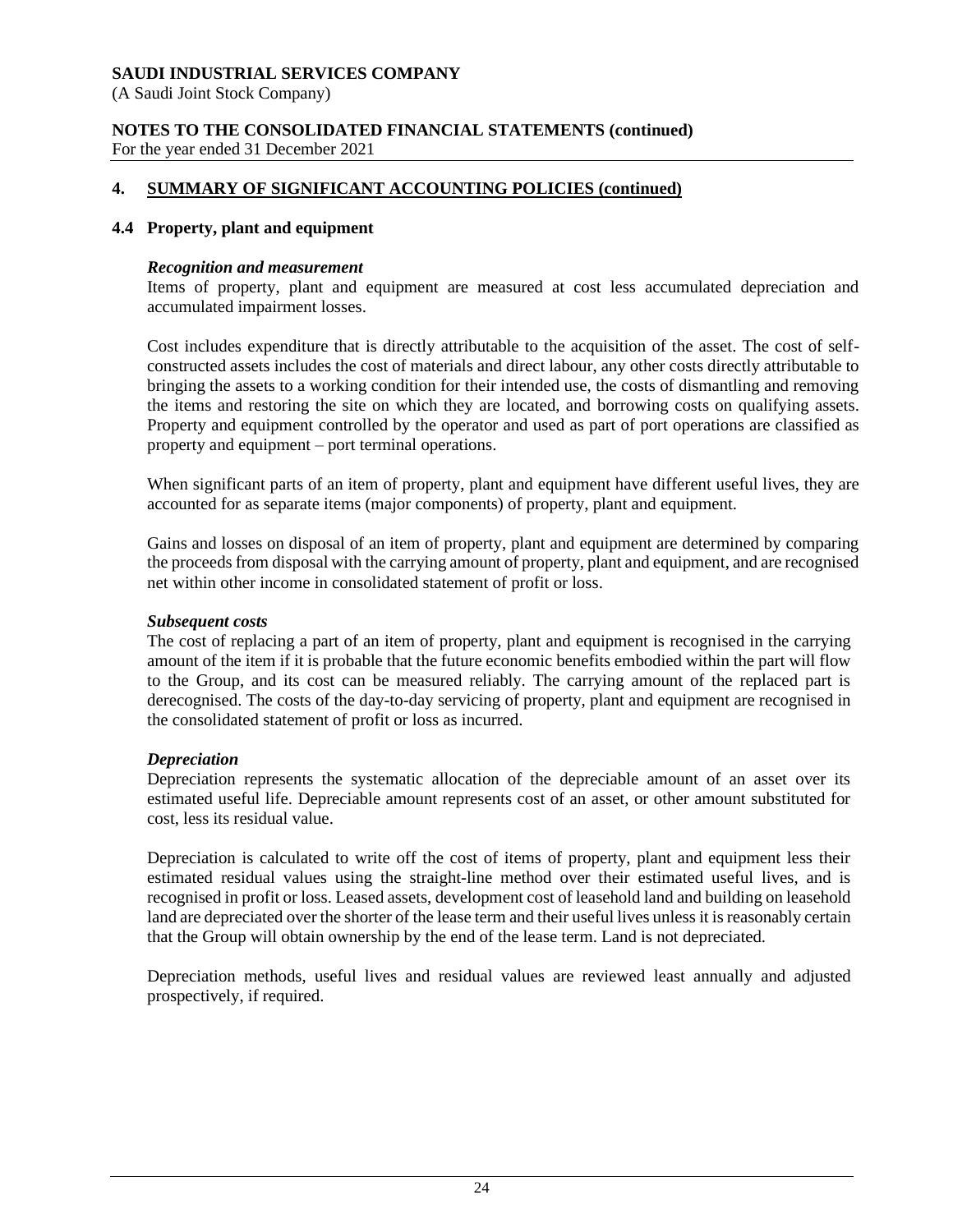(A Saudi Joint Stock Company)

#### **NOTES TO THE CONSOLIDATED FINANCIAL STATEMENTS (continued)** For the year ended 31 December 2021

# **4. SUMMARY OF SIGNIFICANT ACCOUNTING POLICIES (continued)**

#### **4.4 Property, plant and equipment (continued)**

The estimated useful lives are as follows:

| <b>Buildings</b>          | Shorter of lease / concession period or $10 - 40$ years |
|---------------------------|---------------------------------------------------------|
| Leasehold improvements    | Shorter of lease / concession period or $10 - 40$ years |
| Plant and equipment       | Shorter of lease / concession period or $5 - 20$ years  |
| <b>Desalination Plant</b> | Shorter of lease / 40 years                             |
| Machinery and equipment   | $2 - 25$ years                                          |
| Motor vehicles            | $5 - 10$ years                                          |
| Fixtures and furnishing   | $5 - 10$ years                                          |
| Computers and equipment   | $2 - 5$ years                                           |

#### **4.5 Intangibles**

Intangible assets acquired separately are measured on initial recognition at cost. The cost of intangible assets acquired in a business combination is their fair value at the date of acquisition. Following initial recognition, intangible assets are carried at cost less any accumulated amortisation and accumulated impairment losses. Internally generated intangibles, excluding capitalised development costs, are not capitalised and the related expenditure is reflected in consolidated statement of profit or loss in the period in which the expenditure is incurred. The useful lives of intangible assets are assessed as either finite or indefinite.

Intangible assets with finite lives are amortised over the useful economic life and assessed for impairment whenever there is an indication that the intangible asset may be impaired. The amortisation period and the amortisation method for an intangible asset with a finite useful life are reviewed at least at the end of each reporting period. Changes in the expected useful life or the expected pattern of consumption of future economic benefits embodied in the asset are considered to modify the amortisation period or method, as appropriate, and are treated as changes in accounting estimates. The amortisation expense on intangible assets with finite lives is recognised in the statement of profit or loss in the expense category that is consistent with the function of the intangible assets.

#### *Port concession rights*

The Group's port terminal operations are conducted pursuant to long-term concession arrangements, whereby the grantor has contracted with the Group, as operator, to develop (or upgrade) operate and maintain the concession assets and as operator charge users for services rendered. The Group recognises port concession rights arising from a service concession arrangement, in which the public sector ("the grantor") controls or regulates the services provided, the prices charged and also controls any significant residual interest in the infrastructure such as property and equipment if the infrastructure is existing infrastructure of the grantor or the infrastructure is constructed or purchased by the Group as part of the service concession arrangement.

The Group recognises an intangible asset arising from a service concession arrangement when it has a right to charge for use of the concession infrastructure. An intangible asset received as consideration for providing construction or upgrade services in a service concession arrangement is measured at fair value on initial recognition with reference to the fair value of the services provided.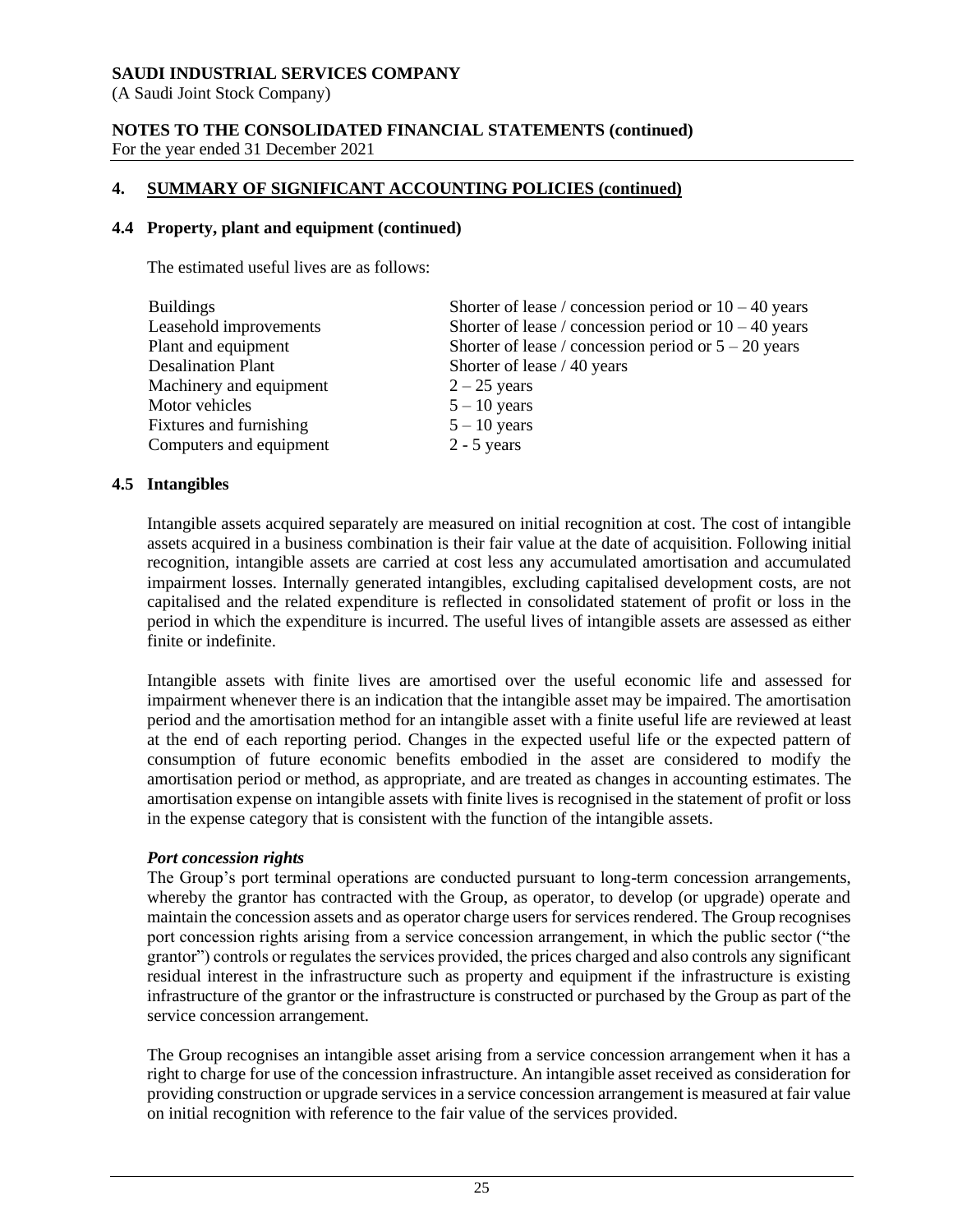(A Saudi Joint Stock Company)

#### **NOTES TO THE CONSOLIDATED FINANCIAL STATEMENTS (continued)** For the year ended 31 December 2021

# **4. SUMMARY OF SIGNIFICANT ACCOUNTING POLICIES (continued)**

#### **4.5 Intangibles (continued)**

#### *Port concession rights (continued)*

The port concession rights include all costs incurred towards construction of the container terminal. Port concession rights also include certain property, plant and equipment which are reclassified as intangible assets in accordance with IFRIC 12 'Service Concession Arrangements'. The port concession rights are stated at cost, less amortization of cost and accumulated impairment losses. The estimated useful life of an intangible asset in a service concession arrangement is the period from when the Group is able to charge the public for the use of the infrastructure to the end of the concession period which is 30 years or life of the underlying assets, whichever is shorter.

#### *Intangible assets related to fixed and guaranteed variable fee*

Service concession arrangements, where: (a) the grantor controls or regulates what services the entities in the Group can provide with the infrastructure, to whom it can provide them, and at what price; and (b) the grantor controls (through ownership, beneficial entitlement or otherwise) any significant residual interest in the infrastructure at the end of the term of the arrangement. The Group is required to pay various fees under New Concession Agreement and is accounted for under *IFRIC 12 - Service Concession Arrangements*. Out of the total fee, the fixed and guaranteed variable fee, the deferment of which is beyond the Group's control, are classified as "Intangible assets".

Such intangible assets are initially measured at the fair value of the fixed and guaranteed variable fee to be paid to the grantor and a corresponding financial liability is recorded in accordance with *IFRS 9 "Financial instruments"*. The cost of intangible assets includes the present value of the fixed and guaranteed variable fee (as defined in the New Concession Agreement) payable to the grantor over the terms of the agreement. All other variable fee is charged to consolidated statement of profit or loss as and when incurred.

Subsequently, these intangible assets are carried at cost less accumulated amortization and accumulated impairment losses, if any. Amortization is computed using the expected pattern of the usage of the underlying intangible assets over life of the New Concession Agreement in term of containers handling. In addition, at the end of each reporting period it is assessed if there is an indication that the intangible asset may be impaired. If any such indication exists, the Group estimates the recoverable amount of the intangible asset.

The concession right is derecognized on disposal or when no future economic benefits are expected from its use or disposal. Gain or loss from derecognition of the port concession right is measured as the difference between the net disposal proceeds and the carrying amount of the asset and is recognized in the consolidated statement of profit or loss.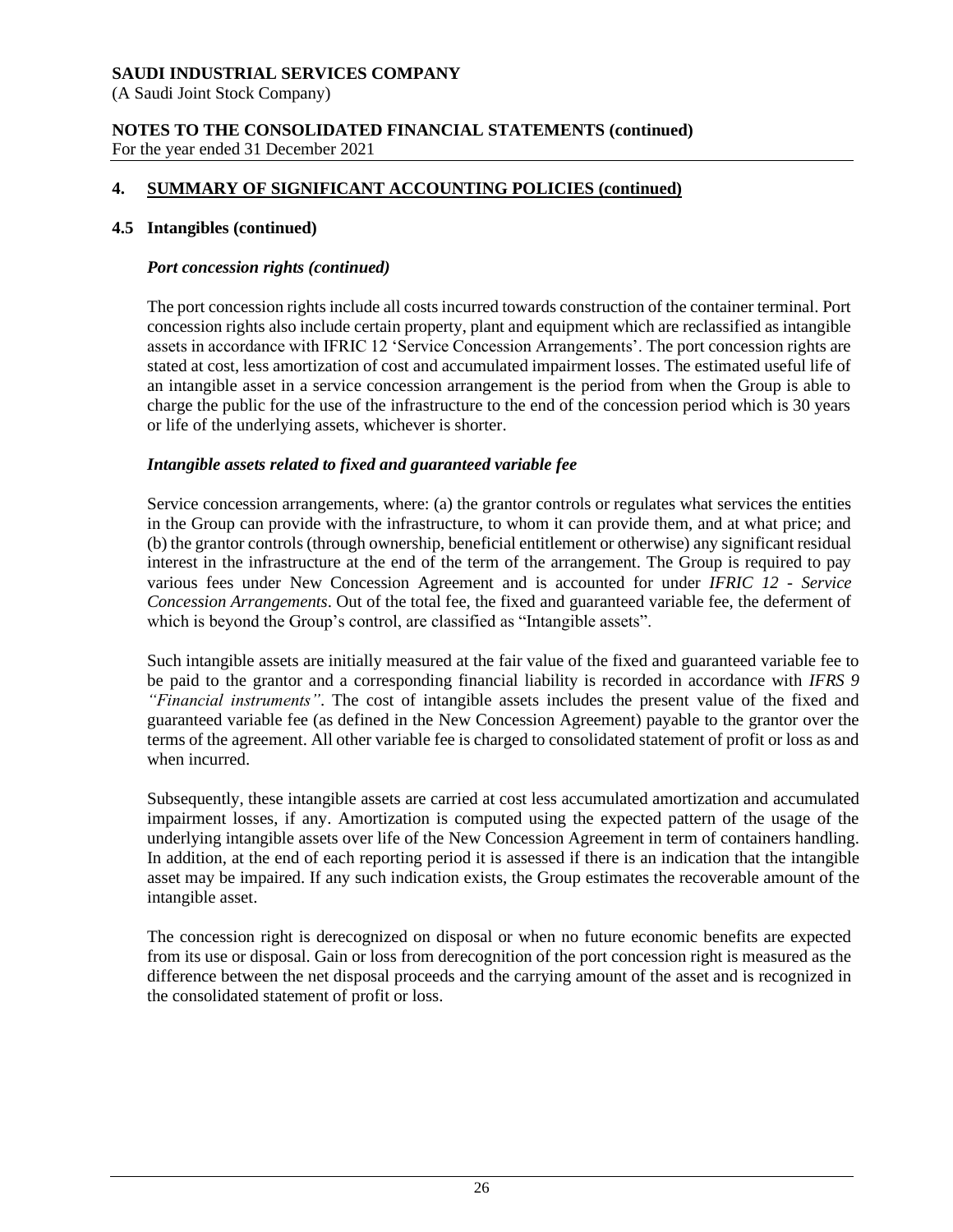(A Saudi Joint Stock Company)

#### **NOTES TO THE CONSOLIDATED FINANCIAL STATEMENTS (continued)** For the year ended 31 December 2021

# **4. SUMMARY OF SIGNIFICANT ACCOUNTING POLICIES (continued)**

#### **4.5 Intangibles (continued)**

#### *Other intangible assets*

Other intangible assets, including software, that are acquired by the Group and have finite useful lives are measured at cost less accumulated amortisation and accumulated impairment losses.

Subsequent expenditure is capitalised only when it increases the future economic benefits embodied in the specific asset to which it relates. All other expenditure, including expenditure on internally generated goodwill and brands, is recognised in the consolidated statement of profit or loss as incurred.

Amortisation is calculated over the cost of the asset, or other amount substituted for cost, less its residual value. The estimated useful lives of other intangibles is from 2 to 5 years.

#### **4.6 Investment properties**

Investment property is property held either to earn rental income or for capital appreciation or for both, but not for sale in the ordinary course of business, use in the production or supply of goods or services or for administrative purposes.

Investment properties are measured initially at cost, including transaction costs. Subsequently investment properties are stated at cost, net of accumulated depreciation and accumulated impairment losses, if any. Such cost includes the cost of replacing parts of the investment properties and borrowing costs for long-term construction projects if the recognition criteria are met. When significant parts of investment properties are required to be replaced at intervals, the Group recognises such parts as individual assets with specific useful lives and depreciates them accordingly. All repairs and maintenance costs are recognised in the consolidated statement of profit or loss as incurred. Investment properties are depreciated on a straight line basis on shorter of lease term and useful life of 10 to 30 years.

Investment properties are derecognised either when they have been disposed of (i.e., at the date the recipient obtains control) or when the investment property is permanently withdrawn from use and no future economic benefit is expected from its disposal. The difference between the net disposal proceeds and the carrying amount of the asset is recognised in consolidated statement of profit or loss in the period of derecognition. The amount of consideration to be included in the gain or loss arising from the derecognition of investment property is determined in accordance with the requirements for determining the transaction price in IFRS 15 – "*Revenue from Contract with Customers*".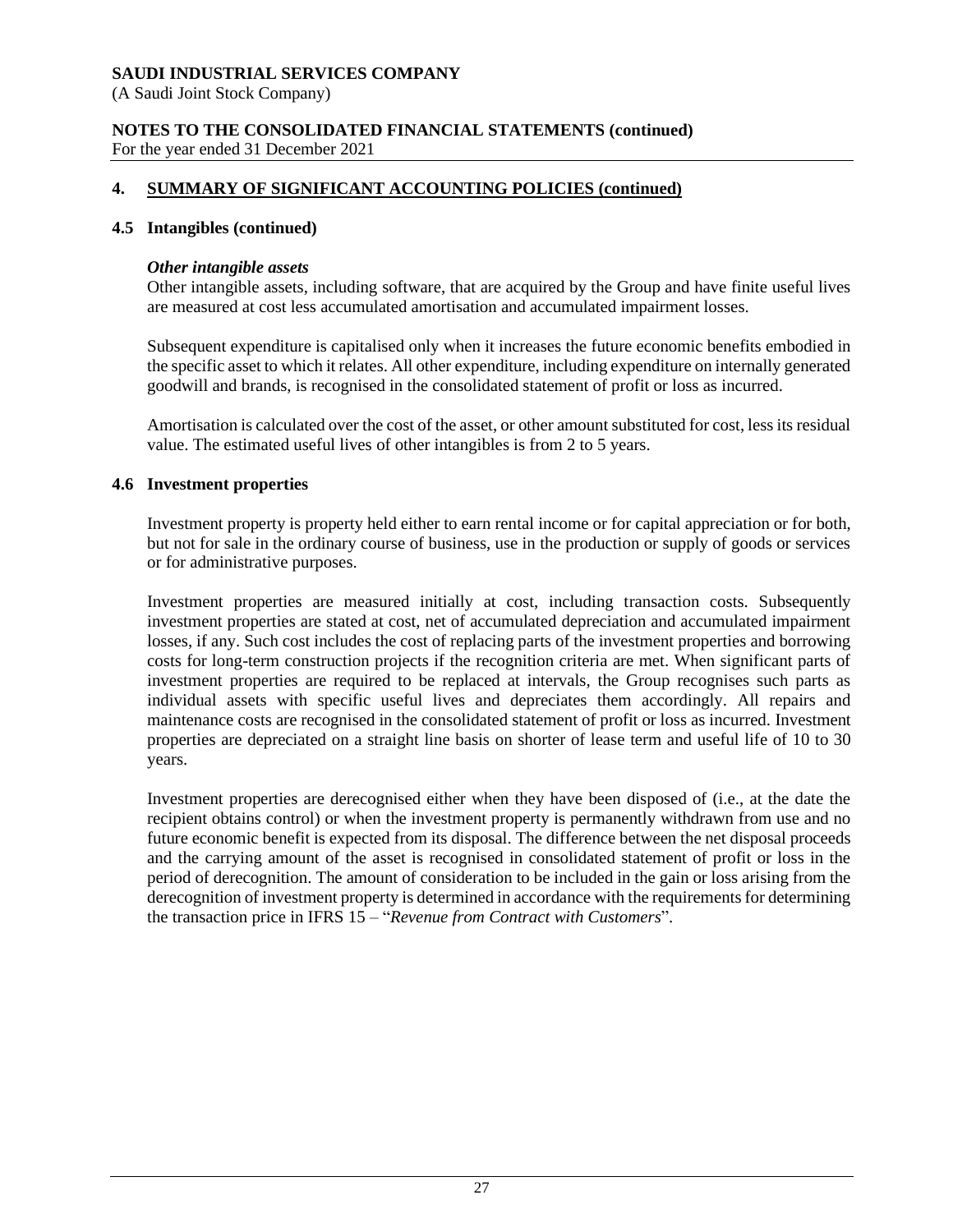(A Saudi Joint Stock Company)

#### **NOTES TO THE CONSOLIDATED FINANCIAL STATEMENTS (continued)** For the year ended 31 December 2021

# **4. SUMMARY OF SIGNIFICANT ACCOUNTING POLICIES (continued)**

# **4.6 Investment properties (continued)**

Transfers are made to (or from) investment property only when there is a change in use. For a transfer from investment property to owner-occupied property, the deemed cost for subsequent accounting is the depreciated value at the date of change in use. If owner-occupied property becomes an investment property, the Group account for such property in accordance with the policy stated under property, plant and equipment up to the date of change in use.

# **4.7 Leases**

The Company assesses at contract inception whether a contract is, or contains, a lease. That is, if the contract conveys the right to control the use of an identified asset for a period of time in exchange for consideration.

# *Group as a lessee*

At commencement or on modification of a contract that contains a lease component, the Group allocates the consideration in the contract to each lease component on the basis of its relative stand-alone prices. The Group applies a single recognition and measurement approach for all leases, except for short-term leases and leases of low-value assets. The Group recognises lease liabilities to make lease payments and right-of-use assets representing the right to use the underlying assets.

# *i) Right-of-use assets*

The Group recognises right-of-use assets at the commencement date of the lease (i.e., the date the underlying asset is available for use).

Right-of-use assets are measured at cost, less any accumulated depreciation and impairment losses, and adjusted for any remeasurement of lease liabilities. The cost of right-of-use assets includes the amount of lease liabilities recognised, adjusted for any lease payments made at or before the commencement date, plus any initial direct costs incurred and an estimate of the cost to dismantle and remove the underlying asset or to restore the underlying asset or the site on which it is located less any lease incentives received. Right-of-use assets are depreciated on a straight-line basis over the shorter of the lease term and the estimated useful lives of the assets. If ownership of the leased asset transfers to the Group at the end of the lease term or the cost reflects the exercise of a purchase option, depreciation is calculated using the estimated useful life of the asset. The right-of-use assets are also subject to impairment.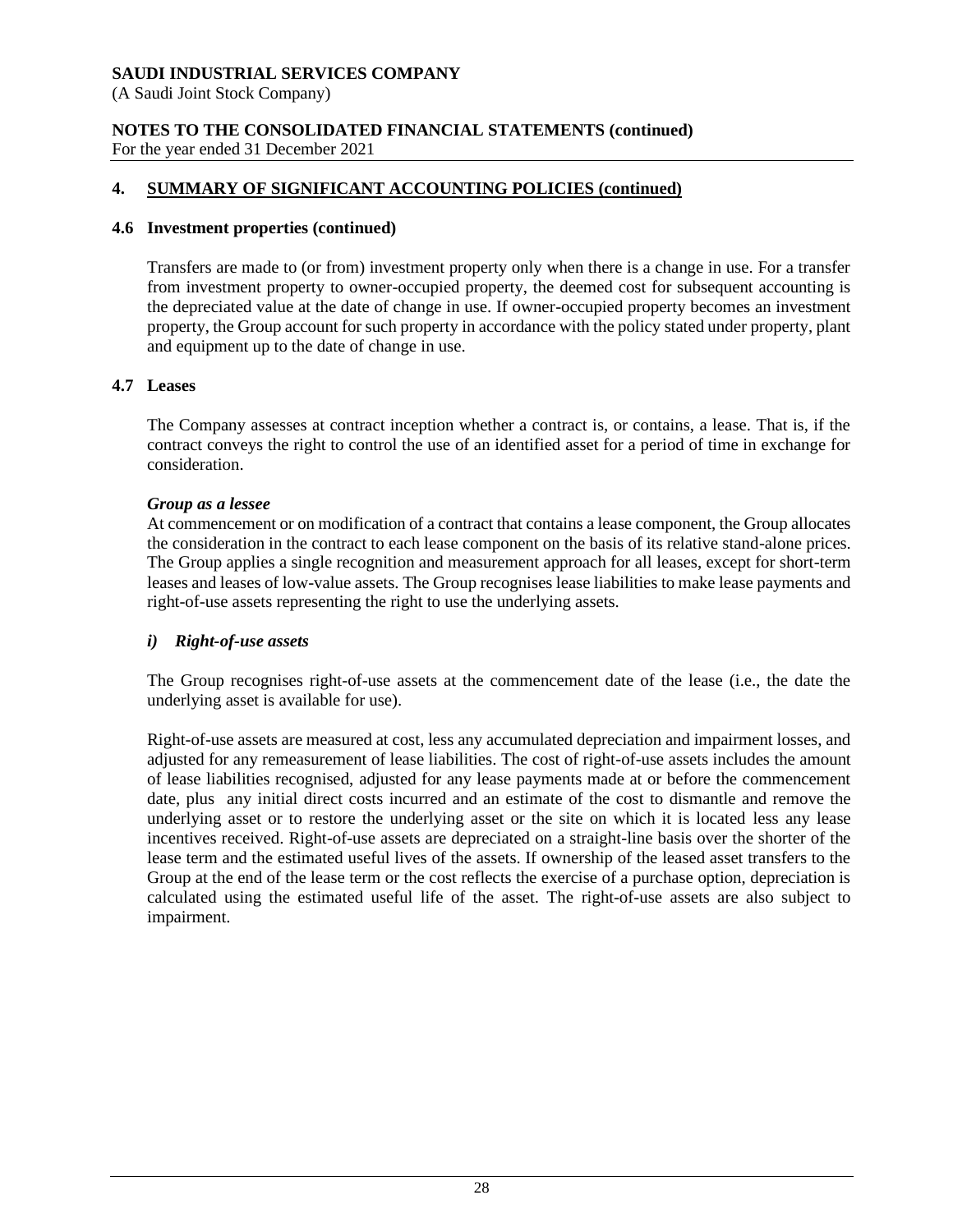(A Saudi Joint Stock Company)

#### **NOTES TO THE CONSOLIDATED FINANCIAL STATEMENTS (continued)** For the year ended 31 December 2021

# **4. SUMMARY OF SIGNIFICANT ACCOUNTING POLICIES (continued)**

#### **4.7 Leases (continued)**

#### *ii) Lease liabilities*

At the commencement date of the lease, the Group recognises lease liabilities measured at the present value of lease payments to be made over the lease term. The lease payments include fixed payments (including in substance fixed payments) less any lease incentives receivable, variable lease payments that depend on an index or a rate, and amounts expected to be paid under residual value guarantees. The lease payments also include the exercise price of a purchase option reasonably certain to be exercised by the Group and payments of penalties for terminating the lease, if the lease term reflects the Group exercising the option to terminate. Variable lease payments that do not depend on an index or a rate are recognised as expenses (unless they are incurred to produce inventories) in the period in which the event or condition that triggers the payment occurs. In calculating the present value of lease payments, the Group uses its incremental borrowing rate at the lease commencement date because the interest rate implicit in the lease is not readily determinable. After the commencement date, the amount of lease liabilities is increased to reflect the accretion of interest and reduced for the lease payments made.

The lease liability is measured at amortised cost using the effective interest method. In addition, the carrying amount of lease liabilities is remeasured if there is a modification, a change in the lease term, a change in the lease payments (e.g., changes to future payments resulting from a change in an index or rate used to determine such lease payments) or a change in the assessment of an option to purchase the underlying asset or a change in estimate of amount to be payable under a residual value guarantee.

#### *iii) Short-term leases and leases of low-value assets*

The Company applies the short-term lease recognition exemption to its short-term leases of machinery and equipment (i.e., those leases that have a lease term of 12 months or less from the commencement date and do not contain a purchase option). It also applies the lease of low-value assets recognition exemption to leases of office equipment that are considered to be low value. Lease payments on shortterm leases and leases of low-value assets are recognised as expense on a straight-line basis over the lease term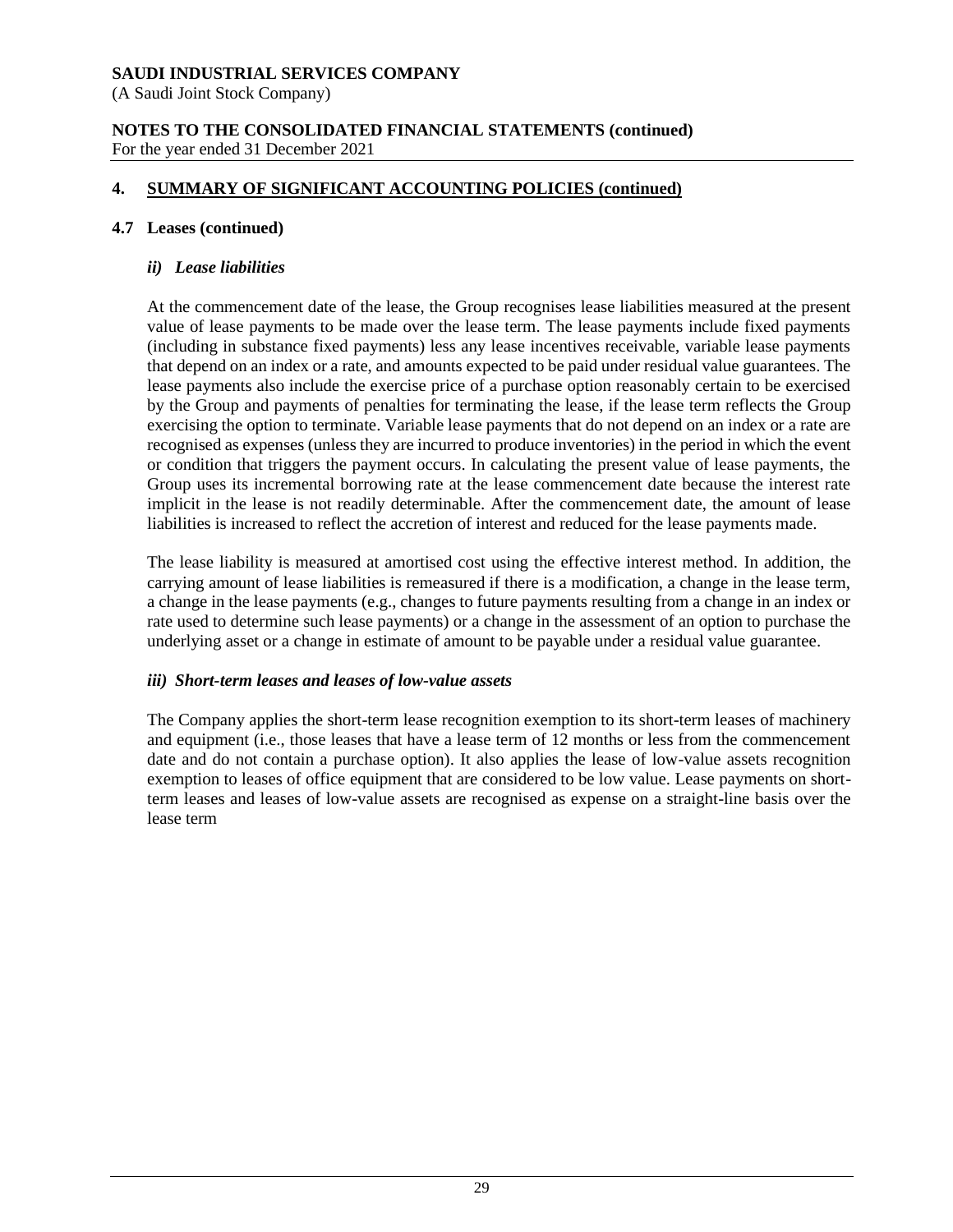(A Saudi Joint Stock Company)

#### **NOTES TO THE CONSOLIDATED FINANCIAL STATEMENTS (continued)** For the year ended 31 December 2021

# **4. SUMMARY OF SIGNIFICANT ACCOUNTING POLICIES (continued)**

#### **4.7 Leases (continued)**

#### *Group as a lessor*

At commencement or on modification of a contract that contains a lease component, the Group allocates the consideration in the contract to each lease component on the basis of its relative stand-alone prices. When the Group act as lessor, it determines at lease inception whether each lease is a finance lease or operating lease. Leases in which the Group does not transfer substantially all the risks and rewards of ownership of an asset are classified as operating leases. If this is not the case then the lease is classified as finance lease. Initial direct costs incurred in negotiating and arranging an operating lease are added to the carrying amount of the leased asset and recognised over the lease term on the same basis as rental income. The Group recognized lease payments received under the operating leases as income on a straight line basis over the lease term. Contingent rents are recognised as revenue in the period in which they are earned.

#### **4.8 Inventories**

Inventories represent spare parts and other supplies. These are measured at lower of cost and net realisable value. The cost of inventories is principally based on the weighted average principle, and includes expenditure incurred in acquiring the inventories and other costs incurred in bringing them to their existing location and condition.Net realisable value is the estimated selling price in the ordinary course of business, less the estimated costs of completion and estimated costs necessary to make the sale. The Group recognizes an allowance for inventory losses due to factors such as obsolescence, technical faults, physical damage etc.

#### **4.9 Cash and cash equivalents**

Cash and cash equivalents in the consolidated statement of financial position comprise cash on hand, cash at banks and other short-term highly liquid deposits / investments with original maturities of three month or less, if any, which are available to the Group without any restrictions. For the purpose of the consolidated statement of cash flows, cash and cash equivalents consist of cash on hand, bank balances and Murabaha deposits.

#### **4.10 Financial instruments**

A financial instrument is any contract that gives rise to a financial asset of one entity and a financial liability or equity instrument of another entity.

The Group's financial assets consist of cash and bank balances, trade receivables, investments at fair value through other comprehensive income, due from related parties and financial liabilities consist of long term loans and bank facilities, trade and other payables.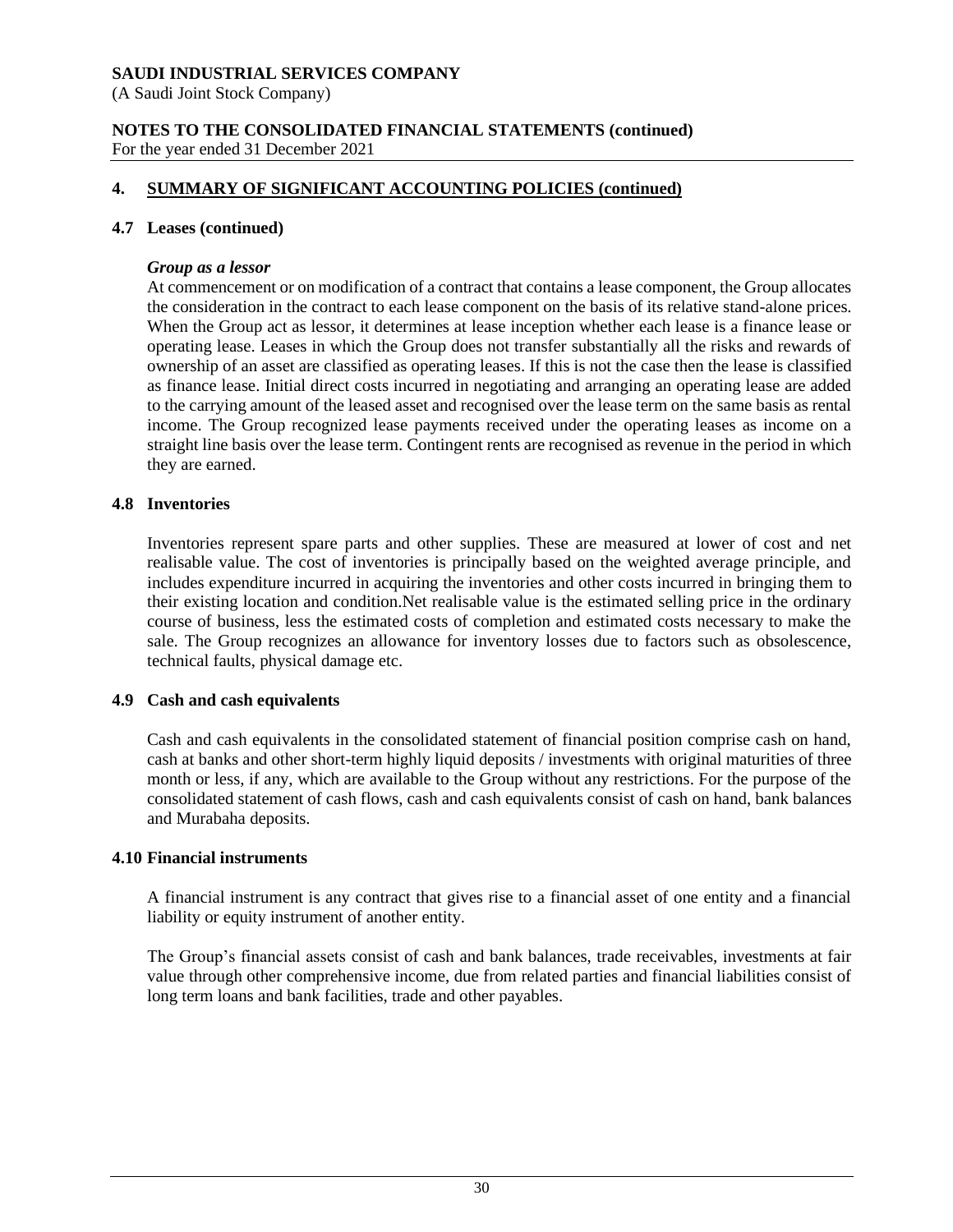(A Saudi Joint Stock Company)

#### **NOTES TO THE CONSOLIDATED FINANCIAL STATEMENTS (continued)** For the year ended 31 December 2021

# **4. SUMMARY OF SIGNIFICANT ACCOUNTING POLICIES (continued)**

#### **4.10 Financial instruments (continued)**

#### *i) Financial assets*

#### *Initial recognition and measurement*

Financial assets at initial recognition, are measured at their fair values. Subsequent measurement of a financial asset is dependent on its classification and is either at amortised cost or fair value through other comprehensive income (OCI) or fair value through profit or loss.

The classification of financial assets at initial recognition depends on the financial asset's contractual cash flow characteristics and the Group's business model for managing them. With the exception of trade receivables that do not contain a significant financing component, the Group initially measures a financial asset at its fair value plus, in the case of a financial asset not at fair value through profit or loss, transaction costs. Trade receivables that do not contain a significant financing component are measured at the transaction price determined under IFRS 15.

In order for a financial asset to be classified and measured at amortised cost or fair value through OCI, it needs to give rise to cash flows that are 'solely payments of principal and interest (SPPI)' on the principal amount outstanding. This assessment is referred to as the SPPI test and is performed at an instrument level.

#### *Initial recognition and measurement*

Purchases or sales of financial assets that require delivery of assets within a time frame established by regulation or convention in the market place (regular way trades) are recognised on the trade date, i.e., the date that the Group commits to purchase or sell the asset.

#### *Subsequent measurement*

For purposes of subsequent measurement, financial assets are classified in following categories:

- a) Financial assets at amortised cost
- b) Financial assets at fair value through OCI (FVOCI)
- c) Financial assets at fair value through profit or loss (FVTPL)
- *a) Financial assets at amortised cost (debt instruments)*

The Group measures financial assets at amortised cost if both of the following conditions are met:

- The financial asset is held within a business model with the objective to hold financial assets in order to collect contractual cash flows; and
- The contractual terms of the financial asset give rise on specified dates to cash flows that are solely payments of principal and interest on the principal amount outstanding

Financial assets at amortised cost are subsequently measured using the effective interest rate (EIR) method and are subject to impairment. Gains and losses are recognised in consolidated statement of profit or loss when the asset is derecognised, modified or impaired.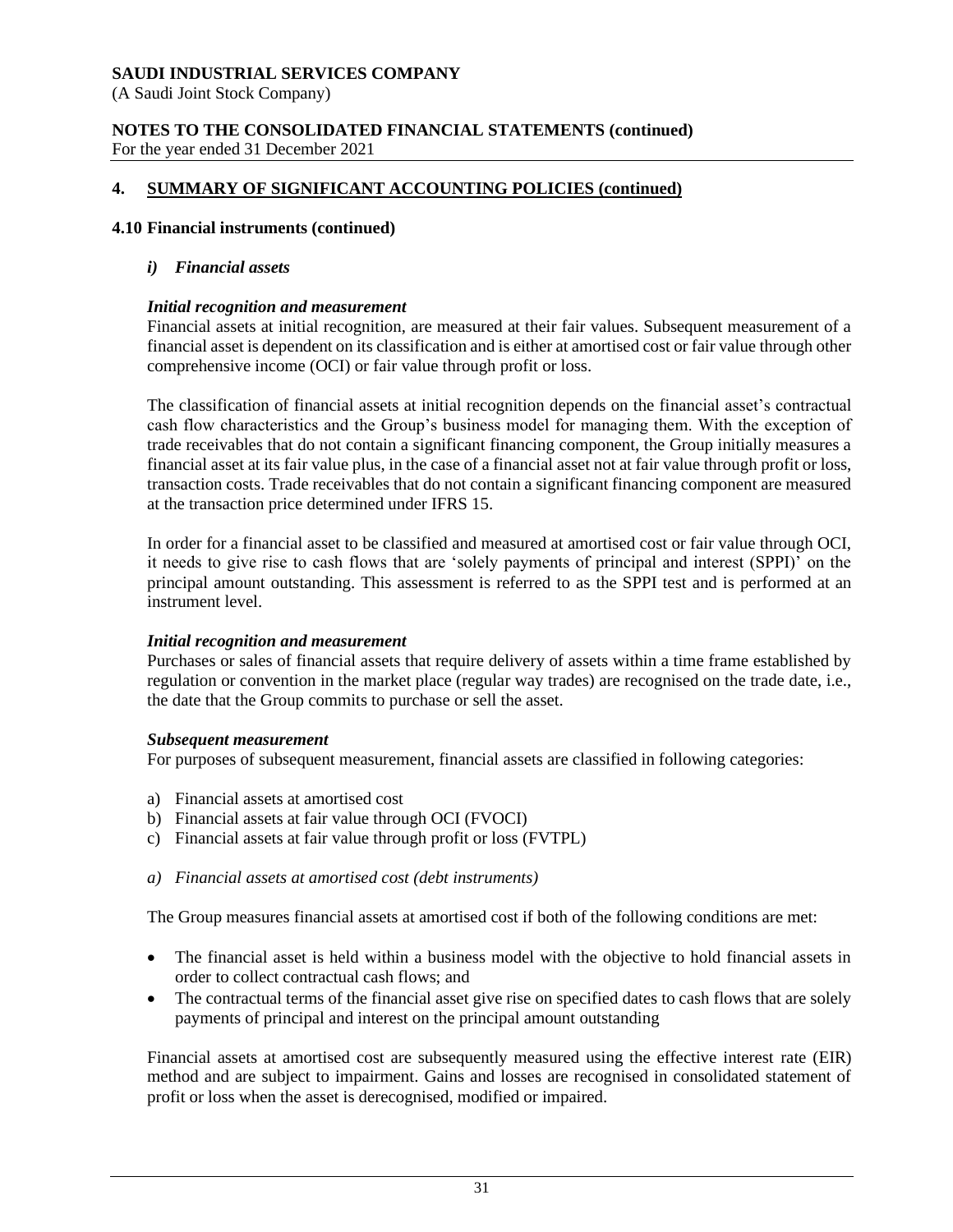(A Saudi Joint Stock Company)

#### **NOTES TO THE CONSOLIDATED FINANCIAL STATEMENTS (continued)** For the year ended 31 December 2021

# **4. SUMMARY OF SIGNIFICANT ACCOUNTING POLICIES (continued)**

# **4.10 Financial instruments (continued)**

- *i) Financial assets (continued)*
- *b) Financial assets at fair value through OCI*

# *Debt instruments*

The Group measures debt instruments at fair value through OCI if both of the following conditions are met:

- The financial asset is held within a business model with the objective of both holding to collect contractual cash flows and selling; and
- The contractual terms of the financial asset give rise on specified dates to cash flows that are solely payments of principal and interest on the principal amount outstanding.

For debt instruments at fair value through OCI, interest income, foreign exchange revaluation and impairment losses or reversals are recognised in the consolidated statement of profit or loss and computed in the same manner as for financial assets measured at amortised cost. The remaining fair value changes are recognised in OCI. Upon derecognition, the cumulative fair value change recognised in OCI is recycled to profit or loss.

# *Equity instruments*

Upon initial recognition, the Group can elect to classify irrevocably its equity investments as equity instruments designated at fair value through OCI when they meet the definition of equity under IAS 32 Financial Instruments: Presentation and are not held for trading. The classification is determined on an instrument-by-instrument basis.

Gains and losses on these financial assets are never recycled to profit or loss. Dividends are recognised as other income in the consolidated statement of profit or loss when the right of payment has been established, except when the Group benefits from such proceeds as a recovery of part of the cost of the financial asset, in which case, such gains are recorded in OCI. Equity instruments designated at fair value through OCI are not subject to impairment assessment.

# *c) Financial assets at fair value through profit or loss*

Financial assets at fair value through profit or loss include financial assets held for trading, financial assets designated upon initial recognition at fair value through profit or loss, or financial assets mandatorily required to be measured at fair value. Financial assets are classified as held for trading if they are acquired for the purpose of selling or repurchasing in the near term. Derivatives, including consolidated embedded derivatives, are also classified as held for trading unless they are designated as effective hedging instruments. Financial assets with cash flows that are not solely payments of principal and interest are classified and measured at fair value through profit or loss, irrespective of the business model. Notwithstanding the criteria for debt instruments to be classified at amortised cost or at fair value through OCI, as described above, debt instruments may be designated at fair value through profit or loss on initial recognition if doing so eliminates, or significantly reduces, an accounting mismatch.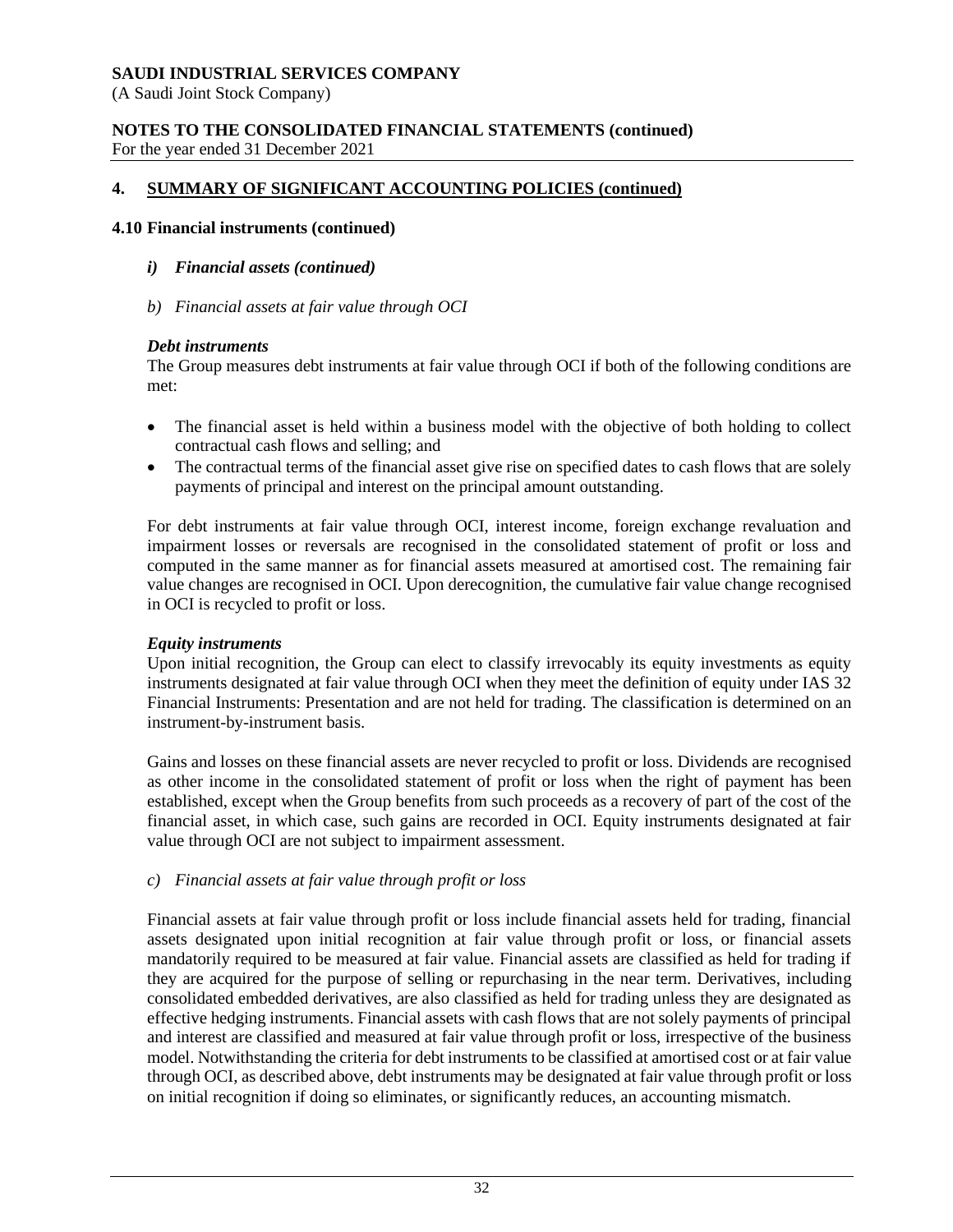(A Saudi Joint Stock Company)

#### **NOTES TO THE CONSOLIDATED FINANCIAL STATEMENTS (continued)** For the year ended 31 December 2021

# **4. SUMMARY OF SIGNIFICANT ACCOUNTING POLICIES (continued)**

#### **4.10 Financial instruments (continued)**

#### *i) Financial assets (continued)*

*c) Financial assets at fair value through profit or loss (continued)*

Financial assets at fair value through profit or loss are carried in the consolidated statement of financial position at fair value with net changes in fair value recognised in the consolidated statement of profit or loss.

#### **Business model assessment**

The Group makes an assessment of the objective of a business model under which an asset is held, at a portfolio level because this best reflects the way the business is managed and information is provided to management. The information considered includes:

- the stated policies and objectives for the portfolio and the operation of those policies in practice. In particular, whether management's strategy focuses on earning contractual interest revenue, maintaining a particular interest rate profile, matching the duration of the financial assets to the duration of the liabilities that are funding those assets or realizing cash flows through the sale of the assets;
- how the performance of the portfolio is evaluated and reported to the Group management;
- the risks that affect the performance of the business model (and the financial assets held within that business model) and how those risks are managed;
- how managers of the business are compensated- e.g. whether compensation is based on the fair value of the assets managed or the contractual cash flows collected; and
- the frequency, volume and timing of sales in prior periods, the reasons for such sales and its expectations about future sales activity. However, information about sales activity is not considered in isolation, but as part of an overall assessment of how the Group stated objective for managing the financial assets is achieved and how cash flows are realized.

The business model assessment is based on reasonably expected scenarios without taking 'worst case' or 'stress case' scenarios into account. If cash flows after initial recognition are realised in a way that is different from the Group's original expectations, the Group does not change the classification of the remaining financial assets held in that business model, but incorporates such information when assessing newly originated or newly purchased financial assets going forward. Financial assets that are held for trading and whose performance is evaluated on a fair value basis are measured at FVIS because they are neither held to collect contractual cash flows nor held both to collect contractual cash flows and to sell financial assets.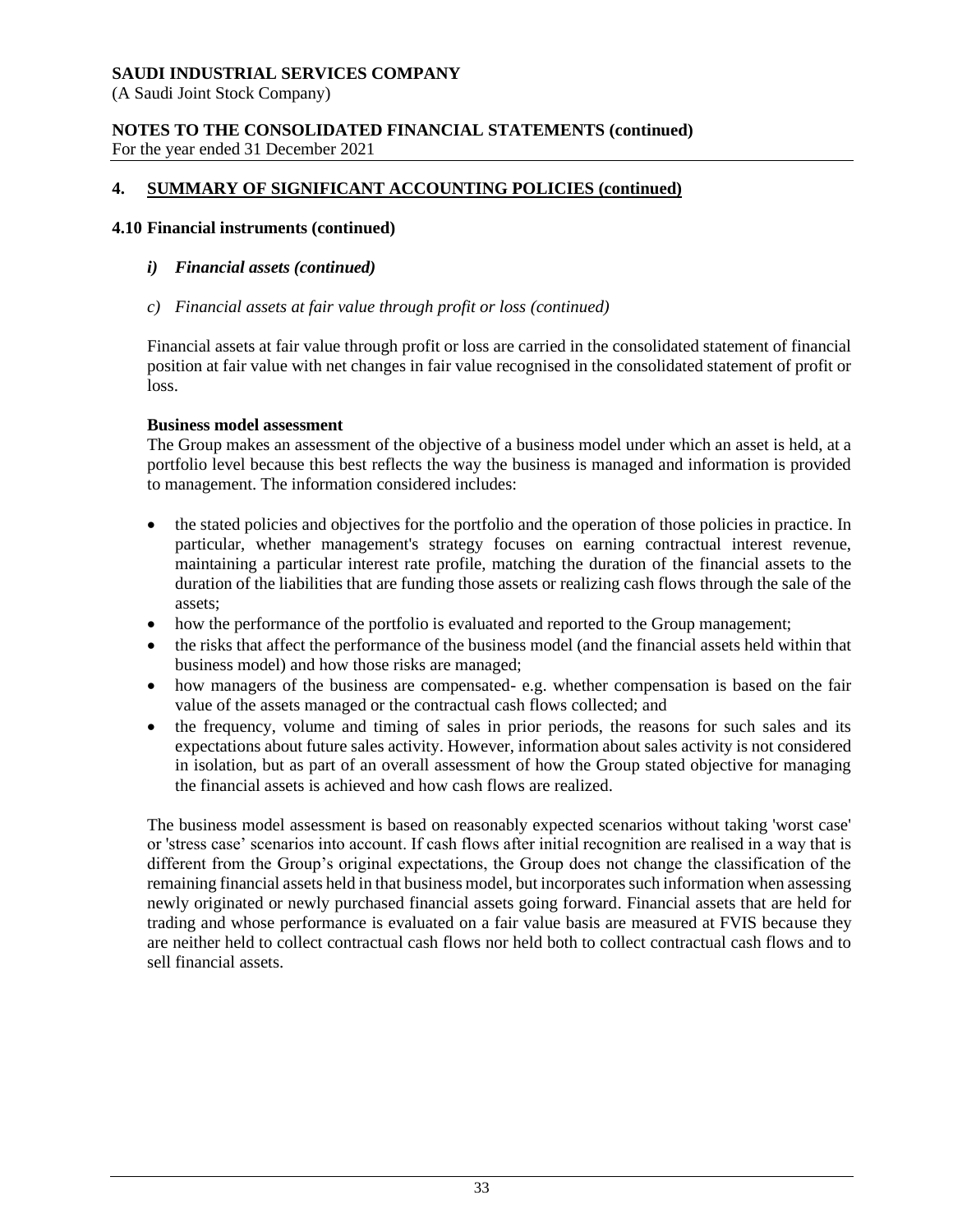(A Saudi Joint Stock Company)

#### **NOTES TO THE CONSOLIDATED FINANCIAL STATEMENTS (continued)** For the year ended 31 December 2021

# **4. SUMMARY OF SIGNIFICANT ACCOUNTING POLICIES (continued)**

#### **4.10 Financial instruments (continued)**

#### *i) Financial assets (continued)*

#### **Assessments whether contractual cash flows are solely payments of principal and profit ("SPPP" criteria)**

For the purposes of this assessment, 'principal' is the fair value of the financial asset on initial recognition. 'Profit' is the consideration for the time value of money, the credit and other basic lending risk associated with the principal amount outstanding during a particular period and other basic financing costs (e.g. liquidity risk and administrative costs), along with profit margin.

In assessing whether the contractual cash flows are solely payments of principal and profit, the Group considers the contractual terms of the instrument. This includes assessing whether the financial asset contains a contractual term that could change the timing or amount of contractual cash flows such that it would not meet this condition. In making the assessment, the Group considers:

- contingent events that would change the amount and timing of cash flows;
- leverage features;
- prepayment and extension terms;
- terms that limit the Group's claim to cash flows from specified assets (e.g. non-recourse asset arrangements); and
- features that modify consideration of the time value of money- e.g. periodical reset of profit rates.

#### *ii) Financial liabilities*

#### *Initial recognition and measurement*

Financial liabilities are classified, at initial recognition, as financial liabilities at fair value through profit or loss or at amortised cost. All financial liabilities are recognised initially at fair value and, in the case of financing and payables, net of directly attributable transaction costs.

#### *Subsequent measurement*

The measurement of financial liabilities depends on their classification, as described below:

#### *Financial liabilities at fair value through profit or loss*

Financial liabilities at fair value through profit or loss include financial liabilities held for trading and financial liabilities designated upon initial recognition as at fair value through profit or loss. Financial liabilities are classified as held for trading if they are incurred for the purpose of repurchasing in the near term.

Gains or losses on liabilities held for trading are recognised in the consolidated statement of profit or loss. Financial liabilities designated upon initial recognition at fair value through profit or loss are designated at the initial date of recognition, and only if the criteria in IFRS 9 are satisfied.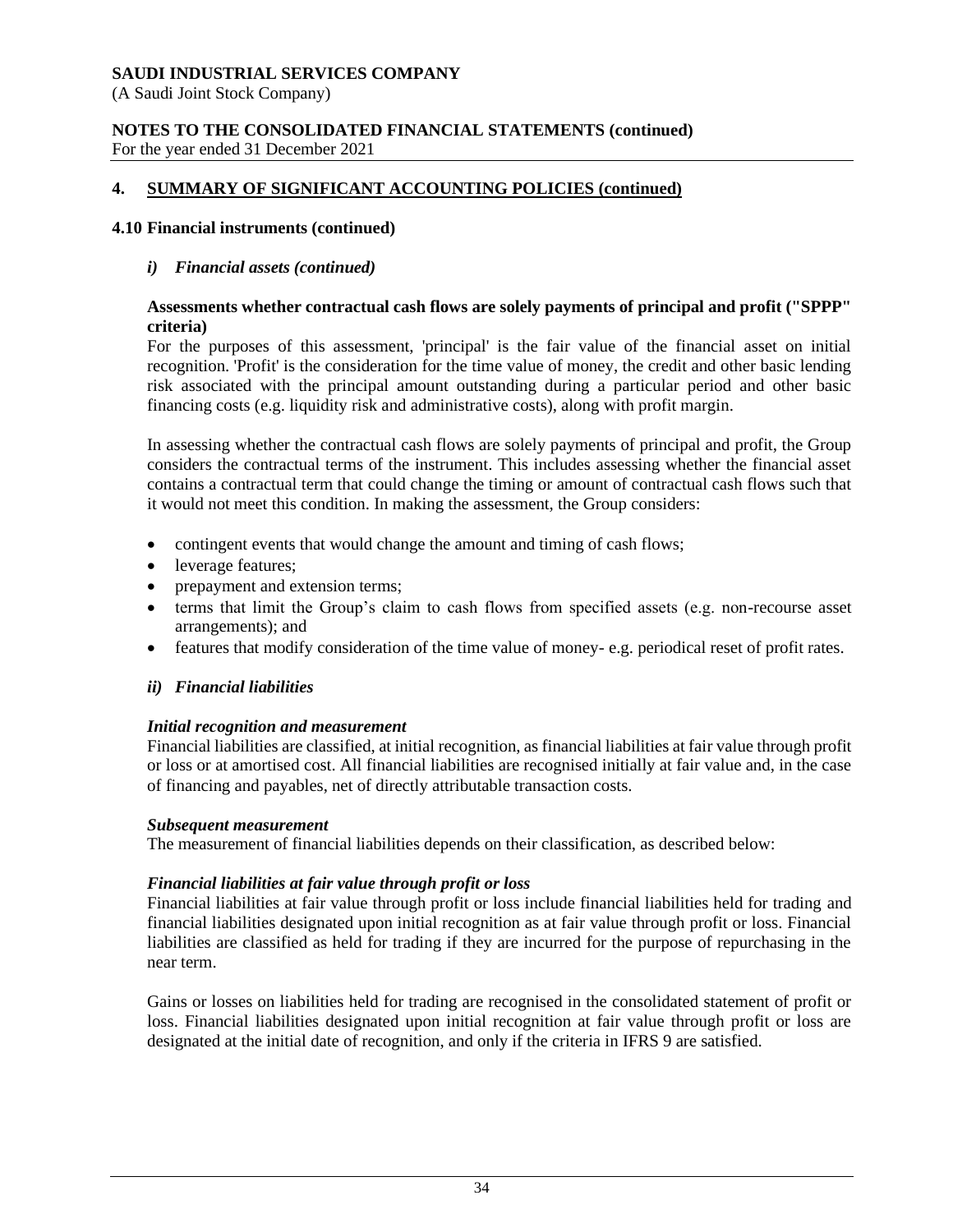(A Saudi Joint Stock Company)

### **NOTES TO THE CONSOLIDATED FINANCIAL STATEMENTS (continued)** For the year ended 31 December 2021

# **4. SUMMARY OF SIGNIFICANT ACCOUNTING POLICIES (continued)**

# **4.10 Financial instruments (continued)**

# *ii) Financial liabilities (continued)*

# *Financial liabilities at amortised cost*

After initial recognition, financial liabilities, other than at fair value through profit or loss are measured at amortised cost using the EIR method. Gains and losses as a result of unwinding of profit cost through EIR amortization process and on de-recognition of financial liabilities are recognized in the consolidated statement of profit or loss.

Amortised cost is calculated by taking into account any discount or premium on acquisition and fees or costs that are an integral part of the EIR. The EIR amortisation is included as finance costs in the consolidated statement of profit or loss.

# *iii) Derecognition*

# *Financial assets*

A financial asset (or, where applicable, a part of a financial asset or part of a group of similar financial assets) is primarily derecognised (i.e., removed from the Group's consolidated statement of financial position) when:

- The rights to receive cash flows from the asset have expired; or
- The Group has transferred its rights to receive cash flows from the asset or has assumed an obligation to pay the received cash flows in full without material delay to a third party under a 'passthrough' arrangement; and either (a) the Group has transferred substantially all the risks and rewards of the asset, or (b) the Group has neither transferred nor retained substantially all the risks and rewards of the asset, but has transferred control of the asset.

When the Group has transferred its rights to receive cash flows from an asset or has entered into a pass through arrangement, it evaluates if, and to what extent, it has retained the risks and rewards of ownership. When it has neither transferred nor retained substantially all of the risks and rewards of the asset, nor transferred control of the asset, the Group continues to recognise the transferred asset to the extent of its continuing involvement. In that case, the Group also recognises an associated liability. The transferred asset and the associated liability are measured on a basis that reflects the rights and obligations that the Group has retained.

Continuing involvement that takes the form of a guarantee over the transferred asset is measured at the lower of the original carrying amount of the asset and the maximum amount of consideration that the Group could be required to repay.

# *Financial liabilities*

A financial liability is derecognised when the obligation under the liability is discharged or cancelled or expires. When an existing financial liability is replaced by another from the same lender on substantially different terms, or the terms of an existing liability are substantially modified, such an exchange or modification is treated as the derecognition of the original liability and the recognition of a new liability. The difference in the respective carrying amounts is recognised in the consolidated statement of profit or loss.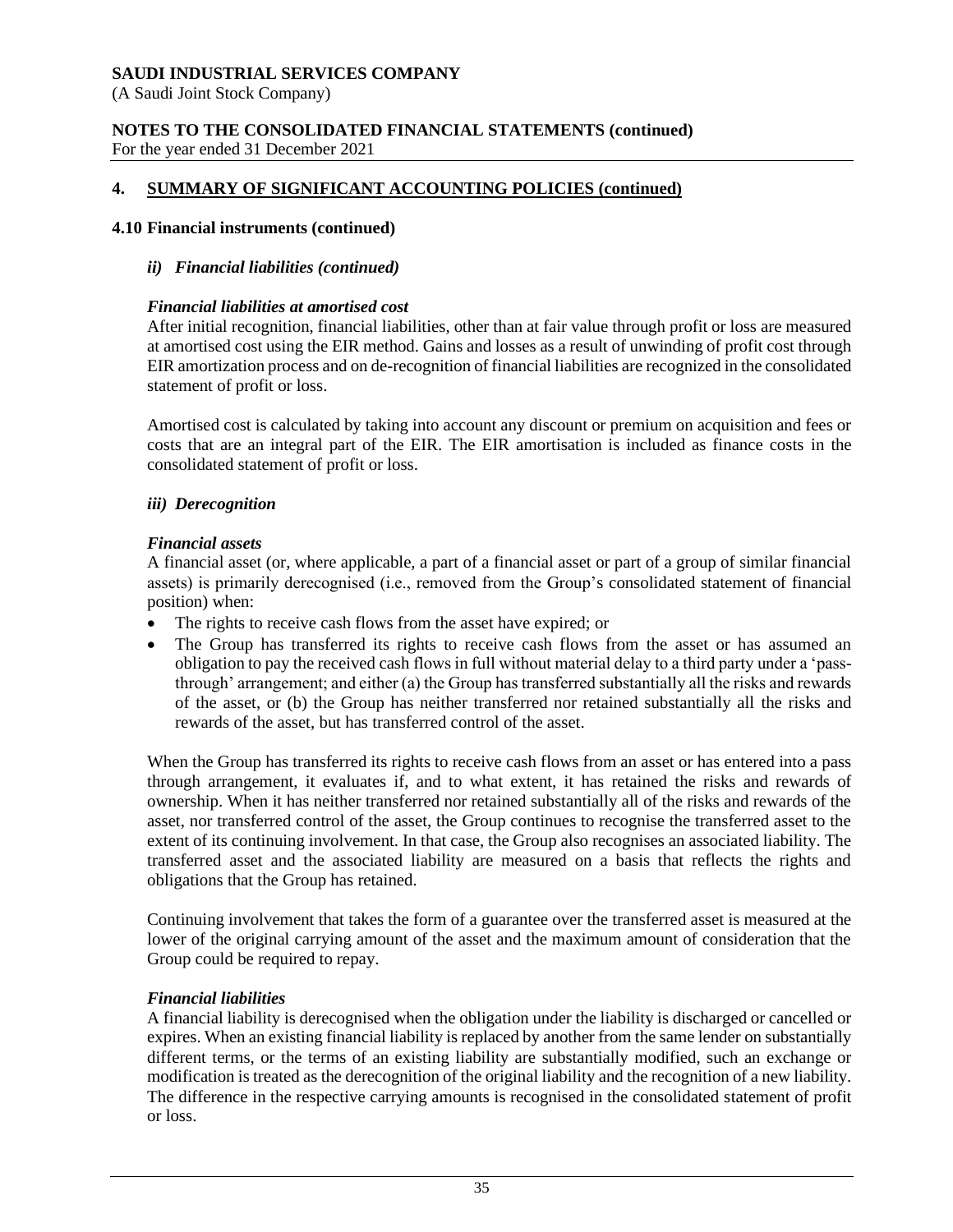(A Saudi Joint Stock Company)

### **NOTES TO THE CONSOLIDATED FINANCIAL STATEMENTS (continued)** For the year ended 31 December 2021

# **4. SUMMARY OF SIGNIFICANT ACCOUNTING POLICIES (continued)**

### **4.10 Financial instruments (continued)**

### *iv) Offsetting of financial instruments*

Financial assets and financial liabilities are offset and the net amount is reported in the consolidated statement of financial position if there is a currently enforceable legal right to offset the recognised amounts and there is an intention to settle on a net basis, to realise the assets and settle the liabilities simultaneously.

### **4.11 Fair value measurement**

'Fair value' is the price that would be received to sell an asset or paid to transfer a liability in an orderly transaction between markets at the measurement date in the principal or, in its absence, the most advantageous market to which the Group has access at that date. The fair value of a liability reflects its non-performance risk.

A number of the Group's accounting policies and disclosures require the measurement of fair values, for both financial and non-financial assets and liabilities. When one is available, the Group measures the fair value of an instrument using quoted price in an active market for that instrument. A market is regarded as 'active' if transactions for the asset or liability take place with sufficient frequency and volume to provide pricing information on an ongoing basis. If there is no quoted price in an active market, then the Group uses valuation techniques that maximise the use of relevant observable inputs and minimize the use of unobservable inputs. The chosen valuation technique incorporates all of the factors that market participants would take into account in pricing a transaction.

If an asset or a liability measured at fair value has a bid price and an ask price, then the Group measures assets and long positions at a bid price and liabilities and short positions at an ask price. The best evidence of the fair value of a financial instrument on initial recognition is normally the transaction price – i.e. the fair value of the consideration given or received.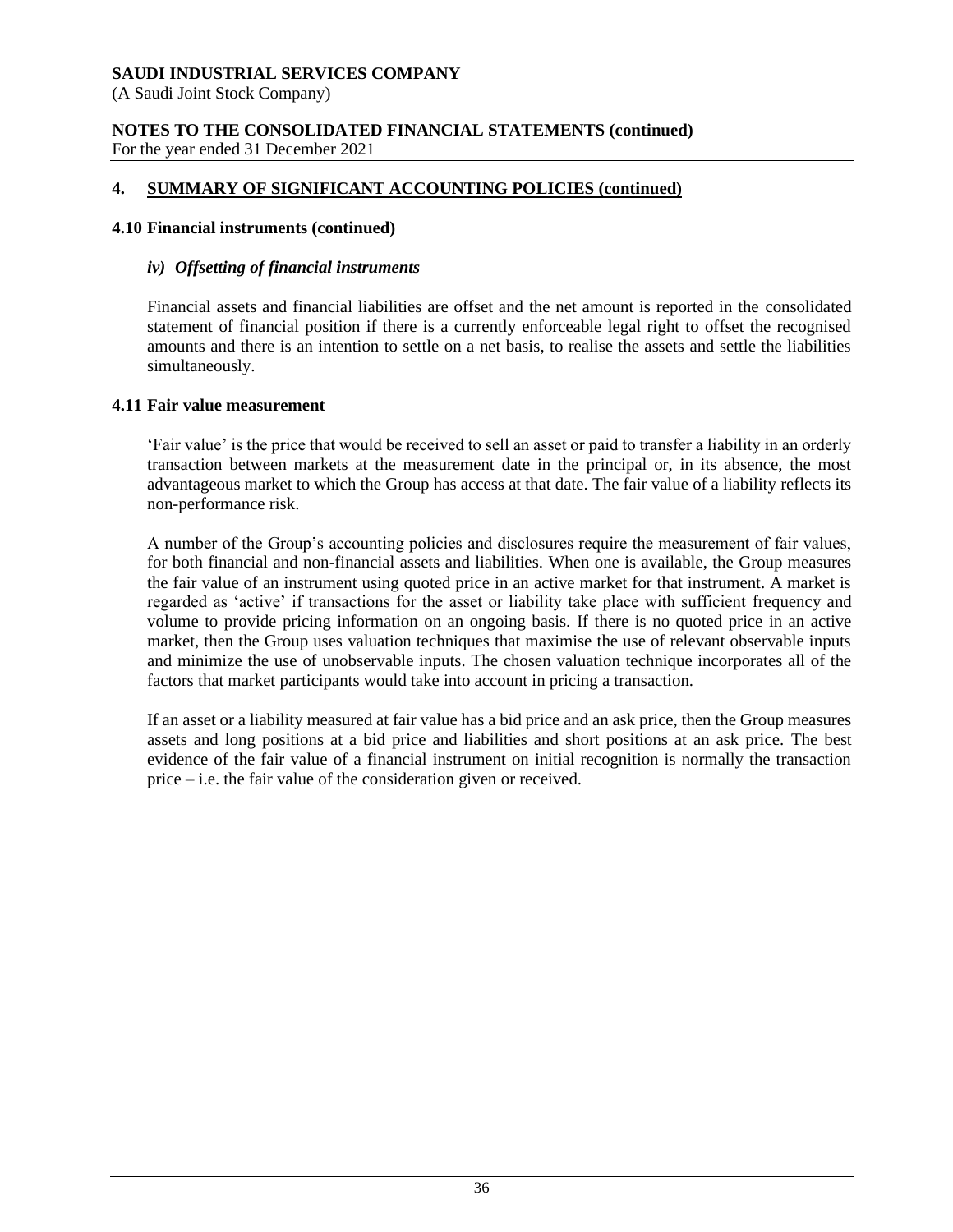(A Saudi Joint Stock Company)

### **NOTES TO THE CONSOLIDATED FINANCIAL STATEMENTS (continued)** For the year ended 31 December 2021

# **4. SUMMARY OF SIGNIFICANT ACCOUNTING POLICIES (continued)**

# **4.12 Impairment of financial and non-financial assets**

# *Financial assets*

The Group assesses at each reporting date whether there is any objective evidence that a financial asset or a group of financial assets is impaired. A financial asset or a group of financial assets is deemed to be impaired if, and only if, there is objective evidence of impairment as a result of one or more events that has occurred after the initial recognition of the asset and a loss event has an impact on the estimated future cash flows of the financial asset or the group of financial assets that can be reliably estimated. Evidence of impairment may include indications that debtors or a group of debtors are experiencing significant financial difficulty, default or delinquency in interest or principal payments, the probability that they will enter into bankruptcy or other financial reorganization and where observable data indicate that there is a measurable decrease in the estimated future cash flows, such as economic conditions that correlate with defaults.

The Group recognises an allowance for expected credit losses (ECL) for all debt instruments not held at fair value through profit or loss. For trade receivables, the Group applies a simplified approach in calculating ECL. Therefore, the Group does not track changes in credit risk, but instead recognises a loss allowance based on lifetime ECL at each reporting date. The Group has established a provision matrix that is based on its historical credit loss experience, adjusted for forward-looking factors specific to the debtors and the economic environment.

The Group considers a financial asset in default when contractual payments are over 1 years past due. However, in certain cases, the Group may also consider a financial asset to be in default when internal or external information indicates that the Group is unlikely to receive the outstanding contractual amounts in full before taking into account any credit enhancements held by the Group. A financial asset is written off when there is no reasonable expectation of recovering the contractual cash flows.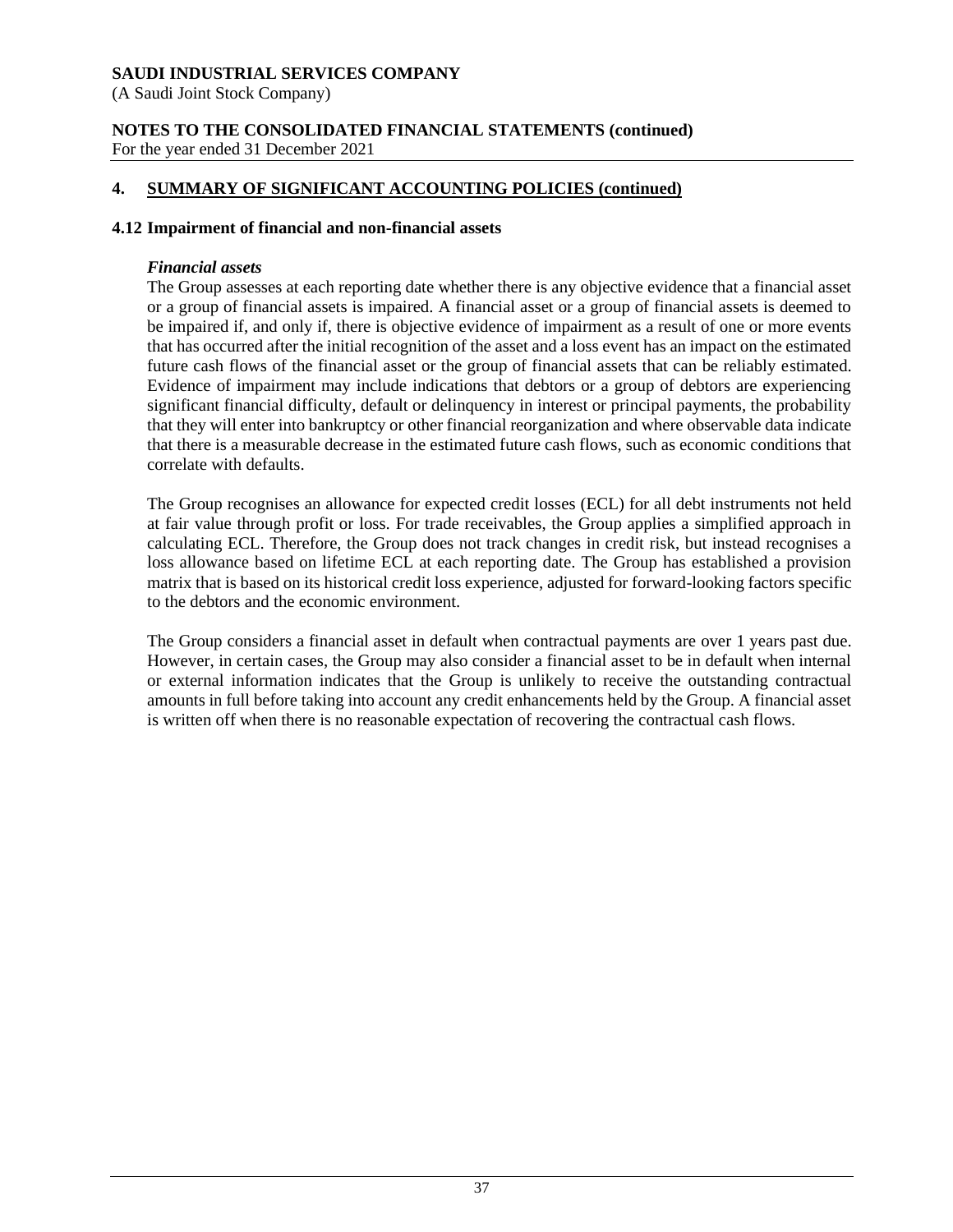(A Saudi Joint Stock Company)

### **NOTES TO THE CONSOLIDATED FINANCIAL STATEMENTS (continued)** For the year ended 31 December 2021

# **4. SUMMARY OF SIGNIFICANT ACCOUNTING POLICIES (continued)**

### **4.11 Impairment of financial and non-financial assets (continued)**

### *Non-financial assets*

The Group assesses, at each reporting date, whether there is an indication that an asset may be impaired. If any indication exists, or when annual impairment testing for an asset is required, the Group estimates the asset's recoverable amount. An asset's recoverable amount is the higher of an asset's or CGU's fair value less costs of disposal and its value in use. The fair value less costs of disposal is determined by taking into account recent market transactions. If no such transactions can be identified, an appropriate valuation model is used. The value in use is assessed by discounting the estimated future cash flows to their present value using a pre-tax discount rate that reflects current market assessments of the time value of money and the risks specific to the asset. The recoverable amount is determined for an individual asset, unless the asset does not generate cash inflows that are largely independent of those from other assets or group of assets. When the carrying amount of an asset or CGU exceeds its recoverable amount, the asset is considered impaired and is written down to its recoverable amount.

Impairment losses are recognised in the statement of profit or loss. Impairment losses recognised in respect of CGUs are allocated first to reduce the carrying amount of any goodwill allocated to the CGUs, and then to reduce the carrying amounts of the other assets in the CGU (group of units) on a pro rata basis.

Impairment is determined for goodwill by assessing the recoverable amount of each CGU (or group of CGUs) to which the goodwill relates. When the recoverable amount of the CGU is less than its carrying amount, an impairment loss is recognised. Impairment losses relating to goodwill cannot be reversed in future periods.

### **4.13 Provisions**

Provisions are recognised when the Group has a present obligation (legal or constructive) as a result of a past event, it is probable that an outflow of resources embodying economic benefits will be required to settle the obligation and a reliable estimate can be made of the amount of the obligation. When the Group expects some or all of a provision to be reimbursed, for example, under an insurance contract, the reimbursement is recognised as a separate asset, but only when the reimbursement is virtually certain. The expense relating to a provision is presented in the consolidated statement of profit or loss and other comprehensive income net of any reimbursement.

If the effect of the time value of money is material, provisions are discounted using a current pre-tax rate that reflects, when appropriate, the risks specific to the liability. When discounting is used, the increase in the provision due to the passage of time is recognised as a finance cost.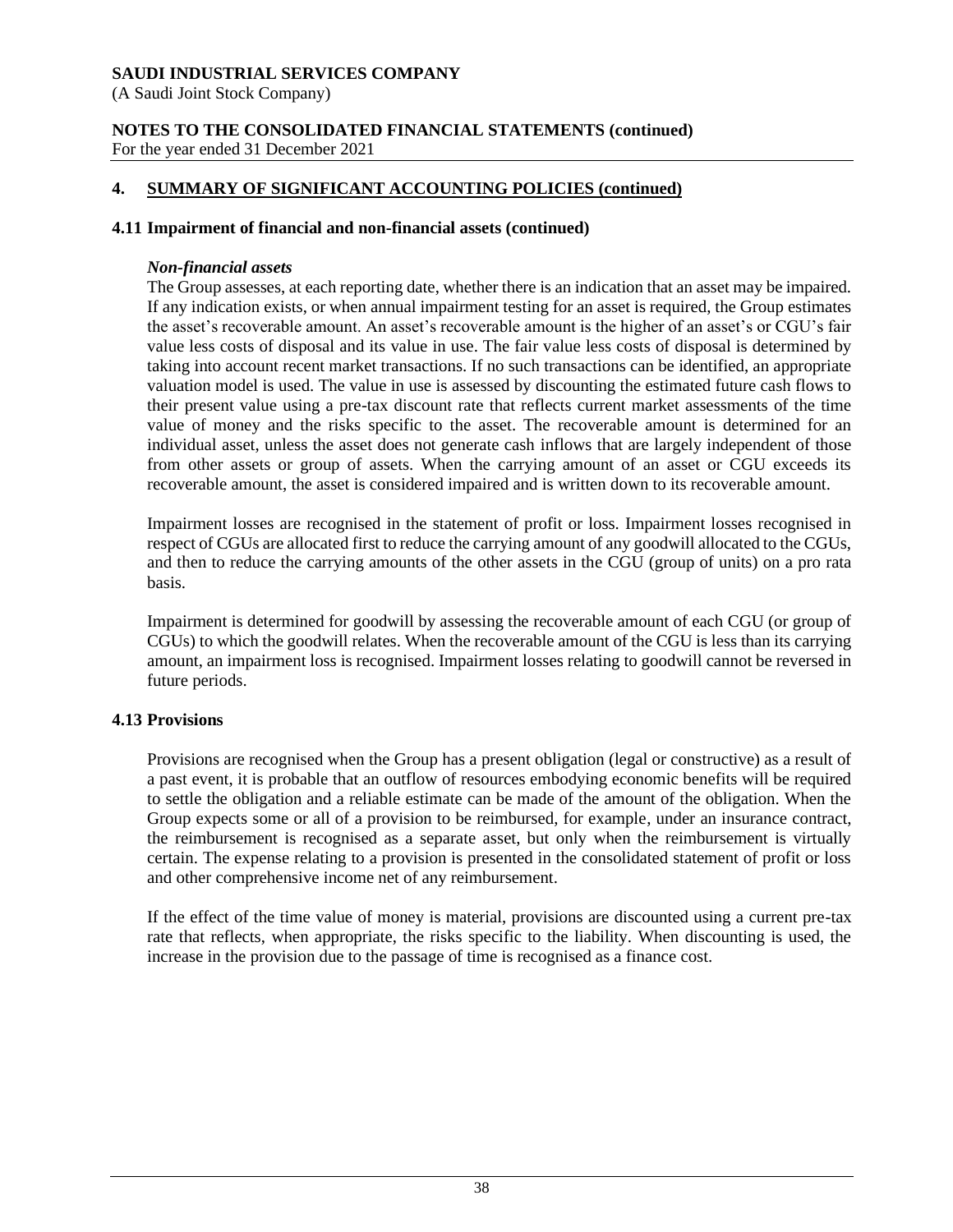(A Saudi Joint Stock Company)

### **NOTES TO THE CONSOLIDATED FINANCIAL STATEMENTS (continued)** For the year ended 31 December 2021

# **4. SUMMARY OF SIGNIFICANT ACCOUNTING POLICIES (continued)**

### **4.14 Employee benefits**

### *Short-term employee benefits*

Short-term employee benefits are expensed as the related services are provided. A liability is recognized for the amount expected to be paid if the Group has a present legal or constructive obligation to pay this amount as a result of past service provided by the employee and the obligation can be estimated reliably.

### *Post-employment benefits*

The Group's obligation under employee end of service benefit is accounted for as an unfunded defined benefit plan and is calculated by estimating the amount of future benefit that employees have earned in the current and prior periods and discounting that amount. The calculation of defined benefit obligations is performed annually by a qualified actuary using the projected unit credit method. Re-measurement of the net defined benefit liability, which comprise actuarial gains and losses are recognised immediately in OCI. The Group determines the net interest expense on the net defined benefit liability for the period by applying the discount rate used to measure the defined benefit obligation at the beginning of the annual period to the then-net defined benefit liability, taking into account any changes in the net defined benefit liability during the period as a result of benefit payments. Net interest expense and other expenses related to defined benefit plans are recognised in employee costs in the statement of profit or loss.

#### **4.15 Cash dividend and non-cash distribution to equity holders of the Parent**

The Group recognises a liability to pay a dividend when the distribution is authorised and no longer at the discretion of the Group. As per the by-laws of the Group, a distribution is authorised when it is approved by the shareholders. Interim dividends are recorded as liability in the period in which they are approved by the Board of Directors. Final dividends are recorded in the period in which they are approved by the shareholders. A corresponding amount is recognised directly in equity.

Non-cash distributions are measured at the fair value of the assets to be distributed with fair value remeasurement recognised directly in equity.

Upon distribution of non-cash assets, any difference between the carrying amount of the liability and the carrying amount of the assets distributed is recognised in the consolidated statement of profit or loss.

### **4.16 Revenue**

The Group through its subsidiaries, jointly controlled entity and associates is engaged in the following businesses:

- Development, construction, operation and maintenance of container terminals and excavation and back filling works.
- Management and operation of storage and re-export project situated on the land leased from Jeddah Islamic Port.
- Water desalination and treatment plant and sale of water.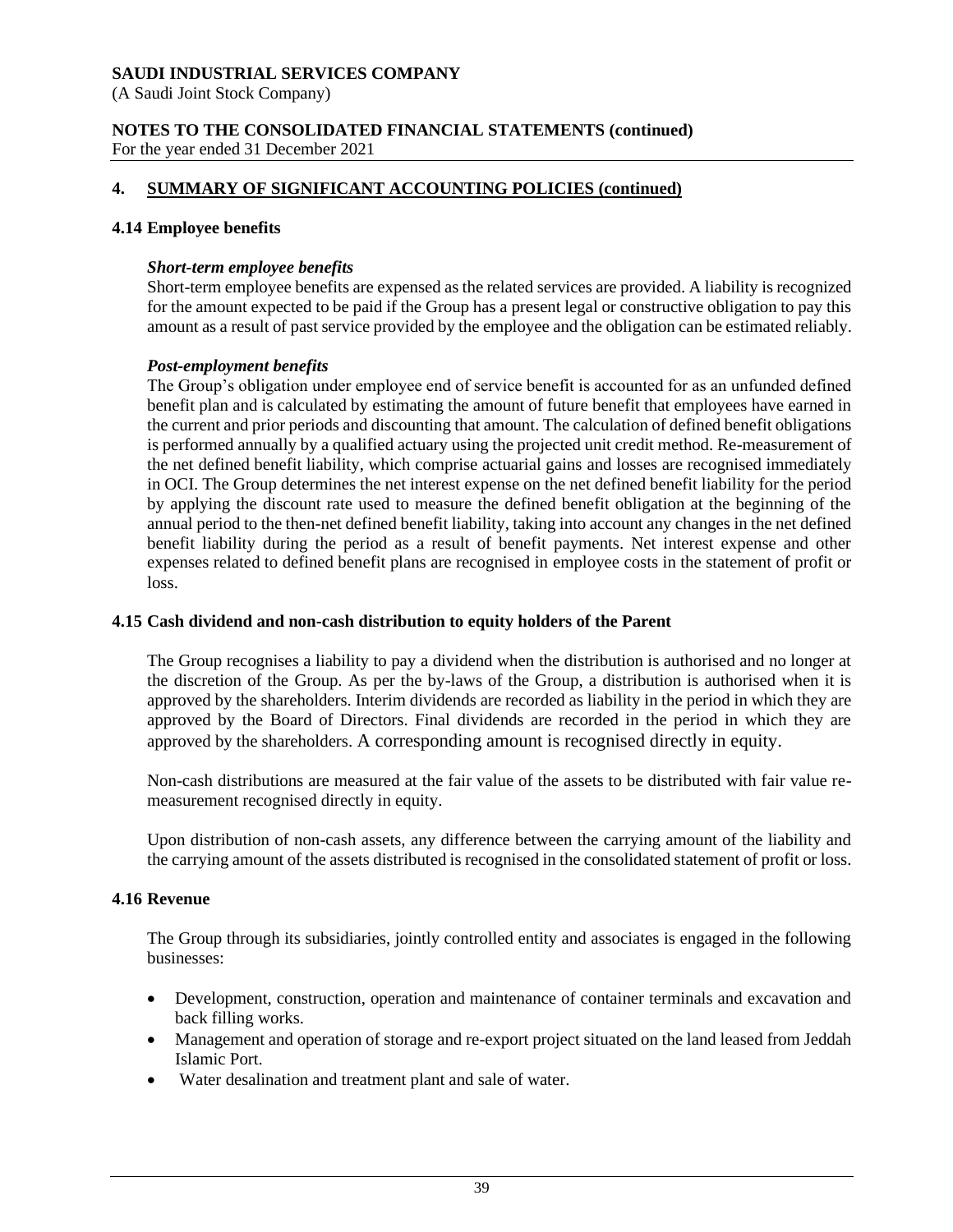(A Saudi Joint Stock Company)

### **NOTES TO THE CONSOLIDATED FINANCIAL STATEMENTS (continued)** For the year ended 31 December 2021

# **4. SUMMARY OF SIGNIFICANT ACCOUNTING POLICIES (continued)**

### **4.16 Revenue (continued)**

The Group generally recognizes revenue at a point in time except for lease rental revenue which is recognized on time proportionate basis over future periods. The Group transfers control and recognizes a sale when the product is delivered to the customer, for the majority of the revenue contracts. Management uses an observable price to determine the stand-alone selling price for separate performance obligations or a cost-plus margin approach when one is not available.

If a contract is separated into more than one performance obligation, the total transaction price is allocated to each performance obligation in an amount based on the estimated relative standalone selling prices of the promised goods or services underlying each performance obligation. The Group sells standard products with observable standalone sales with single performance obligation.

Cash received in advance of revenue being recognized is classified as current deferred / unearned revenue, except for the portion expected to be settled beyond 12 months of the consolidated statement of financial position date, which is classified as non-current deferred revenue.

Revenue is measured at the amount of consideration the Group expects to receive in exchange for transferring goods or providing services. Sales, value add, and other taxes collected concurrent with revenue-producing activities are excluded from revenue. The Group does not have any material significant payment terms as payment is received in advance, at or shortly after the point of sale.

### *Sale of goods*

Revenue from sale of goods is recognised at the point in time when control of the goods is transferred to the customer, generally on delivery of the goods. The Group considers whether there are other promises in the contract that are separate performance obligations to which a portion of the transaction price needs to be allocated. In determining the transaction price for the sale of goods, the Group considers the effects of variable consideration, the existence of significant financing components, noncash consideration, and consideration payable to the customer (if any).

### *Rendering of services*

The Group is involved in the provision of operational services in relation to its port operations, as well as provision of logistical and maintenance services. If the services under a single arrangement are rendered in different reporting periods, then the consideration is allocated on a relative fair value basis between the different services. The Group recognises revenue from rendering of services based on the assessment of the work performed / completed (i.e. delivered and acknowledged / accepted) under the contractual obligation undertaken to be performed as per the work order / contract / sales order.

### *Construction and upgrade services*

Revenue related to construction or upgrade services under a service concession arrangement is recognised over time, consistent with the Group's accounting policy on recognising revenue on construction contracts. Operations or service revenue is recognized in the period in which the services are provided by the Group. If the service concession arrangement contains more than one performance obligation, then the consideration received is allocated with reference to the relative stand-alone selling prices of the services delivered.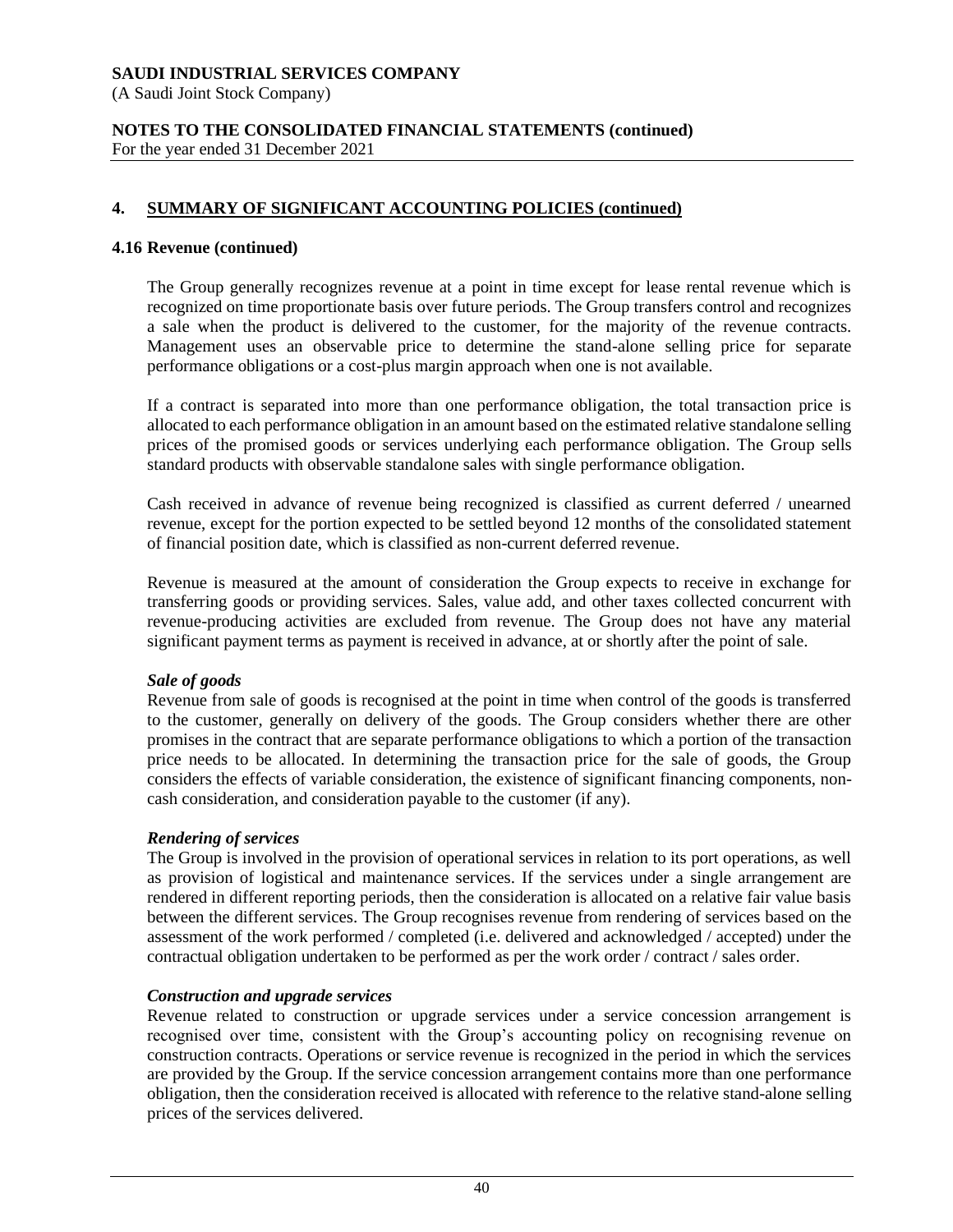(A Saudi Joint Stock Company)

# **NOTES TO THE CONSOLIDATED FINANCIAL STATEMENTS (continued)**

For the year ended 31 December 2021

# **4. SUMMARY OF SIGNIFICANT ACCOUNTING POLICIES (continued)**

### **4.16 Revenue (continued)**

### *Rental revenue*

Revenue from investment properties is recognized on a straight line basis over respective lease periods. Lease revenue relating to subsequent years is deferred and recognised as income over future periods. Lease incentives granted are recognised as an integral part of the total rental, over the term of the lease.

### *Volume rebates*

The Group provides volume rebates to certain customers once their purchase during the period exceeds a threshold specified in the contract. To estimate the variable consideration for the expected future rebates, the Group applies the most likely amount method as the selected method better predicts the amount of variable consideration driven by customers' rebate entitlements based on volume thresholds and purchase made by them during the period.

### **4.17 Expenses**

### *Direct cost*

Direct cost represents all expenses directly attributable or incidental to the core operating activities of the Group including but not limited to: depreciation of property, plant and equipment, amortization of intangibles, directly attributable employee related costs etc.

### *Selling and distribution expenses*

These include any costs incurred to carry out or facilitate selling activities of the Group. These costs typically include salaries of the sales staff, marketing, distribution and logistics expenses. These also include allocations of certain general overheads.

### *General and administrative expenses*

These pertain to operation expenses which are not directly related to the production of any goods or services. These also include allocations of general overheads which are not specifically attributed to direct cost or selling and distribution expenses.

Allocation of overheads between cost of revenue, selling and distribution expenses, and general and administration expenses, where required, is made on a consistent basis.

### **4.18 Finance costs and finance income**

Finance costs directly attributable to the acquisition, construction or production of an asset that necessarily takes a substantial period of time to get ready for its intended use or sale are capitalised as part of the cost of the asset. All other borrowing costs are expensed in the period in which they occur. Finance costs comprise of interest expense on loans, bank facilities and lease liabilities unwinding of the discount on long term provisions and obligation under service concession agreements. Finance income comprises interest income on funds invested. Interest income is recognised as it accrues in consolidated statement of profit or loss, using the effective interest method.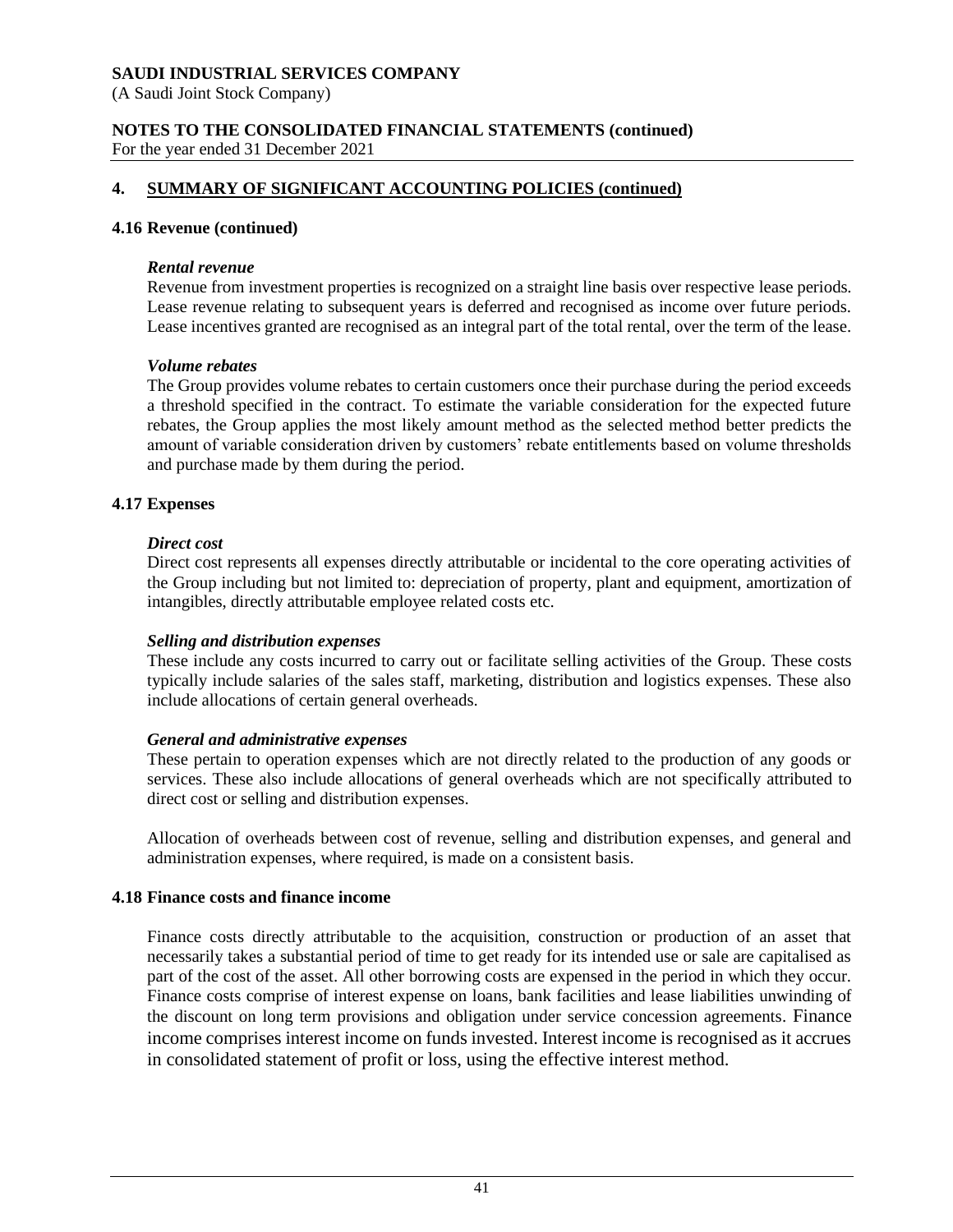(A Saudi Joint Stock Company)

### **NOTES TO THE CONSOLIDATED FINANCIAL STATEMENTS (continued)** For the year ended 31 December 2021

# **4. SUMMARY OF SIGNIFICANT ACCOUNTING POLICIES (continued)**

### **4.19 Zakat and taxation**

### *Zakat*

The Group is subject to Zakat in accordance with the regulations of the Zakat, Customs and Tax Authority ("ZATCA"). Provision for Zakat for the Group and Zakat related to the Group's ownership in the Saudi Arabian subsidiaries is charged to the consolidated statement of profit or loss.

### *Current income tax*

Current income tax assets and liabilities are measured at the amount expected to be recovered from or paid for the current year to the taxation authorities. The tax rates and tax laws used to compute the amount are those that are enacted, or substantively enacted at the reporting date in the Kingdom of Saudi Arabia.

### *Deferred income tax*

Deferred tax is provided using the liability method on temporary differences between the tax bases of assets and liabilities and their carrying amounts for financial reporting purposes at the reporting date.

Deferred tax liabilities are recognised for all taxable temporary differences, except:

- When the deferred tax liability arises from the initial recognition of goodwill or an asset or liability in a transaction that is not a business combination and, at the time of the transaction, affects neither the accounting profit nor taxable profit or loss
- In respect of taxable temporary differences associated with investments in subsidiaries, associates and interests in joint arrangements, when the timing of the reversal of the temporary differences can be controlled and it is probable that the temporary differences will not reverse in the foreseeable future

Deferred tax assets are recognised for all deductible temporary differences, the carry forward of unused tax credits and any unused tax losses. Deferred tax assets are recognised to the extent that it is probable that taxable profit will be available against which the deductible temporary differences, the brought forward unused tax credits and unused tax losses can be utilised, except:

- When the deferred tax asset relating to the deductible temporary difference arises from the initial recognition of an asset or liability in a transaction that is not a business combination and, at the time of the transaction, affects neither the accounting profit nor taxable profit or loss
- In respect of deductible temporary differences associated with investments in subsidiaries, associates and interests in joint arrangements, deferred tax assets are recognised only to the extent that it is probable that the temporary differences will reverse in the foreseeable future and taxable profit will be available against which the temporary differences can be utilised

The carrying amount of deferred tax asset is reviewed at each reporting date and reduced to the extent that it is no longer probable that sufficient taxable profit will be available to allow all or part of the deferred tax asset to be utilised. Unrecognised deferred tax assets are re-assessed at each reporting date and are recognised to the extent that it has become probable that future taxable profits will allow the deferred tax asset to be recovered.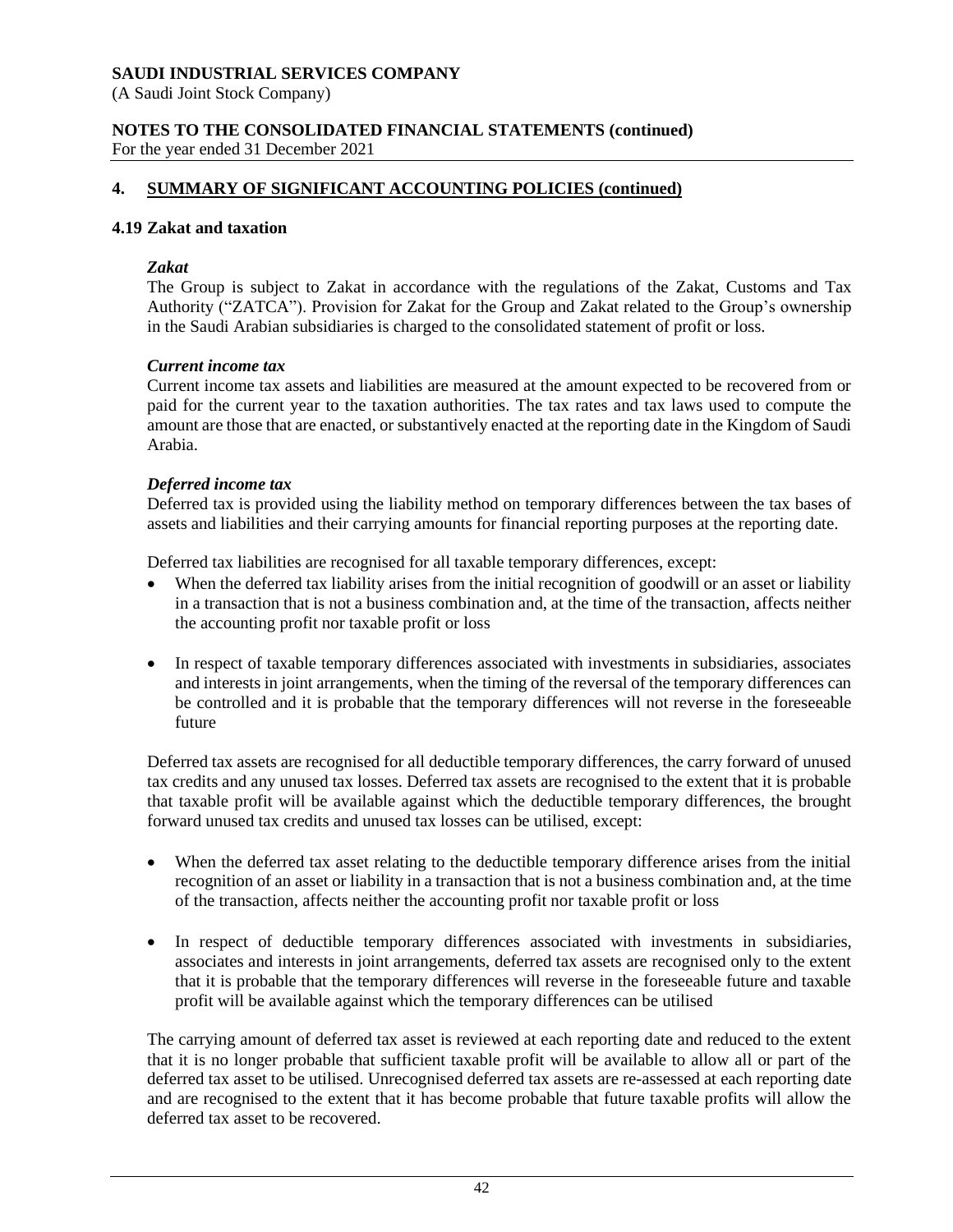(A Saudi Joint Stock Company)

### **NOTES TO THE CONSOLIDATED FINANCIAL STATEMENTS (continued)** For the year ended 31 December 2021

# **4. SUMMARY OF SIGNIFICANT ACCOUNTING POLICIES (continued)**

### **4.19 Zakat and taxation (continued)**

### *Deferred income tax (continued)*

Deferred tax assets and liabilities are measured at the tax rates that are expected to apply in the year when the asset is realised or the liability is settled, based on tax rates (and tax laws) that have been enacted or substantively enacted at the reporting date. Deferred tax relating to items recognised outside profit or loss is recognised outside profit or loss. Deferred tax items are recognised in correlation to the underlying transaction either in OCI or directly in equity.

Tax benefits acquired as part of a business combination, but not satisfying the criteria for separate recognition at that date, are recognised subsequently if new information about facts and circumstances change. The adjustment is either treated as a reduction in goodwill (as long as it does not exceed goodwill) if it was incurred during the measurement period or recognised in profit or loss.

The Group offsets deferred tax assets and deferred tax liabilities if and only if it has a legally enforceable right to set off current tax assets and current tax liabilities and the deferred tax assets and deferred tax liabilities relate to income taxes levied by the same taxation authority on either the same taxable entity or different taxable entities which intend either to settle current tax liabilities and assets on a net basis, or to realise the assets and settle the liabilities simultaneously, in each future period in which significant amounts of deferred tax liabilities or assets are expected to be settled or recovered.

### *Withholding tax*

The Group companies withhold taxes on transactions with non-resident parties and on dividends paid to foreign shareholders in accordance with ZATCA regulations, which is not recognized as an expense being the obligation of the counter party on whose behalf the amounts are withheld.

#### *Value added tax (VAT)*

Expenses and assets are recognised net of the amount of VAT, except when the VAT incurred on a purchase of assets or services is not recoverable from the taxation authority, in which case, the VAT is recognised as part of the cost of acquisition of the asset or as part of the expense item, as applicable.

### **4.20 Segment reporting**

Business segment is group of assets, operations or entities:

- engaged in business activities from which it may earn revenue and incur expenses including revenues and expenses that relate to transactions with any of the Group's other components;
- the results of its operations are continuously analyzed by Group's Chief Operating Decision Maker (CODM) in order to make decisions related to resource allocation and performance assessment; and
- for which financial information is discretely available.

Segment results that are reported to the CODM include items directly attributable to a segment as well as those that can be allocated on a reasonable basis.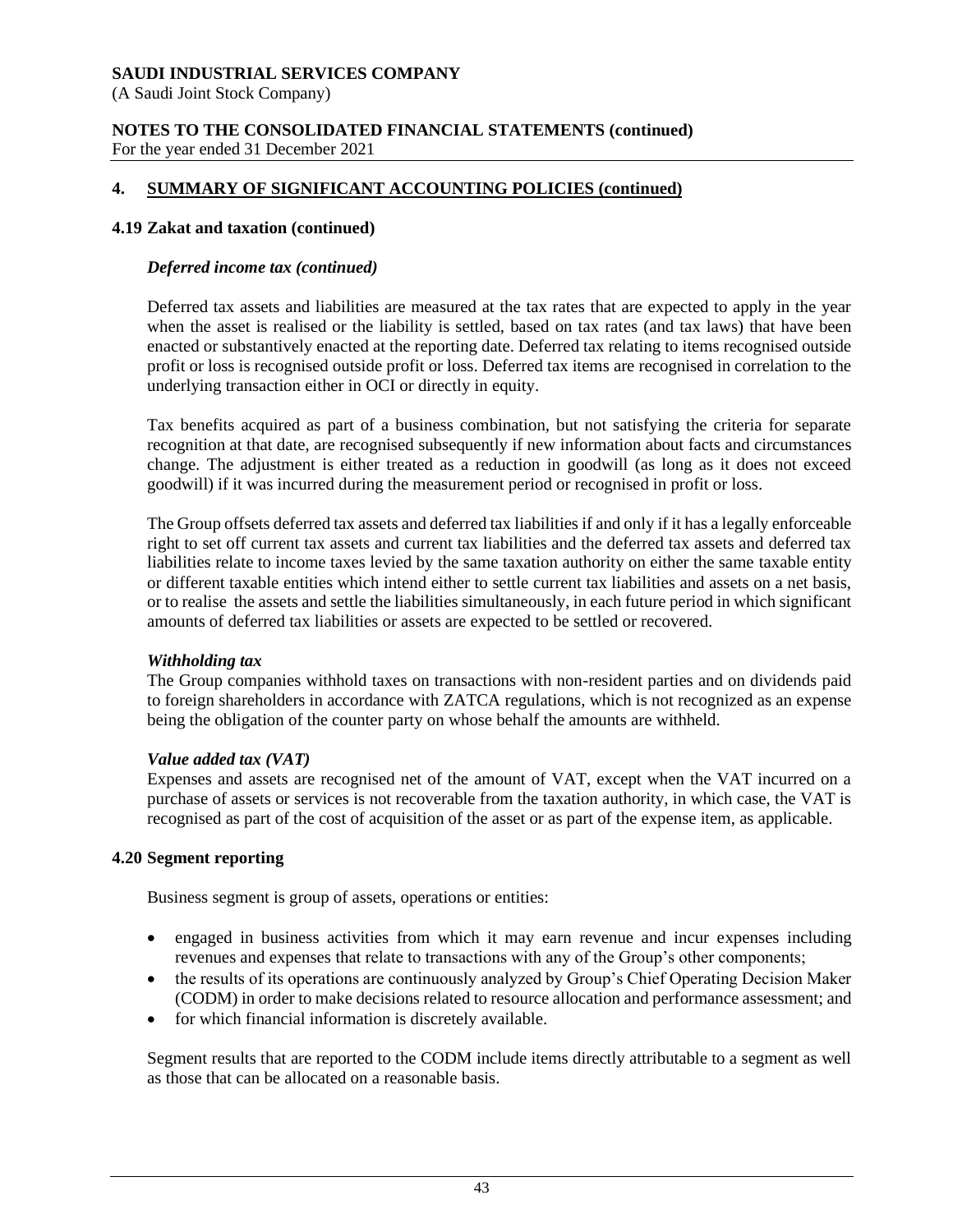(A Saudi Joint Stock Company)

### **NOTES TO THE CONSOLIDATED FINANCIAL STATEMENTS (continued)** For the year ended 31 December 2021

# **4. SUMMARY OF SIGNIFICANT ACCOUNTING POLICIES (continued)**

### **4.20 Segment reporting (continued)**

A geographical segment is group of assets, operations or entities engaged in revenue producing activities within a particular economic environment that are subject to risks and returns different from those operating in other economic environments.

For management purposes, the Group is organised into business units based on its products and services and has three reportable segments, as follows:

- Port development and operations
- Logistic parks and support services
- Water desalination and distribution

### **4.21 Work-in-progress assets**

Work-in-progress assets comprise of non-current assets under construction and are carried at cost less any recognised impairment losses. The work in progress assets are capitalized as property, plant and equipment, investment property or intangible asset when ready for the intended use.

### **5. NEW AND AMENDED STANDARDS AND INTERPRETATIONS AND STANDARDS NOT YET EFFECTIVE**

#### *New and amended standards and interpretations*

Following amendments to IFRS and International Accounting Standards were effective from 1 January 2021, but they did not have a material effect on the Group's consolidated financial statements:

**Effective date New Standards or amendments** 1 June 2020 COVID-19-Related Rent Concessions (Amendment to IFRS 16) 1 January 2021 Interest Rate Benchmark Reform - Phase 2 (Amendments to IFRS 9, IAS 39, IFRS 7, IFRS 4 and IFRS 7)

### *Standards issued but not yet effective*

The standards, interpretations and amendments that are issued, but not yet effective, up to the date of issuance of the Group's consolidated financial statements are disclosed below. The Group intends to adopt these standards, if applicable, when they become effective.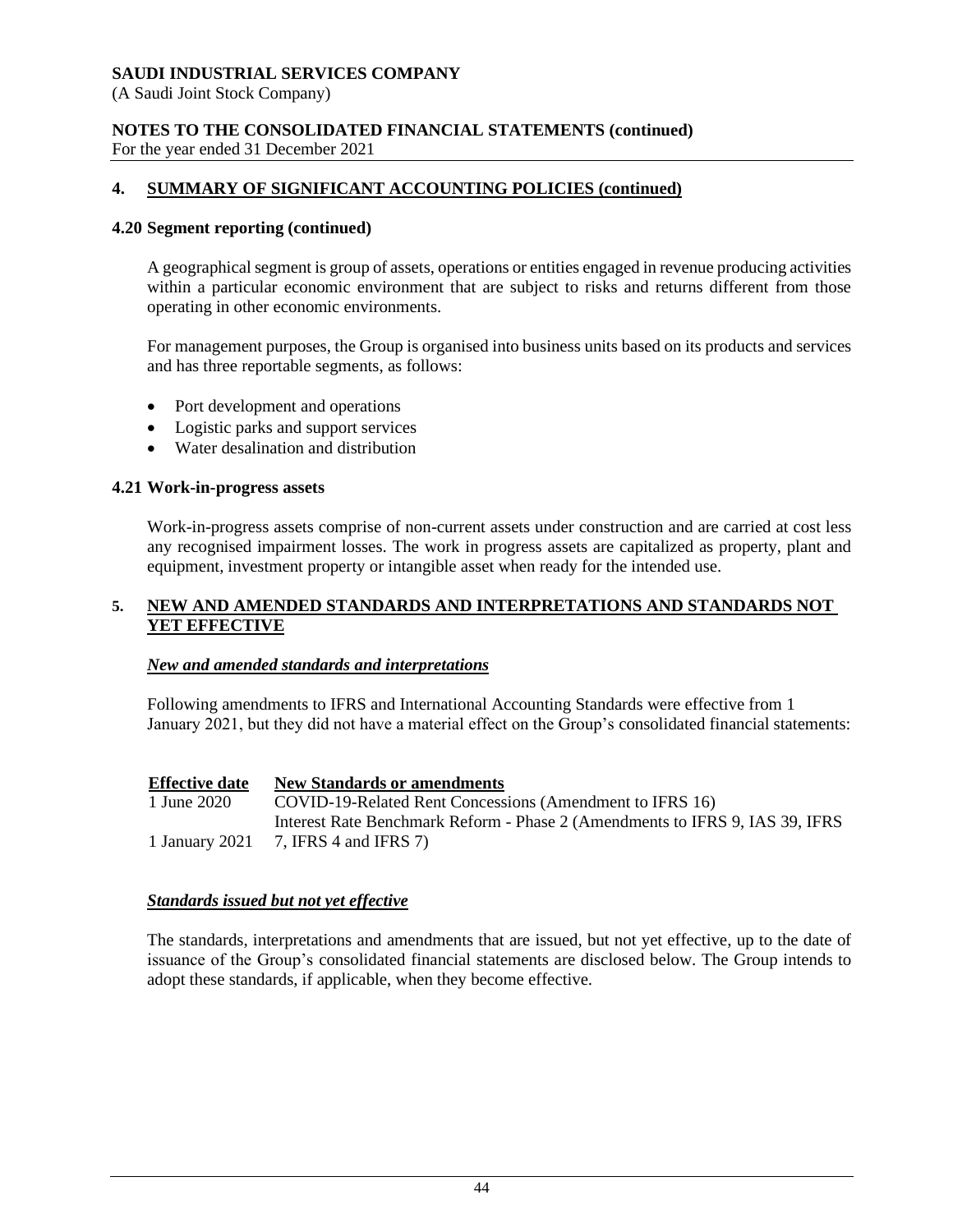(A Saudi Joint Stock Company)

### **NOTES TO THE CONSOLIDATED FINANCIAL STATEMENTS (continued)** For the year ended 31 December 2021

# **5. NEW AND AMENDED STANDARDS AND INTERPRETATIONS AND STANDARDS NOT YET EFFECTIVE (continued)**

### *Standards issued but not yet effective (continued)*

| <b>Effective date</b>     | <b>New Standards or amendments</b>                                                                                 |
|---------------------------|--------------------------------------------------------------------------------------------------------------------|
|                           | COVID-19-Related Rent Concessions beyond 30 June 2021 (Amendment to IFRS                                           |
| 1 April 2021              | 16)                                                                                                                |
| 1 January 2022            | Onerous Contracts - Cost of Fulfilling a Contract Insights into IFRS<br>(Amendments to /IAS 37)                    |
| 1 January 2022            | Annual Improvements to IFRS Standards 2018-2020                                                                    |
| 1 January 2022            | Property, Plant and Equipment: Proceeds before Intended Use (Amendments to<br>IAS $16$                             |
| 1 January 2022            | Reference to the Conceptual Framework (Amendments to IFRS 3)                                                       |
| 1 January 2023            | Classification of Liabilities as Current or Non-current Insights into IFRS<br>(Amendments to IAS 1)                |
| 1 January 2023            | IFRS 17 Insurance Contracts!' and amendments to IFRS 17 Insurance Contracts                                        |
| 1 January 2023            | Disclosure of Accounting Policies (Amendments to IAS Insights into IFRS 1 and<br><b>IFRS</b> Practice Statement 2) |
| 1 January 2023            | Definition of Accounting Estimates (Amendments to IAS 8)                                                           |
| 1 January 2023            | Deferred Tax related to Assets and Liabilities arising from a Single Transaction<br>(Amendments to /IAS 12)        |
| Available for<br>optional |                                                                                                                    |
| effective date            | Sale or Contribution of Assets between an Investor and its Associate or Joint                                      |
| deferred<br>indefinitely  | Venture (Amendments to IFRS 10 and IAS28)                                                                          |

The standards, interpretations and amendments with effective date of 1 January 2022 will not have any material impact on the Group's financial statements, whereas for other above-mentioned standards, interpretations and amendments, the Group is currently assessing the implications on the Group's consolidated financial statements on adoption.

# **6. PROPERTY, PLANT AND EQUIPMENT**

|                                                                      | 31 December   | 31 December   |
|----------------------------------------------------------------------|---------------|---------------|
|                                                                      | 2021          | 2020          |
|                                                                      | <b>SR</b>     | SR            |
| Property, plant and equipment (note 6.1)                             | 184, 193, 503 | 204,962,895   |
| Property and equipment of bonded and re-export project (note<br>6.2) | 26,453,022    | 28,634,885    |
| Property and equipment – port terminal operations (note $6.3$ )      | 34,703,149    | 34,883,753    |
|                                                                      | 245,349,674   | 268, 481, 533 |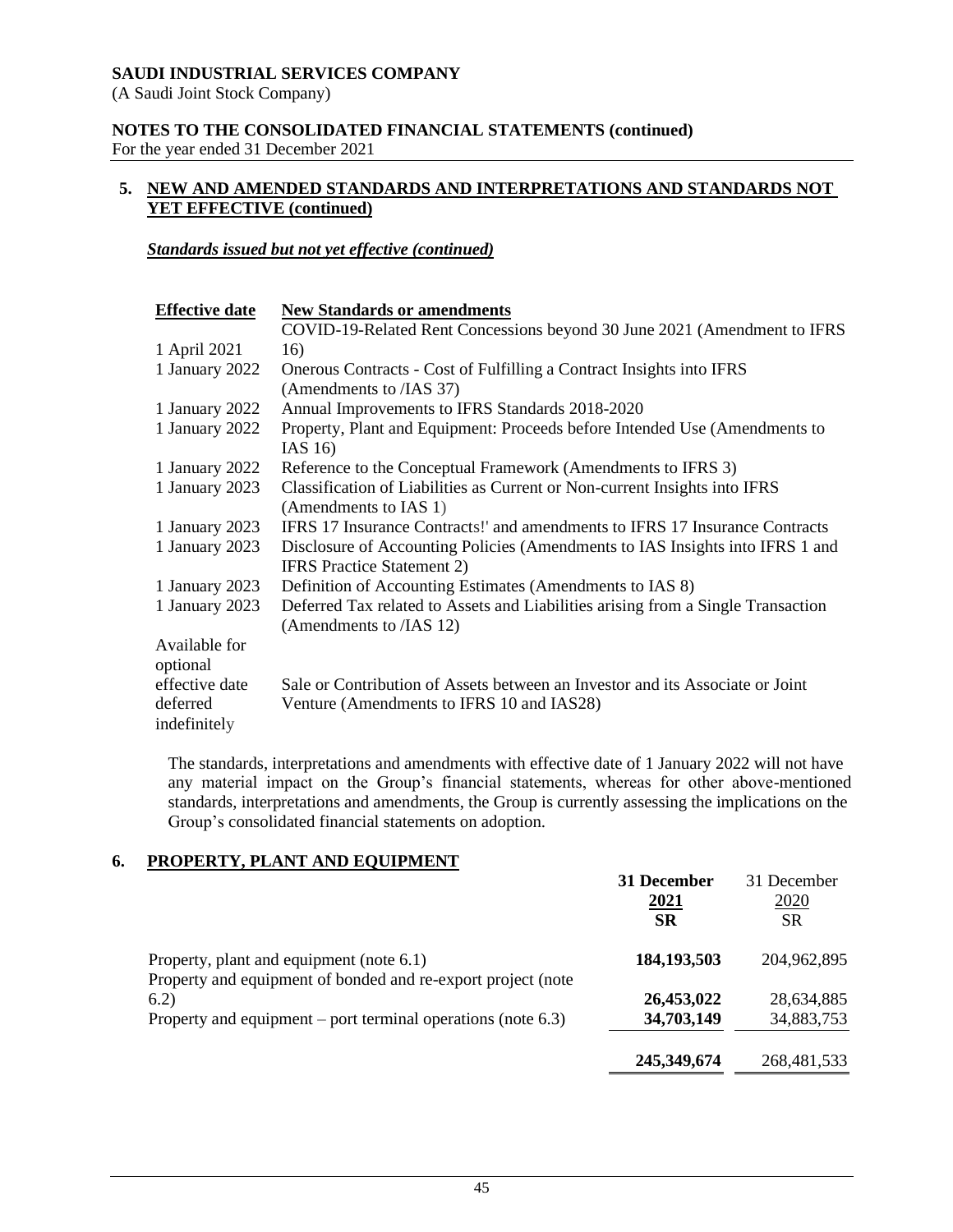(A Saudi Joint Stock Company)

# **NOTES TO THE CONSOLIDATED FINANCIAL STATEMENTS (continued)**

For the year ended 31 December 2021

# **6. PROPERTY, PLANT AND EQUIPMENT (continued)**

6.1 The movement in property, plant and equipment is as follows:

|                                 |             | Leasehold    | Motor vehicles | Tools &     | Furniture & |           | Desalination | 31 December   |
|---------------------------------|-------------|--------------|----------------|-------------|-------------|-----------|--------------|---------------|
| 2021                            | <u>Land</u> | improvements | & tankers      | equipment's | fixtures    | Computers | plants       | 2021          |
|                                 | <b>SR</b>   | <b>SR</b>    | <b>SR</b>      | <b>SR</b>   | <b>SR</b>   | <b>SR</b> | <b>SR</b>    | <b>SR</b>     |
| Cost                            |             |              |                |             |             |           |              |               |
| At the beginning of the year    | 66,808,150  | 131,943      | 19,287,845     | 13,538,236  | 12,966,079  | 2,868,268 | 354,501,252  | 470,101,773   |
| Additions during the year       | $- -$       | 391,304      | 105,100        | 600,480     | 608,635     | 117,618   | 1,759,072    | 3,582,209     |
| Disposals during the year       | --          | --           | (741, 619)     | (89,794)    | (315,962)   | (68, 525) | (420, 356)   | (1,636,256)   |
| At the end of the year          | 66,808,150  | 523,247      | 18,651,326     | 14,048,922  | 13,258,752  | 2,917,361 | 355,839,968  | 472,047,726   |
| <b>Accumulated depreciation</b> |             |              |                |             |             |           |              |               |
| At the beginning of the year    | $--$        | 131,943      | 13,432,211     | 10,645,750  | 9,260,499   | 2,616,505 | 229,051,970  | 265,138,878   |
| Charge for the year             | --          | 6,739        | 1,010,927      | 590,016     | 1,258,524   | 217,747   | 21,095,878   | 24,179,831    |
| Disposals during the year       | --          | --           | (659, 949)     | (89,038)    | (285,993)   | (32,013)  | (397, 493)   | (1,464,486)   |
| At the end of the year          | --          | 138,682      | 13,783,189     | 11,146,728  | 10,233,030  | 2,802,239 | 249,750,355  | 287, 854, 223 |
| Net book value                  |             |              |                |             |             |           |              |               |
| As at 31 December 2021          | 66,808,150  | 384,565      | 4,868,137      | 2,902,194   | 3,025,722   | 115,122   | 106,089,613  | 184, 193, 503 |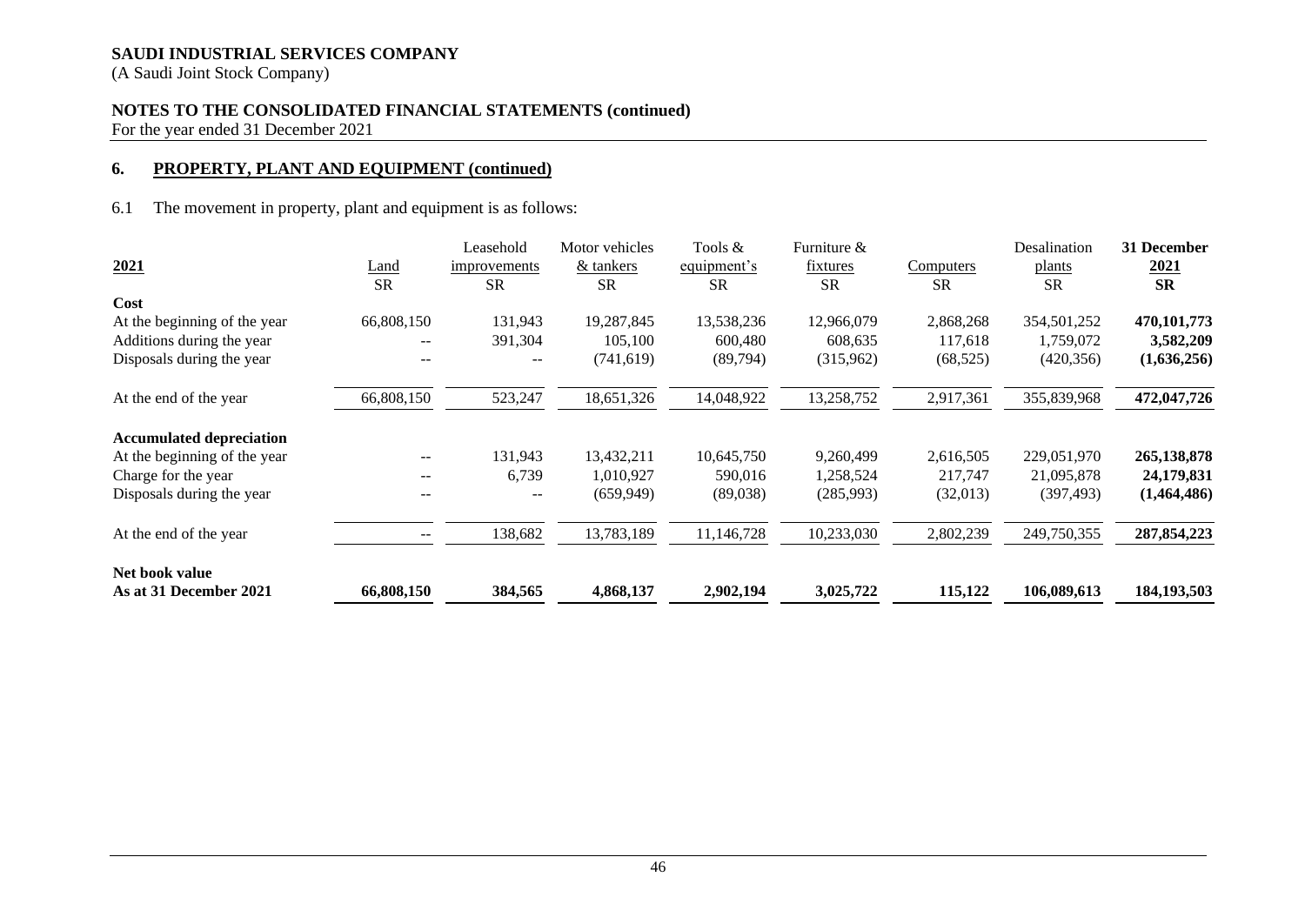(A Saudi Joint Stock Company)

# **NOTES TO THE CONSOLIDATED FINANCIAL STATEMENTS (continued)**

For the year ended 31 December 2021

### **6. PROPERTY, PLANT AND EQUIPMENT (continued)**

6.1 The movement in property, plant and equipment is as follows (continued):

|                                   |                          | Leasehold    | Motor vehicles | Tools &                  | Furniture &     |                  | Desalination  | 31 December   |
|-----------------------------------|--------------------------|--------------|----------------|--------------------------|-----------------|------------------|---------------|---------------|
| 2020                              | <u>Land</u>              | improvements | & tankers      | equipment                | <u>fixtures</u> | <b>Computers</b> | <u>plants</u> | <u>2021</u>   |
|                                   | <b>SR</b>                | <b>SR</b>    | <b>SR</b>      | <b>SR</b>                | <b>SR</b>       | <b>SR</b>        | <b>SR</b>     | <b>SR</b>     |
| Cost                              |                          |              |                |                          |                 |                  |               |               |
| At the beginning of the year      | 66,808,150               | 131,943      | 19,067,583     | 15,152,227               | 13,719,985      | 5,202,580        | 353,819,529   | 473,901,997   |
| Additions during the year         | --                       |              | 491,775        | 599,688                  | 897,889         | 132,140          | 1,970,323     | 4,091,815     |
| Disposals during the year         | --                       | $- -$        | (396,310)      | $\overline{\phantom{m}}$ | (26,758)        | (9,992)          | (4,915,311)   | (5,348,371)   |
| Transfer from work in progress    |                          |              |                |                          |                 |                  |               |               |
| assets (note $7$ )                | $- -$                    |              | $-$            | 835,135                  |                 |                  | 1,255,568     | 2,090,703     |
| Transfer (note 6.2)               | $- -$                    |              |                |                          | (2,177,911)     | (2,456,460)      |               | (4,634,371)   |
| Reclassifications during the year |                          |              | 124,797        | (3,048,814)              | 552,874         |                  | 2,371,143     |               |
| At the end of the year            | 66,808,150               | 131,943      | 19,287,845     | 13,538,236               | 12,966,079      | 2,868,268        | 354,501,252   | 470, 101, 773 |
|                                   |                          |              |                |                          |                 |                  |               |               |
| <b>Accumulated depreciation</b>   |                          |              |                |                          |                 |                  |               |               |
| At the beginning of the year      | $\overline{\phantom{a}}$ | 131,943      | 12,526,094     | 10,472,073               | 9,260,505       | 3,279,588        | 211,227,367   | 246,897,570   |
| Charge for the year               | --                       | $- -$        | 1,267,677      | 609,252                  | 1,529,653       | 294,591          | 21,903,183    | 25,604,356    |
| Disposals during the year         | --                       | $- -$        | (361, 560)     |                          | (26,092)        | (4,764)          | (4,078,580)   | (4,470,996)   |
| Transfer (note 6.2)               |                          |              |                |                          | (1,939,142)     | (952, 910)       |               | (2,892,052)   |
| Reclassifications during the year |                          |              |                | (435,575)                | 435,575         |                  |               |               |
| At the end of the year            | $- -$                    | 131,943      | 13,432,211     | 10,645,750               | 9,260,499       | 2,616,505        | 229,051,970   | 265,138,878   |
| Net book value                    |                          |              |                |                          |                 |                  |               |               |
| As at 31 December 2020            | 66,808,150               |              | 5,855,634      | 2,892,486                | 3,705,580       | 251,763          | 125,449,282   | 204,962,895   |

a) The desalination plant and filling stations are situated on land leased from the Saudi Port Authority.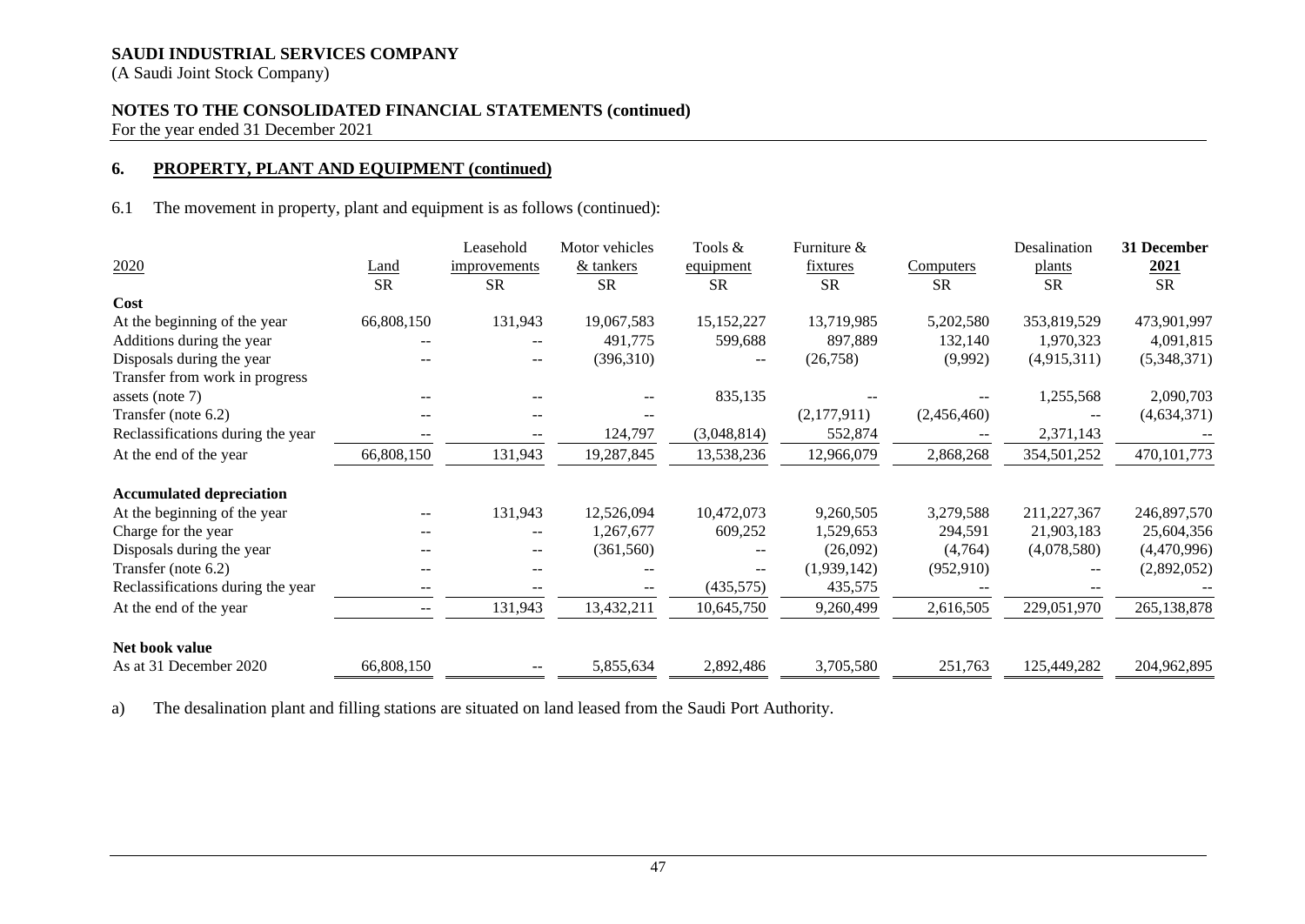(A Saudi Joint Stock Company)

# **NOTES TO THE CONSOLIDATED FINANCIAL STATEMENTS (continued)** For the year ended 31 December 2021

# **6. PROPERTY, PLANT AND EQUIPMENT (continued)**

# 6.2 Property and equipment of bonded and re-export project

The movement in property and equipment of bonded and re-export project is as follows:

|                                 | Leasehold    | Buildings on   |            | 31 December  |
|---------------------------------|--------------|----------------|------------|--------------|
| 2021                            | improvements | leasehold land | Equipment  | 2021         |
|                                 | <b>SR</b>    | <b>SR</b>      | <b>SR</b>  | <b>SR</b>    |
| Cost                            |              |                |            |              |
| At the beginning of the year    | 27,290,790   | 21,398,394     | 5,826,028  | 54, 515, 212 |
| Additions during the year       | 79,629       | 74,326         | 366,492    | 520,447      |
| Disposals                       |              |                | (137,961)  | (137,961)    |
| At the end of the year          | 27,370,419   | 21,472,720     | 6,054,559  | 54,897,698   |
|                                 |              |                |            |              |
| <b>Accumulated depreciation</b> |              |                |            |              |
| At the beginning of the year    | 14,687,385   | 6,169,560      | 5,023,382  | 25,880,327   |
| Charge for the year             | 1,025,263    | 986,971        | 690,059    | 2,702,293    |
| Disposals                       |              |                | (137, 944) | (137, 944)   |
|                                 |              |                |            |              |
| At the end of the year          | 15,712,648   | 7,156,531      | 5,575,497  | 28,444,676   |
|                                 |              |                |            |              |
| Net book value                  |              |                |            |              |
| At 31 December 2021             | 11,657,771   | 14,316,189     | 479,062    | 26,453,022   |
|                                 |              |                |            |              |
|                                 | Leasehold    | Buildings on   |            | 31 December  |
| 2020                            | improvements | leasehold land | Equipment  | 2020         |
|                                 | <b>SR</b>    | <b>SR</b>      | <b>SR</b>  | <b>SR</b>    |
| Cost                            |              |                |            |              |
| At the beginning of the year    | 27,281,790   | 20,983,336     | 1,162,575  | 49,427,701   |
| Additions during the year       | 9,000        | 415,058        | 29,082     | 453,140      |
| Transfer from property plant    |              |                |            |              |
| and equipment (note 6.1)        |              |                | 4,634,371  | 4,634,371    |
| At the end of the year          | 27,290,790   | 21,398,394     | 5,826,028  | 54, 515, 212 |
|                                 |              |                |            |              |
| <b>Accumulated depreciation</b> |              |                |            |              |
|                                 |              |                |            |              |
| At the beginning of the year    | 13,659,727   | 5,211,920      | 1,162,575  | 20,034,222   |
| Charge for the year             | 1,027,658    | 957,640        | 968,755    | 2,954,053    |
| Transfer from property plant    |              |                |            |              |
| and equipment (note 6.1)        |              |                | 2,892,052  | 2,892,052    |
| At the end of the year          | 14,687,385   | 6,169,560      | 5,023,382  | 25,880,327   |
| Net book value                  |              |                |            |              |

The buildings and leasehold improvements are situated on a plot of land leased from Saudi Ports Authority (MAWANI) for a nominal annual rental. The initial lease agreement is for 20 Hijra years starting from 15 Muharram 1419H (corresponding to 11 May 1998) with a grace period of two Hijra years. On 22 Ramadan 1424H (corresponding to 16 November 2003) the lease agreement was extended to 40 Hijra years.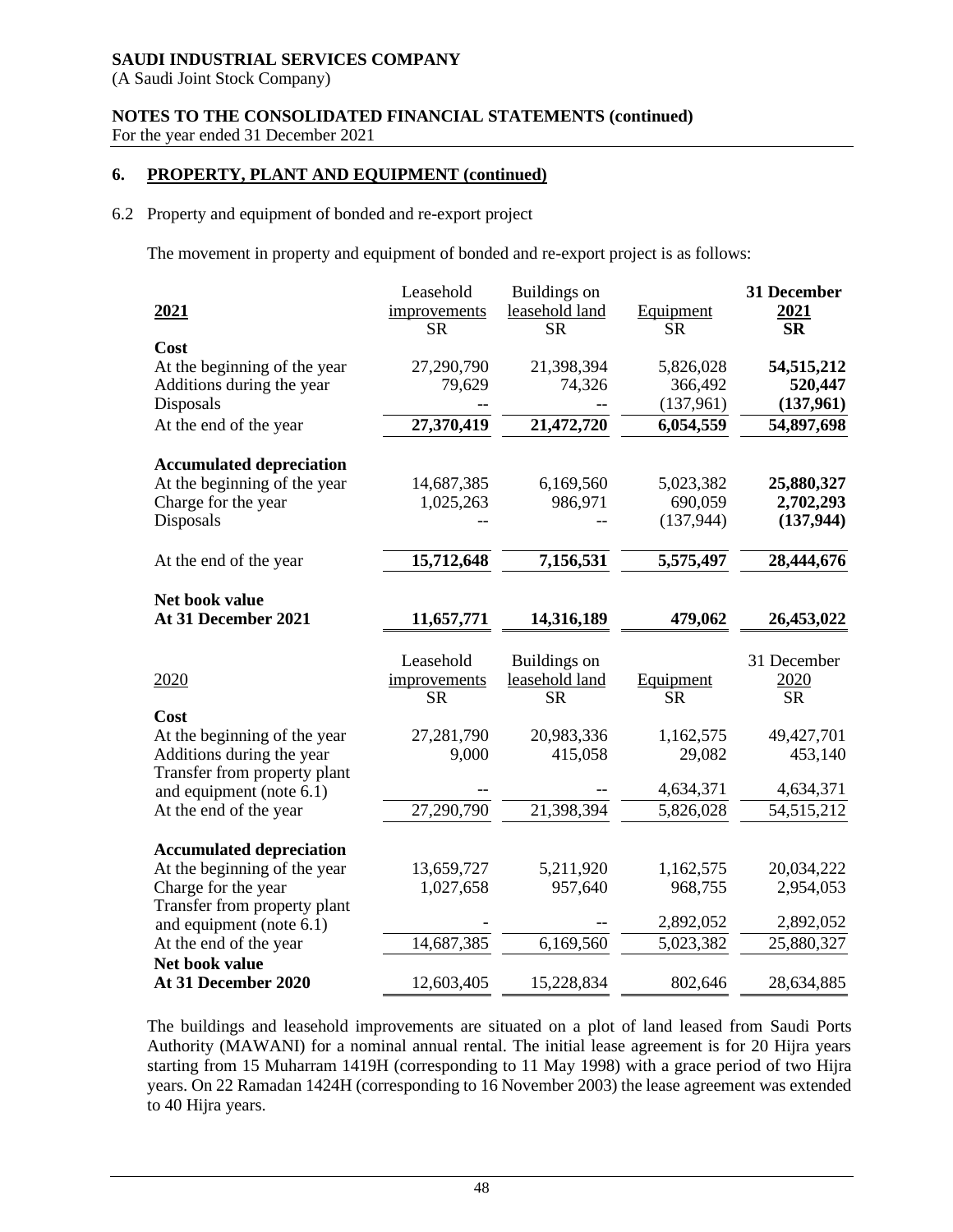(A Saudi Joint Stock Company)

# **NOTES TO THE CONSOLIDATED FINANCIAL STATEMENTS (continued)**

For the year ended 31 December 2021

### **6. PROPERTY, PLANT AND EQUIPMENT (continued)**

# 6.3 Property and equipment – port terminal operations

The movement in property and equipment – port terminal operations is as follows:

| 2021                                   | Leasehold<br>improvements<br><b>SR</b> | Motor<br>vehicles<br><b>SR</b> | Furniture and<br>fixtures<br><b>SR</b> | Computers and<br>equipment<br><b>SR</b> | Machinery and<br>equipment<br><b>SR</b> | 31 December<br><u>2021</u><br><b>SR</b> |
|----------------------------------------|----------------------------------------|--------------------------------|----------------------------------------|-----------------------------------------|-----------------------------------------|-----------------------------------------|
| Cost                                   |                                        |                                |                                        |                                         |                                         |                                         |
| At the beginning of the year           | 87,000                                 | 1,759,691                      | 17,376,409                             | 17,644,413                              | 52,253,652                              | 89,121,165                              |
| Additions during the year              |                                        |                                | 1,486,158                              | 1,892,908                               |                                         | 3,379,066                               |
| Transfers from work in progress assets |                                        |                                |                                        |                                         |                                         |                                         |
| (note 7)                               |                                        | 405,000                        | 75,370                                 | 790,017                                 | 1,400,625                               | 2,671,012                               |
| Disposals during the year              | (87,000)                               | (322,500)                      |                                        | (3,200,693)                             |                                         | (3,610,193)                             |
| At the end of the year                 |                                        | ,842,191                       | 18,937,937                             | 17,126,645                              | 53,654,277                              | 91,561,050                              |
| <b>Accumulated depreciation</b>        |                                        |                                |                                        |                                         |                                         |                                         |
| At the beginning of the year           | 70,376                                 | 1,170,814                      | 12,080,404                             | 13,030,228                              | 27,885,590                              | 54, 237, 412                            |
| Charge for the year                    | 3,207                                  | 222,289                        | 1,530,654                              | 1,891,613                               | 2,564,983                               | 6,212,746                               |
| Disposals during the year              | (73, 583)                              | (322,500)                      |                                        | (3,196,174)                             |                                         | (3,592,257)                             |
| At the end of the year                 |                                        | 1,070,603                      | 13,611,058                             | 11,725,667                              | 30,450,573                              | 56,857,901                              |
| Net book value                         |                                        |                                |                                        |                                         |                                         |                                         |
| At 31 December 2021                    |                                        | 771,588                        | 5,326,879                              | 5,400,978                               | 23,203,704                              | 34,703,149                              |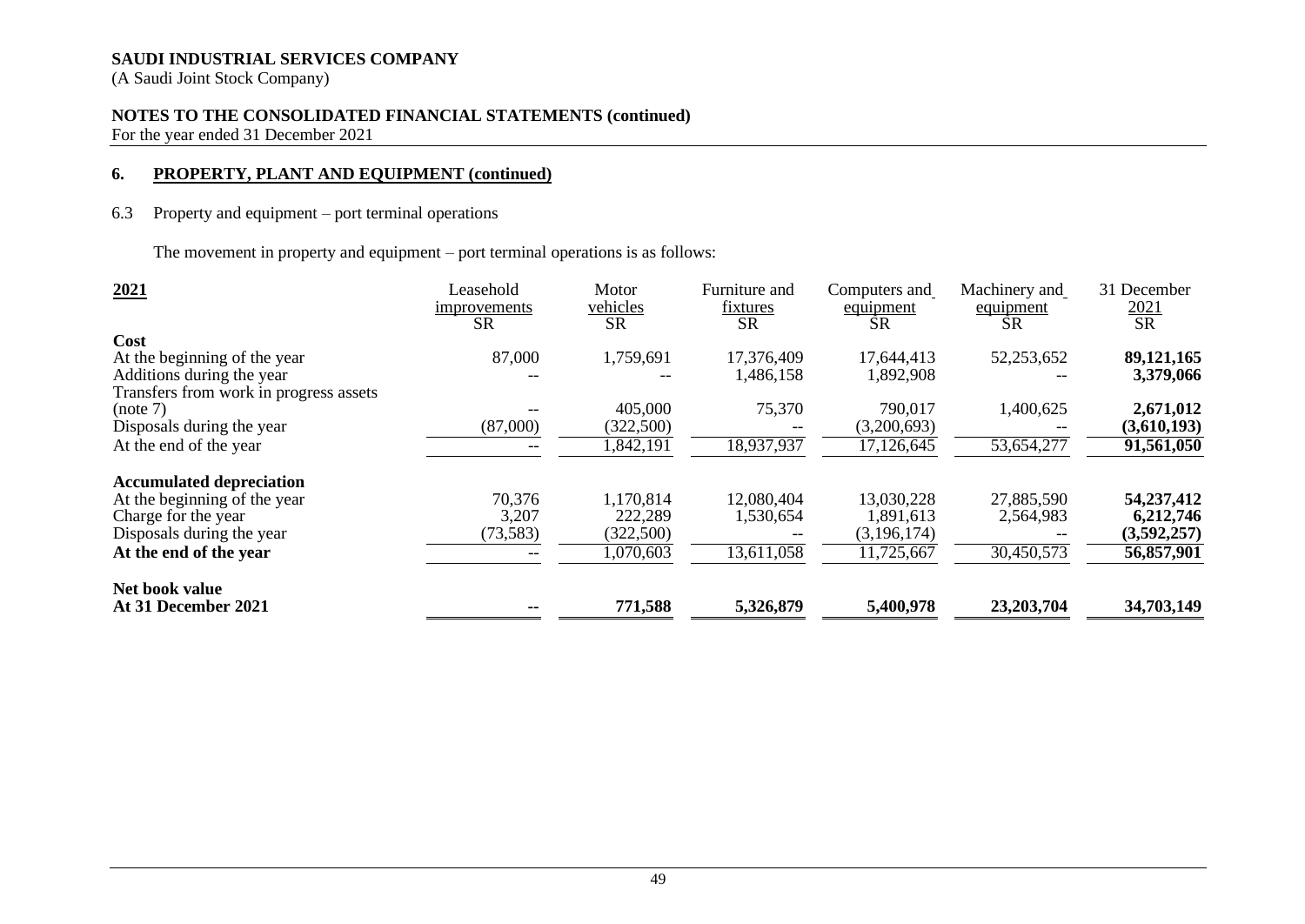(A Saudi Joint Stock Company)

# **NOTES TO THE CONSOLIDATED FINANCIAL STATEMENTS (continued)**

For the year ended 31 December 2021

# **6. PROPERTY, PLANT AND EQUIPMENT (continued)**

#### 6.3 Property and equipment – port terminal operations (continued)

| 2020                                          | Leasehold<br>improvements<br><b>SR</b> | Motor<br>vehicles<br><b>SR</b> | Furniture and<br>fixtures<br><b>SR</b> | Computers and<br>equipment<br><b>SR</b> | Machinery and<br>equipment<br><b>SR</b> | 31 December<br>2020<br>$\overline{\text{SR}}$ |
|-----------------------------------------------|----------------------------------------|--------------------------------|----------------------------------------|-----------------------------------------|-----------------------------------------|-----------------------------------------------|
| <b>Cost</b>                                   |                                        |                                |                                        |                                         |                                         |                                               |
| At the beginning of the year                  | 333,650,236                            | 5,209,919                      | 19,374,819                             | 9,566,395                               | 350,061,513                             | 717,862,882                                   |
| Additions during the year                     |                                        | 579,896                        | 2,355,056                              | 2,572,316                               | 16,253,858                              | 21,761,126                                    |
| Transfers from work in progress assets        |                                        |                                |                                        |                                         |                                         |                                               |
| (note 7)                                      |                                        |                                | 17,002                                 | 1,763,456                               | 8,974,080                               | 10,754,538                                    |
| Transfer to port concession rights (8.1)      | (309, 476, 260)                        | (3,692,924)                    | (3,502,402)                            | 3,790,775                               | (320, 801, 270)                         | (633, 682, 081)                               |
| Disposals during the year                     | (24,086,976)                           | (337,200)                      | (868,066)                              | (48, 529)                               | (2,234,529)                             | (27, 575, 300)                                |
| At the end of the year                        | 87,000                                 | 1,759,691                      | 17,376,409                             | 17,644,413                              | 52,253,652                              | 89,121,165                                    |
| <b>Accumulated depreciation</b>               |                                        |                                |                                        |                                         |                                         |                                               |
| At the beginning of the year                  | 62,511,326                             | 3,279,869                      | 13,295,344                             | 7,891,374                               | 120,319,396                             | 207, 297, 309                                 |
| Charge for the year                           | 5,702,663                              | 274,222                        | 1,581,376                              | 1,396,609                               | 7,958,857                               | 16,913,727                                    |
| Transfer to port concession rights (see note) |                                        |                                |                                        |                                         |                                         |                                               |
| 8.1)                                          | (45, 812, 664)                         | (2,083,279)                    | (2,110,869)                            | 3,790,775                               | (98, 255, 551)                          | (144, 471, 588)                               |
| Disposals during the year                     | (22, 330, 949)                         | (299, 998)                     | (685, 447)                             | (48, 530)                               | (2,137,112)                             | (25,502,036)                                  |
| At the end of the year                        | 70,376                                 | 1,170,814                      | 12,080,404                             | 13,030,228                              | 27,885,590                              | 54,237,412                                    |
| Net book value                                |                                        |                                |                                        |                                         |                                         |                                               |
| At 31 December 2020                           | 16,624                                 | 588,877                        | 5,296,005                              | 4,614,185                               | 24,368,062                              | 34,883,753                                    |

a) The Group's property and equipment – port terminal operations has been pledged against the Ijara facility (note 18).

b) Property and equipment with net book value of SR 489.2 million were transferred from port terminal assets to port concession rights in accordance with the New Concession Agreement (note 8(a)).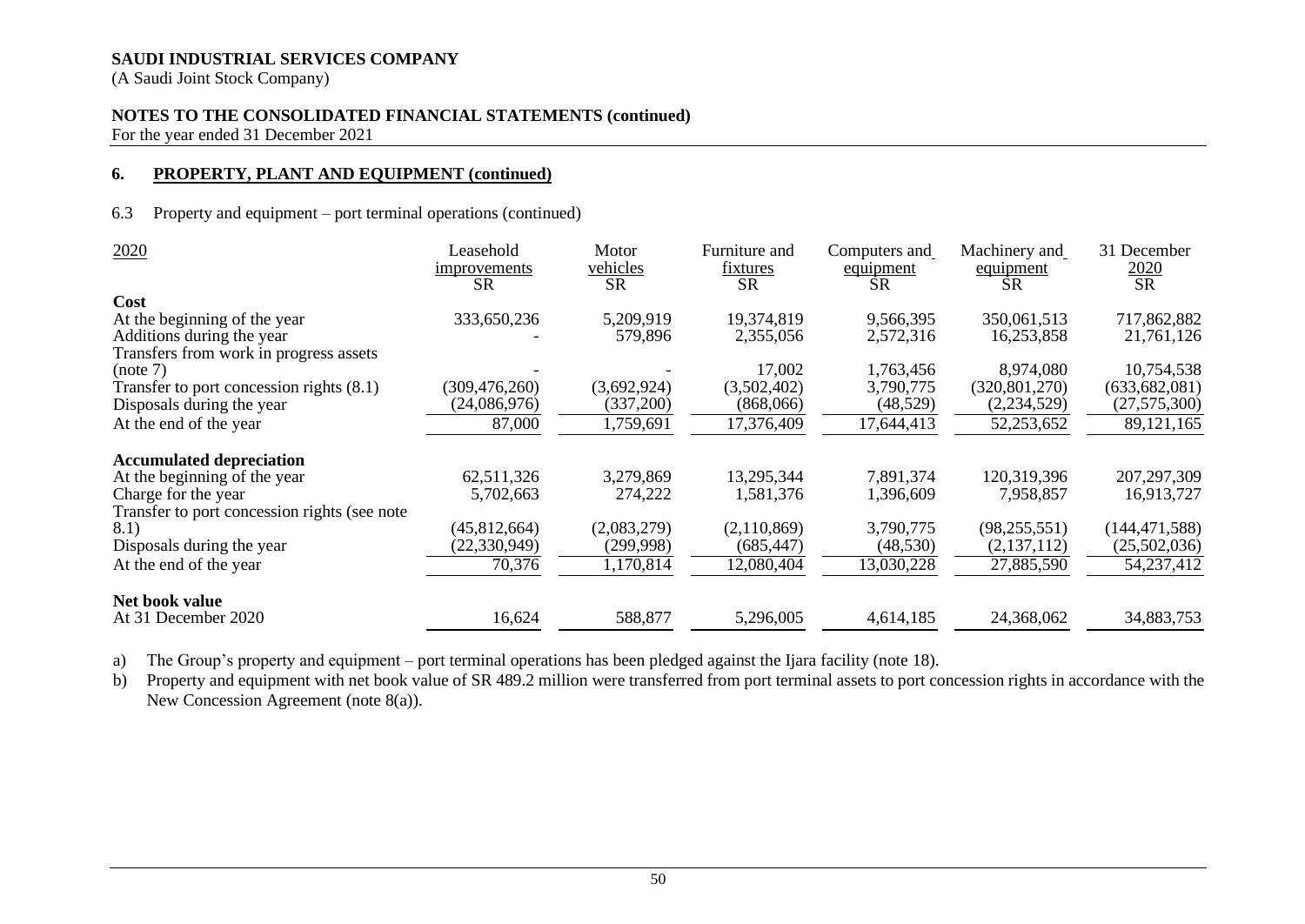(A Saudi Joint Stock Company)

# **NOTES TO THE CONSOLIDATED FINANCIAL STATEMENTS (continued)** For the year ended 31 December 2021

# **6. PROPERTY, PLANT AND EQUIPMENT (continued)**

6.4 Depreciation charge for the year has been allocated as follows:

|                                               | 31 December<br>2021<br><b>SR</b> | 31 December<br><u>2020</u><br><b>SR</b> |
|-----------------------------------------------|----------------------------------|-----------------------------------------|
| Direct costs                                  | 21,739,311                       | 33,835,062                              |
| Selling and distribution expenses (note 26)   | 7,355,027                        | 7,431,279                               |
| General and administrative expenses (note 27) | 4,000,532                        | 4,205,795                               |
|                                               | 33,094,870                       | 45,472,136                              |

# **7. WORK IN PROGRESS ASSETS**

The work in progress assets represent the payments made to suppliers for civil works, equipment and contract assets related to concession agreement. The movement in the work in progress assets is summarized below:

|                                                           | 31 December<br>2021 | 31 December<br>2020 |
|-----------------------------------------------------------|---------------------|---------------------|
|                                                           | <b>SR</b>           | <b>SR</b>           |
| Opening balance                                           | 117,954,228         | 107,456,458         |
| Additions during the year                                 | 90,863,025          | 101,630,625         |
| Transfer to property and equipment (note 6.1)             |                     | (2,090,703)         |
| Transfer to investment property (note 9)                  |                     | (3,314,973)         |
| Transfer to port terminal operations (note 6.3)           | (2,671,012)         | (10,754,538)        |
| Transfer to intangibles port concession rights (note 8.1) | (24,209,591)        | (72,065,880)        |
| Transfer to intangibles software (note 8.3)               | (221, 352)          | (1,687,343)         |
| Write off during the year                                 |                     | (1,219,418)         |
| At the end of the year                                    | 181,715,298         | 117,954,228         |

During the year ended 31 December 2021, borrowing costs amounting 2.5 million (31 December 2020: SR 3.9 million ) were capitalized into in work in progress assets.

Work in progress assets include contract assets amounting to SR 53.34 million (2020: SR 23.42 million) which represents the amounts incurred by the Group for the consolidation and expansion work on container terminal under the New Service Concession Agreement. During the year addition to contract assets amounted to SR 54.13 million and capitalization from contract asset to intangible assets – port concession rights amounted to SR 24.21 million.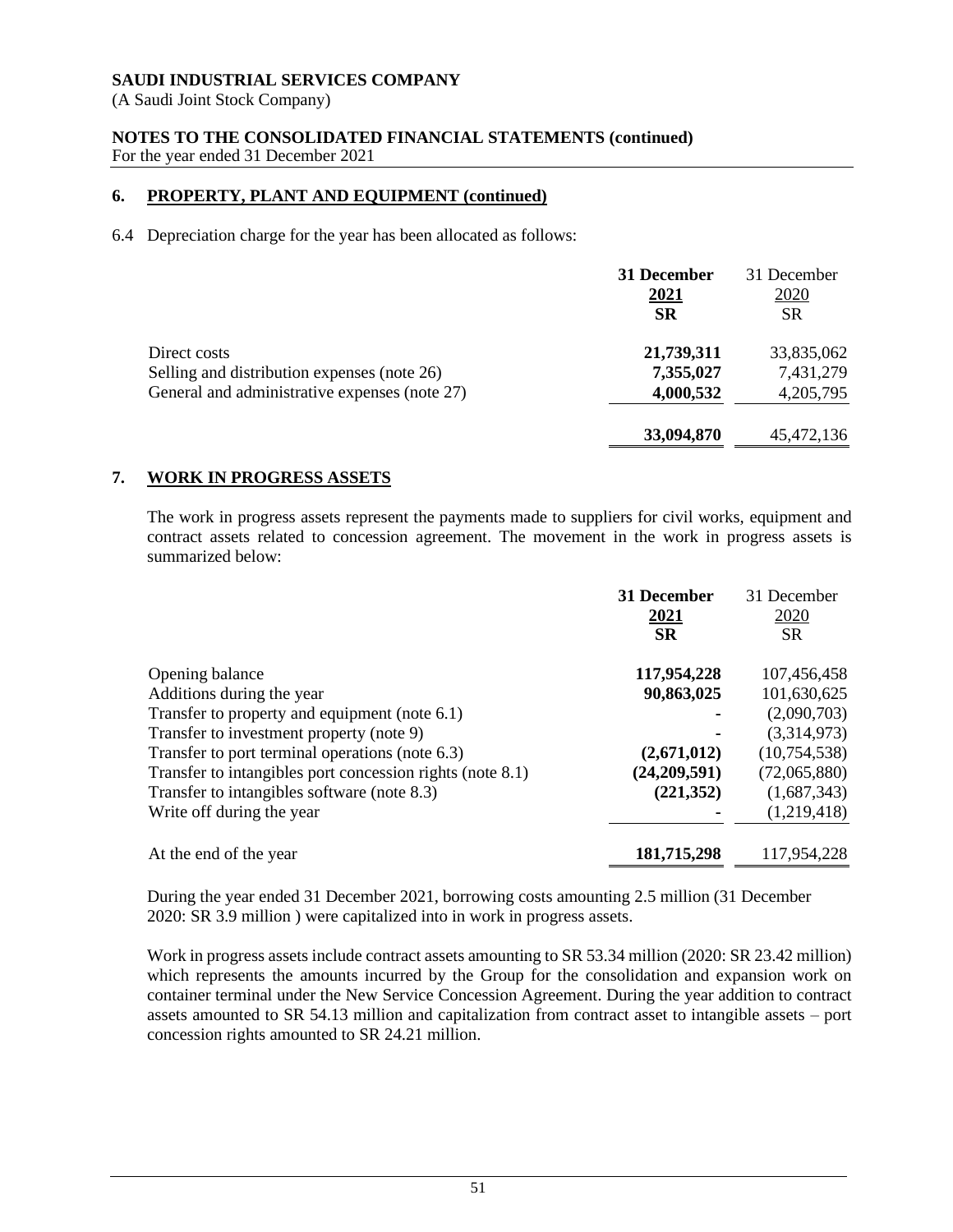(A Saudi Joint Stock Company)

# **NOTES TO THE CONSOLIDATED FINANCIAL STATEMENTS (continued)**

For the year ended 31 December 2021

# **8. INTANGIBLE ASSETS**

Intangible assets comprise of the following:

|                                                                                                                | 31 December<br>2021<br><b>SR</b> | 31 December<br>2020<br><b>SR</b> |
|----------------------------------------------------------------------------------------------------------------|----------------------------------|----------------------------------|
| Port concession rights and assets (note 8.1)<br>Intangible assets related to fixed and guaranteed variable fee | 1,570,313,251                    | 1,625,893,154                    |
| (note 8.2)<br>Other intangible assets (note 8.3)                                                               | 1,479,431,219<br>3,108,411       | 1,511,355,369<br>4,325,622       |
|                                                                                                                | 3,052,852,881                    | 3, 141, 574, 145                 |

Saudi Trade and Export Development Company (Tusdeer) , a subsidiary of the Group, had entered into a Build-Operate-Transfer (the "BOT" or the "Agreement") agreement with Saudi Ports Authority ("MAWANI" or the "grantor") for the construction of a container terminal at the Re-export Zone of Jeddah Islamic Port.

The Agreement was, subsequently, novated by Tusdeer to RSGT (another subsidiary of the Group), effective from 22 Shawal 1428H (corresponding to 3 November 2007). The period of the Agreement originally was for 32 years. However, on 23 December 2019, RSGT, entered into a new concession agreement (the New Concession Agreement) with MAWANI whereby RSGT acquired rights to built and operate North Container Terminal in addition to the terminal operated under the BOT agreement, effective from 1 April 2020 (the effective date) for a period of 30 years from this date. Under the terms of the Concession, MAWANI stipulates the Tariffs to be applied by the Operator when providing services and has the right to review the published tariff structure periodically. The group has right to charge users of the port for services provided in accordance with the New Concession Agreement. Intangible assets – port concession rights are secured against the Ijara facilities obtained from local banks (note 18).

- a) Certain items of property and equipment with a cost of SR 633.68 million and accumulated depreciation of SR 144.47 million, which were previously owned by the Group and used for terminal operations, were transferred to intangible assets during the year ended 31 December 2020.
- b) The New Concession Agreement stipulates payment of the fixed and guaranteed variable fee on the specified rates over the life of the agreement. These fees were recorded as intangible asset under the guidance of IFRIC 12 'Service Concession Arrangements', with a corresponding liability recognized as obligation under service concession arrangement during the year ended 31 December 2020 and measured in accordance with IFRS 9 "Financial Instruments". All other variable fees are charged to consolidated statement of profit or loss as and when incurred. . Unamortised portion of 'intangible assets' and the 'obligation under service concession arrangement' are presented in 'note 8.2' and note 36, respectively.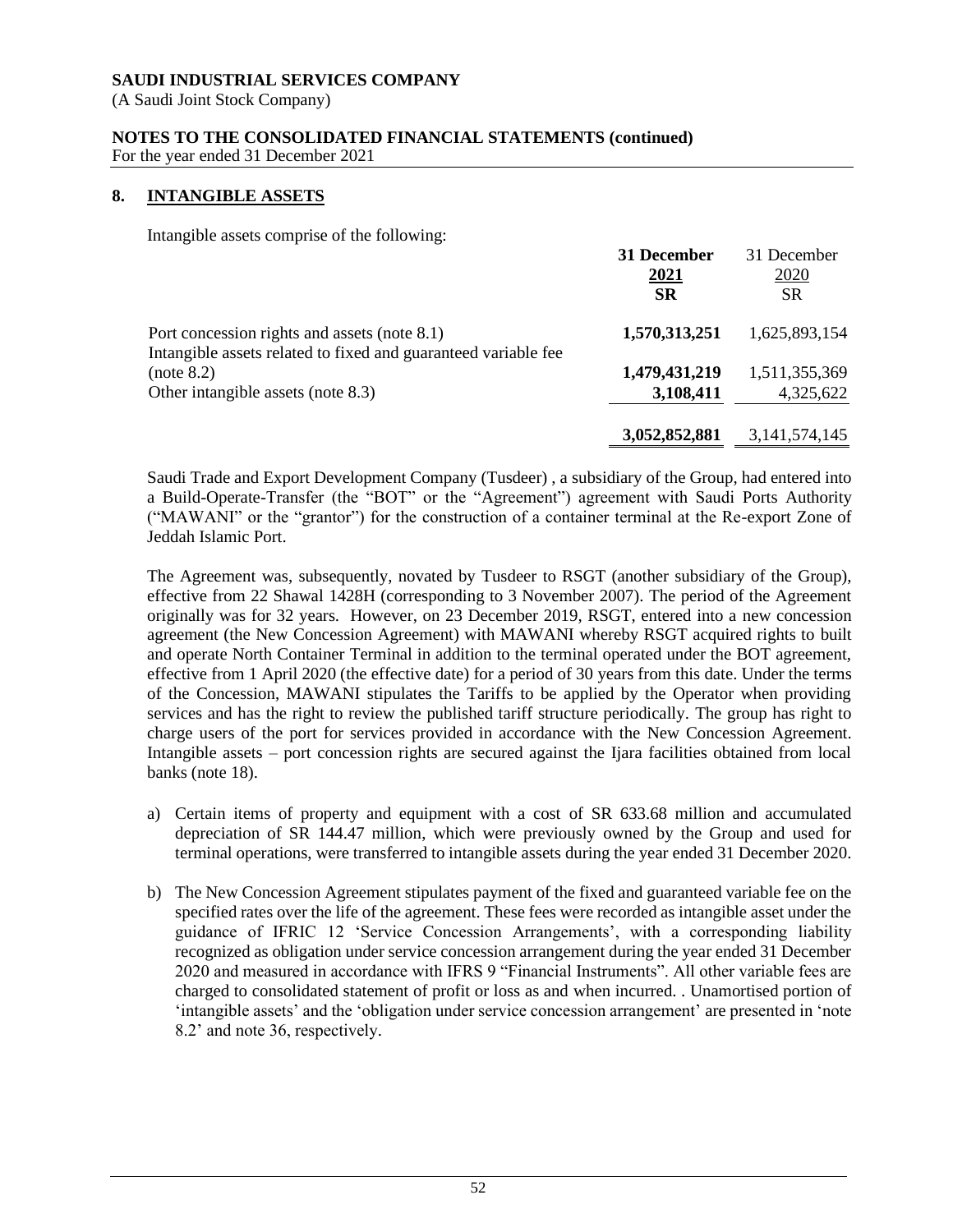(A Saudi Joint Stock Company)

# **NOTES TO THE CONSOLIDATED FINANCIAL STATEMENTS (continued)**

For the year ended 31 December 2021

# **8. INTANGIBLE ASSETS (continued)**

c) There is no obligation under the New Concession Agreement for the Group to undertake an asset replacement program at the end of the term of the agreement. Accordingly, the total provision for asset replacement cost of SR 75.16 million that was recorded under the previous BOT agreement of RSGT was reversed, being no longer required and was recognised as "other income" in the consolidated statement of profit or loss during year ended 31 December 2020 (note 28).

**31 December**

31 December

### **8.1 Port concession rights and assets**

The movement in port concession rights is as follows:

|                                                                         | <u>2021</u><br><b>SR</b> | 2020          |
|-------------------------------------------------------------------------|--------------------------|---------------|
| Cost                                                                    |                          | <b>SR</b>     |
| At the beginning of the year                                            | 2,487,828,059            | 1,710,555,638 |
| <b>Additions</b>                                                        | 10,075,212               | 75,426,303    |
| Transfer from work in progress assets (note 7)                          | 24,209,591               | 72,065,880    |
| Disposal                                                                | (609,966)                | (2,401,843)   |
| Transfer from port terminal operations (note $6.3$ and $8(a)$ )         |                          | 632,182,081   |
| At the end of the year                                                  | 2,521,502,896            | 2,487,828,059 |
| <b>Amortization</b>                                                     |                          |               |
| At the beginning of the year                                            | 861,934,905              | 642,815,862   |
| Charge for the year                                                     | 89,864,706               | 76,989,549    |
| Disposal during the year                                                | (609, 966)               | (2,342,094)   |
| Transfer from port terminal operations (note 6.3 and 8(a))              |                          | 144,471,588   |
| At the end of the year                                                  | 951,189,645              | 861,934,905   |
| Net book value                                                          | 1,570,313,251            | 1,625,893,154 |
| 8.2 Intangible assets related to fixed and guaranteed variable fee      |                          |               |
|                                                                         | 31 December              | 31 December   |
|                                                                         | 2021                     | 2020          |
|                                                                         |                          | <b>SR</b>     |
| Cost:<br>Intangible assets related to fixed and guaranteed variable fee | 1,534,528,416            | 1,534,528,416 |
|                                                                         |                          |               |
| <b>Accumulated amortization:</b>                                        |                          |               |
| At the beginning of the year                                            | 23,173,047               |               |
| Charge for the year                                                     | 31,924,150               | 23,173,047    |
| At end of the year                                                      | 55,097,197               | 23,173,047    |
| Net book value                                                          | 1,479,431,219            | 1,511,355,369 |
|                                                                         |                          |               |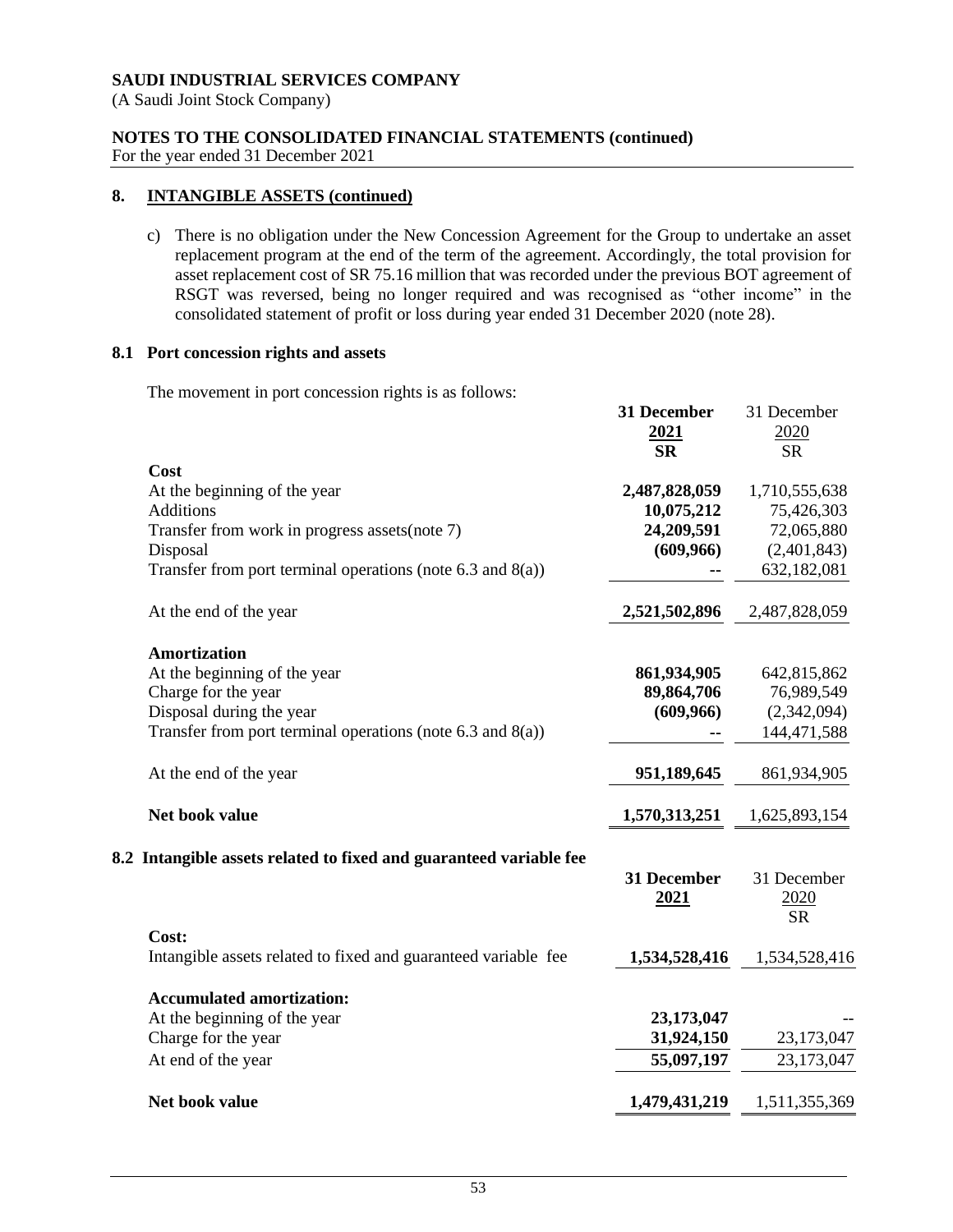(A Saudi Joint Stock Company)

# **NOTES TO THE CONSOLIDATED FINANCIAL STATEMENTS (continued)**

For the year ended 31 December 2021

# **8. INTANGIBLE ASSETS (continued)**

### **8.3 Other intangible assets**

Other intangible assets comprise of computer software and software licenses used by the Group companies to manage their financial and operational activities. The movement in other intangible assets is as follows:

|                                                  | 31 December | 31 December |
|--------------------------------------------------|-------------|-------------|
|                                                  | <u>2021</u> | 2020        |
|                                                  | <b>SR</b>   | <b>SR</b>   |
| Cost                                             |             |             |
| At the beginning of the year                     | 26,266,901  | 22,690,481  |
| Additions during the year                        | 259,490     | 1,889,077   |
| Transfers from capital work-in-progress (note 7) | 221,352     | 1,687,343   |
| At the end of the year                           | 26,747,743  | 26,266,901  |
| Amortization                                     |             |             |
| At the beginning of the year                     | 21,941,279  | 20,045,619  |
| Charge for the year                              | 1,698,053   | 1,895,660   |
| At the end of the year                           | 23,639,332  | 21,941,279  |
| Net book value                                   | 3,108,411   | 4,325,622   |

Amortization charge for the year has been allocated as follows:

|                                               | 31 December | 31 December |
|-----------------------------------------------|-------------|-------------|
|                                               | <u>2021</u> | <u>2020</u> |
|                                               | SR          | SR          |
| Direct costs                                  | ٠           | 7,183       |
| Selling and distribution expenses (note 26)   | 68,542      | 125,025     |
| General and administrative expenses (note 27) | 1,629,511   | 1,763,452   |
|                                               | 1,698,053   | 1,895,660   |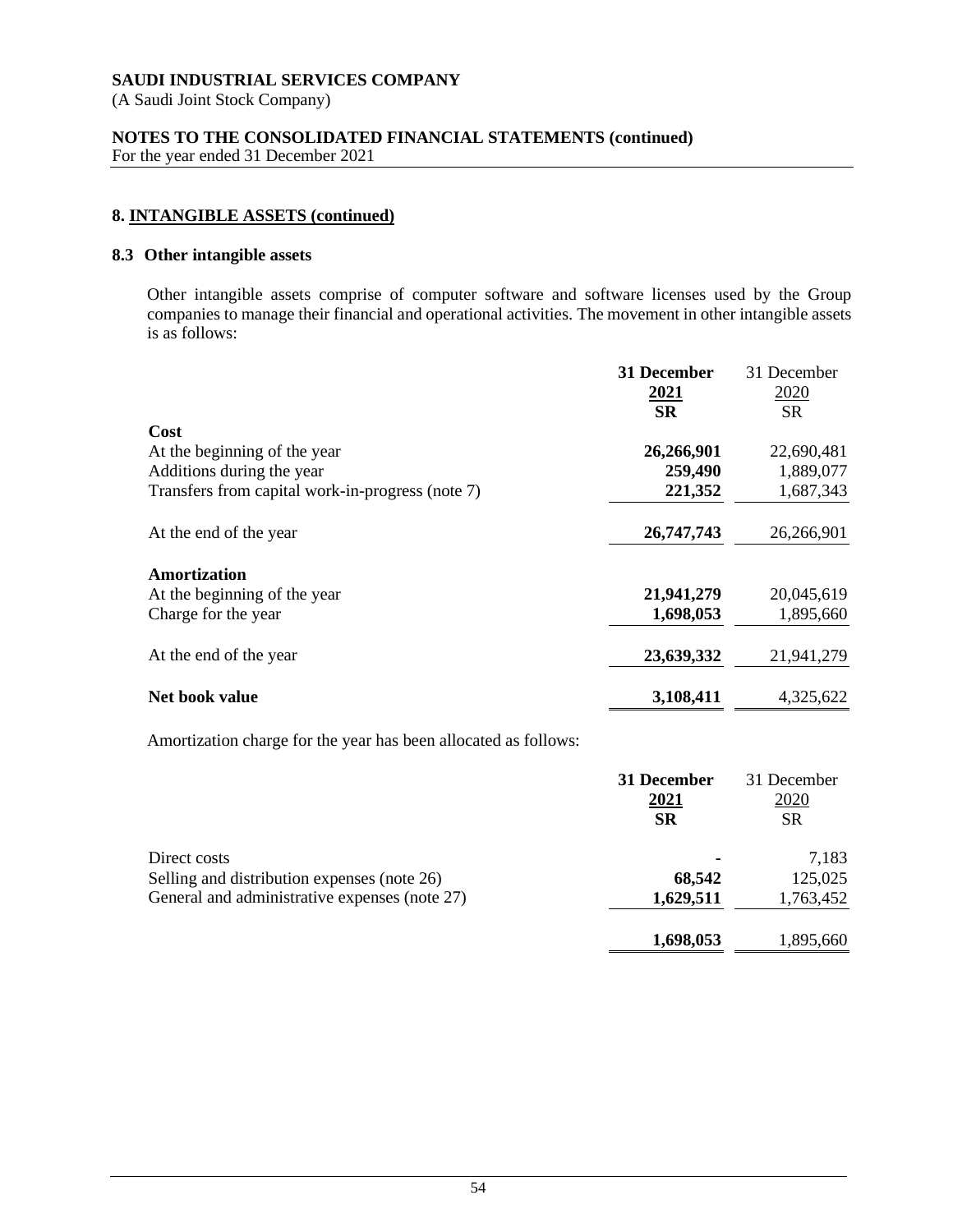(A Saudi Joint Stock Company)

# **NOTES TO THE CONSOLIDATED FINANCIAL STATEMENTS (continued)**

For the year ended 31 December 2021

### **9. INVESTMENT PROPERTIES**

The movement in investment property is as follows:

|                                                                                                     | Leasehold<br>improvements<br><b>SR</b> | Buildings on<br>leasehold land<br><b>SR</b> | 31 December<br><u>2021</u><br><b>SR</b> | 31 December<br>2020<br><b>SR</b> |
|-----------------------------------------------------------------------------------------------------|----------------------------------------|---------------------------------------------|-----------------------------------------|----------------------------------|
| Cost<br>At the beginning of the year<br>Additions during the year<br>Transfer from Work in progress | 107,998,677<br>792,916                 | 135,982,365<br>25,000                       | 243,981,042<br>817,916                  | 240,666,069                      |
| assets (note 7)                                                                                     |                                        |                                             |                                         | 3,314,973                        |
|                                                                                                     | 108,791,593                            | 136,007,365                                 | 244,798,958                             | 243,981,042                      |
| <b>Accumulated depreciation</b>                                                                     |                                        |                                             |                                         |                                  |
| At the beginning of the year                                                                        | 45,569,657                             | 70,410,781                                  | 115,980,438                             | 106,884,720                      |
| Charge for the year                                                                                 | 3,435,640                              | 7,340,886                                   | 10,776,526                              | 9,095,718                        |
| At the end of the year                                                                              | 49,005,297                             | 77,751,667                                  | 126,756,964                             | 115,980,438                      |
| Net book value:<br>At 31 December 2021                                                              | 59,786,296                             | 58,255,698                                  | 118,041,994                             |                                  |
| At 31 December 2020                                                                                 | 61,649,652                             | 66,350,952                                  |                                         | 128,000,604                      |

Investment properties represent warehouses rented to customers for storage and warehousing purposes.

The buildings and leasehold improvements are situated on a plot of land leased from Saudi Ports Authority for a nominal annual rental. The initial lease agreement was for 20 Hijra years starting from 15 Muharram 1419H (corresponding to 11 May 1998) with a grace period of two Hijra years, on 22 Ramadan 1424H (corresponding to 16 November 2003) the lease agreement was extended to 40 Hijra years. The fair value of the investment properties is valued at SR 413.65 million (2020: SR 311.5 million) by Advisory Corp (2020: 9200.Co for Real Estate Valuation), licensed by "Saudi Authority for Accredited Valuers". The fair value for all of the investment properties is categorised as a Level 3 fair value. Discounted Cash flow method is used to measure the fair value of these properties using forecasted cashflows of these investment properties and related weighted average cost of Capital.

Depreciation charge for the year has been allocated to direct cost.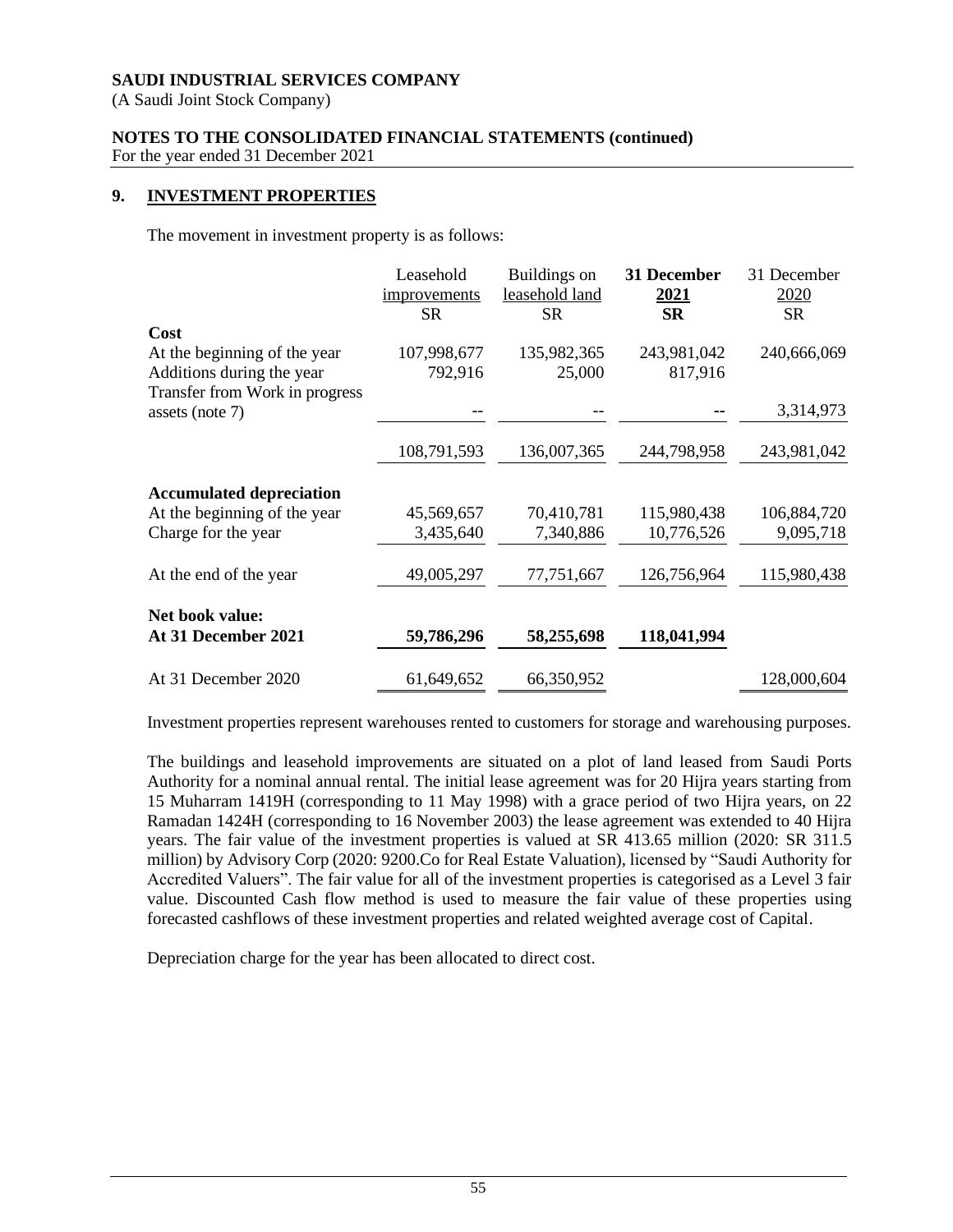(A Saudi Joint Stock Company)

**NOTES TO THE CONSOLIDATED FINANCIAL STATEMENTS (continued)**

# For the year ended 31 December 2021

# **10. EQUITY-ACCOUNTED INVESTEES**

|                                                           | 31 December  | 31 December  |
|-----------------------------------------------------------|--------------|--------------|
|                                                           | 2021         | 2020         |
|                                                           | <b>SR</b>    | <b>SR</b>    |
| As at 1 January                                           | 136,922,460  | 132,421,768  |
| Investment during the year                                | 44,544,436   |              |
| Share in results of associates, net                       | 23,682,459   | 21,609,171   |
| Share of actuarial losses of associates recognized in OCI | (125, 485)   | (2,082,512)  |
| Dividend received during the year                         | (17,003,409) | (15,025,967) |
| As at 31 December                                         | 188,020,461  | 136,922,460  |

10.1 As at 31 December 2021, the investment in associates comprises the following:

| shareholding<br>Country of                                                                                                                                                                                           |                            |
|----------------------------------------------------------------------------------------------------------------------------------------------------------------------------------------------------------------------|----------------------------|
|                                                                                                                                                                                                                      |                            |
| Principal activity<br>incorporation<br><b>Associates</b><br>percentage                                                                                                                                               | Carrying amount            |
|                                                                                                                                                                                                                      | 31 December<br>31 December |
| 2020<br>2021                                                                                                                                                                                                         | 2021<br>2020               |
| International Water<br>Water/waste<br><b>Distribution</b><br>works, water<br>Company Limited<br>treatment and lease<br>Kingdom of<br>Saudi Arabia<br>50%<br>50%<br>(note a)<br>of water equipment                    | 90,199,793<br>84,044,946   |
| Saudi Water and<br>Electrical, water<br>and mechanical<br>Environmental<br>works and related<br><b>Services</b><br>operation and<br>Company(note b)<br>Kingdom of<br>Saudi Arabia<br>31.85%<br>31.85%<br>maintenance | 4,480,326<br>6,660,855     |
| Saudi Al Jabr Talke<br>Contracting,<br>Company Limited<br>construction,<br>operation and<br>maintenance of<br>factories and<br>Kingdom of<br>Saudi Arabia<br>33.3%<br>33.3%<br>warehouses                            | 48,638,162<br>43,814,661   |
| Xenmet SA, Vaduz<br>Trading, storage<br>Principality<br>and brokerage of<br>of<br>(note c)                                                                                                                           |                            |
| 19%<br>commodities<br>Liechtenstein<br>19%<br>Green Dome<br>Investment and<br><b>Holdings Limited</b><br>management of<br>companies                                                                                  | 2,187,969<br>2,401,998     |
| providing logistic<br><b>United Arab</b><br>24%<br>services<br>Emirate                                                                                                                                               | 42,514,211                 |
|                                                                                                                                                                                                                      | 188,020,461<br>136,922,460 |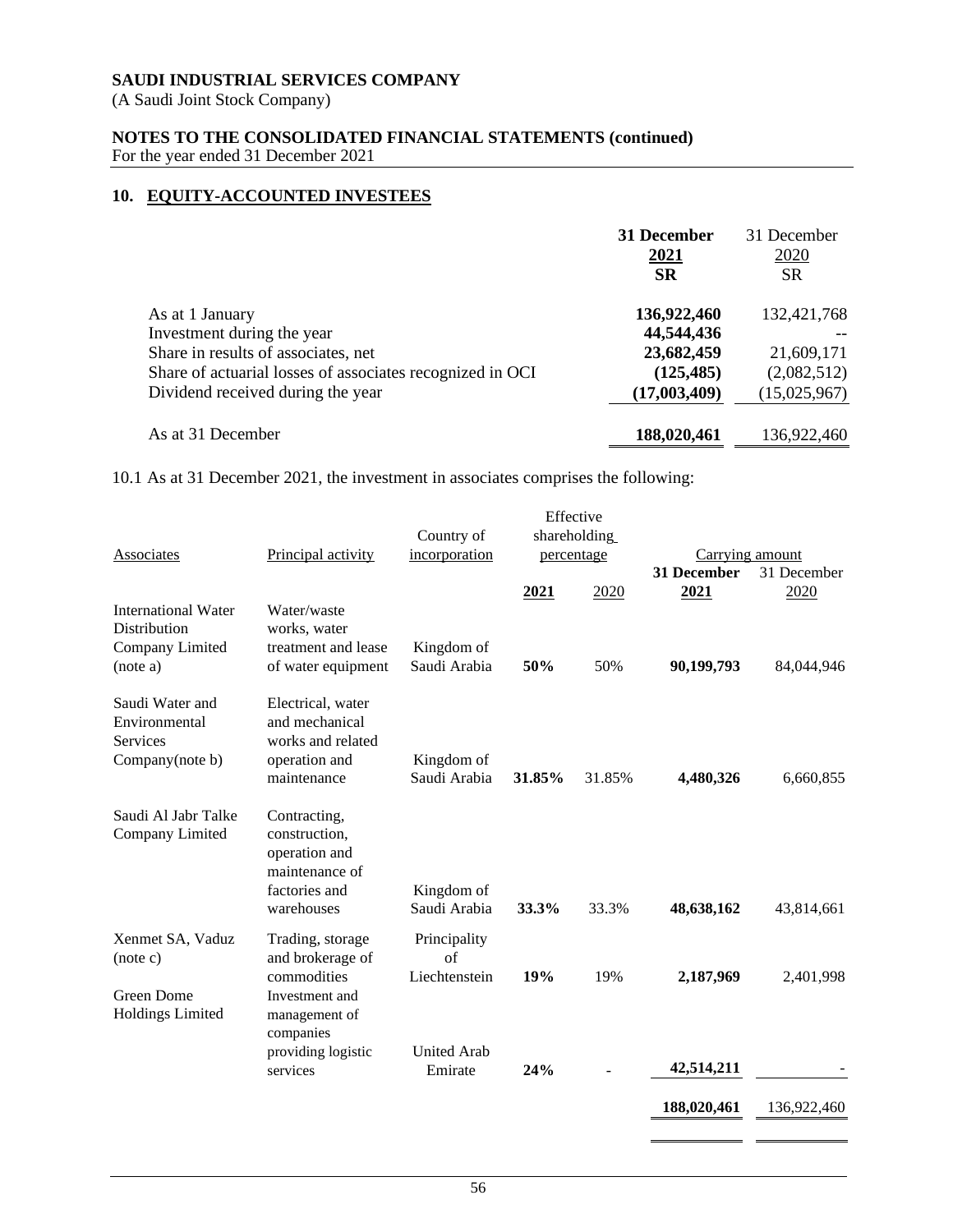(A Saudi Joint Stock Company)

# **NOTES TO THE CONSOLIDATED FINANCIAL STATEMENTS (continued)**

For the year ended 31 December 2021

# **10. EQUITY-ACCOUNTED INVESTEE (continued)**

- a) The Parent Company does not have any control over management and operations of "International Water Distribution Company" accordingly, it is classified as investment in associates and accounted for as such.
- b) Saudi Water and Environmental Services Company is 49% owned by Kindasa Water Services Company (a subsidiary), which is 65% owned by the Parent Company.
- c) Xenmet SA, Vaduz is 25% owned by Saudi Trade and Export Development Company Limited (a subsidiary), which is 76% owned by the Parent Company.
- d) During the year SR 44.5 million were invested by Tusdeer as one of the founding shareholders in Green Dome Holdings Limited which was incorporated during the current year. Green Dome Holdings Limited is 31.6% owned by Tusdeer, which is 76% owned by the Parent Company.

Summarized financial information of equity accounted investee companies is as follows:

|                            | <b>International</b> |                      |                      |              |                   |                 |
|----------------------------|----------------------|----------------------|----------------------|--------------|-------------------|-----------------|
|                            | Water                | Saudi Water and      |                      |              |                   |                 |
| <b>Associates</b>          | <b>Distribution</b>  | <b>Environmental</b> | <b>Al Jahr Talke</b> |              | <b>Green Dome</b> |                 |
|                            | Company              | <b>Services</b>      | Company              | Xenmet SA,   | <b>Holdings</b>   |                 |
|                            | Limited              | <b>Company</b>       | Limited              | <b>Vaduz</b> | Limited           | <b>Total</b>    |
|                            | <b>SR</b>            | <b>SR</b>            | <b>SR</b>            | <b>SR</b>    | <b>SR</b>         | <b>SR</b>       |
| <b>31 December 2021</b>    |                      |                      |                      |              |                   |                 |
| Non current assets         | 184,557,675          | 5,706,315            | 51,487,739           | 5,300,963    | 168,439,841       | 415, 492, 533   |
| <b>Current assets</b>      | 92,667,616           | 3,939,420            | 140,270,259          | 3,818,839    | 15,831,132        | 256,527,266     |
| Non current                |                      |                      |                      |              |                   |                 |
| liabilities                | (15, 468, 746)       |                      | (38, 180, 865)       |              | (49, 894, 320)    | (103, 543, 931) |
| <b>Current liabilities</b> | (81, 224, 905)       | 503,813              | (27, 586, 560)       | (486, 478)   | (7,480,000)       | (116, 274, 130) |
| <b>Net assets</b>          | 180,531,640          | 10,149,548           | 125,990,573          | 8,633,324    | 126,896,653       | 452,201,738     |
| <b>Revenue</b>             |                      |                      |                      |              |                   |                 |
|                            | 285,052,031          | 4,275,999            | 276,457,706          | 3,237,934    | 101,876           | 569,125,546     |
| Profit for the year        |                      |                      |                      |              |                   |                 |
|                            | 20,322,877           | (450, 056)           | 41,774,683           | 2,975,146    | (6,412,590)       | 58,210,060      |
| Other comprehensive        |                      |                      |                      |              |                   |                 |
| income                     | (13, 183)            |                      | (356, 717)           |              |                   | (369,900)       |
| <b>Total comprehensive</b> |                      |                      |                      |              |                   |                 |
| income                     | 20,309,694           | (450, 056)           | 41,417,966           | 2,975,146    | (6,412,590)       | 57,840,160      |
| <b>Share of OCI</b>        | (6, 592)             |                      | (118, 894)           |              |                   | (125, 486)      |
| Share of profit /          |                      |                      |                      |              |                   |                 |
| $(\text{loss})$            | 10,161,438           | (220, 528)           | 15,048,383           | 723,392      | (2,030,226)       | 23,682,459      |
| <b>Dividend received</b>   | (4.000.000)          | (1,960,000)          | (10, 105, 988)       | (937, 421)   |                   | (17,003,409)    |
|                            |                      |                      |                      |              |                   |                 |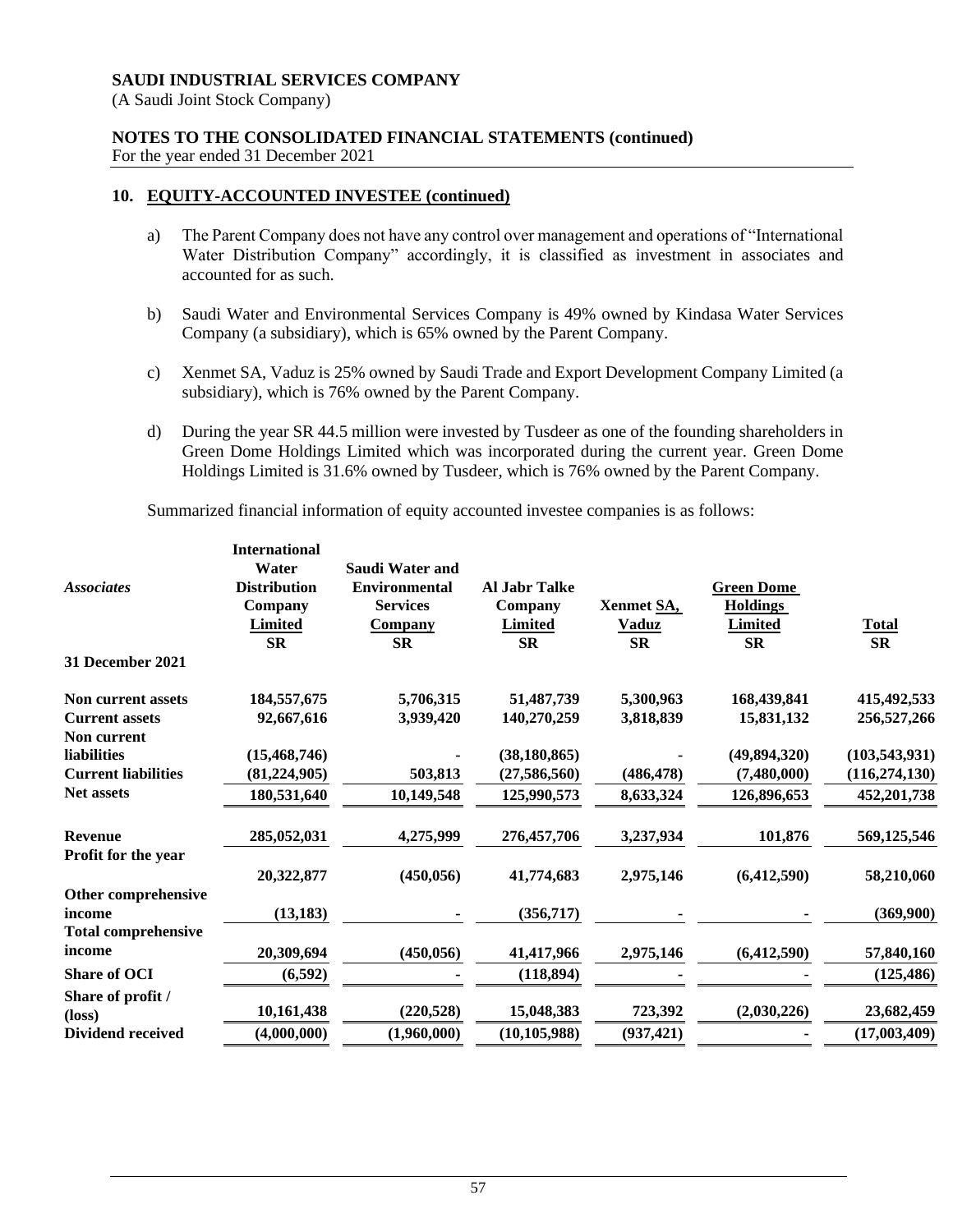(A Saudi Joint Stock Company)

### **NOTES TO THE CONSOLIDATED FINANCIAL STATEMENTS (continued)** For the year ended 31 December 2021

### **10. EQUITY-ACCOUNTED INVESTEE (continued)**

| Associates                       | International<br>Water<br>Distribution<br>Company<br>Limited<br><b>SR</b> | Saudi Water and<br>Environmental<br>Services<br><b>Company</b><br>SR | Al Jabr Talke<br>Company<br><b>Limited</b><br>SR | Xenmet SA,<br><u>Vaduz</u><br><b>SR</b> | <b>Total</b><br><b>SR</b> |
|----------------------------------|---------------------------------------------------------------------------|----------------------------------------------------------------------|--------------------------------------------------|-----------------------------------------|---------------------------|
| 31 December 2020                 |                                                                           |                                                                      |                                                  |                                         |                           |
| Non-current assets               | 198,332,474                                                               | 6,171,555                                                            | 76,291,006                                       | 4,505,364                               | 285,300,399               |
| <b>Current assets</b>            | 79,295,067                                                                | 8,120,064                                                            | 124,839,783                                      | 6,192,909                               | 218,447,823               |
| Non-current<br>liabilities       | (12,269,549)                                                              |                                                                      | (40,999,738)                                     |                                         | (53,269,287)              |
| <b>Current liabilities</b>       | (97, 135, 838)                                                            | (699, 641)                                                           | (48, 361, 186)                                   | (909, 858)                              | (147, 106, 523)           |
| Net assets                       | 168,222,154                                                               | 13,591,978                                                           | 111,769,865                                      | 9,788,415                               | 303, 372, 412             |
| Revenue                          | 260,756,913                                                               | 8,917,623                                                            | 260,700,113                                      | 2,443,008                               | 532,817,657               |
| Profit for the year              | 14,226,684                                                                | 14,833                                                               | 40,138,159                                       | 2,331,325                               | 56,711,001                |
| Other<br>comprehensive<br>income | (1,513,000)                                                               |                                                                      | (3,978,626)                                      |                                         | (5,491,626)               |
| Total comprehensive              | 12,713,684                                                                | 14,833                                                               | 36,159,533                                       | 2,331,325                               | 51,219,375                |
| income                           |                                                                           |                                                                      |                                                  |                                         |                           |
| Share of OCI                     | (756, 436)                                                                |                                                                      | (1,326,076)                                      |                                         | (2,082,512)               |
| Share of profit                  | 7,190,873                                                                 | (1,024,270)                                                          | 14,685,934                                       | 756,633                                 | 21,609,170                |
| Dividend received                | 4,000,000                                                                 |                                                                      | 11,025,967                                       |                                         | 15,025,967                |

### **11. FINANCIAL ASSETS AT FAIR VALUE THROUGH OTHER COMPREHENSIVE INCOME (FVOCI)**

Equity investments comprise of investment in shares of Growth Gate Capital Corporation B.S.C. Movement in investment is as follows:

|                              | 31 December<br><u>2021</u><br><b>SR</b> | 31 December<br>2020<br><b>SR</b> |
|------------------------------|-----------------------------------------|----------------------------------|
| At the beginning of the year | 14,972,714                              | 15,538,283                       |
| Changes in fair value        | (63, 182)                               | (565, 569)                       |
| At the end of the year       | 14,909,532                              | 14,972,714                       |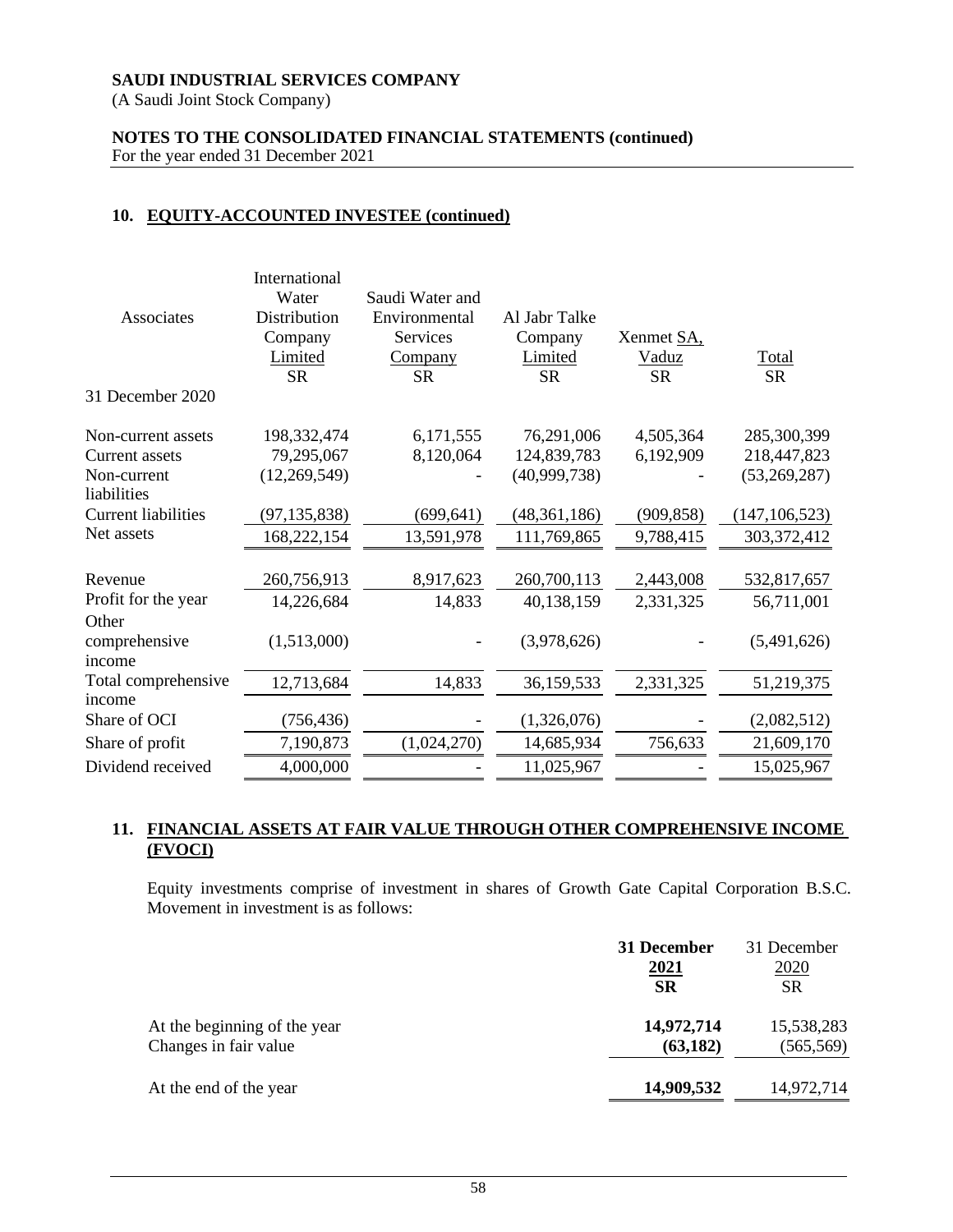(A Saudi Joint Stock Company)

**NOTES TO THE CONSOLIDATED FINANCIAL STATEMENTS (continued)** For the year ended 31 December 2021

# **12. GOODWILL**

The Group recorded a goodwill of SR 9.3 million on acquisition of Kindasa Water Services Company (Kindasa), a subsidiary of the Group. Subsequently, an impairment of SR 0.5 million was recorded in previous periods resulting in net carrying value of SR 8.8 million (31 December 2020: SR 8.8 million).

The management reviews goodwill for impairment annually and when there is an indicator of impairment. For the purposes of impairment testing, goodwill has been allocated to the subsidiary (i.e. cash generating unit). The recoverable amount of the cash generating unit has been determined based on a value in use calculation, using cash flow projections based on financial budgets approved by the senior management and Board of Directors of Kindasa.

As at 31 December 2021, the carrying amount of goodwill was reviewed and no impairment was identified.

# **13. INVENTORIES, NET**

|                                                          | 31 December<br>2021 | 31 December<br>2020 |
|----------------------------------------------------------|---------------------|---------------------|
|                                                          | <b>SR</b>           | <b>SR</b>           |
| Spare parts                                              | 36,099,118          | 30,367,000          |
| Raw materials and chemicals                              | 1,420,003           | 218,467             |
| Fuel, oil and desalinated water                          | 204,297             | 715,002             |
|                                                          | 37,723,418          | 31,300,469          |
| Less: allowance for slow moving and obsolete inventories | (11,788,421)        | (11,672,477)        |
|                                                          | 25,934,997          | 19,627,992          |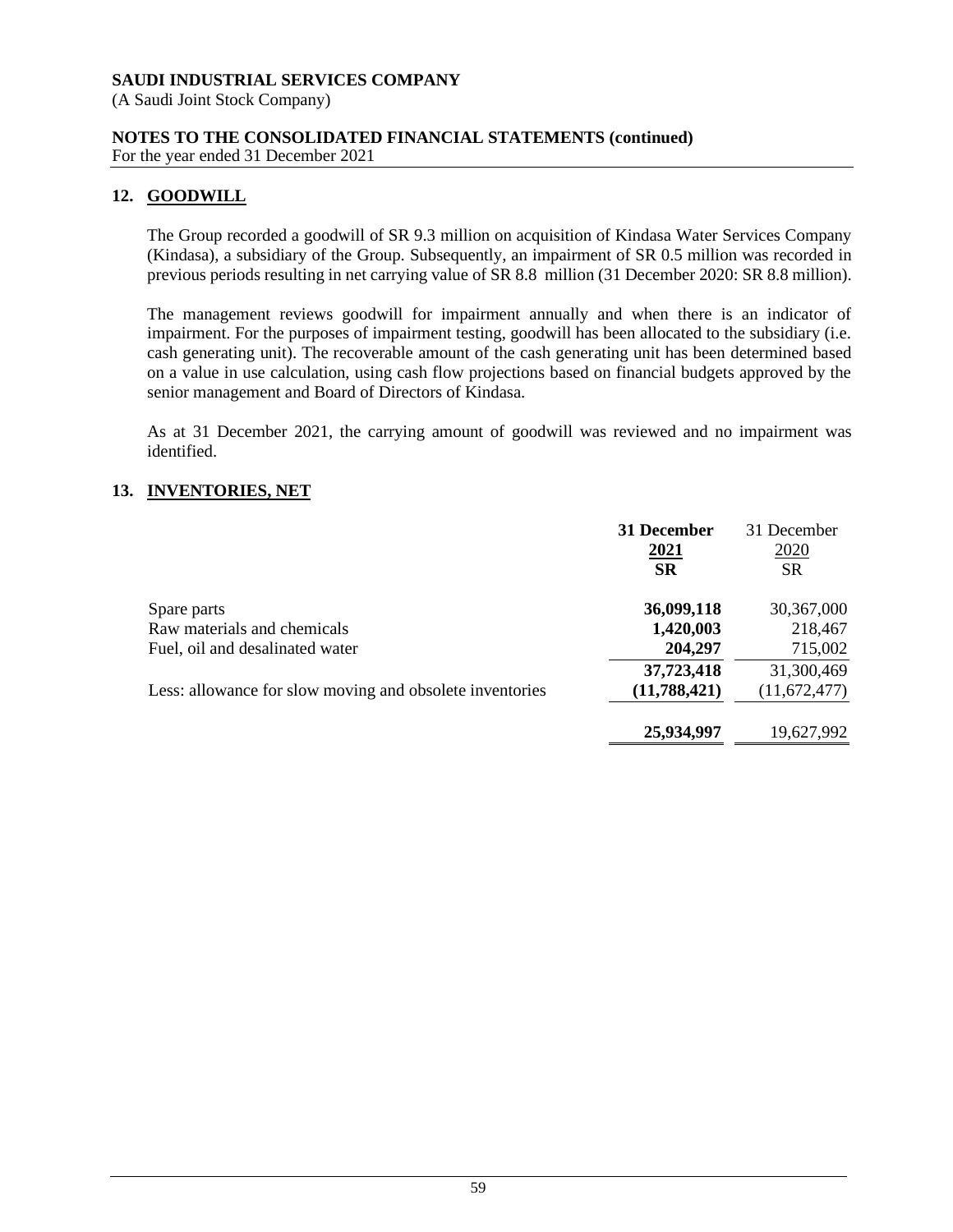(A Saudi Joint Stock Company)

# **NOTES TO THE CONSOLIDATED FINANCIAL STATEMENTS (continued)**

For the year ended 31 December 2021

### **13. INVENTORIES, NET (continued)**

Movement in allowance for slow moving in obsolete inventories is as follows:

|                              | 31 December       | 31 December       |
|------------------------------|-------------------|-------------------|
|                              | 2021<br><b>SR</b> | 2020<br><b>SR</b> |
| At the beginning of the year | 11,672,477        | 8,011,586         |
| Charge for the year          | 115,944           | 3,660,891         |
| At the end of the year       | 11,788,421        | 11,672,477        |

# **14. TRADE RECEIVABLES, PREPAYMENTS AND OTHER RECEIVABLES**

|     |                                                                                                    | 31 December<br><u>2021</u><br><b>SR</b> | 31 December<br>2020<br><b>SR</b>       |
|-----|----------------------------------------------------------------------------------------------------|-----------------------------------------|----------------------------------------|
|     | Trade receivables, net (note 34)<br>Prepayments and other receivables<br>Margin deposits (note 32) | 96,211,788<br>57,662,072<br>2,867,436   | 102,696,717<br>19,962,078<br>2,770,225 |
|     | Advances to suppliers                                                                              | 5,052,327<br>161,793,623                | 7,511,907<br>132,940,927               |
| 15. | <b>CASH AND CASH EQUIVALENTS</b>                                                                   |                                         |                                        |
|     |                                                                                                    | 31 December<br><u>2021</u><br><b>SR</b> | 31 December<br>2020<br><b>SR</b>       |
|     | Cash on hand<br>Cash at banks<br>Murabaha deposits (note 15.1)                                     | 258,247<br>687,072,718<br>205,043,126   | 234,090<br>336,299,837                 |

15.1 Murabaha deposits were placed with local commercial banks having original maturity of less than three months and yield financial income at prevailing market rates.

**892,374,091** 336,533,927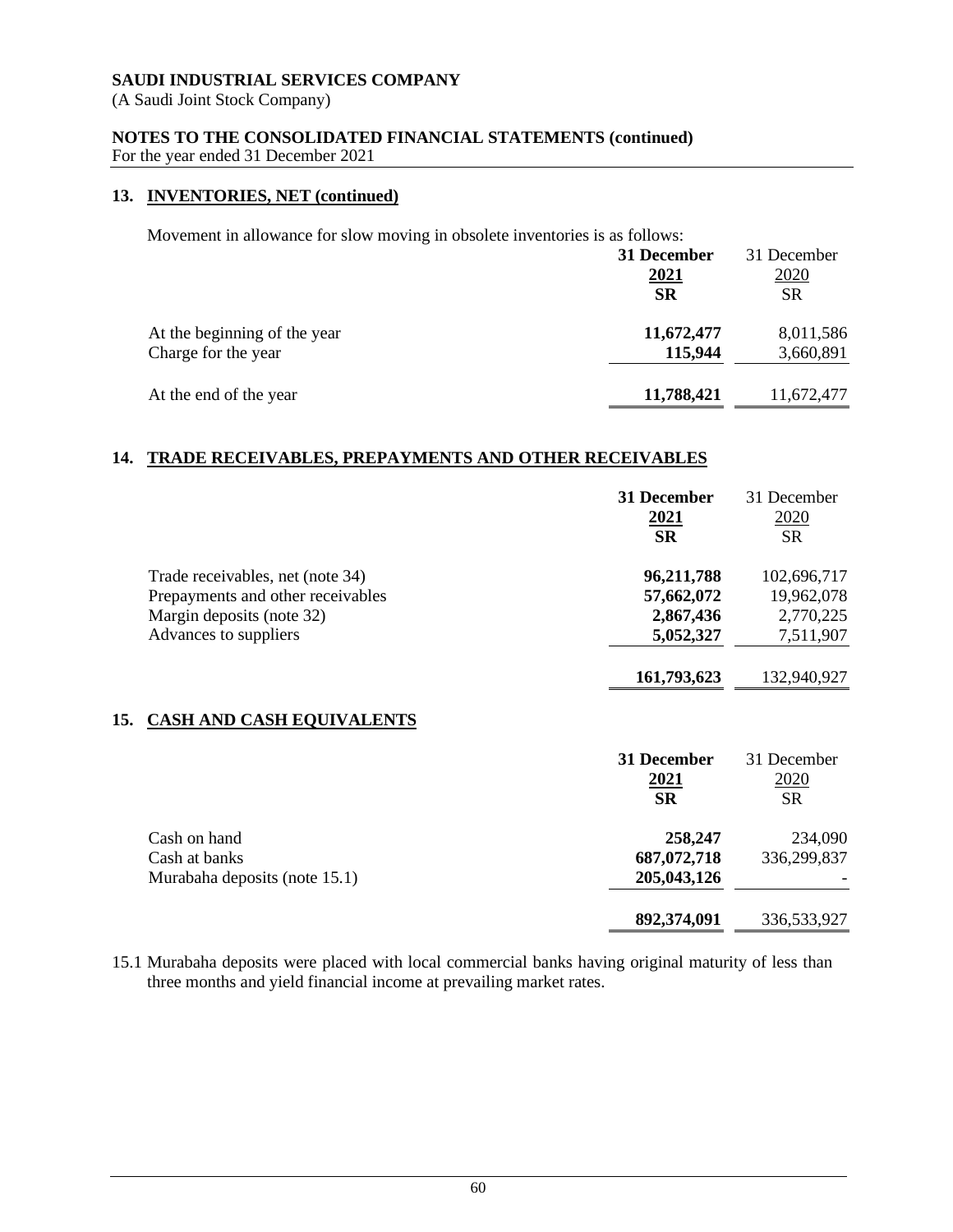(A Saudi Joint Stock Company)

# **NOTES TO THE CONSOLIDATED FINANCIAL STATEMENTS (continued)**

For the year ended 31 December 2021

# **16. SHARE CAPITAL**

As at 31 December 2021, the authorized and paid up capital of the Company is divided into 81.6 million shares (31 December 2020: 81.6 million shares) of SR 10 each.

On 23rd Ramadan, 1442H (corresponding to 5 May 2021), the shareholders of the Company in their Annual General meeting approved the dividend amounting to SR 65.28 million (SR 0.8 per share) [2020: On 13 April 2020, dividend amounting to SR 48.96 million (SR 0.6 per share)].

On 29th Rabi ul Awwal, 1443H (corresponding to 4 November 2021), the shareholders of the Company in their Ordinary General Assembly meeting approved the interim dividend amounting to SR 32.64 million (SR 0.4 per share). Dividend was paid in full during the year ended 31 December 2021.

# **17. STATUTORY RESERVE**

In accordance with the Company's By-laws, the Company sets aside 10% of its net income in each year to a statutory reserve until such reserve equals to 30% of the share capital. This reserve is currently not available for distribution to the shareholders of the Company.

# **18. LONG-TERM LOANS AND BANK FACILITIES**

|                       | 31 December<br><u>2021</u><br><b>SR</b> | 31 December<br><u>2020</u><br><b>SR</b> |
|-----------------------|-----------------------------------------|-----------------------------------------|
| Long-term loans       | 721,357,394                             | 736,333,242                             |
| Less: current portion | (73,210,529)                            | (70,670,666)                            |
| Non-current portion   | 648,146,865                             | 665, 662, 576                           |

- a) On 3 December 2007, RSGT (a subsidiary of the Company) entered into an Ijara arrangement with two local commercial banks to obtain a loan of SR 1,271 million. The Ijara facility was secured against the property and equipment of RSGT (note 6). The loan was to be repaid in semi-annual installments ending in December 2023.The loan carried special commission rate of SIBOR plus an agreed margin (see note(c) below).
- b) On 28 September 2016, RSGT entered into an Ijara arrangement with two local commercial banks to obtain a loan of SR 260 million for expansion of its existing berths. This facility was also secured against the port concession rights of RSGT (note 8.1). The loan was to be repaid in semi-annual installments ending in December 2023. The loan carried special commission rate of SIBOR plus an agreed margin (see note (c) below).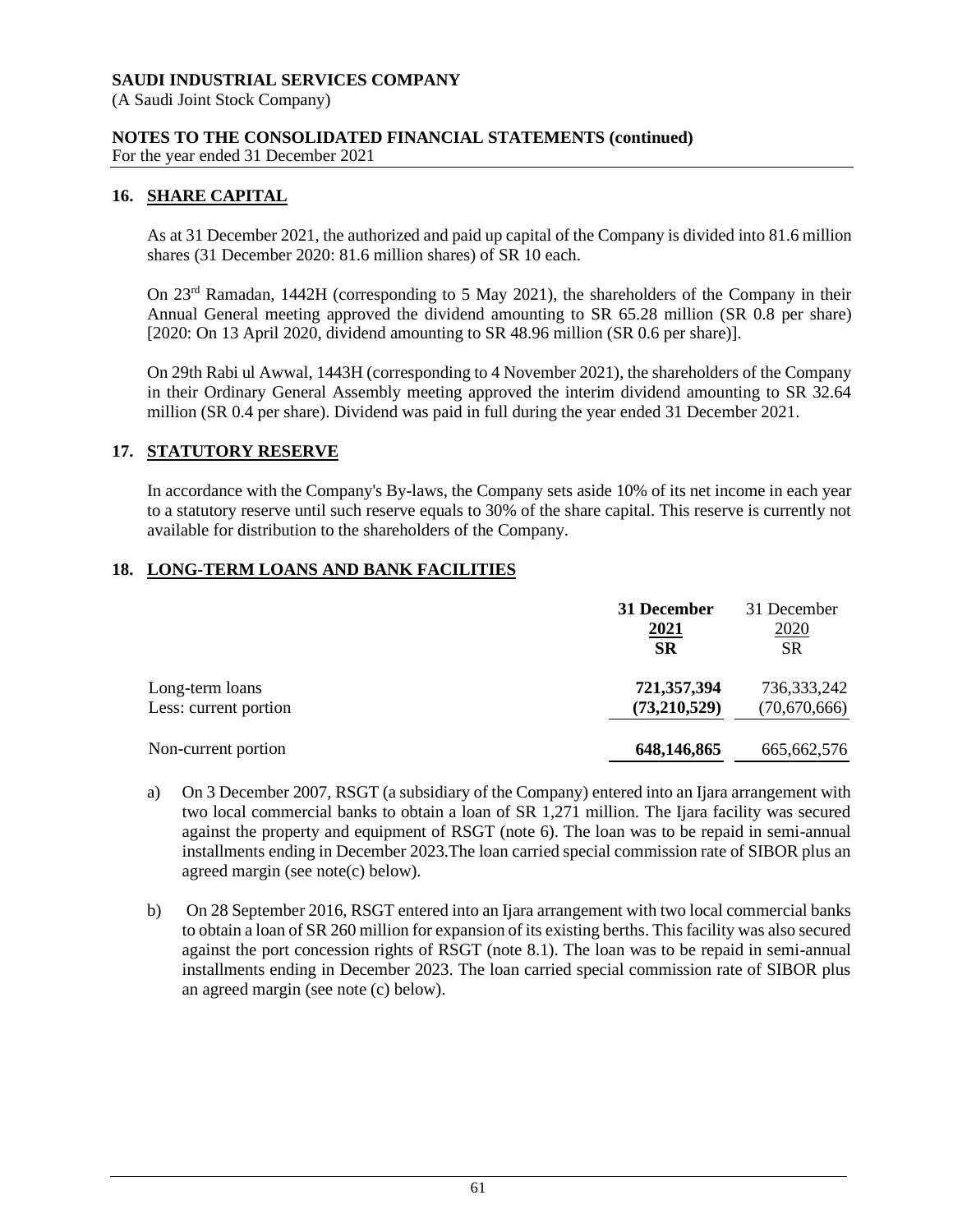(A Saudi Joint Stock Company)

### **NOTES TO THE CONSOLIDATED FINANCIAL STATEMENTS (continued)** For the year ended 31 December 2021

# **18. LONG-TERM LOANS AND BANK FACILITIES (continued)**

- c) During the year ended 31 December 2020, RSGT and the banks mutually agreed to amend the terms of the loan agreements above. These amendments, among others, included modification of the applicable rate from six months SIBOR to three months SIBOR, lowered the agreed margin, modified the repayment frequency from biannual to quarterly payment and extended the maturity period from year 2023 to 2030. The Ijara facilities are secured against property and equipment of RSGT. The modifications of the terms were assessed qualitatively and quantitively in accordance with IFRS 9 "Financial Instruments" and, as a result, the management concluded that the changes in terms of agreement did not resulted in substantial modification under the requirements of IFRS 9 "Financial Instruments". Accordingly, the modifications resulted in a day one gain of SR 31.96 million recorded in the statement of profit or loss as at the effective date of the modification of the terms of the loans (note 39). Un-amortised balance of the modification gain as at 31 December 2021 is of SR 22.7 million (2020: 27.85 million) which will be amortised over the remaining period of the Ijara facility, using effective interest rate.
- d) Unamortized portion of the advance rentals and other fees paid to the banks, are amortized over the remaining period of the Ijara facility, using effective interest rate approach.
- e) During the year ended 31 December 2020, RSGT obtained a facility with sanctioned limit of SR 750 million towards its consolidation and expansion works. Out of which SR 95 million (2020: 45 million) was drawn as of the date of statement of financial position. RSGT pays an agreed commitment fee on the undrawn balance and an agreed profit payable at SIBOR plus a margin on the drawn balance. The commitment fee paid has been deferred and amortised as part of effective interest rate. The loan will be repaid in quarterly instalments starting from 2023 and ending in 2033. The loan is secured against assets relating to the consolidation and expansion works.

|                                    | 31 December    | 31 December  |
|------------------------------------|----------------|--------------|
|                                    | <u>2021</u>    | <u>2020</u>  |
|                                    | <b>SR</b>      | <b>SR</b>    |
| Long-term loans                    | 718,257,496    | 731,461,973  |
| Less: current portion (note below) | (71, 439, 158) | (68,899,295) |
| Non-current portion                | 646,818,338    | 662,562,678  |
|                                    |                |              |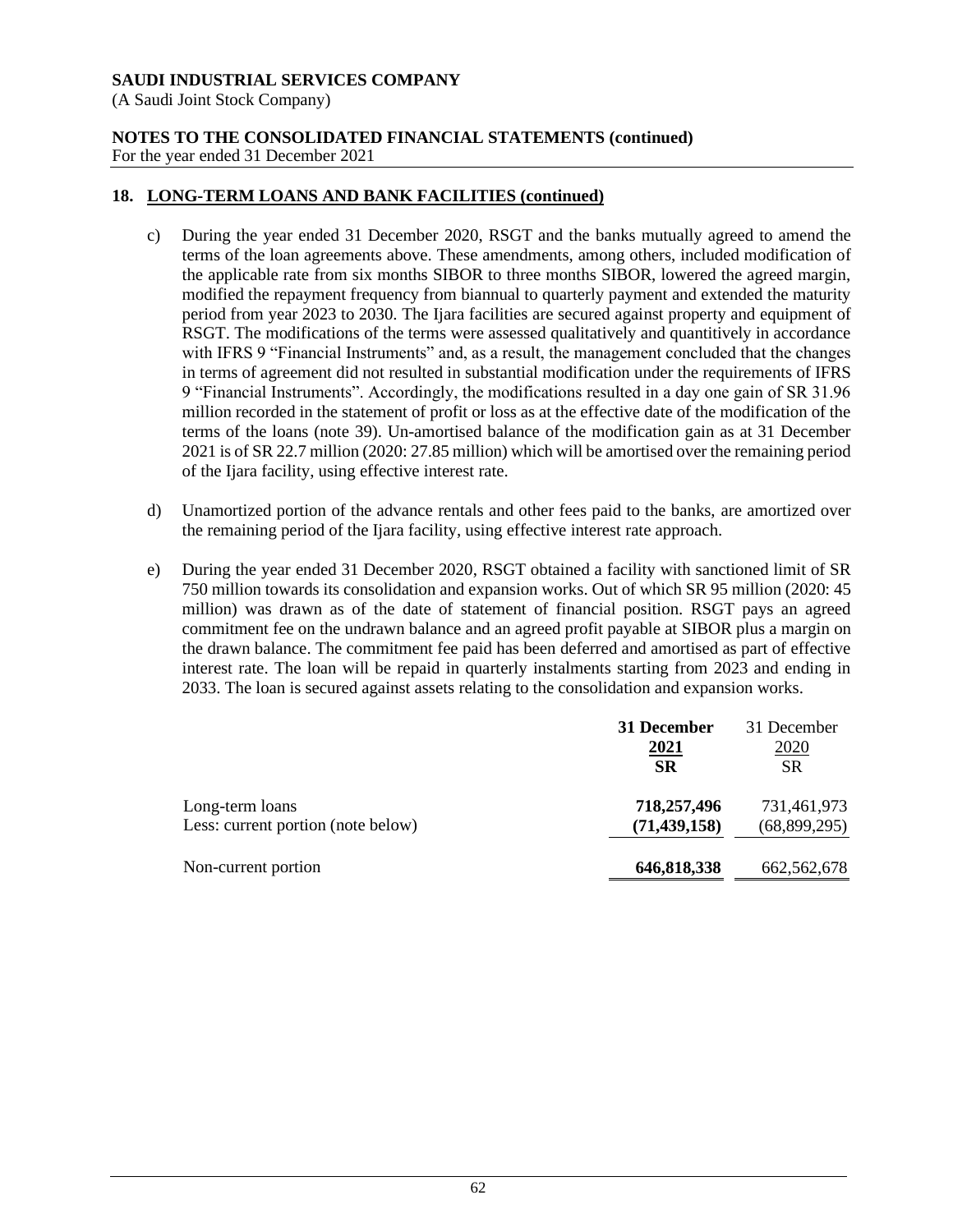(A Saudi Joint Stock Company)

### **NOTES TO THE CONSOLIDATED FINANCIAL STATEMENTS (continued)** For the year ended 31 December 2021

# **18. LONG-TERM LOANS AND BANK FACILITIES (continued)**

f) During 2016, Kindasa (a subsidiary of the Company) entered into an agreement for a long-term facility with a commercial bank for SR 24 million to finance the construction of a new water desalination facility. The loan carries commission at commercial rates (SIBOR plus an agreed margin) and is repayable in quarterly instalments commencing one year after the first drawdown. The loan is secured by secondary mortgage over Kindasa's property and equipment. As at 31 December 2021, Kindasa has drawn down SR 8.5 million (2020: SR 8.5 million) out of total facility of SR 24 million.

|                       | 31 December | 31 December |
|-----------------------|-------------|-------------|
|                       | 2021        | 2020        |
|                       | <b>SR</b>   | <b>SR</b>   |
| Long-term loan        | 3,099,898   | 4,871,269   |
| Less: current portion | (1,771,371) | (1,771,371) |
| Long-term portion     | 1,328,527   | 3,099,898   |
|                       |             |             |

g) All loans of the Group are denominated in Saudi Arabian Riyal.

### **19. EMPLOYEES' END-OF-SERVICE BENEFITS**

The Company and its subsidiaries operate an approved unfunded employees' end of service benefits scheme / plan for its permanent employees. The movement in the defined benefit obligation over the year is as follows:

|                                                     | <b>31 December</b><br><u>2021</u> | 31 December<br>2020 |
|-----------------------------------------------------|-----------------------------------|---------------------|
|                                                     | <b>SR</b>                         | <b>SR</b>           |
| At the beginning of the year                        | 48,126,455                        | 39,470,059          |
| Included in statement of profit or loss             |                                   |                     |
| Current service cost                                | 8,217,963                         | 6,045,092           |
| Interest cost                                       | 1,254,821                         | 1,191,914           |
|                                                     | 9,472,784                         | 7,237,006           |
| Included in statement of other comprehensive income |                                   |                     |
| Actuarial loss                                      | 148,636                           | 5,864,921           |
| Benefits paid                                       | (4,993,152)                       | (4,445,531)         |
| At the end of the year                              | 52,754,723                        | 48,126,455          |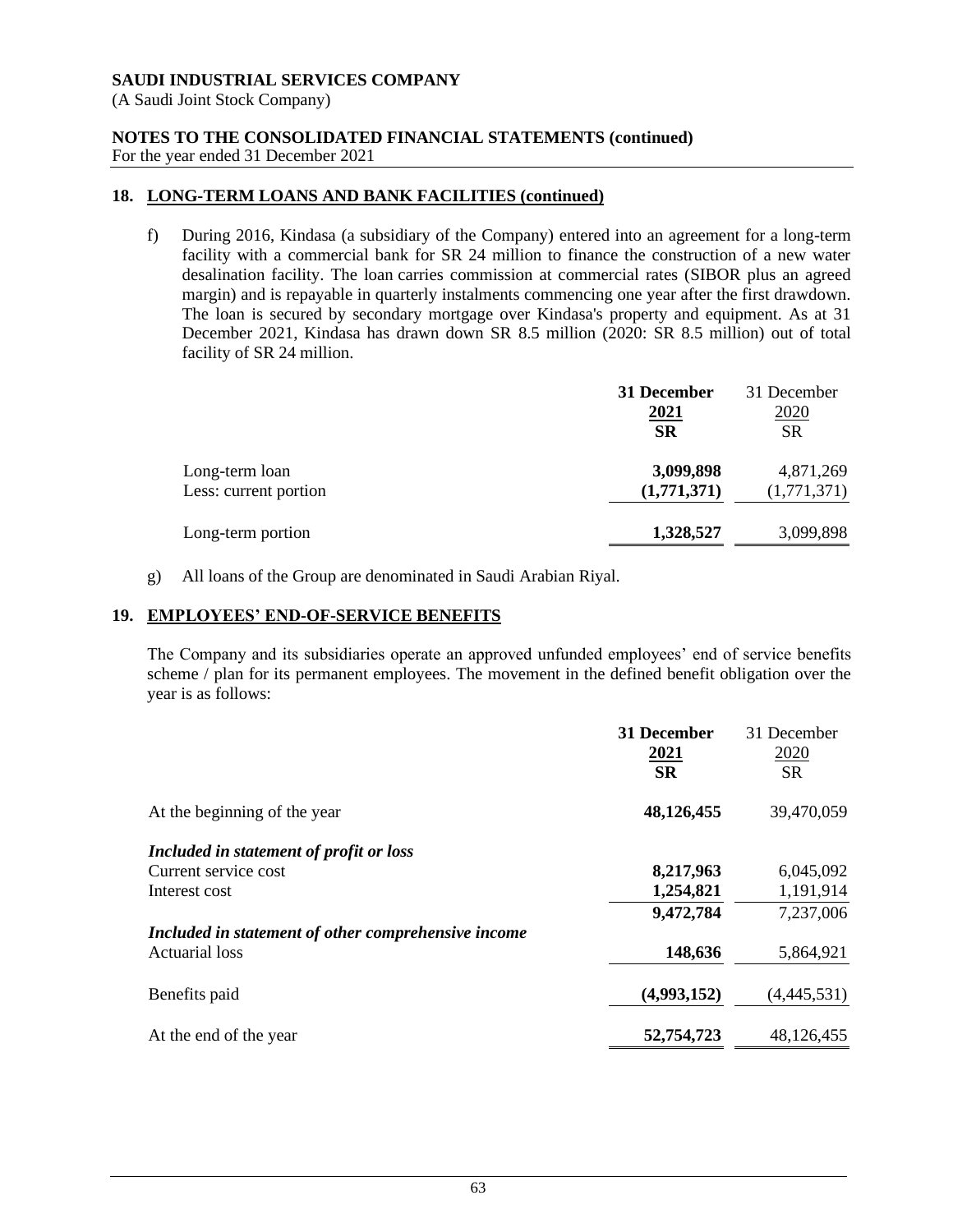(A Saudi Joint Stock Company)

# **NOTES TO THE CONSOLIDATED FINANCIAL STATEMENTS (continued)**

For the year ended 31 December 2021

# **19. EMPLOYEES' END-OF-SERVICE BENEFITS (continued)**

### *Actuarial assumptions*

The defined benefit plan is exposed to many actuarial risks, the most significant of which are final salary risk, discount / interest rate fluctuation risk, longevity risk and inflation risk.

The following were the principal actuarial assumptions at the reporting date:

|                                                         | 31 December<br>2021 | 31 December<br>2020 |
|---------------------------------------------------------|---------------------|---------------------|
| Discount rate                                           | 2.96%               | 2.75%               |
| Future salary growth / expected rate of salary increase | 3%                  | 3%                  |
| Price inflation rate                                    | 2%                  | 2%                  |
| Retirement age                                          | 60 years            | 60 years            |

The weighted average duration of the defined benefit obligation is 13.525 years (2020: 12.53 years).

The sensitivity of the defined benefit obligation to changes in the discount rate by 100 basis points is as follows:

|                           | 31 December   | 31 December |
|---------------------------|---------------|-------------|
|                           | <u>2021</u>   | <u>2020</u> |
|                           | <b>SR</b>     | <b>SR</b>   |
| Increase in discount rate | (7, 135, 077) | (8,001,986) |
| Decrease in discount rate | 7,135,077     | 8,001,986   |
| Increase in salary growth | 9,150,196     | 11,374,857  |
| Decrease in salary growth | (7, 552, 486) | (8,988,688) |

### **20. LONG-TERM PROVISIONS**

|                                         | 31 December<br>2021<br><b>SR</b> | 31 December<br>2020<br><b>SR</b> |
|-----------------------------------------|----------------------------------|----------------------------------|
| Provision for dismantling cost (note a) | 1,900,442                        | 1,821,257                        |
| Others                                  | 133,585                          | 162,967                          |
|                                         | 2,034,027                        | 1,984,224                        |

### **a) Provision for dismantling cost**

It represents cost to remove the plant pertaining to Kindasa, a subsidiary, from land leased from MAWANI for a period of 17 years.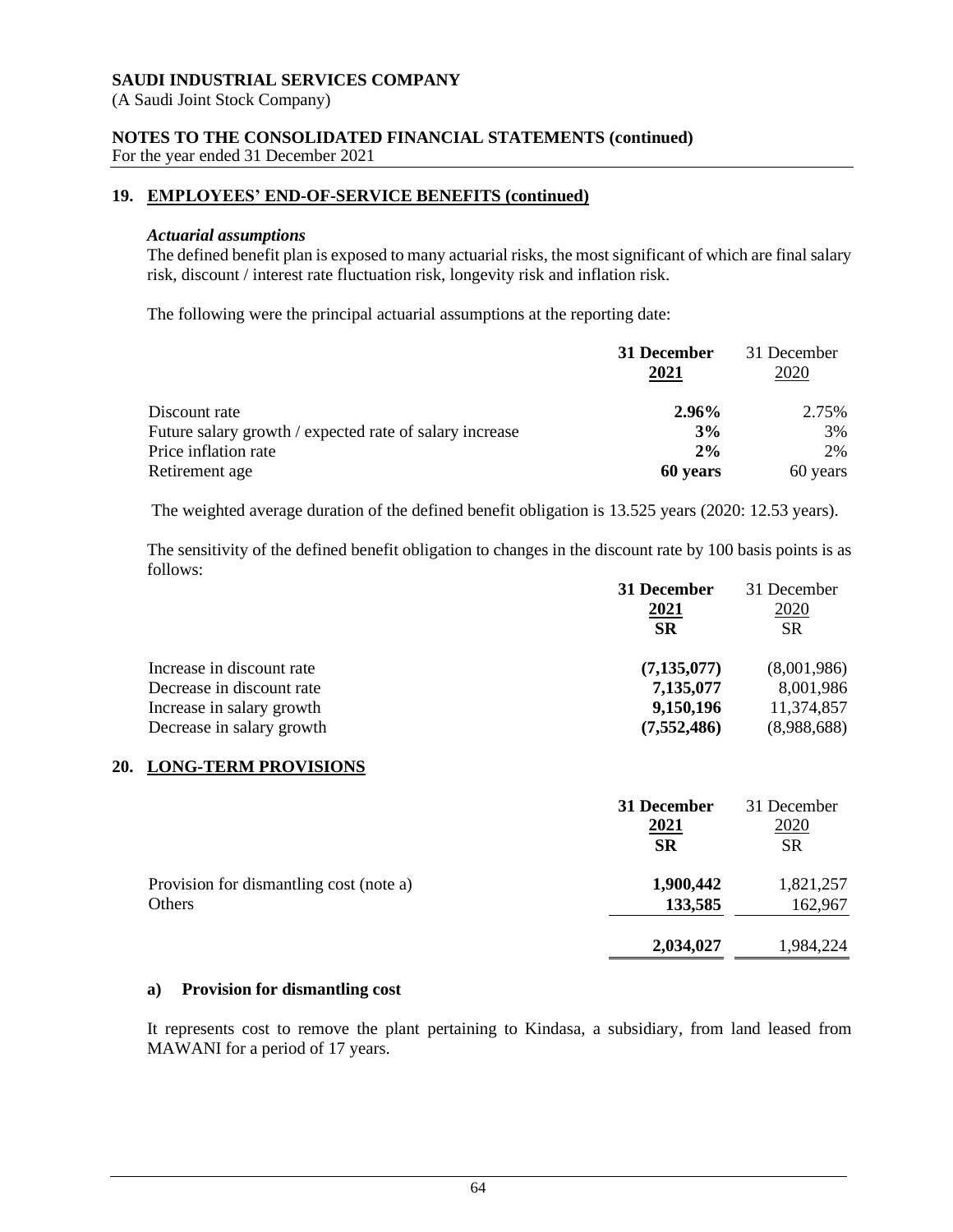(A Saudi Joint Stock Company)

# **NOTES TO THE CONSOLIDATED FINANCIAL STATEMENTS (continued)**

For the year ended 31 December 2021

# **21. DERIVATIVE FINANCIAL INSTRUMENT**

During the year ended 31 December 2018, RSGT entered into a Profit Rate Swap contract maturing on 30 June 2023.

For the purpose of hedge accounting, hedging instrument is classified as cash flow hedge. The fair value and notional amount of the derivative is as follows:

|                     | 31 December<br><u>2021</u><br><b>SR</b> | 31 December<br><u>2020</u><br><b>SR</b> |
|---------------------|-----------------------------------------|-----------------------------------------|
| Notional amount     | 228,966,472                             | 332,898,300                             |
| Negative fair value | 5,662,361                               | 14,060,566                              |

The hedge has been assessed to be effective and as at 31 December 2021, net un-realised gain of SR 5.96 million (un-realized loss in 2020: SR 0.96 million) has been included in the consolidated statement of other comprehensive income.

The amount shown as cash flow hedging reserve in the consolidated statement of other comprehensive income as at 31 December 2021 is expected to affect the consolidated statement of profit or loss in forthcoming years.

# **22. TRADE PAYABLES, ACCRUED AND OTHER CURRENT LIABILITIES**

|                                          | 31 December<br><u>2021</u><br><b>SR</b> | 31 December<br>2020<br><b>SR</b> |
|------------------------------------------|-----------------------------------------|----------------------------------|
| <b>Accrued liabilities</b>               | 145,836,294                             | 126, 194, 877                    |
| Unearned revenue                         | 4,373,920                               | 6,053,021                        |
| Trade payables                           | 54,060,993                              | 80,479,977                       |
| Advances from customers                  | 12,550                                  | 406,501                          |
| Retention money payable                  | 2,430,282                               | 857,289                          |
| Payable to Jeddah Islamic Port Authority | 26,609,453                              | 7,463,033                        |
| Other payables                           | 27,444,561                              | 25,662,483                       |
|                                          | 260,768,053                             | 247, 117, 181                    |

Unearned revenue mainly relates to rent received in advance for which revenue is recognized over time. All of the unearned rent as at 31 December 2020 was recognized as revenue during the year ended 31 December 2021.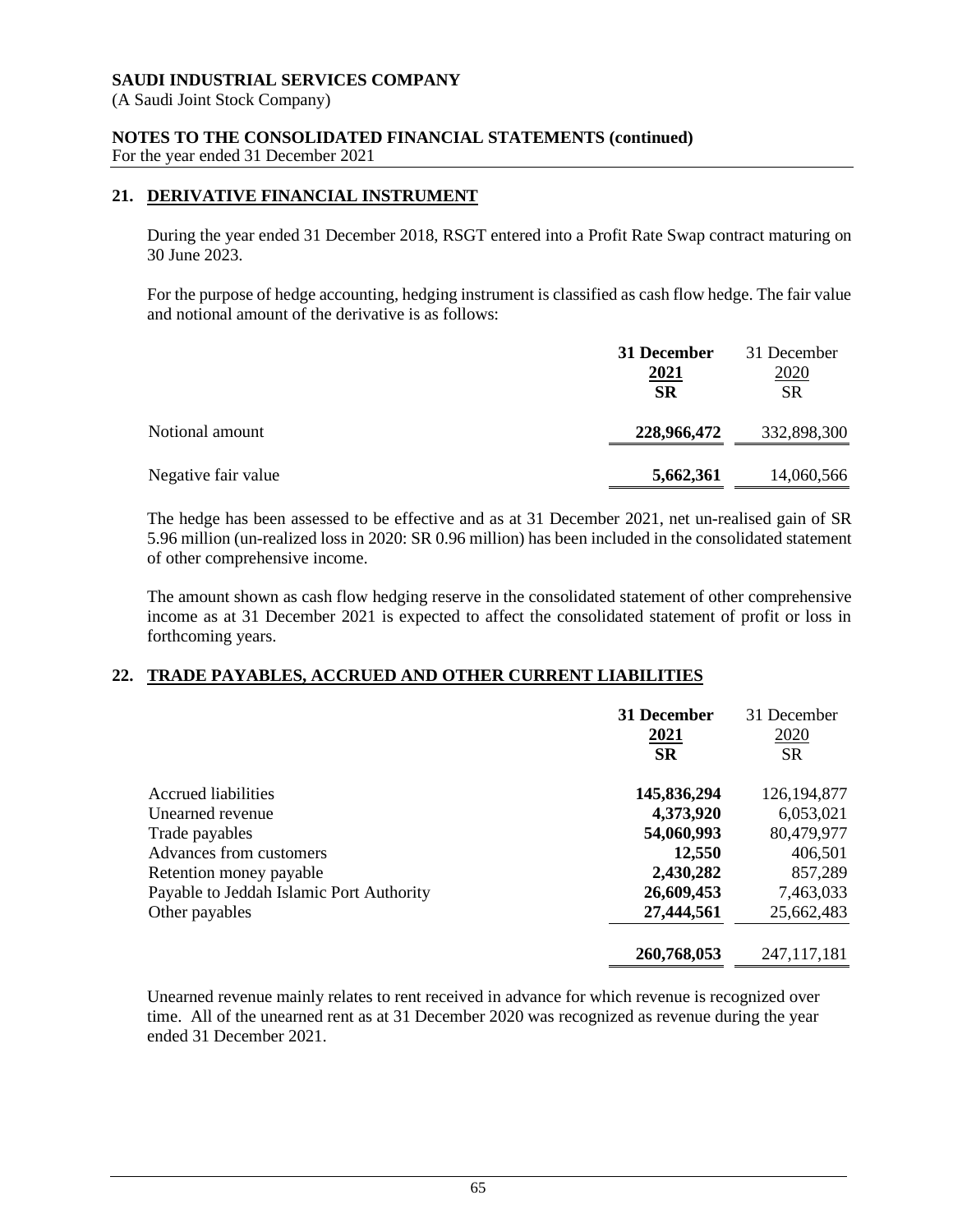(A Saudi Joint Stock Company)

# **NOTES TO THE CONSOLIDATED FINANCIAL STATEMENTS (continued)**

For the year ended 31 December 2021

# **23. RIGHT-OF-USE ASSETS AND LEASE LIABILITIES**

Set out below are the carrying amounts of right-of-use assets recognized and the movements during the period:

|                                                                    | 31 December<br><u>2021</u> | 31 December<br>2020 |
|--------------------------------------------------------------------|----------------------------|---------------------|
|                                                                    | <b>SR</b>                  | <b>SR</b>           |
| Cost:                                                              |                            |                     |
| At the beginning of the year                                       | 101,081,068                | 256,622,317         |
| Lease contracts modification (note below)                          | 256,568                    | (147, 340, 195)     |
| Additions during the year                                          | 9,344,864                  | 4,552,274           |
| Lease contract terminated during the year                          |                            | (12,753,328)        |
|                                                                    | 110,682,500                | 101,081,068         |
| Depreciation:                                                      |                            |                     |
| Accumulated depreciation                                           | (14, 162, 815)             | (14,797,077)        |
| Depreciation for the year                                          | (6,038,415)                | (6,866,680)         |
| Depreciation for the year (capitalized in Work in progress assets) | (349, 033)                 | (351, 917)          |
| Relating to modified and terminated contract                       |                            | 7,852,859           |
| Accumulated depreciation                                           | (20, 550, 263)             | (14, 162, 815)      |
| Net value at end of the year                                       | 90,132,237                 | 86,918,253          |

Set out below are the carrying amounts of lease liabilities and the movements during the period:

|                                                               | 31 December<br><u>2021</u><br><b>SR</b> | 31 December<br>2020<br><b>SR</b> |
|---------------------------------------------------------------|-----------------------------------------|----------------------------------|
| At the beginning of the year:                                 | 91,631,727                              | 247,016,438                      |
| Addition during the year                                      | 9,509,292                               |                                  |
| Lease contracts modification (note below)                     | 256,568                                 | (147, 340, 195)                  |
| Interest charge for the year                                  | 2,597,779                               | 2,342,544                        |
| Unwinding of lease liability (capitalized in work in progress |                                         | 3,923,274                        |
| assets)                                                       | 2,462,357                               |                                  |
| Payment of lease liabilities during the year                  | (8,922,034)                             | (9,402,420)                      |
| Relating to modified and terminated contract                  |                                         | (4,907,914)                      |
| At the end of the year                                        | 97,535,689                              | 91,631,727                       |
| Current lease liability                                       | 8,739,576                               | 7,033,955                        |
| Non-current lease liability                                   | 88,796,113                              | 84,597,772                       |
|                                                               | 97,535,689                              | 91,631,727                       |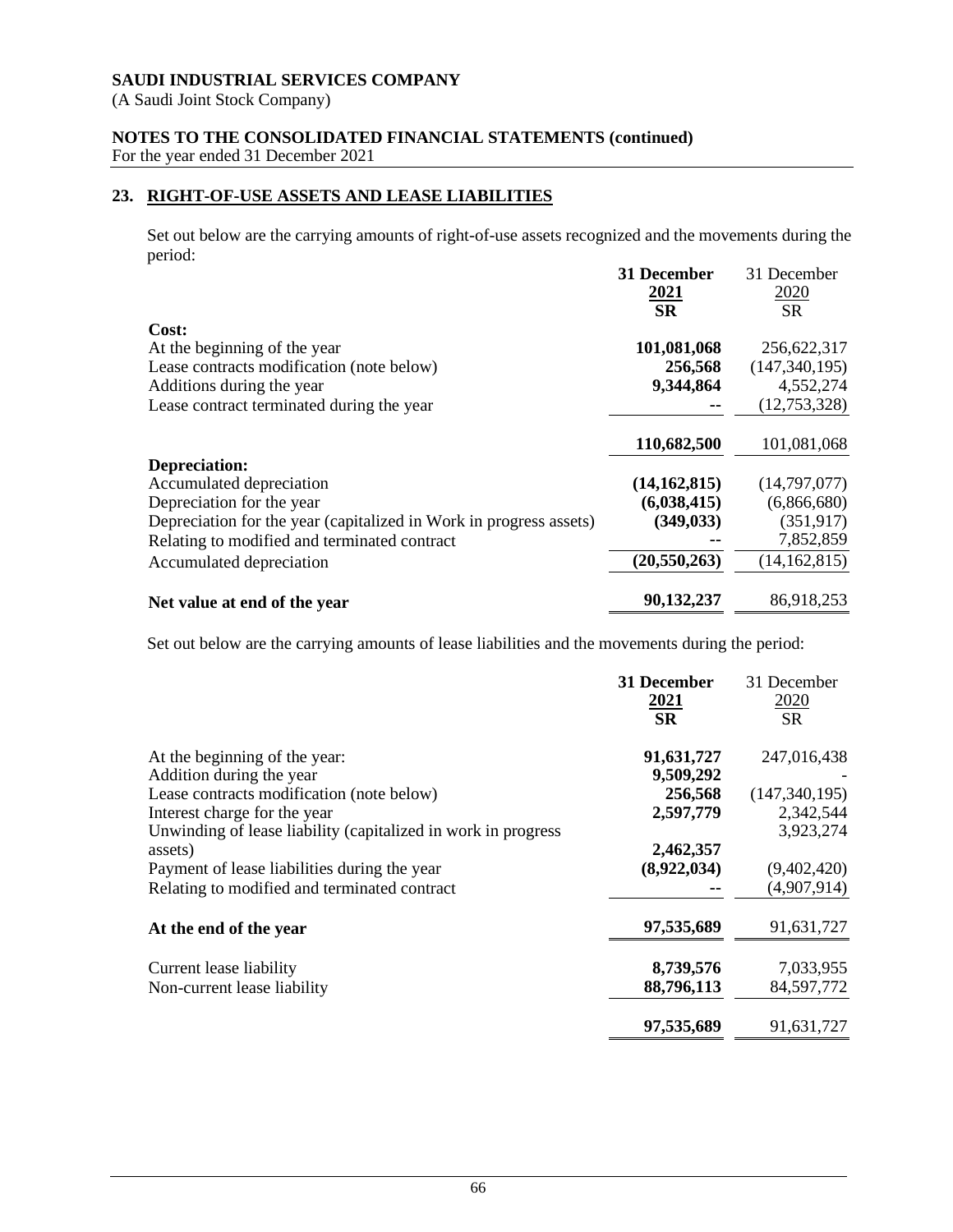(A Saudi Joint Stock Company)

### **NOTES TO THE CONSOLIDATED FINANCIAL STATEMENTS (continued)** For the year ended 31 December 2021

# **23. RIGHT-OF-USE ASSETS AND LEASE LIABILITIES (continued)**

During the year ended 31 December 2020, TUSDEER, a subsidiary of the Parent Company, entered into a revised contract with "Jeddah Development and Urban Regeneration Company (JDURC)" with respect to lease of land for construction and development of a logistics park. According to the revised lease agreement, the land area is lower than before with corresponding decrease in annual rental for the current and future years.

The following are the amounts recognized in profit or loss:

|                                             | 31 December | 31 December |
|---------------------------------------------|-------------|-------------|
|                                             | 2021        | <u>2020</u> |
|                                             | <b>SR</b>   | <b>SR</b>   |
| Depreciation expense of right-of-use assets | 6,387,448   | 7,218,597   |
| Interest charge on lease liabilities        | 5,060,136   | 2,342,544   |
| Total amount recognized in profit or loss   | 11,447,584  | 9,561,141   |

# **24. REVENUE FROM SALE OF GOODS AND SERVICES**

|                                                                                          | 31 December<br>2021<br><b>SR</b>         | 31 December<br>2020<br><b>SR</b>        |
|------------------------------------------------------------------------------------------|------------------------------------------|-----------------------------------------|
| Shipping and unloading services<br>Sale of potable water<br>Rentals and support services | 723,881,654<br>96,340,475<br>100,978,211 | 684,290,565<br>92,247,906<br>85,092,835 |
|                                                                                          | 921,200,340                              | 861, 631, 306                           |

24.1. Shipping and unloading services are provided based on predefined rates. Sales of goods and services and rental incomes are based on contractual agreed rates. The entity satisfies its performance obligation upon delivery of the goods and services to the customers. All of the Group's revenue generating activities are conducted in the Kingdom of Saudi Arabia.

# **25. DIRECT COSTS**

|                                         | 31 December<br>2021<br><b>SR</b> | 31 December<br>2020<br><b>SR</b> |
|-----------------------------------------|----------------------------------|----------------------------------|
| Cost of shipping and unloading services | 341,516,247                      | 321,744,904                      |
| Cost of sale of potable water           | 70,138,838                       | 65,892,074                       |
| Cost of rentals and support services    | 63,073,381                       | 50,254,753                       |
|                                         | 474,728,466                      | 437,891,731                      |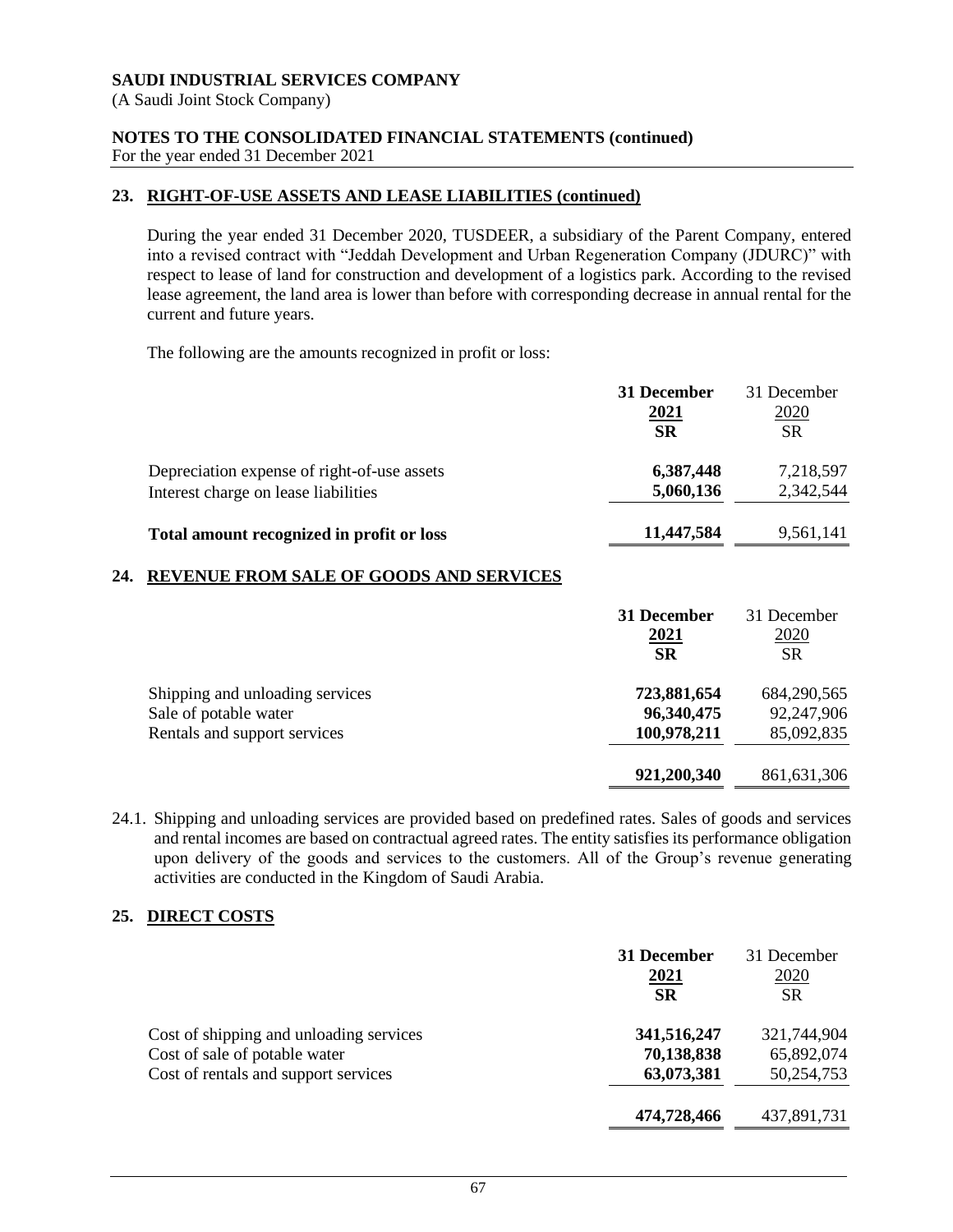(A Saudi Joint Stock Company)

**28.** 

### **NOTES TO THE CONSOLIDATED FINANCIAL STATEMENTS (continued)** For the year ended 31 December 2021

# **26. SELLING AND DISTRIBUTION EXPENSES**

|     |                                                                 | 31 December<br>2021<br><b>SR</b> | 31 December<br>2020<br><b>SR</b> |
|-----|-----------------------------------------------------------------|----------------------------------|----------------------------------|
|     | Depreciation (note 6.4)                                         | 7,355,027                        | 7,431,279                        |
|     | Salaries, wages and benefits                                    | 5,456,960                        | 5,047,552                        |
|     | Utilities and telecommunication                                 | 632,821                          | 452,914                          |
|     | Advertising and marketing                                       | 664,519                          | 4,448,285                        |
|     | Expected credit losses on trade receivables (note 34)           | 1,493,530                        | 1,047,551                        |
|     | Amortization (note 8.3)                                         | 68,542                           | 125,025                          |
|     | Right-of-use assets depreciation                                | 412,113                          | 412,113                          |
|     | Others                                                          | 499,549                          | 1,860,599                        |
|     |                                                                 | 16,583,061                       | 20,825,318                       |
| 27. | <b>GENERAL AND ADMINISTRATIVE EXPENSES</b>                      |                                  |                                  |
|     |                                                                 | 31 December<br>2021<br><b>SR</b> | 31 December<br>2020<br><b>SR</b> |
|     | Salaries, wages and benefits                                    | 98,701,652                       | 97,050,337                       |
|     | Legal and professional fees                                     | 13,342,376                       | 12,910,651                       |
|     | Utilities, telecommunication and office supplies                | 2,234,629                        | 3,071,385                        |
|     | Depreciation (note 6.4)                                         | 4,000,532                        | 4,205,795                        |
|     | Travelling                                                      | 3,693,540                        | 1,924,933                        |
|     | Amortization of intangibles (note 8.3)                          | 1,629,511                        | 1,763,452                        |
|     | Right-of-use assets depreciation                                |                                  |                                  |
|     | Others                                                          | 27,941,979                       | 25,745,206                       |
|     |                                                                 | 151,544,219                      | 146, 671, 759                    |
| 28. | <b>OTHER INCOME</b>                                             |                                  |                                  |
|     |                                                                 | 31 December                      | 31 December                      |
|     |                                                                 | 2021                             | 2020                             |
|     |                                                                 | <b>SR</b>                        | <b>SR</b>                        |
|     | Reversal of provision for asset replacement cost (note $8(c)$ ) |                                  | 75,165,206                       |
|     | Reversal of provisions no longer required                       | 9,466,000                        | 11,612,137                       |
|     | (Loss) / gain on disposal of property and equipment             | (60,261)                         | (3,498,773)                      |
|     | Management services fees and others                             | 5,662,661                        | 5,449,318                        |

**15,068,400** 88,727,888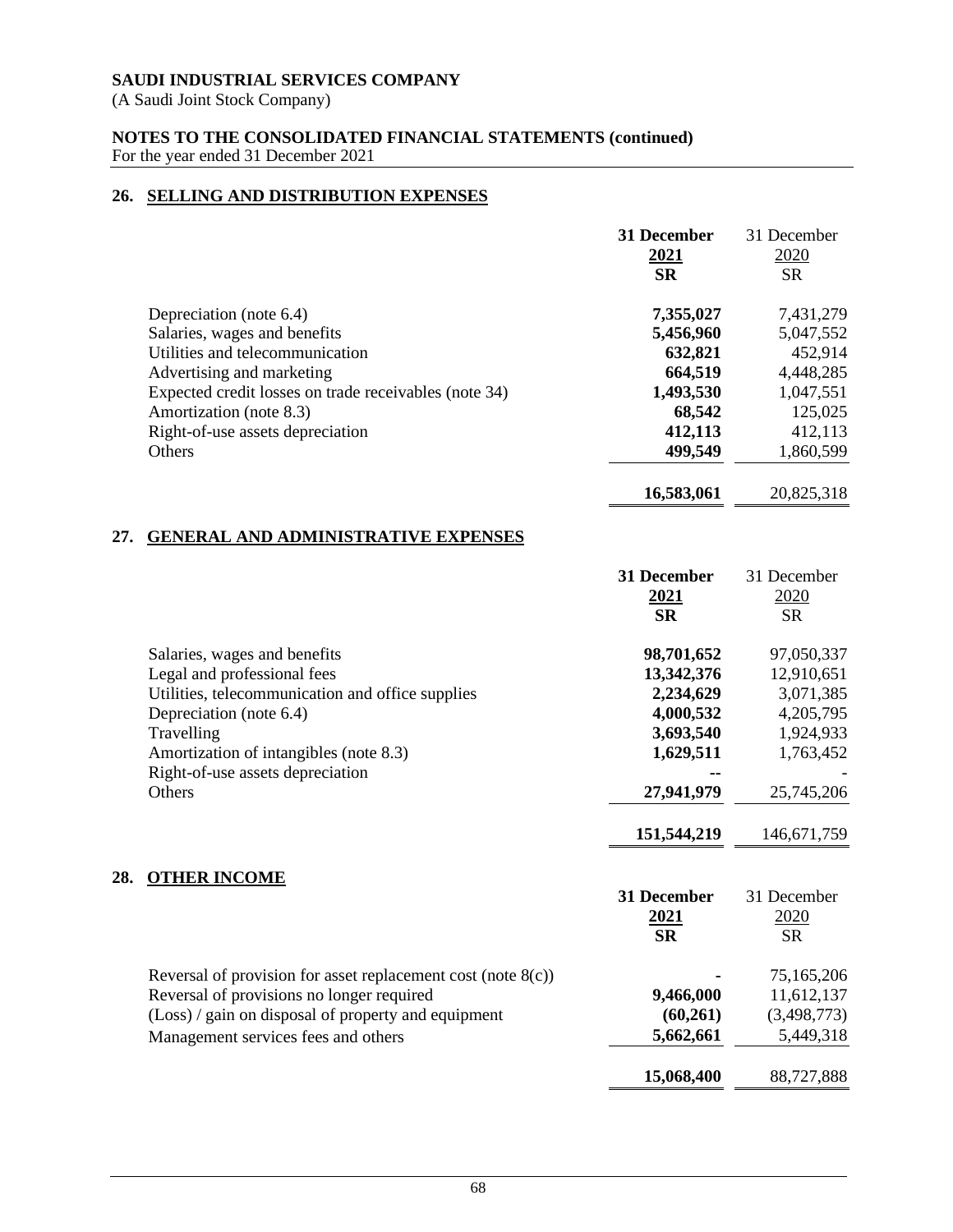(A Saudi Joint Stock Company)

# **NOTES TO THE CONSOLIDATED FINANCIAL STATEMENTS (continued)** For the year ended 31 December 2021

# **29. ZAKAT AND INCOME TAX CHARGE , NET**

Zakat and income tax charge for the year comprise of:

|                                                                                                                                     | 31 December<br>2021<br><b>SR</b> | 31 December<br>2020<br><b>SR</b> |
|-------------------------------------------------------------------------------------------------------------------------------------|----------------------------------|----------------------------------|
| Zakat charge for the year related to Saudi partners (note 29.1)<br>Income tax charge / (reversal) for the year related to non-Saudi | 12,636,098                       | 8,603,634                        |
| shareholders (note 29.3)                                                                                                            | 5,801,332                        | 7,903,635                        |
| Adjustments related to prior years (notes 29.1 and 29.2)                                                                            |                                  | (77, 438)                        |
|                                                                                                                                     | 18,437,430                       | 16,429,831                       |
| 29.1 Movement in provision for Zakat is as follows:                                                                                 |                                  |                                  |
|                                                                                                                                     | 31 December                      | 31 December<br>2020              |
|                                                                                                                                     | <u>2021</u><br><b>SR</b>         | <b>SR</b>                        |
| At the beginning of the year                                                                                                        | 8,809,495                        | 6,716,894                        |
| Charge for the year                                                                                                                 | 12,636,098                       | 8,603,634                        |
| Adjustments relating to prior year                                                                                                  |                                  | (91, 593)                        |
| Amounts paid during the year                                                                                                        | (7,656,960)                      | (6,419,440)                      |
| At the end of the year                                                                                                              | 13,788,633                       | 8,809,495                        |
| 29.2 Movement in provision for current income tax is as follows:                                                                    |                                  |                                  |
|                                                                                                                                     | 31 December                      | 31 December                      |
|                                                                                                                                     | <u>2021</u>                      | 2020                             |
|                                                                                                                                     | <b>SR</b>                        | <b>SR</b>                        |

| 4,833,542   | 3,522,118   |
|-------------|-------------|
| (6,615,887) | (4,115,690) |
| $\sim$      | 14,155      |
| 7,927,311   | 5,897,489   |
| 3,522,118   | 1,726,164   |
|             |             |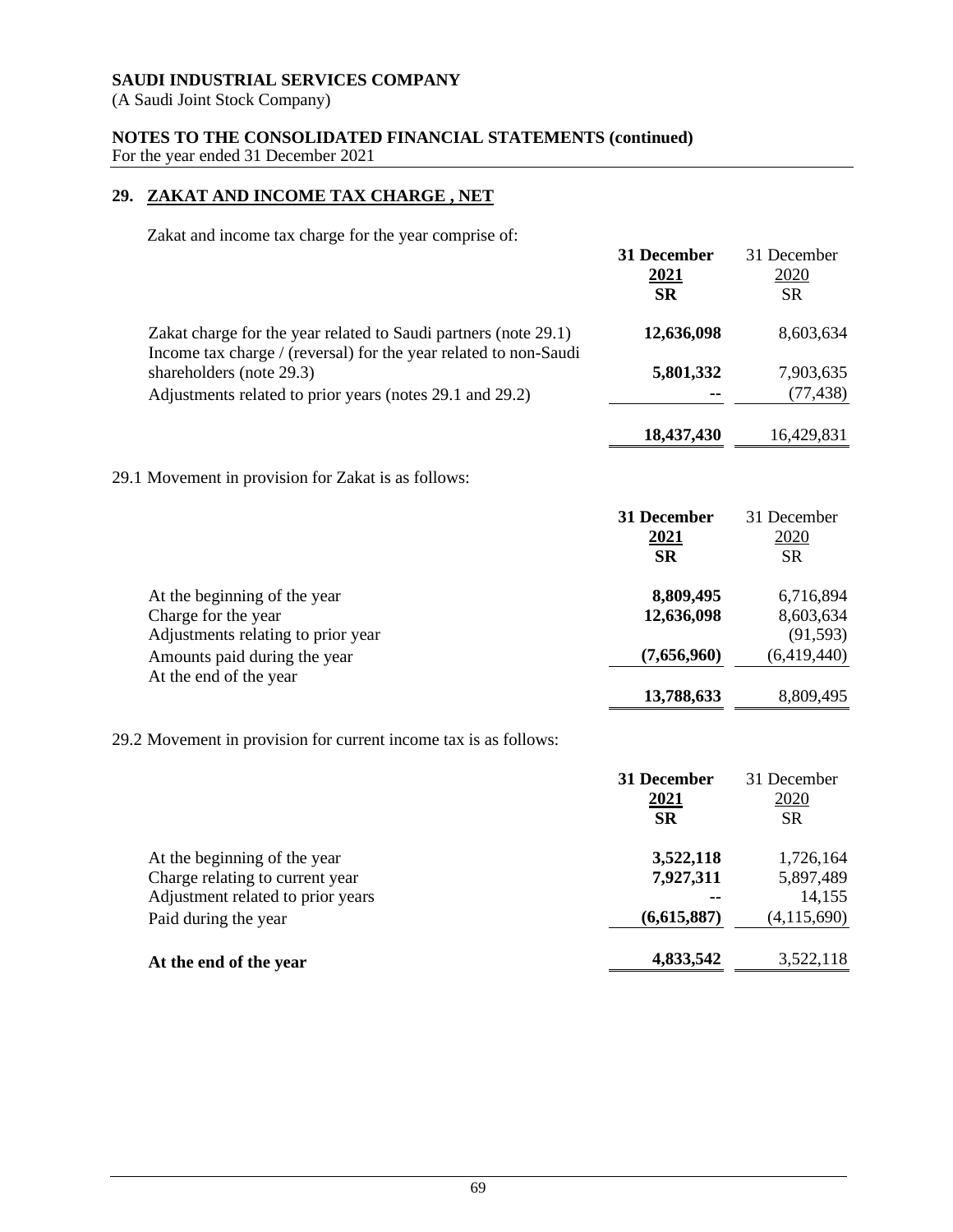(A Saudi Joint Stock Company)

# **NOTES TO THE CONSOLIDATED FINANCIAL STATEMENTS (continued)**

For the year ended 31 December 2021

# **29. ZAKAT AND INCOME TAX (continued)**

29.3 Major components of income tax are as follows:

|                                     | 31 December   | 31 December |
|-------------------------------------|---------------|-------------|
|                                     | 2021          | 2020        |
|                                     | <b>SR</b>     | <b>SR</b>   |
| Current income tax (see note 29.2)  | 7,927,311     | 5,897,489   |
| Deferred income tax (see note 29.4) | (2, 125, 979) | 2,006,146   |
|                                     | 5,801,332     | 7,903,635   |
|                                     |               |             |

Income tax charge relating to the non-Saudi partners of RSGT has been provided based on non-Saudi partners share of adjusted net income for the year at the rate of 20%.

29.4 Movement in deferred tax asset during the year is as follows:

|                                                                                | 31 December<br>2021<br><b>SR</b> | 31 December<br>2020<br><b>SR</b> |
|--------------------------------------------------------------------------------|----------------------------------|----------------------------------|
| At the beginning of the year                                                   | 2,401,519                        | 4,407,665                        |
| Deferred tax credit / (expense) during the year charged to<br>income statement | 2,125,979                        | (2,006,146)                      |
| At the end of the year                                                         | 4,527,498                        | 2,401,519                        |

### 29.5 Zakat assessments status

### *Parent Company*

During the year, the Parent Company received an offer by the Zakat Tax and Customs Authority ("ZATCA") Settlement Committee to pay SR 8 million as a full and final settlement against zakat and tax for years from 2002 to 2013. Management of the Parent Company confirmed their acceptance to the ZATCA Settlement Committee and, simultaneously, requested to adjust SR 3.9 million already paid by the Parent Company for those years. The ZATCA adjusted the settlement SADAD invoice of SR 8 million by reflecting SR 3.9 million already paid. During the year ended 31 December 2021 the Company paid the net due amount of SR 4.1 million and finalised the zakat assessment up to year 2013. Furthermore, the ZATCA has also raised assessments for the years 2014 to 2015 and year 2016 to 2018 with an additional liability of SR 0.47 million and SR 1.4 million respectively. The Company accepted and paid the imposition of Zakat amounting to SR 0.47 million and SR 1.4 million during the year and finalized the assessment up to the year 2018. During the current year, ZATCA has raised the assessments for years 2019 and 2020 with an additional liability of SR 2.65 million. The Parent Company has filed an appeal with ZATCA in respect of these assessments and settled SR 0.66 million representing 25% of the assessed amount pursuant to the requirement under the New Zakat Regulation. Subsequent to filing of appeal, the ZATCA has issued its revised assessments with a reduced Zakat liability SR 0.019 million which SISCO has accepted under protest. The Company is in the process of requesting a refund from ZATCA for the overpaid Zakat of SR 0.64 million which pertains to the 25% Zakat settled upon filing the appeal.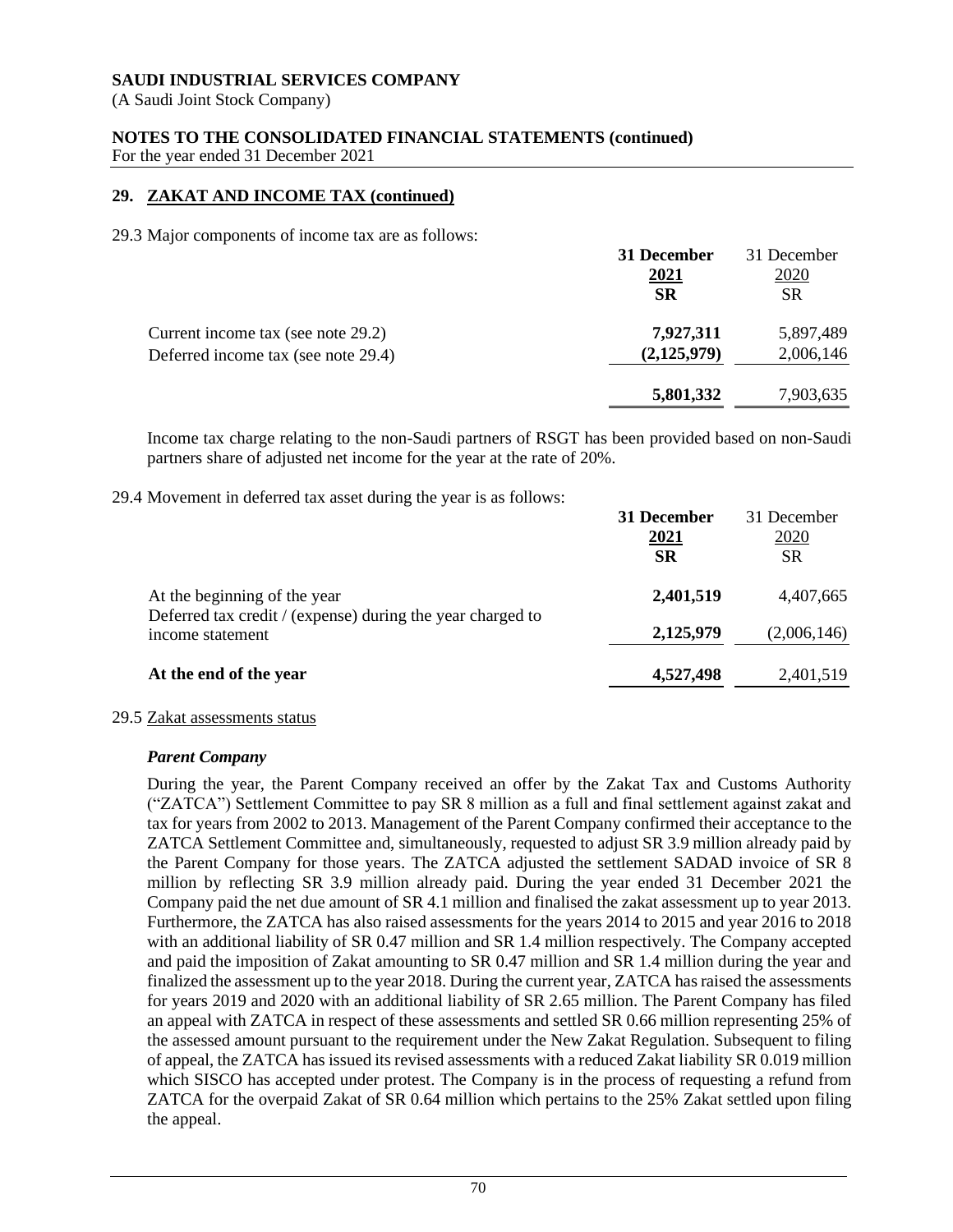(A Saudi Joint Stock Company)

#### **NOTES TO THE CONSOLIDATED FINANCIAL STATEMENTS (continued)** For the year ended 31 December 2021

## **29. ZAKAT AND INCOME TAX (continued)**

#### 29.5 Zakat assessments status (continued)

#### *Subsidiaries*

## *Red Sea Gateway Terminal Company Limited and Red Sea Ports Development Company ("the Subsidiaries")*

RSGT has finalized its Zakat and income tax assessments with ZATCA up to 2013 and has filed its Zakat and income tax returns up to the year 2020. Tax / zakat assessment for the year 2014 is considered as finalized under statute of limitation. RSGT has received an assessment SR 0.115 million for year 2015 which was accepted and paid. Up to, the date of these consolidated financial statements, ZATCA is yet to raise the assessment for the years from 2016 through 2020.

RSPD has filed its Zakat and income tax returns with ZATCA up to the year 2020. RSPD has received an assessment for year 2018 which was accepted and paid under protest. Assessment for the years upto 2015 and prior years are considered as finalized under statute of limitation. Up to the date of this report, ZATCA is yet to raise assessments for the years from 2016 through 2017 and 2019 to 2020.

#### *Saudi Trade and Export Development Company Limited ("the Subsidiary")*

The Subsidiary has finalized its Zakat assessments with ZATCA up to 2016 and has filed its Zakat returns up to 2020. Up to the date of these consolidated financial statements, ZATCA is yet to raise the assessment for the years from 2017 to 2020.

#### *Support Services Operation Company Limited ("the Subsidiary")*

The Subsidiary has finalized its Zakat assessments with GAZT for the years 2007 to 2008 and 2016 to 2018. Isnad has filed its Zakat returns up to 2020. ZATCA has not raised the assessment for the years from 31 December 2009 to 31 December 2015 and 31 December 2019 to 31 December 2020 .

#### *Kindasa Water Service Company ("the Subsidiary")*

The Subsidiary has finalized its Zakat assessments with ZATCA up to 2015 and has filed its Zakat returns up to 2020. Up to the date of these consolidated financial statements, ZATCA is yet to raise the assessment for the years from 2016 to 2020.

#### **30. EARNINGS PER SHARE**

Basic earnings per share (EPS) is calculated by dividing profit for the period attributable to ordinary equity holders of the Parent Company by the weighted average number of ordinary shares in issue outstanding during the year.

|                                                                  | 31 December | 31 December |
|------------------------------------------------------------------|-------------|-------------|
|                                                                  | <u>2021</u> | <u>2020</u> |
|                                                                  | <b>SR</b>   | <b>SR</b>   |
| Profit for the year attributable to ordinary shareholders of the |             |             |
| <b>Parent Company</b>                                            | 57,878,318  | 139,412,924 |
| Weighted average number of ordinary shares in issue              | 81,600,000  | 81,600,000  |
| Basic and diluted earnings per share                             | 0.71        |             |

The diluted EPS is same as the basic EPS as the Group does not have any dilutive instruments in issue.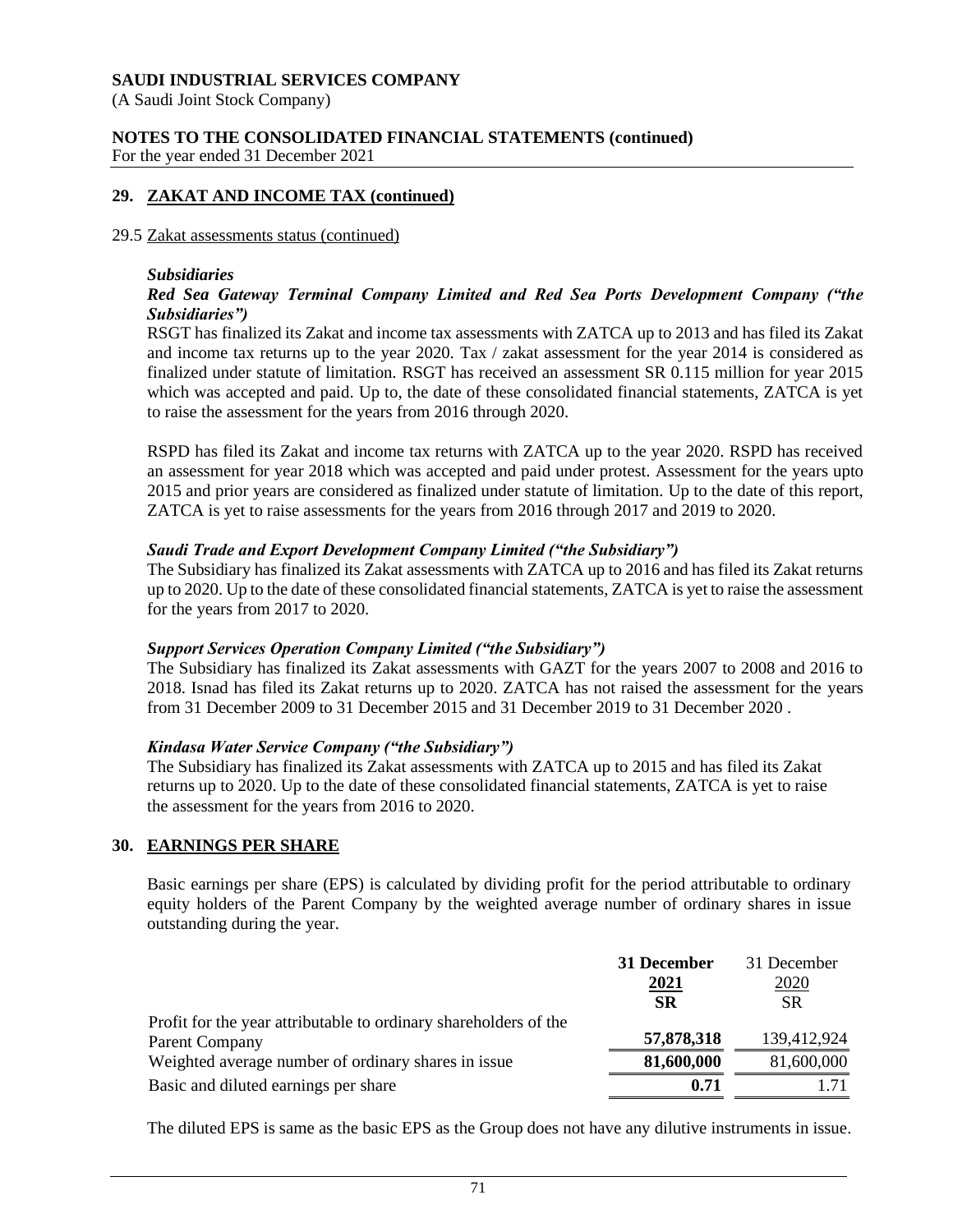(A Saudi Joint Stock Company)

## **NOTES TO THE CONSOLIDATED FINANCIAL STATEMENTS (continued)**

For the year ended 31 December 2021

## **31. RELATED PARTY TRANSACTIONS AND BALANCES**

Related parties represent the shareholders, directors and key management personnel of the Company, associates of the Group, and other entities (Affiliates) controlled, jointly controlled or significantly influenced by such parties. Pricing policies and terms of these transactions are approved by the Company's management.

a) Significant related party transactions for the year ended 31 December are as follows:

## **Due from related parties**

| <b>Related party</b>          | Relationship | <b>Description</b>                                                         | <b>Amount of transaction</b> |             | <b>Balance as at</b> |             |
|-------------------------------|--------------|----------------------------------------------------------------------------|------------------------------|-------------|----------------------|-------------|
|                               |              |                                                                            | 31 December                  | 31 December | 31 December          | 31 December |
|                               |              |                                                                            | 2021                         | <u>2020</u> | <u>2021</u>          | 2020        |
|                               |              |                                                                            | <b>SR</b>                    | <b>SR</b>   | <b>SR</b>            | <b>SR</b>   |
| International Water           | Associate    | Sales of goods and services                                                | 66,565,273                   | 65,195,702  | 9,532,543            | 11,206,981  |
| <b>Distribution Company</b>   |              | Services rendered to associate                                             | 759,000                      | 726,000     |                      | 73,430      |
|                               |              | Expenses incurred by associate on behalf of the Group                      | (11, 867)                    | (10,088)    |                      |             |
|                               |              | Expenses incurred by Group on behalf of the associate                      | 78,200                       | 117,704     |                      |             |
|                               |              | Dividend received from associate                                           | 4,000,000                    | 4,000,000   |                      |             |
| Arabian Bulk Trade Limited    | Affiliate    | Sales of goods and services<br>Expenses incurred by Group on behalf of the | 348,900                      | 69,510      | 356,373              | 74,293      |
|                               |              | Associate                                                                  | 3,393                        | 6,193       |                      |             |
| Al Jabr Talke Company         | Associate    | Services rendered to associate                                             | 138,000                      | 342,000     |                      | 23,000      |
| Limited                       |              | Dividend received from associate                                           | 10,105,988                   | 11,025,967  |                      |             |
|                               |              | Expenses cross charged by Group to associate                               | 427,230                      | 127,100     |                      |             |
| Saudi Water and               |              |                                                                            |                              |             |                      |             |
| <b>Environmental Services</b> |              |                                                                            |                              |             |                      |             |
| Company Limited               | Associate    | Sales of goods and services                                                | 2,087,380                    | 5,019,904   | 14,675               | 249,996     |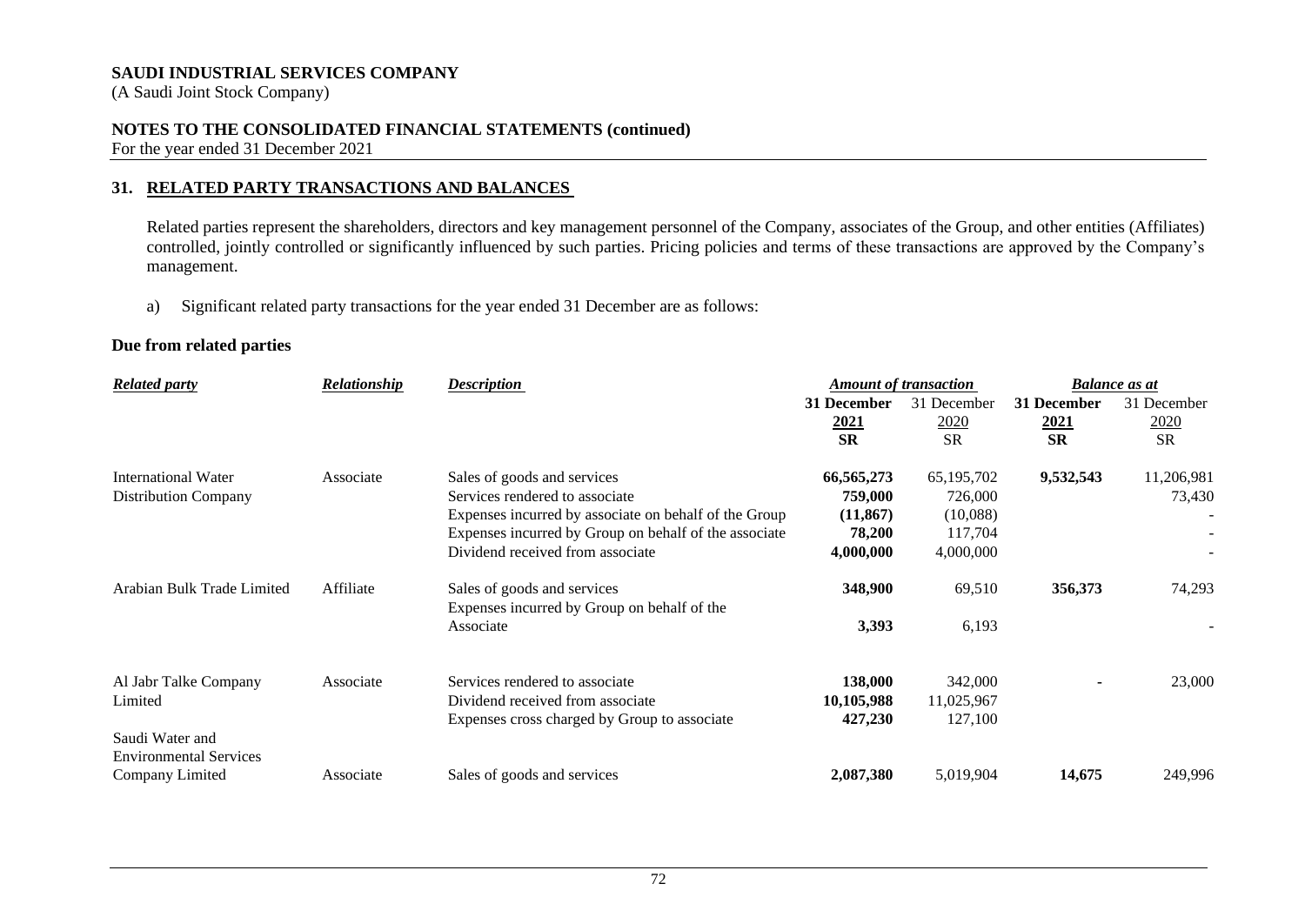(A Saudi Joint Stock Company)

## **NOTES TO THE CONSOLIDATED FINANCIAL STATEMENTS (continued)**

For the year ended 31 December 2021

## **31. RELATED PARTY TRANSACTIONS AND BALANCES (continued)**

## **Due from related parties (continued)**

| <b>Related party</b>     | <b>Relationship</b> | <b>Description</b>                                                   | <b>Amount of transaction</b> |             | <b>Balance</b> as at |             |  |
|--------------------------|---------------------|----------------------------------------------------------------------|------------------------------|-------------|----------------------|-------------|--|
|                          |                     |                                                                      | 31 December                  | 31 December | 31 December          | 31 December |  |
|                          |                     |                                                                      | <u>2021</u>                  | 2020        | <u>2021</u>          | 2020        |  |
|                          |                     |                                                                      | <b>SR</b>                    | <b>SR</b>   | <b>SR</b>            | <b>SR</b>   |  |
| Xenel Industries Limited | Shareholder         | Expenses incurred by the Group on behalf of the                      |                              |             |                      |             |  |
|                          |                     | Shareholder<br>Expenses incurred by the shareholder on behalf of the | 337,862                      | 315,628     |                      |             |  |
|                          |                     | Group                                                                | (40, 095)                    | (160, 845)  | 718,731              | 420,964     |  |
| <b>Total</b>             |                     |                                                                      |                              |             | 10,622,322           | 12,048,664  |  |

## **Due to related parties**

| <b>Related party</b>         | Relationship | <b>Description</b><br><b>Amount of transaction</b> |                          |                |                          | <b>Balance as at</b> |  |
|------------------------------|--------------|----------------------------------------------------|--------------------------|----------------|--------------------------|----------------------|--|
|                              |              |                                                    | 31 December              | 31 December    | 31 December              | 31 December          |  |
|                              |              |                                                    | <u> 2021</u>             | 2020           | <u>2021</u>              | 2020                 |  |
|                              |              |                                                    | <b>SR</b>                | <b>SR</b>      | <b>SR</b>                | <b>SR</b>            |  |
| Al Karam Alarabi Catering    |              |                                                    |                          |                |                          |                      |  |
|                              | Affiliate    | Purchase of goods and services                     | (19, 298, 438)           | (18, 557, 097) | 1,602,928                |                      |  |
| Haji Abdullah Ali Reza & Co. |              |                                                    |                          |                |                          |                      |  |
| Limited - General Technical  |              |                                                    |                          |                |                          |                      |  |
| Division                     | Affiliate    | Purchase of goods and services                     | $\overline{\phantom{a}}$ | (657, 736)     | $\overline{\phantom{a}}$ | 36,605               |  |
| <b>Total</b>                 |              |                                                    |                          |                | 1,602,928                | 36,605               |  |
|                              |              |                                                    |                          |                |                          |                      |  |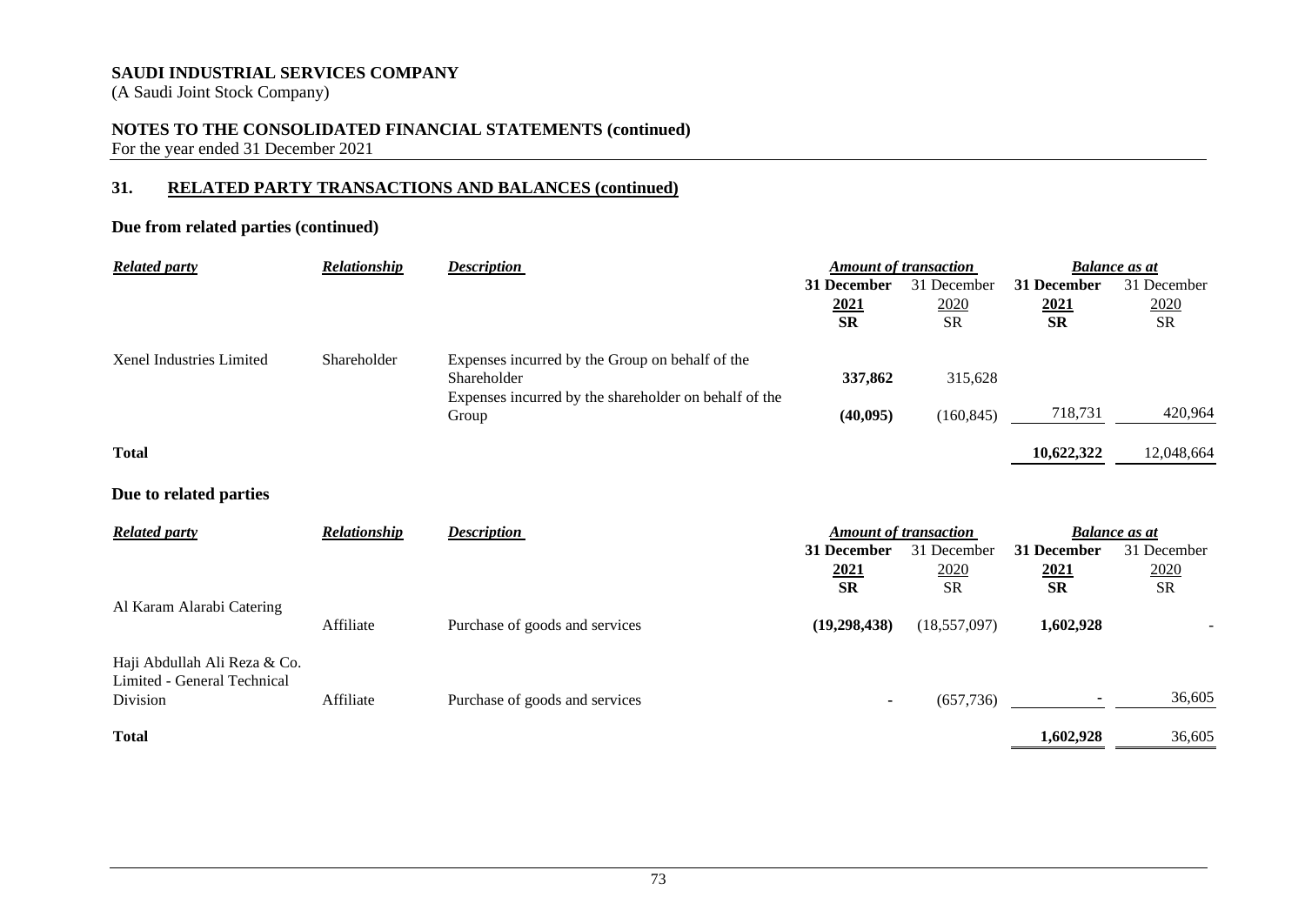(A Saudi Joint Stock Company)

# **NOTES TO THE CONSOLIDATED FINANCIAL STATEMENTS (continued)**

For the year ended 31 December 2021

## **31. RELATED PARTY TRANSACTIONS AND BALANCES (continued)**

b) Key management personnel remuneration and compensation comprised of the following:

|                              | 31 December<br><u>2021</u><br><b>SR</b> | 31 December<br><u>2020</u><br><b>SR</b> |
|------------------------------|-----------------------------------------|-----------------------------------------|
| Short term employee benefits | 12,529,606                              | 13,608,875                              |
| Post-employment benefits     | 451,471                                 | 434,626                                 |
|                              | 12,981,077                              | 14,043,501                              |

Short term employee benefits of the Group's key management personnel include remuneration, salaries and bonuses.

c) Board of Directors / Committee members remuneration and compensation comprised of the following:

|                               | 31 December | 31 December |
|-------------------------------|-------------|-------------|
|                               | 2021        | 2020        |
|                               | <b>SR</b>   | <b>SR</b>   |
| Meeting attendance fees       | 872,000     | 744,000     |
| Other short term remuneration | 7,370,000   | 6,842,500   |
|                               | 8,242,000   | 7,586,500   |

## **32. COMMITMENTS AND CONTINGENCIES**

Contingencies relating to Zakat and income tax are disclosed in note 29.

At 31 December 2021, the Group's bankers have issued letters of guarantee amounting to SR 149.5 million (31 December 2020: SR 156.3 million) against which cash margin of SR 5.9 million (31 December 2020: SR 2.77 million) was deposited.

As at 31 December 2021, the Group has commitments for work in progress assets amounting to SR 262.8 million (31 December 2020: SR 4.8 million) mainly relating to new logistic hub and park construction project and new desalination plant construction and development project.

## **33. BUSINESS SEGMENTS**

The Group has the following main business segments:

- Port development and operations
- Water desalination and distribution
- Logistic parks and support services
- Unallocated: Consists of investment activities and head office functions.

These business segments are located within the Kingdom of Saudi Arabia and are the Group's strategic business units. All revenue are generated within Kingdom of Saudi Arabia.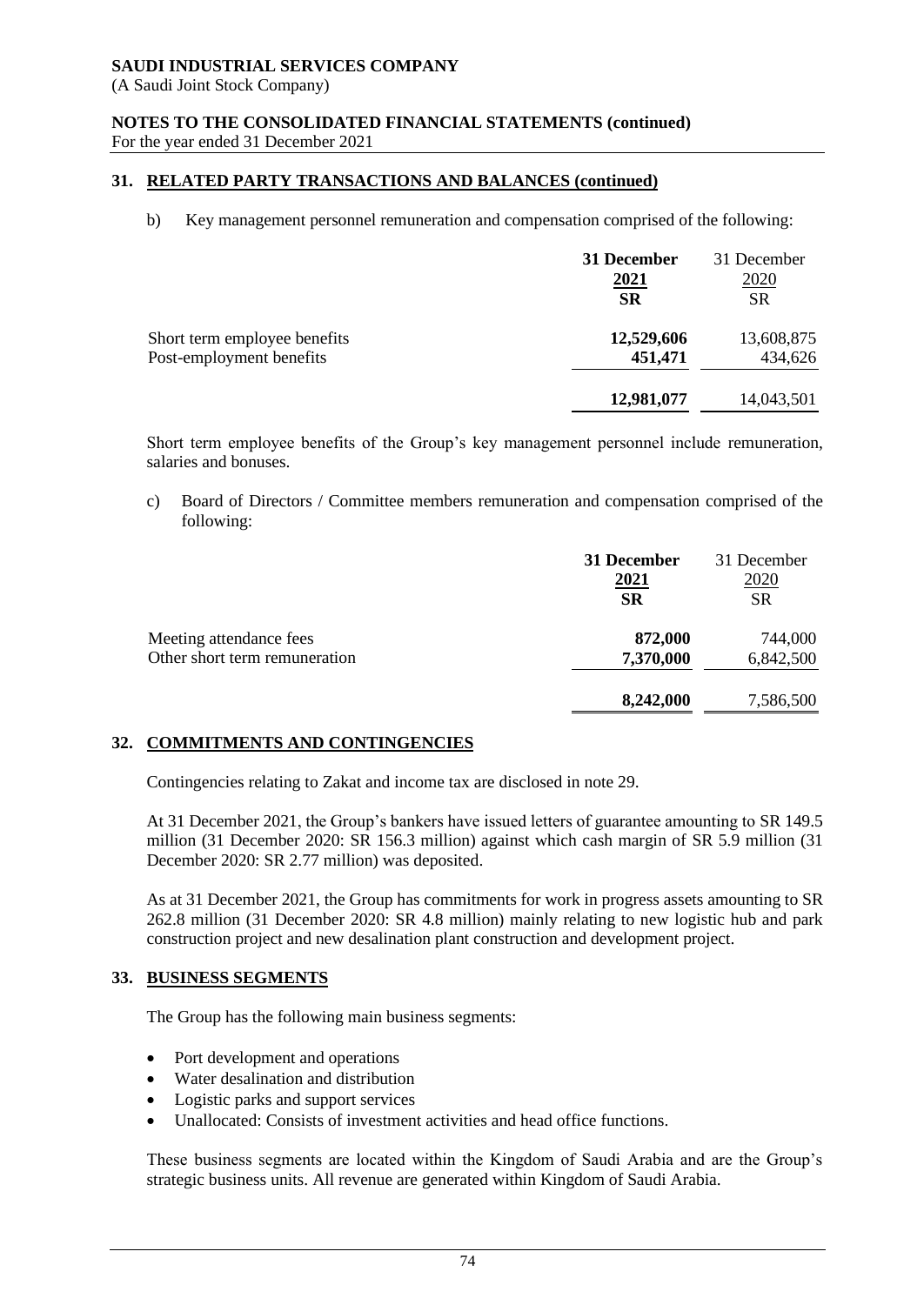(A Saudi Joint Stock Company)

#### **NOTES TO THE CONSOLIDATED FINANCIAL STATEMENTS (continued)**

For the year ended 31 December 2021

#### **33. BUSINESS SEGMENTS (continued)**

The Company's top management reviews internal management reports of each strategic business unit at least quarterly. Segment results that are reported to the top management include items directly attributable to a segment as well as those that can be allocated on a reasonable basis.

Information regarding the results of each reportable segment is included below. Performance is measured based on segment revenues, as included in the internal management reports that are reviewed by the top management. The following table presents segment information (assets, liabilities, revenue and net income) for each of the business segments as at and for the year ended 31 December:

|                                                                                   | <b>Reportable segments</b>    |                                     |                                 |                          |                                |                          |
|-----------------------------------------------------------------------------------|-------------------------------|-------------------------------------|---------------------------------|--------------------------|--------------------------------|--------------------------|
|                                                                                   | Port<br>development           | Logistic parks                      | Water<br>desalination           |                          |                                |                          |
| 31 December 2021                                                                  | and<br>operations<br>(SR'000) | and support<br>services<br>(SR'000) | and<br>distribution<br>(SR'000) | <b>Total</b><br>(SR'000) | <b>Unallocated</b><br>(SR'000) | <b>Total</b><br>(SR'000) |
| <b>External revenue</b><br>Point in time                                          | 723,882                       | 38,989                              | 97,369                          | 860,240                  |                                | 860,240                  |
| Over period of<br>time                                                            | 64,208                        | 61,989                              |                                 | 126,197                  |                                | 126,197                  |
| <b>Total External</b><br>revenue<br><b>Inter-segment</b>                          | 788,090                       | 100,978                             | 97,369                          | 986,437                  |                                | 986,437                  |
| revenue                                                                           |                               |                                     | (1,029)                         | (1,029)                  |                                | (1,029)                  |
| <b>Segment revenue</b>                                                            | 788,090                       | 100,978                             | 96,340                          | 985,408                  |                                | 985,408                  |
| Cost of revenue                                                                   | 406,753                       | 63,073                              | 70,139                          | 539,965                  |                                | 539,965                  |
| Inter-segment cost<br>of revenue                                                  | (1,029)                       |                                     |                                 | (1,029)                  |                                | (1,029)                  |
| <b>Segment cost</b>                                                               | 405,724                       | 63,073                              | 70,139                          | 538,936                  |                                | 538,936                  |
| <b>Segment gross</b><br>profit                                                    | 382,366                       | 37,905                              | 26,201                          | 446,472                  |                                | 446,472                  |
| <b>Finance cost</b><br><b>Depreciation and</b><br>amortization<br>Profit / (loss) | 200,536<br>133,497            | 2,084<br>17,402                     | 445<br>22,634                   | 203,065<br>173,533       | 476<br>213                     | 203,541<br>173,746       |
| attributable to<br>shareholders of the<br><b>Parent Company</b>                   | 53,358                        | 5,480                               | 3,313                           | 62,151                   | (4,273)                        | 57,878                   |
| <b>Segment assets</b>                                                             | 3,576,168                     | 471,585                             | 167,799                         | 4,215,552                | 779,499                        | 4,995,051                |
| <b>Segment liabilities</b>                                                        | 2,534,164                     | 114,411                             | 28,430                          | 2,677,005                | 21,660                         | 2,698,665                |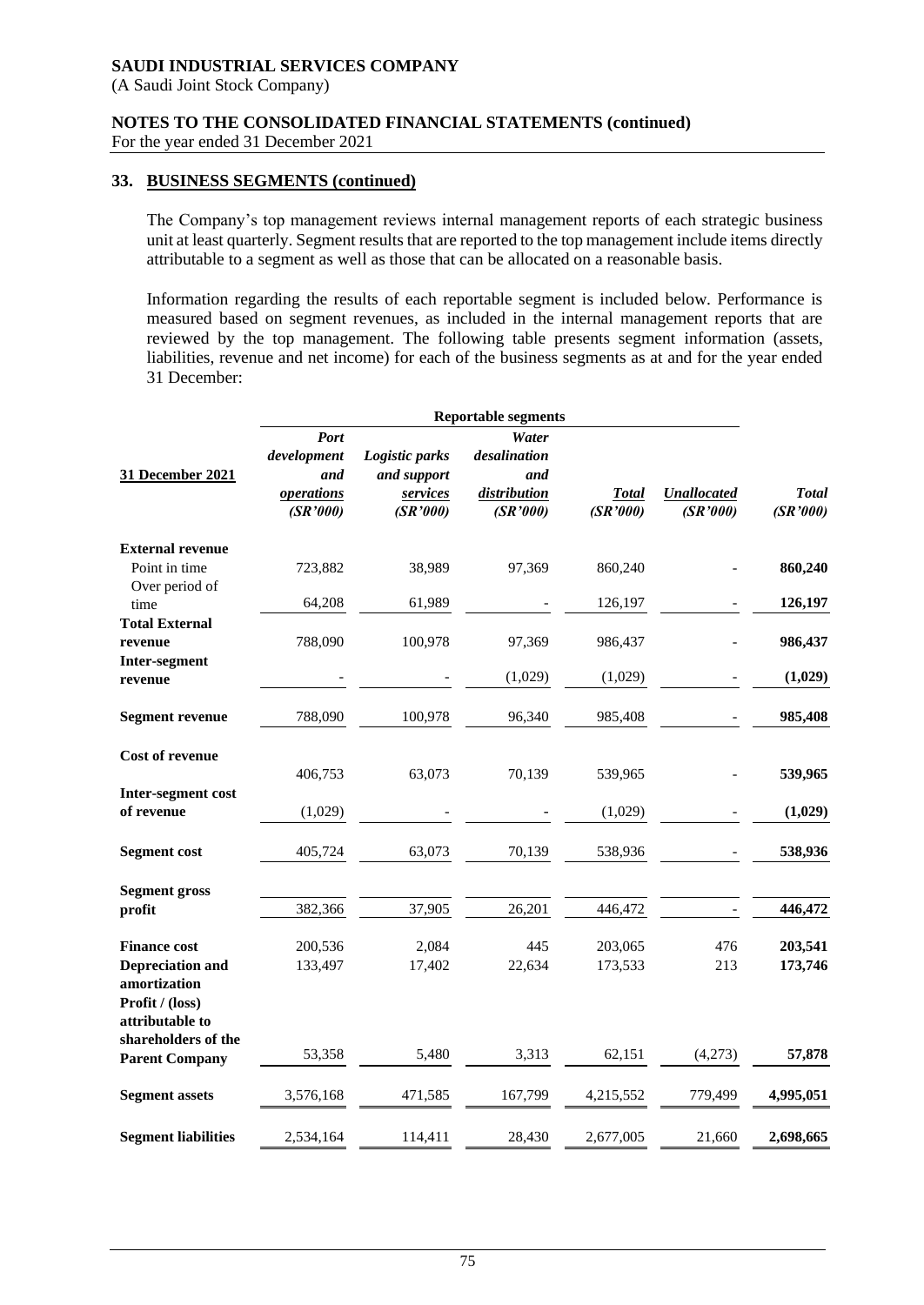(A Saudi Joint Stock Company)

#### **NOTES TO THE CONSOLIDATED FINANCIAL STATEMENTS (continued)**

For the year ended 31 December 2021

## **33. BUSINESS SEGMENTS (continued)**

|             |                | Reportable segments |           |             |           |
|-------------|----------------|---------------------|-----------|-------------|-----------|
| Port        |                | Water               |           |             |           |
| development | Logistic parks | desalination        |           |             |           |
| and         | and support    | and                 |           |             |           |
| operations  | services       | distribution        | Total     | Unallocated | Total     |
| (SR'000)    | (SR'000)       | (SR'000)            | (SR'000)  | (SR'000)    | (SR'000)  |
|             |                |                     |           |             |           |
| 684,291     | 36,469         | 93,210              | 813,970   |             | 813,970   |
| 159,233     | 48,624         |                     | 207,857   |             | 207,857   |
|             |                |                     |           |             |           |
|             |                |                     |           |             | 1,021,827 |
|             |                | (963)               | (963)     |             | (963)     |
| 843,524     | 85,093         | 92,247              | 1,020,864 |             | 1,020,864 |
|             |                |                     |           |             |           |
| 481,941     | 50,255         | 65,892              | 598,088   |             | 598,088   |
| (963)       |                |                     | (963)     |             | (963)     |
| 480,978     | 50,255         | 65,892              | 597,125   |             | 597,125   |
| 362,546     | 34,838         | 26,355              | 423,740   |             | 423,740   |
| 130,931     | 2,239          | 311                 | 133,481   |             | 133,481   |
| 123,669     | 17,702         | 22,175              | 163,546   | 299         | 163,845   |
|             |                |                     |           |             |           |
| 120,868     | 10,873         | 2,360               | 134,101   | 5,312       | 139,413   |
| 3,536,229   | 416,201        | 188,050             | 4,140,480 | 266,674     | 4,407,154 |
| 2,530,370   | 112,289        | 30,998              | 2,673,657 | 23,920      | 2,697,577 |
|             | 843,524        | 85,093              | 93,210    | 1,021,827   |           |

## **34. FINANCIAL RISK MANAGEMENT**

The Group's activities expose it to a variety of financial risks: market risk (including interest rate risks, currency risk and price risk), credit risk and liquidity risk. The Group's overall risk management program focuses on robust liquidity management as well as monitoring of various relevant market variables, thereby consistently seeking to minimize potential adverse effects on the Group's financial performance. The Group uses derivative financial instruments to hedge certain risk exposures.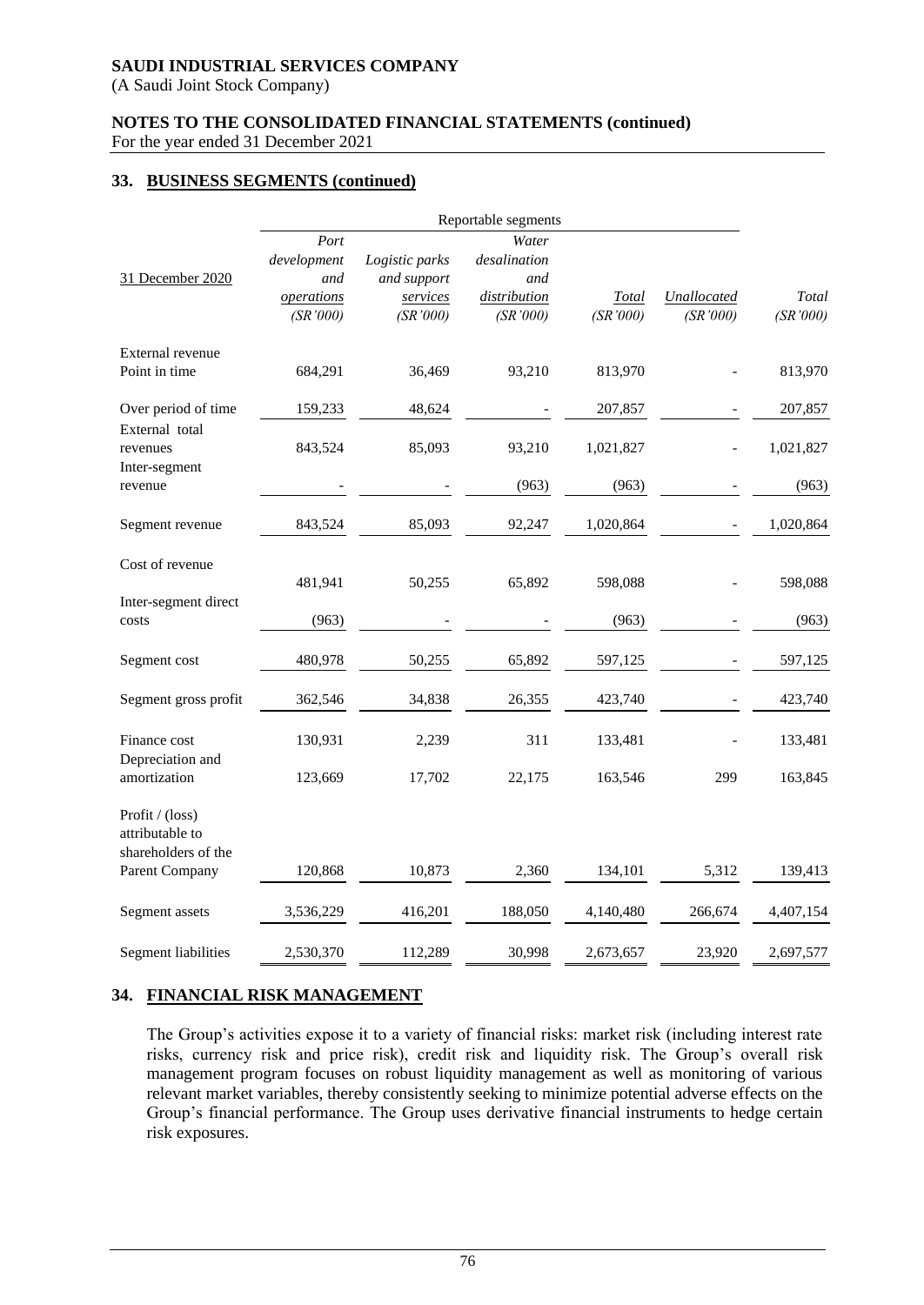(A Saudi Joint Stock Company)

**NOTES TO THE CONSOLIDATED FINANCIAL STATEMENTS (continued)**

For the year ended 31 December 2021

## **34. FINANCIAL RISK MANAGEMENT (continued)**

#### **Market risk**

Market risk is the risk that the fair value or future cash flows of a financial instrument will fluctuate because of changes in market prices. Market risk comprises three types of risk: interest rate risk, currency risk and other price risk, such as equity price risk and commodity risk. Financial instruments affected by market risk include long term loans and long term liabilities.

#### *Interest rate risk*

Interest rate risk is the exposure to various risks associated with the effect of fluctuations in the prevailing interest rates on the Group's financial position and cash flows. The Group manages the interest rate risk by regularly monitoring the interest rate profiles of its interest bearing financial instruments.

Majority of the Group's borrowings are at floating rate of interest and are subject to re-pricing on a regular basis. Management regularly monitors the changes in interest rates. The Group enters into Interest Rate Swaps ("IRS") (Derivative financial instruments) to manage its exposure to interest rate risk. Such IRS is designated as a Cash flow hedge.

Increase / decrease in variable rate by 1% with all other variables held constant, the impact on the equity and profit before zakat and income tax for the year would have been SR 4.1 million (31 December 2020: SR 4.6 million).

#### *Foreign currency risk*

Foreign currency risk is the risk that the value of a financial instrument will fluctuate due to changes in foreign exchange rates. The Group's transactions are principally in Saudi Riyals and United States Dollar. Other transactions in foreign currencies are not material. The Group's management believes that their exposure to currency risk is limited as US Dollar is pegged to Saudi Riyal. Currency risk is managed on a regular basis and fluctuation in the exchange rates are monitored on a continuous basis.

#### *Other price risk*

The Group does not hold quoted instruments, accordingly, not exposed to other price risk.

#### **Credit risk**

Credit risk is the risk that one party to financial instrument will fail to discharge an obligation and cause the other party to incur a financial loss. To reduce exposure to credit risk, the Group has developed a formal approval process whereby credit limits are applied to its customers. The management also continuously monitors the credit exposure towards the customers and makes provision against those balances considered doubtful of recovery. To mitigate the risk, the Group has a system of assigning credit limits to its customers based on an extensive evaluation based on customer profile and payment history.

The Groups gross maximum exposure to credit risk at the reporting date is as follows: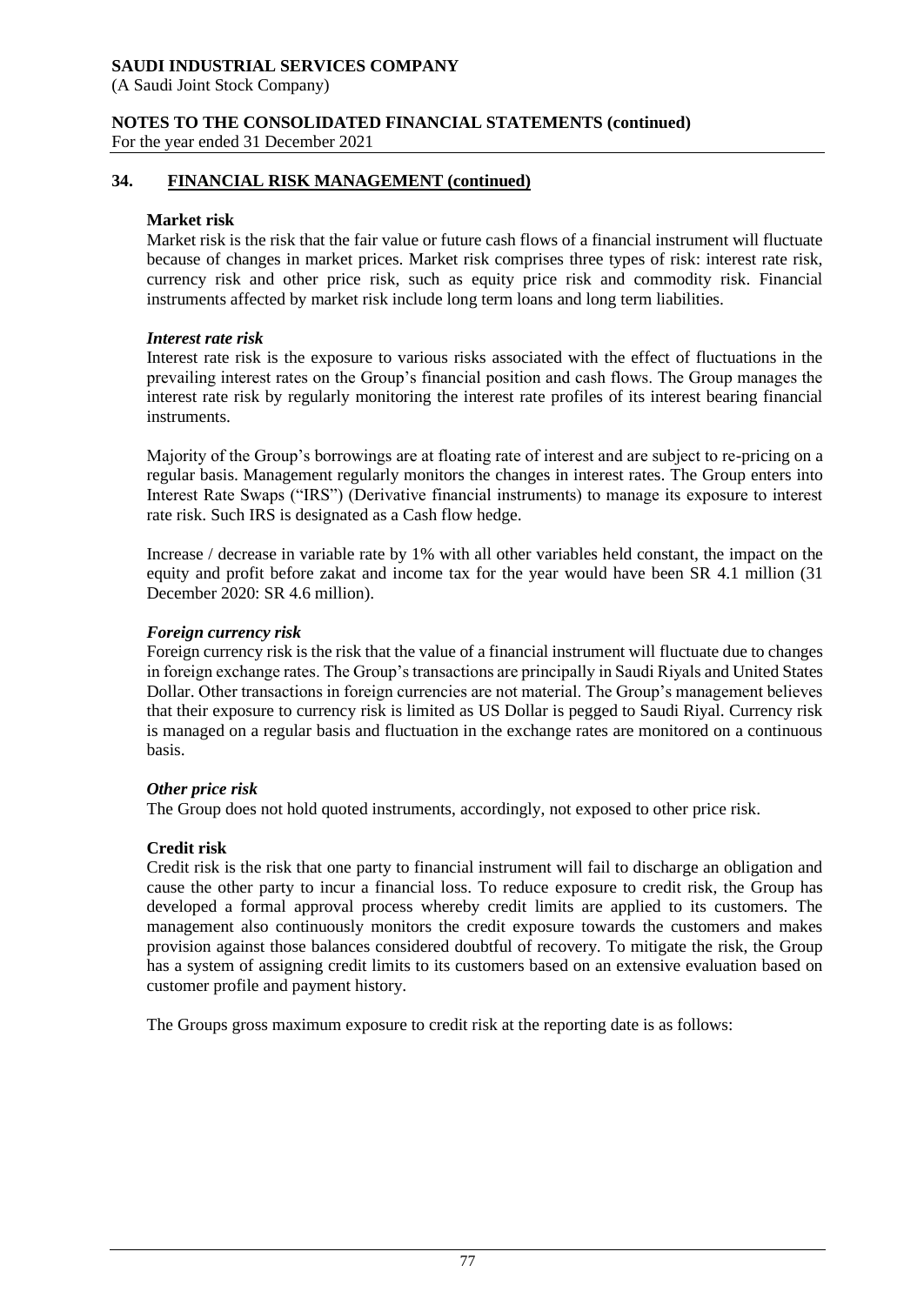(A Saudi Joint Stock Company)

#### **NOTES TO THE CONSOLIDATED FINANCIAL STATEMENTS (continued)** For the year ended 31 December 2021

#### **34. FINANCIAL RISK MANAGEMENT (continued)**

#### **Credit risk (continued)**

|                          | 31 December | 31 December |  |
|--------------------------|-------------|-------------|--|
|                          | <u>2021</u> | <u>2020</u> |  |
|                          | <b>SR</b>   | <b>SR</b>   |  |
| <b>Financial assets</b>  |             |             |  |
| Trade receivables, net   | 96,211,788  | 102,696,717 |  |
| Due from related parties | 10,622,322  | 12,048,664  |  |
| Balances with banks      | 892,115,844 | 336,299,837 |  |
|                          | 998,949,954 | 451,045,218 |  |
|                          |             |             |  |

Customer credit risk is managed by each business unit subject to the Group's established policy, procedures and control relating to customer credit risk management. As at 31 December 2021, 6 largest customers (31 December 2020: 6 largest customers) account for approximately 92% (31 December 2020: 74%) of outstanding trade receivables.

An impairment analysis is performed at each reporting date using a provision matrix to measure expected credit losses. The calculation reflects the probability-weighted outcome, the time value of money and reasonable and supportable information that is available at the reporting date about past events, current conditions and forecasts of future economic conditions. The maximum exposure to credit risk at the reporting date is the carrying value of each class of financial assets. Outstanding customer receivables are regularly monitored. Some customers are also secured, where possible, by way of cash promissory note, security deposit or advance, which are considered integral part of trade receivables and considered in the calculation of impairment.

Set out below is the information about the credit risk exposure on the Group's trade receivables using a provision matrix:

|                                             |                |             | <b>31 December 2021</b> |                  |            |              |
|---------------------------------------------|----------------|-------------|-------------------------|------------------|------------|--------------|
|                                             |                |             | $90 - 180$              | $271 - 365$      |            |              |
|                                             | <b>Current</b> | $< 90$ days | <u>days</u>             | <u>days</u>      | >1 year    | <b>Total</b> |
|                                             | <b>SR</b>      | <b>SR</b>   | <b>SR</b>               | <b>SR</b>        | <b>SR</b>  | <b>SR</b>    |
| Exposure at default<br>Expected credit loss | 41,447,044     | 43,621,822  | 7,592,882               | 4,215,447        | 15,828,640 | 112,705,835  |
|                                             | 131,884        | 195,907     | 935,003                 | 239,858          | 14,991,395 | 16,494,047   |
|                                             | 41,315,160     | 43,425,915  | 6,657,879               | 3,975,589        | 837,245    | 96,211,788   |
|                                             |                |             |                         | 31 December 2020 |            |              |
|                                             |                |             | $90 - 180$              | $271 - 365$      |            |              |
|                                             | Current        | $< 90$ days | $\frac{days}{9}$        | <u>days</u>      | $>1$ year  | Total        |
|                                             | <b>SR</b>      | <b>SR</b>   | SR                      | <b>SR</b>        | SR         | SR           |
| Exposure at default                         | 54,063,225     | 40,875,286  | 7,240,466               | 1,596,796        | 17,196,262 | 120,972,035  |
| <b>Expected credit loss</b>                 | 598,377        | 772,574     | 230,471                 | 698,761          | 15,975,135 | 18,275,318   |
|                                             |                |             |                         |                  |            |              |
|                                             | 53,464,848     | 40,102,712  | 7,009,995               | 898,035          | 1,221,127  | 102,696,717  |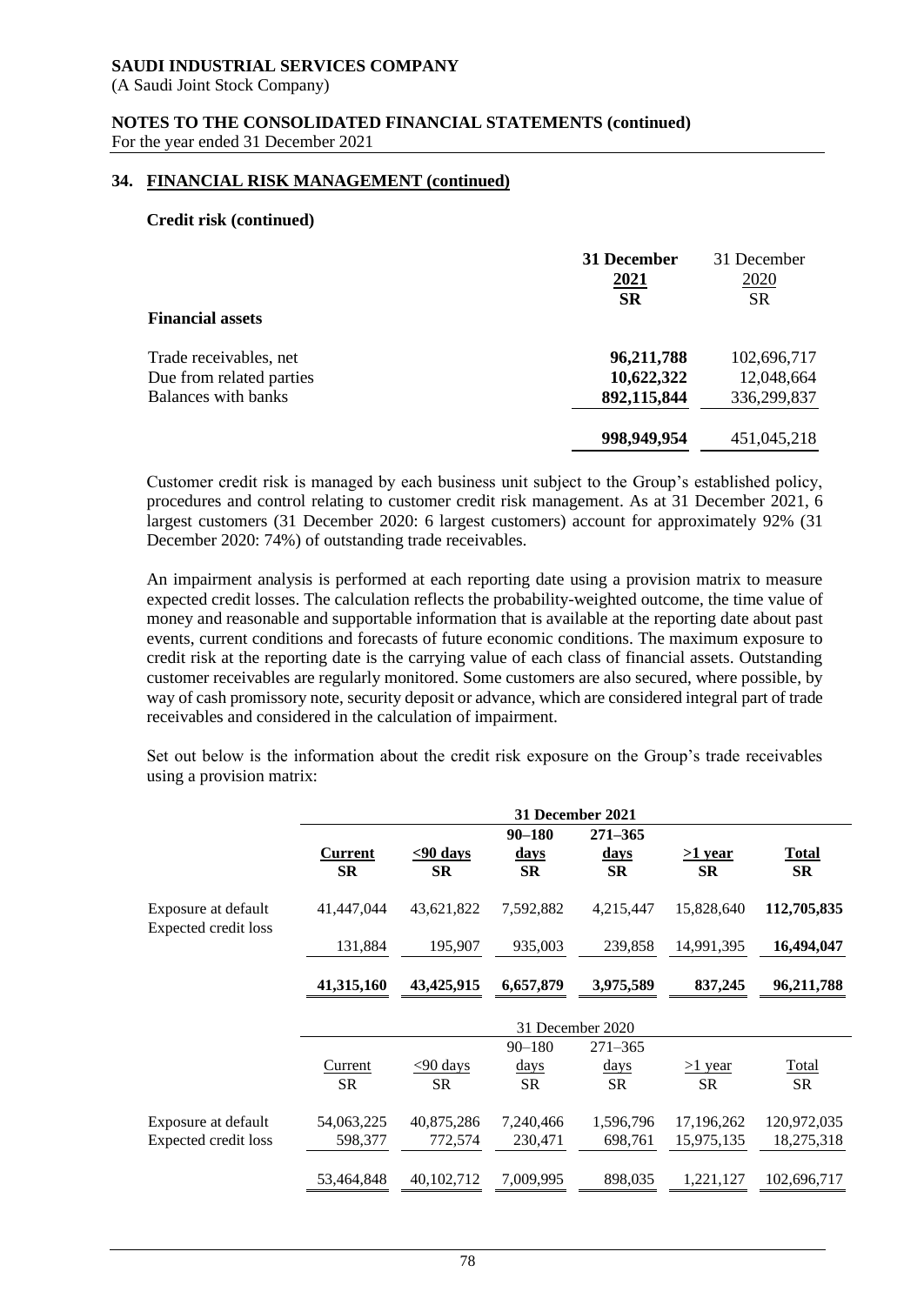(A Saudi Joint Stock Company)

#### **NOTES TO THE CONSOLIDATED FINANCIAL STATEMENTS (continued)** For the year ended 31 December 2021

## **34. FINANCIAL RISK MANAGEMENT (continued)**

#### **Credit risk (continued)**

Movement of impairment allowance against trade receivables is as follows:

|                              | 31 December<br>2021<br><b>SR</b> | 31 December<br><u>2020</u><br><b>SR</b> |
|------------------------------|----------------------------------|-----------------------------------------|
| At the beginning of the year | 18,275,318                       | 17,227,767                              |
| Charge during the year       | 1,493,530                        | 1,047,551                               |
| Written off during the year  | (3,274,801)                      |                                         |
| At the end of the year       | 16,494,047                       | 18,275,318                              |

Credit risk on bank balances is limited as the bank balances are held with banks with credit ratings ranging from A2 to A1 based on Moody's credit rating. All bank accounts are held with banks within Kingdom of Saudi Arabia.

Financial position of related parties is stable. There were no past due or impaired receivables from related parties.

#### *Liquidity risk*

Liquidity risk is the risk that an enterprise will encounter difficulty in in meeting its obligations associated with financial liabilities that are settled by delivery of cash or another financial asset. Liquidity risk may result from an inability to sell a financial asset quickly at an amount close to its fair value. Liquidity risk is managed by monitoring on a regular basis that sufficient funds are available through committed credit facilities to meet any future commitments as well as close monitoring of cash inflows and outflows from operations. The table below summarises the maturity profile of the Group's financial liabilities based on contractual payments:

| 31 December 2021                                   | Within 1<br><u>year</u><br><b>SR</b> | 1 to 5<br>years<br><b>SR</b> | More than 5<br>years<br><b>SR</b> | <b>Total</b><br><b>SR</b> |
|----------------------------------------------------|--------------------------------------|------------------------------|-----------------------------------|---------------------------|
| <b>Bank borrowings</b>                             | 73,210,732                           | 346,410,694                  | 353, 104, 175                     | 772,725,601               |
| Obligation under service concession<br>arrangement | 169,027,713                          | 791,358,244                  | 4,807,313,939                     | 5,767,699,896             |
| Trade payables, accrued and other                  |                                      |                              |                                   |                           |
| liabilities                                        | 256,381,583                          |                              |                                   | 256,381,583               |
| Lease Liabilities                                  | 11,194,467                           | 44,057,604                   | 146, 434, 254                     | 201,686,325               |
| Derivative financial instrument                    | 5,662,361                            |                              |                                   | 5,662,361                 |
| Due to related parties                             | 1,602,928                            |                              |                                   | 1,602,928                 |
|                                                    | 517,079,784                          | 1,181,826,542                | 5,306,852,368                     | 7,005,758,694             |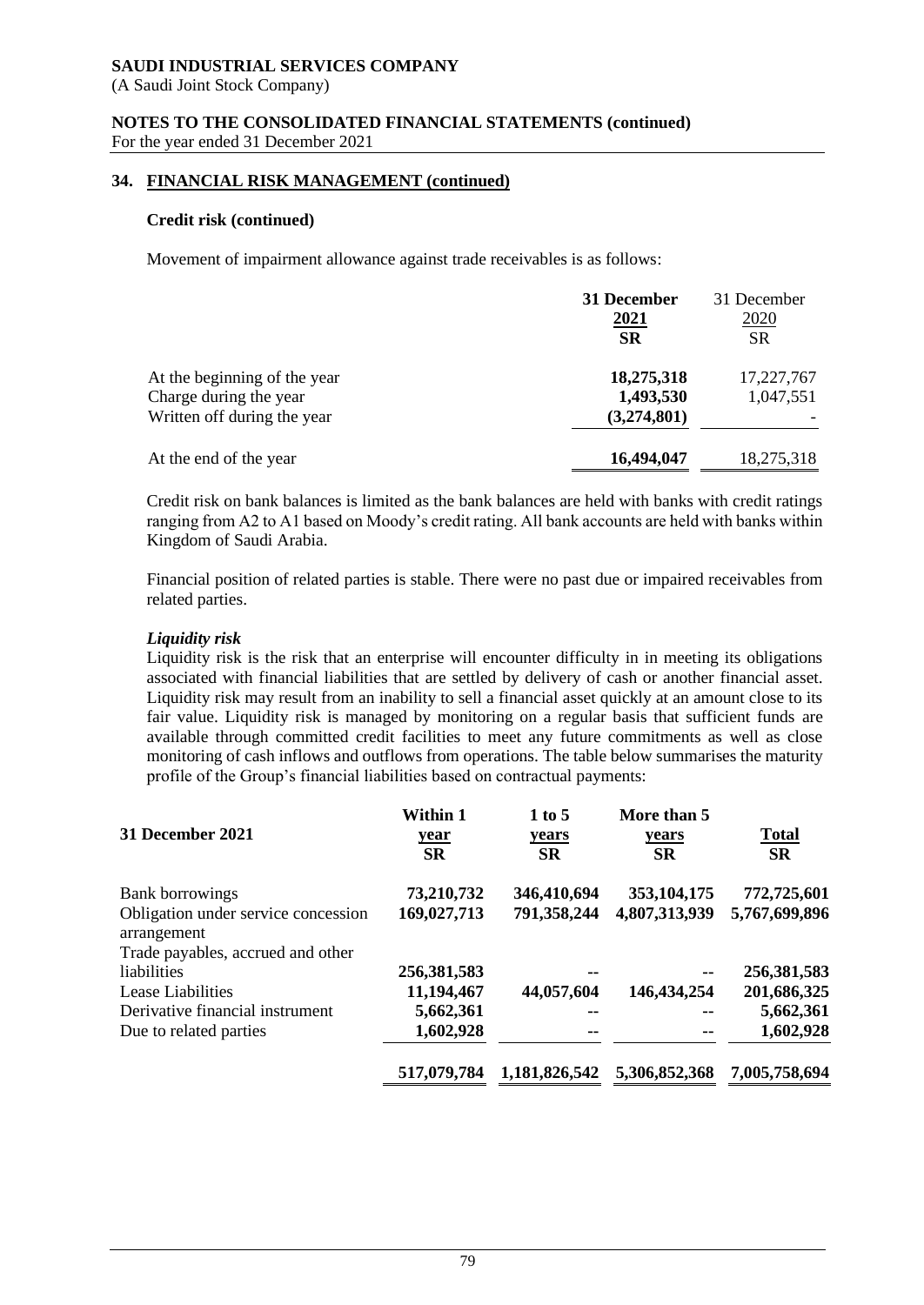(A Saudi Joint Stock Company)

**NOTES TO THE CONSOLIDATED FINANCIAL STATEMENTS (continued)** For the year ended 31 December 2021

## **34. FINANCIAL RISK MANAGEMENT (continued)**

#### *Liquidity risk* **(continued)**

| 31 December 2020                                                                        | Within 1<br>year<br><b>SR</b> | $1$ to 5<br>years<br><b>SR</b> | More than 5<br>years<br><b>SR</b> | Total<br><b>SR</b> |
|-----------------------------------------------------------------------------------------|-------------------------------|--------------------------------|-----------------------------------|--------------------|
| Bank borrowings                                                                         | 70,670,666                    | 316,097,397                    | 406,628,205                       | 793,396,268        |
| Obligation under service concession<br>arrangement<br>Trade payables, accrued and other | 190,530,528                   | 620, 367, 716                  | 5,132,554,634                     | 5,943,452,878      |
| liabilities                                                                             | 240,657,659                   |                                |                                   | 240,657,659        |
| Lease liabilities                                                                       | 7,597,409                     | 36,735,678                     | 158,440,258                       | 202,773,345        |
| Derivative financial instrument                                                         | 14,060,566                    |                                |                                   | 14,060,566         |
| Due to related parties                                                                  | 36,605                        |                                |                                   | 36,605             |
|                                                                                         | 523, 553, 433                 | 973,200,791                    | 5,697,623,097                     | 7,194,377,321      |

## **35. CAPITAL MANAGEMENT**

For the purpose of the Group's capital management, capital includes issued capital, share premium, statutory reserve and retained earnings attributable to the equity holders of the Parent Company. The primary objective of the Group's capital management is to maximize the shareholders' value. The Group manages its capital structure and makes adjustments in light of changes in economic conditions and the requirements of the financial covenants. To maintain or adjust the capital structure, the Group may adjust the dividend payment to shareholders, return capital to shareholders or issue new shares. The Group monitors capital using a gearing ratio, which is net debt divided by total capital plus debt.

|                                 | 31 December       | 31 December       |
|---------------------------------|-------------------|-------------------|
|                                 | 2021<br><b>SR</b> | 2020<br><b>SR</b> |
| <b>Total liabilities</b>        | 2,698,664,868     | 2,697,576,634     |
| Less: Cash and cash equivalents | (892, 374, 091)   | (336, 533, 927)   |
| Net debt                        | 1,806,290,777     | 2,361,042,707     |
| Equity                          | 2,296,386,500     | 1,709,577,092     |
| Total capital                   | 4, 102, 677, 277  | 4,070,619,799     |
| Gearing ratio                   | 44%               | 58%               |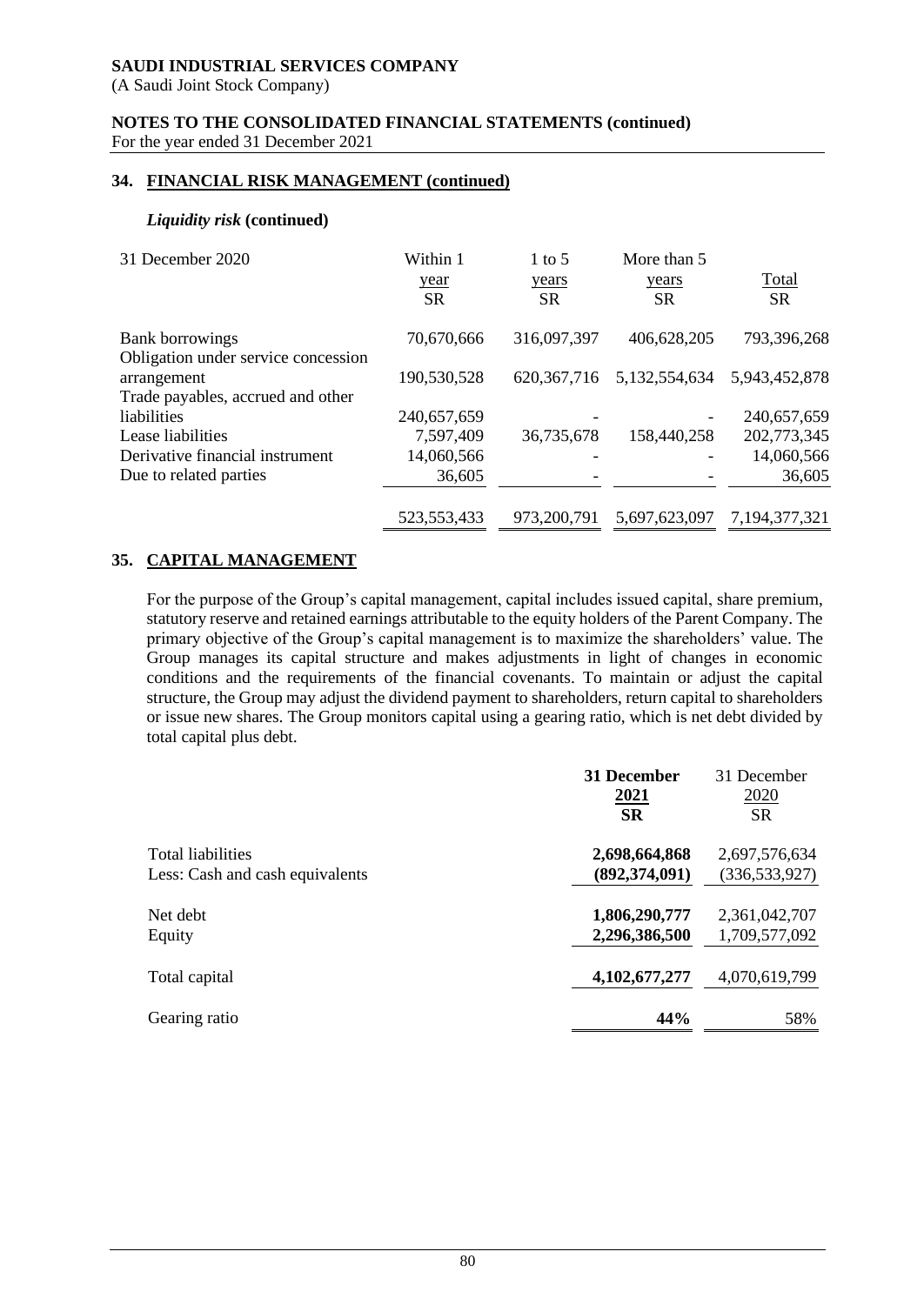(A Saudi Joint Stock Company)

## **NOTES TO THE CONSOLIDATED FINANCIAL STATEMENTS (continued)**

For the year ended 31 December 2021

## **36. OBLIGATION UNDER SERVICE CONCESSION AGREEMENT**

Current and non-current portion of obligation under service concession agreement is as follows:

|                        | 31 December     | 31 December     |
|------------------------|-----------------|-----------------|
|                        | 2021            | 2020            |
|                        | <b>SR</b>       | <b>SR</b>       |
| Balance at 31 December | 1,538,327,518   | 1,545,955,021   |
| Less: current portion  | (169, 027, 713) | (190, 530, 528) |
| Non current portion    | 1,369,299,805   | 1,355,424,493   |

## **37. CONSTRUCTION REVENUE AND CONSTRUCTION COST**

|                      | 31 December<br><u>2021</u><br><b>SR</b> | 31 December<br>2020<br><b>SR</b> |
|----------------------|-----------------------------------------|----------------------------------|
| Construction revenue | 64, 207, 878                            | 159,233,442                      |
| Cost of construction | (64, 207, 878)                          | (159, 233, 442)                  |

In accordance with IFRIC 12 "Service Concession Agreements", the Group has recorded construction revenue of SR 64.2 million (2020:SR 159.23 million) on construction of a container terminal during the year ended 31 December 2021 (2020: during the period from 1 April 2020 (i.e. the effective date of the New Concession Agreement) to 31 December 2020). The construction revenue represents the fair value of the construction services provided in developing the container terminal. No margin has been recognized, as in management's opinion the fair value of the construction services provided approximates to the construction cost.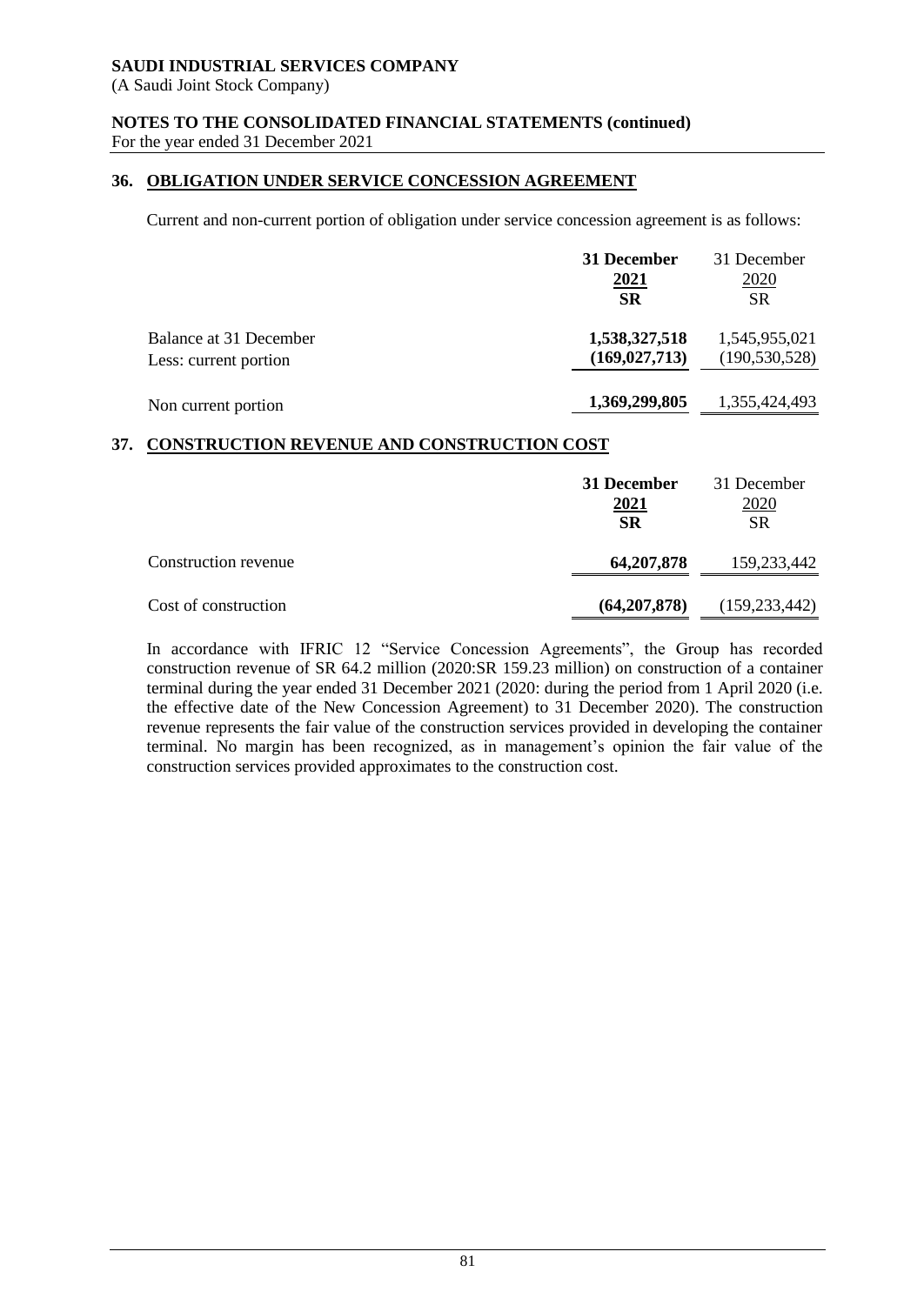(A Saudi Joint Stock Company)

**NOTES TO THE CONSOLIDATED FINANCIAL STATEMENTS (continued)**

For the year ended 31 December 2021

## **38. FAIR VALUE OF FINANCIAL ASSETS AND FINANCIAL LIABILITIES**

Fair value is the price that would be received to sell an asset or paid to transfer a liability in an orderly transaction between market participants at the measurement date. The fair value measurement is based on the presumption that the transaction to sell the asset or transfer the liability takes place either:

- In the principal market for the asset or liability; or
- In the absence of a principal market, in the most advantageous market for the asset or liability

The principal or the most advantageous market must be accessible by the Group.

The fair value of an asset or a liability is measured using the assumptions that market participants would use when pricing the asset or liability, assuming that market participants act in their economic best interest. A fair value measurement of a non-financial asset takes into account a market participant's ability to generate economic benefits by using the asset in its highest and best use or by selling it to another market participant that would use the asset in its highest and best use.

The Group uses valuation techniques that are appropriate in the circumstances and for which sufficient data are available to measure fair value, maximising the use of relevant observable inputs and minimising the use of unobservable inputs.

All assets and liabilities for which fair value is measured or disclosed in the consolidated financial statements are categorised within the fair value hierarchy, described as follows, based on the lowest level input that is significant to the fair value measurement as a whole:

- Level 1 Quoted (unadjusted) market prices in active markets for identical assets or liabilities
- Level 2 Valuation techniques for which the lowest level input that is significant to the fair value measurement is directly or indirectly observable
- Level 3 Valuation techniques for which the lowest level input that is significant to the fair value measurement is unobservable

If the inputs used to measure the fair value of an asset or liability falls into different levels of the fair value hierarchy, then the fair value measurement is categorized in its entirety in the same level of the fair value hierarchy as the lowest input level that is significant to the entire measurement.

The Group recognizes transfers between levels of the fair value hierarchy at the end of the reporting period during which the change has occurred.

The following table shows the carrying amount and fair values of the financial assets and financial liabilities, including their levels and fair value hierarchy. It does not include fair value information for financial assets and financial liabilities not measured at fair value if the carrying value is a reasonable approximation of fair value.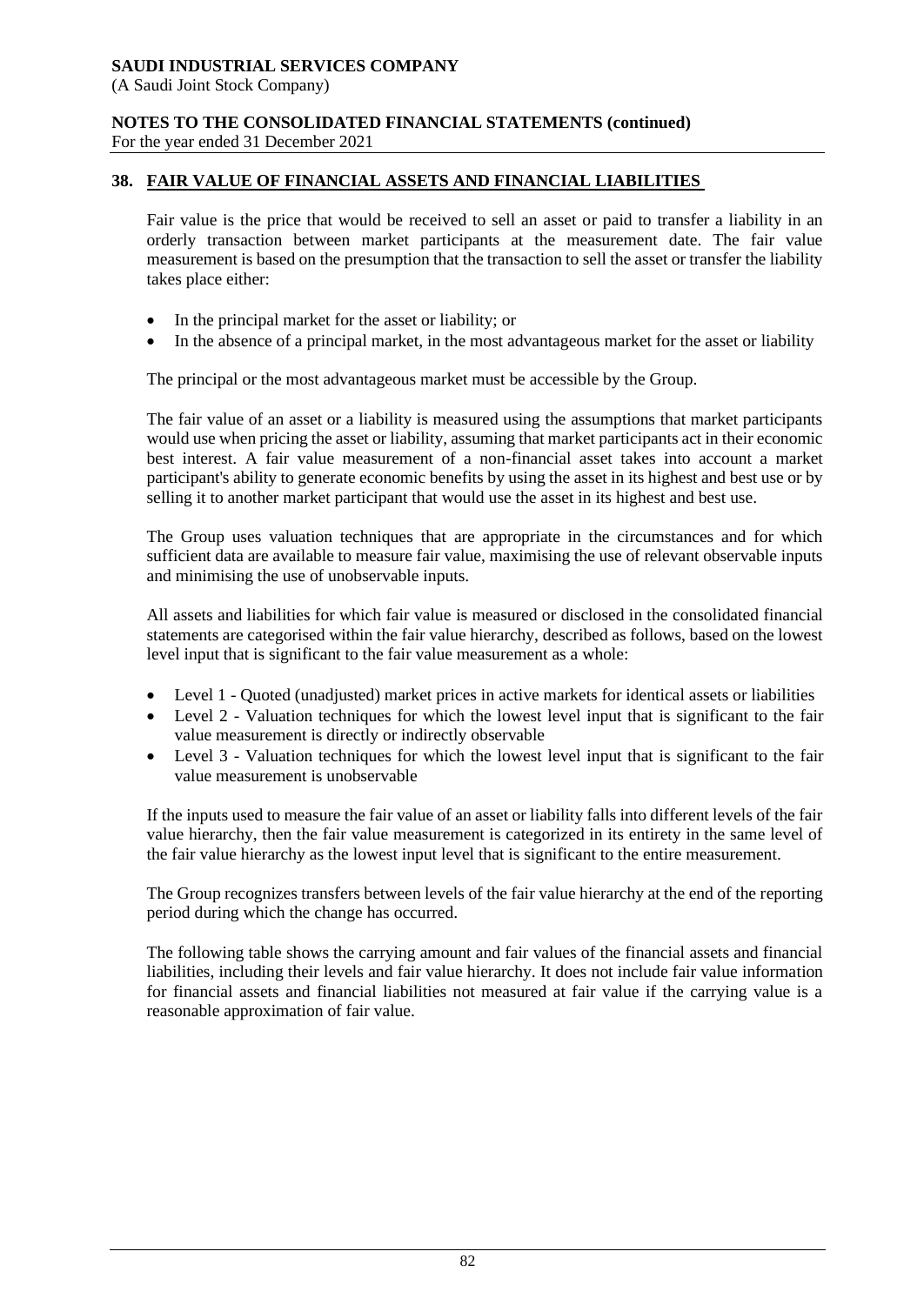(A Saudi Joint Stock Company)

#### **NOTES TO THE CONSOLIDATED FINANCIAL STATEMENTS (continued)** For the year ended 31 December 2021

## **38. FAIR VALUE OF FINANCIAL ASSETS AND FINANCIAL LIABILITIES (continued)**

| <b>31 December 2021</b>                                             | <b>Carrying value</b><br><b>SR</b> | Level 3<br><b>SR</b> |
|---------------------------------------------------------------------|------------------------------------|----------------------|
| <b>FINANCIAL ASSETS</b>                                             |                                    |                      |
| <b>Amortised cost</b>                                               |                                    |                      |
| Trade receivables and other receivables<br>Due from related parties | 96,211,788<br>10,622,322           |                      |
| Cash and cash equivalents                                           | 892,374,091                        |                      |
| <b>FVOCI</b>                                                        |                                    |                      |
| Investment in equity securities                                     | 14,909,532                         | 14,909,532           |
|                                                                     | 1,014,117,733                      | 14,909,532           |
| <b>FINANCIAL LIABILITIES</b>                                        |                                    |                      |
| Loans and bank facility                                             | 721,357,394                        |                      |
| Obligation under service concession arrangements                    | 1,538,327,518                      |                      |
| Trade payables and other liabilities<br>Due to related parties      | 256,381,583<br>1,674,155           |                      |
| Derivative financial instrument                                     | 5,662,361                          | 5,662,361            |
|                                                                     | 2,523,403,011                      | 5,662,361            |
|                                                                     |                                    |                      |
| 31 December 2020                                                    | Carrying value                     | Level 3              |
|                                                                     | <b>SR</b>                          | <b>SR</b>            |
| <b>FINANCIAL ASSETS</b><br>Amortised cost                           |                                    |                      |
| Trade receivables and other receivables                             | 102,696,717                        |                      |
| Due from related parties                                            | 12,048,664                         |                      |
| Cash and cash equivalents                                           | 336,533,927                        |                      |
| <b>FVOCI</b>                                                        |                                    |                      |
| Investment in equity securities                                     | 14,972,714                         | 14,972,714           |
|                                                                     | 466,252,022                        | 14,972,714           |
| <b>FINANCIAL LIABILITIES</b>                                        |                                    |                      |
| Loans and bank facility                                             | 736, 333, 242                      |                      |
| Obligation under service concession arrangements                    | 1,545,955,021                      |                      |
| Trade payables and other liabilities                                | 240,657,659                        |                      |
| Due to related parties<br>Derivative financial instrument           | 36,605<br>14,060,566               | 14,060,566           |
|                                                                     |                                    |                      |
|                                                                     | 2,537,043,093                      | 14,060,566           |

None of the Group's financial assets and liabilities are classified under level 1 and level 2